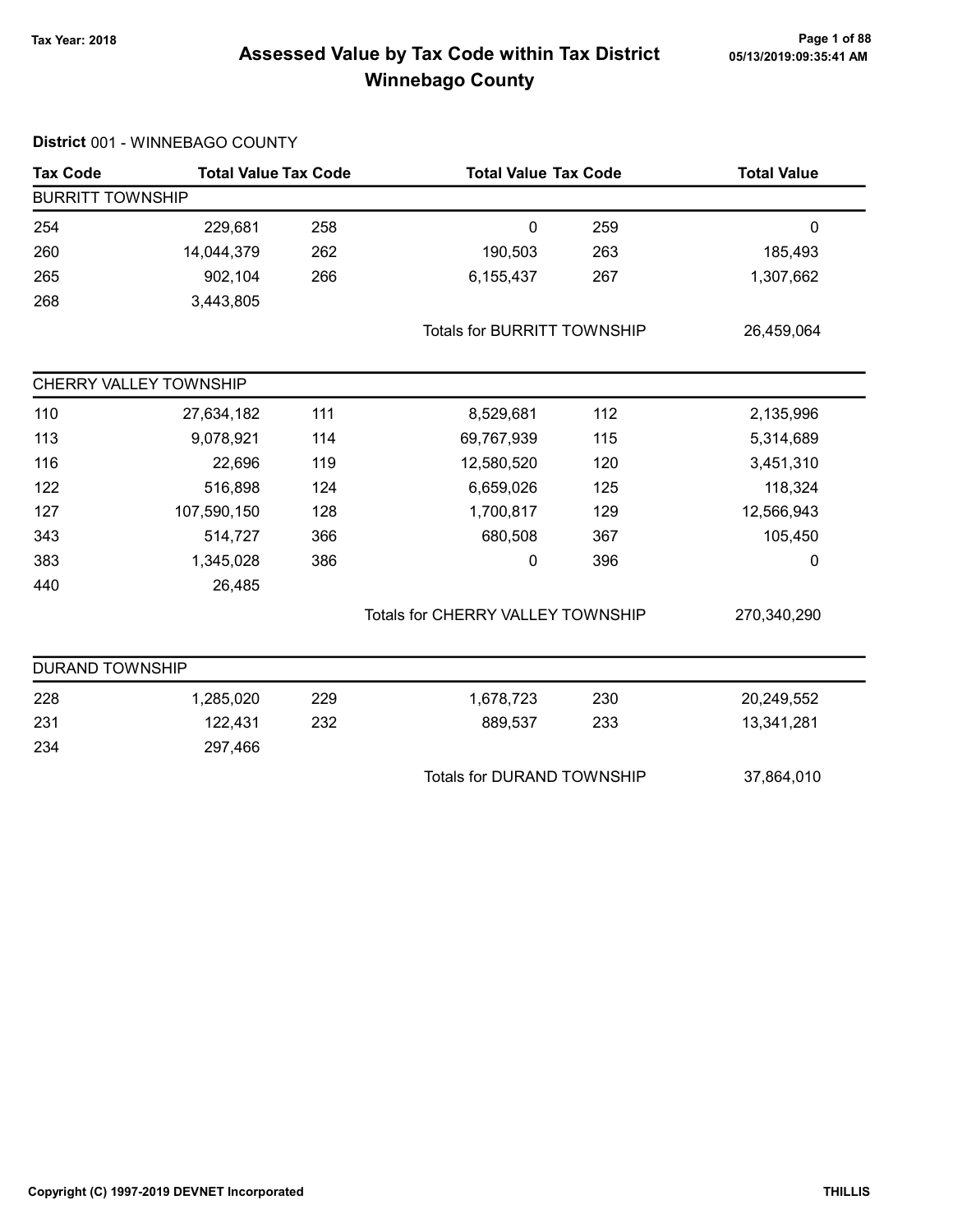# Page 2 of 88<br>Assessed Value by Tax Code within Tax District <sub>05/13/2019:09:35:41</sub> Am Winnebago County

#### District 001 - WINNEBAGO COUNTY

| <b>Tax Code</b>          | <b>Total Value Tax Code</b> |     | <b>Total Value Tax Code</b>       |     | <b>Total Value</b> |
|--------------------------|-----------------------------|-----|-----------------------------------|-----|--------------------|
| <b>HARLEM TOWNSHIP</b>   |                             |     |                                   |     |                    |
| 006                      | 127,677,510                 | 007 | 3,751,685                         | 012 | 159,243            |
| 019                      | 0                           | 020 | 20,789                            | 026 | 27,645,717         |
| 042                      | 3,287,948                   | 045 | 320,005                           | 049 | 20,673,093         |
| 078                      | 288,976                     | 108 | 33,040                            | 109 | 25,565,008         |
| 118                      | 366,998                     | 130 | 3,921,925                         | 133 | 103,257,195        |
| 134                      | 11,542                      | 135 | 7,125,445                         | 136 | 26,590,887         |
| 137                      | 48,418,108                  | 139 | 7,580,397                         | 140 | 51,394             |
| 141                      | 221,392                     | 142 | 3,974                             | 143 | 2,384,254          |
| 144                      | 105,268,414                 | 145 | 4,388,365                         | 147 | 70,210             |
| 149                      | 30,457,581                  | 151 | 783                               | 152 | 4,173,489          |
| 153                      | 800,774                     | 158 | 6,017,884                         | 159 | 229,900            |
| 160                      | 476,253                     | 163 | 1,783,507                         | 164 | 85,822             |
| 194                      | 2,302,321                   | 208 | 45,209                            | 413 | 479,813            |
| 414                      | 1,022,381                   | 416 | 5,756,100                         | 427 | 10,322             |
| 428                      | 1,809,286                   | 429 | 3,334                             | 430 | 141,931            |
| 431                      | 2,135                       | 432 | 1,279                             | 433 | 1,367,780          |
| 434                      | 199,930                     | 435 | 6,102,073                         | 442 | 987,657            |
| 443                      | 53,848                      | 444 | 12,537                            | 454 | 30,306             |
|                          |                             |     | <b>Totals for HARLEM TOWNSHIP</b> |     | 583,437,749        |
| <b>HARRISON TOWNSHIP</b> |                             |     |                                   |     |                    |
| 246                      | 8,157,478                   | 247 | 6,420,754                         | 248 | 57,332             |
|                          |                             |     | Totals for HARRISON TOWNSHIP      |     | 14,635,564         |
| <b>LAONA TOWNSHIP</b>    |                             |     |                                   |     |                    |
| 212                      | $\mathbf 0$                 | 220 | 34,058,194                        |     |                    |
|                          |                             |     | <b>Totals for LAONA TOWNSHIP</b>  |     | 34,058,194         |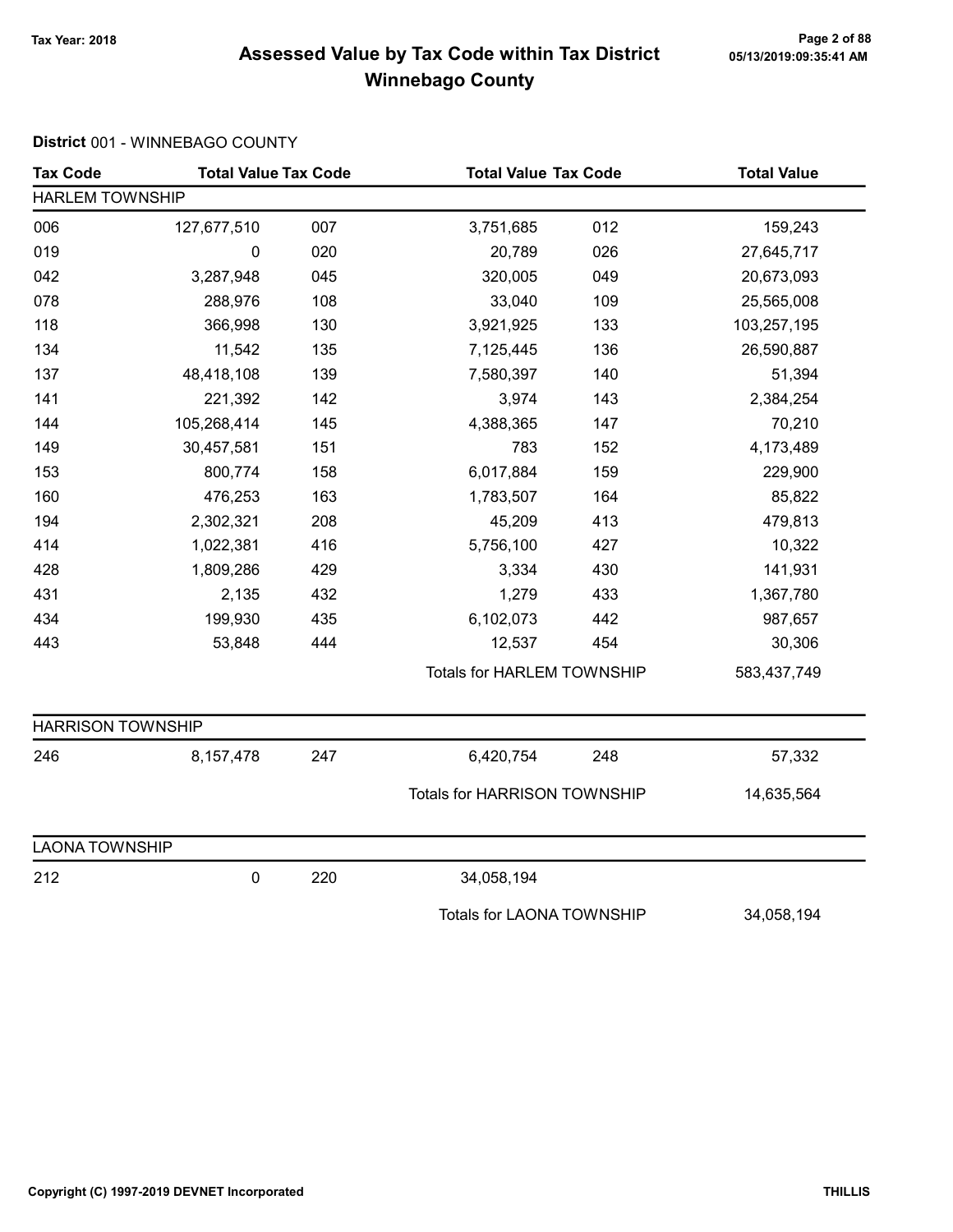# Tax Year: 2018 Page 3 of 88 Assessed Value by Tax Code within Tax District Winnebago County

#### District 001 - WINNEBAGO COUNTY

| Tax Code             | <b>Total Value Tax Code</b> |     | <b>Total Value Tax Code</b>           |     | <b>Total Value</b> |
|----------------------|-----------------------------|-----|---------------------------------------|-----|--------------------|
| <b>OWEN TOWNSHIP</b> |                             |     |                                       |     |                    |
| 046                  | 30,752                      | 146 | 18,268,072                            | 148 | 898                |
| 150                  | 99,058                      | 154 | 103,709                               | 155 | 7,460,608          |
| 156                  | 17,038,534                  | 157 | 75,465                                | 161 | 104,450            |
| 162                  | 503,611                     | 165 | 13,983,424                            | 167 | 5,173,780          |
| 168                  | 0                           | 169 | 7,519,608                             | 170 | 104,822            |
| 171                  | 132,074                     | 172 | 220,460                               | 200 | 1,728,219          |
| 358                  | 0                           | 359 | 3,559                                 | 360 | 0                  |
| 361                  | 3,625                       | 362 | 866,411                               | 363 | 45,399             |
| 364                  | 226,103                     | 365 | 10,755,903                            | 368 | 0                  |
| 369                  | 106,511                     |     |                                       |     |                    |
|                      |                             |     | Totals for OWEN TOWNSHIP              |     | 84,555,055         |
| PECATONICA TOWNSHIP  |                             |     |                                       |     |                    |
| 281                  | 42,704,956                  | 282 | 141,678                               | 283 | 126,131            |
| 284                  | 31,455                      | 286 | 26,760,771                            | 425 | 59,622             |
|                      |                             |     | <b>Totals for PECATONICA TOWNSHIP</b> |     | 69,824,613         |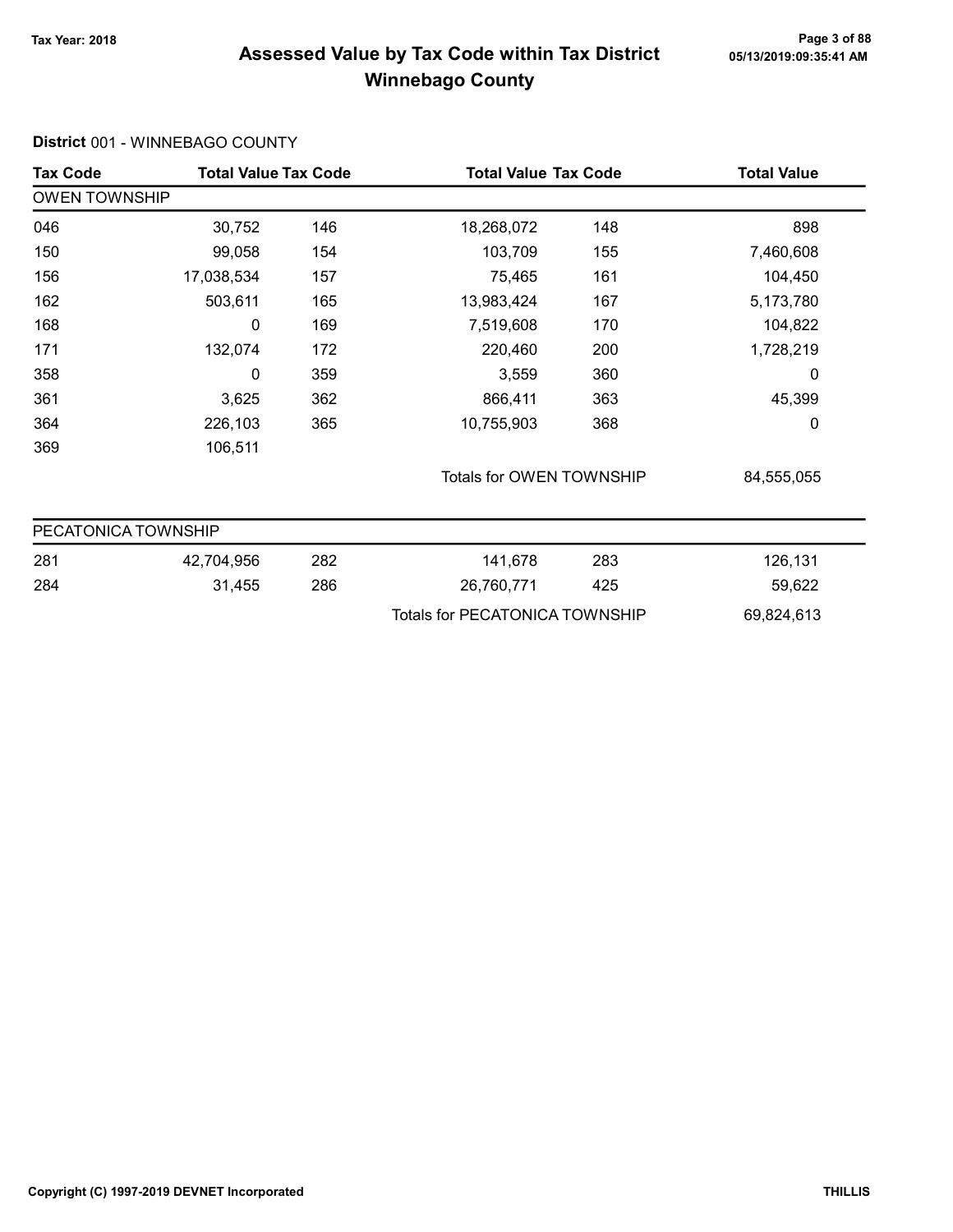# Page 4 of 88<br>Assessed Value by Tax Code within Tax District <sub>05/13/2019:09:35:41</sub> Am Winnebago County

#### District 001 - WINNEBAGO COUNTY

| <b>Tax Code</b>   | <b>Total Value Tax Code</b> |     | <b>Total Value Tax Code</b> |     | <b>Total Value</b> |
|-------------------|-----------------------------|-----|-----------------------------|-----|--------------------|
| ROCKFORD TOWNSHIP |                             |     |                             |     |                    |
| 001               | 1,181,326,746               | 002 | 97,674,869                  | 003 | 25,570,431         |
| 005               | 10,293,534                  | 008 | 47,140,594                  | 010 | 2,825,804          |
| 013               | 21,358,579                  | 014 | 1,802,744                   | 016 | 4,438              |
| 017               | 20,944,041                  | 018 | 48,033,228                  | 021 | 15,734,918         |
| 030               | 357,391                     | 031 | 4,270,808                   | 035 | 774,945            |
| 036               | 11,372,559                  | 038 | 0                           | 040 | 75,078             |
| 044               | 9,264                       | 047 | 3,861                       | 048 | 68,332             |
| 050               | 6,246,870                   | 051 | 8,941,145                   | 052 | 380,308            |
| 053               | 1,713,129                   | 056 | 331,322                     | 057 | 9,234,375          |
| 058               | 1,524,436                   | 059 | 1,452,486                   | 060 | 1,485,999          |
| 061               | 2,694,729                   | 062 | 6,491,302                   | 063 | 2,004,100          |
| 064               | 12,887,626                  | 066 | 11,654,605                  | 069 | 6,654,469          |
| 070               | 2,104,431                   | 071 | 10,093,442                  | 072 | 42,837             |
| 073               | 40,959                      | 076 | 1,071,806                   | 077 | 139,516            |
| 082               | 88,389                      | 083 | 557,260                     | 084 | 512,068            |
| 085               | 8,984,597                   | 086 | 1,145,902                   | 090 | 4,936              |
| 091               | 8,905,000                   | 092 | 4,364,129                   | 093 | 1,229,594          |
| 095               | 4,200,765                   | 096 | 7,309,589                   | 099 | 5,024,575          |
| 104               | 1,994,205                   | 117 | 11,195,727                  | 123 | 634,622            |
| 126               | 1,709,256                   | 131 | 3,616                       | 223 | 6,197,266          |
| 226               | 738,859                     | 351 | 709,056                     | 370 | 0                  |
| 372               | 3,563,322                   | 373 | 1,806,015                   | 374 | 1,318,438          |
| 378               | 46,684,596                  | 379 | 779,749                     | 380 | 900,913            |
| 381               | 6,041,071                   | 382 | 154,448                     | 385 | 835,621            |
| 391               | 839,407                     | 392 | 22,735,929                  | 393 | 382,292            |
| 394               | 0                           | 397 | 0                           | 400 | 43,128             |
| 403               | 69,567                      | 404 | 1,033,481                   | 405 | 1,489,159          |
| 406               | 10,548                      | 407 | 672,009                     | 409 | 10,563,142         |
| 410               | 6,940,031                   | 411 | 432                         | 412 | 87,782             |
| 417               | 858,880                     | 418 | 5,499,676                   | 419 | 411,267            |
| 421               | 13,909,528                  | 422 | 8,723,236                   | 423 | 11,430,093         |
| 424               | 8,030,962                   | 426 | 2,253,267                   | 438 | 522,919            |
| 439               | 440,068                     | 441 | 406,579                     | 448 | 11,686             |
| 450               | 206,717                     | 451 | 38,632,871                  | 452 | 25,884             |
| 453               | 183,185                     | 455 | 6,497,588                   | 456 | 4,179,750          |
| 460               | 110,442                     |     |                             |     |                    |

Totals for ROCKFORD TOWNSHIP 1,851,627,145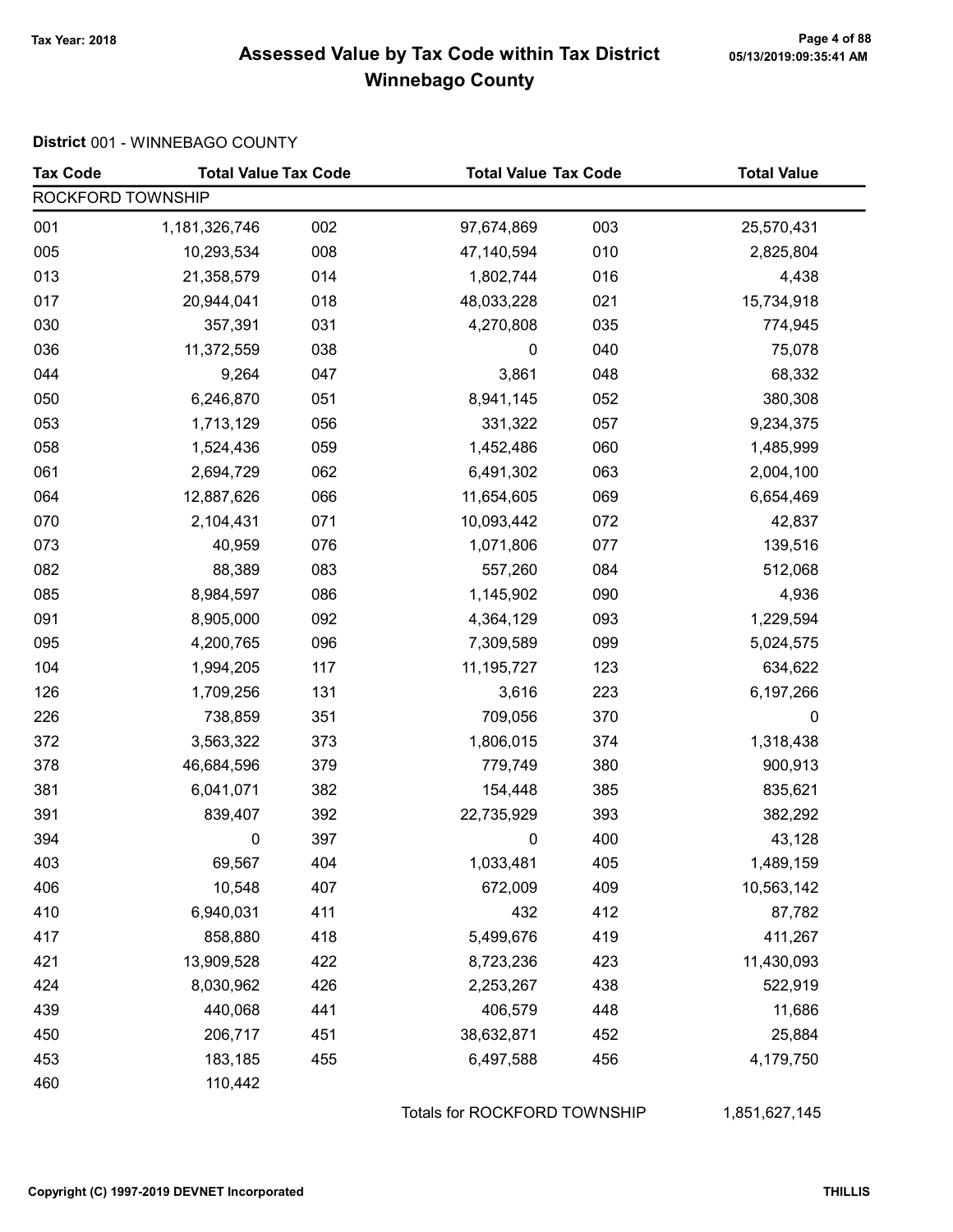# Tax Year: 2018 Page 5 of 88 Assessed Value by Tax Code within Tax District Winnebago County

|  | District 001 - WINNEBAGO COUNTY |  |
|--|---------------------------------|--|
|--|---------------------------------|--|

| <b>Tax Code</b>         | <b>Total Value Tax Code</b> |     | <b>Total Value Tax Code</b>        |     | <b>Total Value</b> |
|-------------------------|-----------------------------|-----|------------------------------------|-----|--------------------|
| <b>ROCKTON TOWNSHIP</b> |                             |     |                                    |     |                    |
| 190                     | 37,190,765                  | 191 | 12,200,167                         | 193 | 8,168,542          |
| 197                     | 103,783,716                 | 201 | 16,978,854                         | 202 | 43,612,814         |
| 203                     | 4,630,095                   | 204 | 23,808                             | 205 | 126,850            |
| 206                     | 20,049,731                  | 290 | $\pmb{0}$                          | 348 | 60,862             |
| 401                     | 4,017,200                   | 402 | 532,307                            | 420 | 1,699,184          |
| 458                     | 5, 133, 137                 | 459 | 11,564                             |     |                    |
|                         |                             |     | <b>Totals for ROCKTON TOWNSHIP</b> |     | 258,219,596        |
| ROSCOE TOWNSHIP         |                             |     |                                    |     |                    |
| 068                     | 1,788,174                   | 175 | 39,557,627                         | 176 | 344,015            |
| 177                     | 12,534,548                  | 178 | 12,922                             | 179 | 8,897,007          |
| 180                     | 67,491,888                  | 181 | 136,363,727                        | 182 | 634,596            |
| 183                     | 0                           | 184 | 1,062,045                          | 185 | 10,716,035         |
| 187                     | 2,691,580                   | 188 | 591,288                            | 189 | 68,605,583         |
| 192                     | 15,674,457                  | 196 | 10,189                             | 198 | 4,424,846          |
| 199                     | 40,221,857                  | 207 | $\mathbf 0$                        | 209 | 38,753,184         |
| 347                     | 304,604                     | 447 | 390,181                            | 457 | 1,647,325          |
|                         |                             |     | Totals for ROSCOE TOWNSHIP         |     | 452,717,678        |
| SEWARD TOWNSHIP         |                             |     |                                    |     |                    |
| 305                     | 270,294                     | 306 | 375,635                            | 308 | 718,312            |
| 309                     | 5,258,008                   | 310 | 7,112,780                          | 311 | 3,683,522          |
| 312                     | 1,458,255                   | 313 | 1,609,081                          | 314 | 4,262,821          |
|                         |                             |     | Totals for SEWARD TOWNSHIP         |     | 24,748,708         |
| SHIRLAND TOWNSHIP       |                             |     |                                    |     |                    |
| 210                     | $\pmb{0}$                   | 211 | $\pmb{0}$                          | 213 | 7,113,059          |
| 214                     | 16,485,489                  |     |                                    |     |                    |
|                         |                             |     | Totals for SHIRLAND TOWNSHIP       |     | 23,598,548         |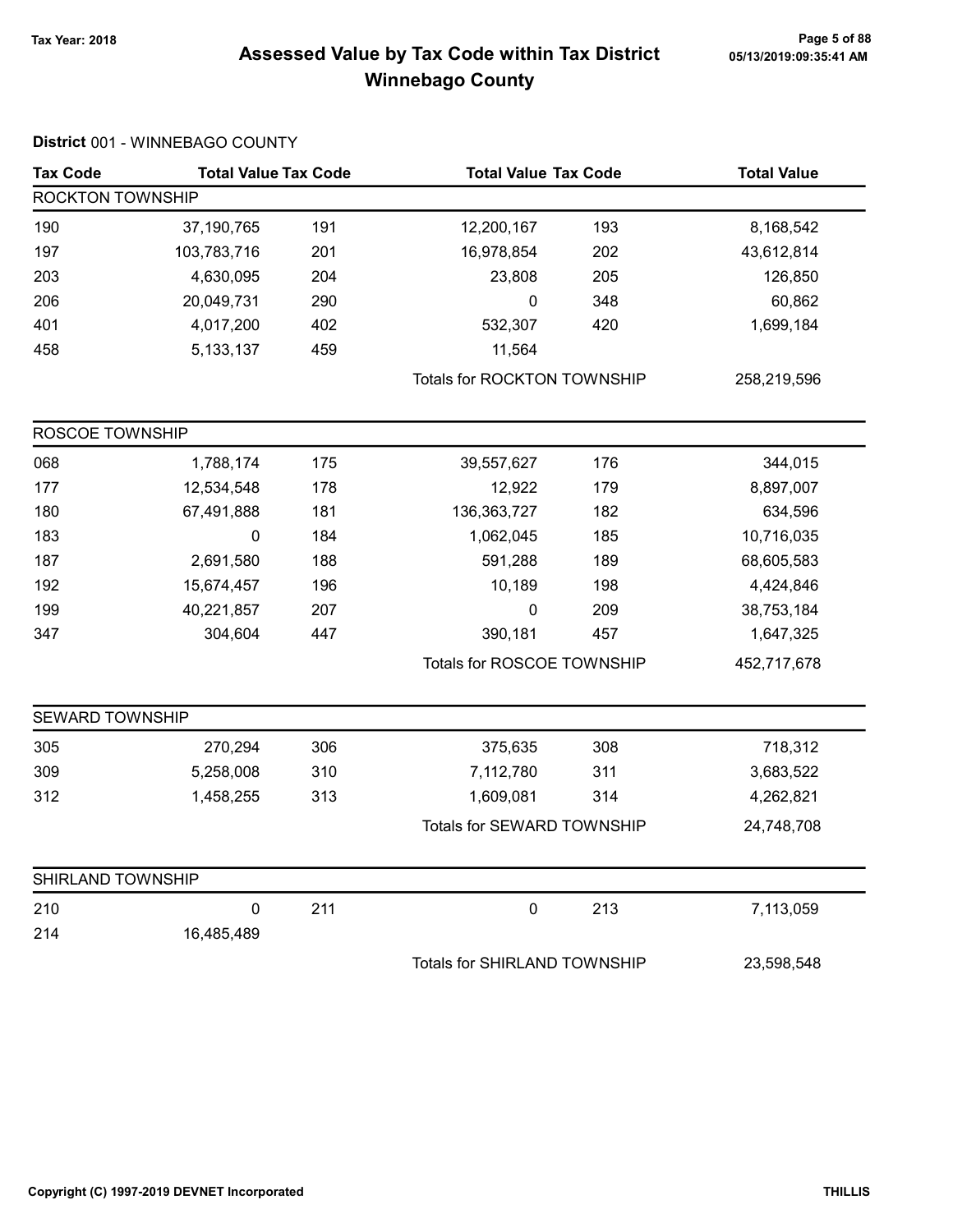# Tax Year: 2018 Page 6 of 88 Assessed Value by Tax Code within Tax District Winnebago County

|                         | District 001 - WINNEBAGO COUNTY |     |                                                |                             |                    |
|-------------------------|---------------------------------|-----|------------------------------------------------|-----------------------------|--------------------|
| <b>Tax Code</b>         | <b>Total Value Tax Code</b>     |     | <b>Total Value Tax Code</b>                    |                             | <b>Total Value</b> |
| WINNEBAGO TOWNSHIP      |                                 |     |                                                |                             |                    |
| 315                     | 66,842                          | 324 | 1,688,390                                      | 325                         | 279,442            |
| 326                     | 44,821,548                      | 327 | 45,459                                         | 328                         | 47,269,437         |
| 329                     | 1,737,612                       |     |                                                |                             |                    |
|                         |                                 |     | Totals for WINNEBAGO TOWNSHIP                  |                             | 95,908,730         |
|                         |                                 |     | <b>Totals for 001 - WINNEBAGO COUNTY</b>       |                             | 3,827,994,944      |
|                         |                                 |     |                                                | <b>State Railroad</b>       | 9,461,838          |
|                         |                                 |     |                                                | <b>Abatement difference</b> | 0                  |
|                         |                                 |     | <b>Grand Totals for 001 - WINNEBAGO COUNTY</b> |                             | 3,837,456,782      |
|                         | District 002 - FOREST PRESERVE  |     |                                                |                             |                    |
| <b>Tax Code</b>         | <b>Total Value Tax Code</b>     |     | <b>Total Value Tax Code</b>                    |                             | <b>Total Value</b> |
| <b>BURRITT TOWNSHIP</b> |                                 |     |                                                |                             |                    |
| 254                     | 229,681                         | 258 | $\pmb{0}$                                      | 259                         | $\pmb{0}$          |
| 260                     | 14,044,379                      | 262 | 190,503                                        | 263                         | 185,493            |
| 265                     | 902,104                         | 266 | 6,155,437                                      | 267                         | 1,307,662          |
| 268                     | 3,443,805                       |     |                                                |                             |                    |
|                         |                                 |     | <b>Totals for BURRITT TOWNSHIP</b>             |                             | 26,459,064         |
|                         | CHERRY VALLEY TOWNSHIP          |     |                                                |                             |                    |
| 110                     | 27,634,182                      | 111 | 8,529,681                                      | 112                         | 2,135,996          |
| 113                     | 9,078,921                       | 114 | 69,767,939                                     | 115                         | 5,314,689          |
| 116                     | 22,696                          | 119 | 12,580,520                                     | 120                         | 3,451,310          |
| 122                     | 516,898                         | 124 | 6,659,026                                      | 125                         | 118,324            |
| 127                     | 107,590,150                     | 128 | 1,700,817                                      | 129                         | 12,566,943         |
| 343                     | 514,727                         | 366 | 680,508                                        | 367                         | 105,450            |
| 383                     | 1,345,028                       | 386 | 0                                              | 396                         | $\mathbf 0$        |
| 440                     | 26,485                          |     |                                                |                             |                    |
|                         |                                 |     | Totals for CHERRY VALLEY TOWNSHIP              |                             | 270,340,290        |
| <b>DURAND TOWNSHIP</b>  |                                 |     |                                                |                             |                    |
| 228                     | 1,285,020                       | 229 | 1,678,723                                      | 230                         | 20,249,552         |
| 231                     | 122,431                         | 232 | 889,537                                        | 233                         | 13,341,281         |
| 234                     | 297,466                         |     |                                                |                             |                    |
|                         |                                 |     | Totals for DURAND TOWNSHIP                     |                             | 37,864,010         |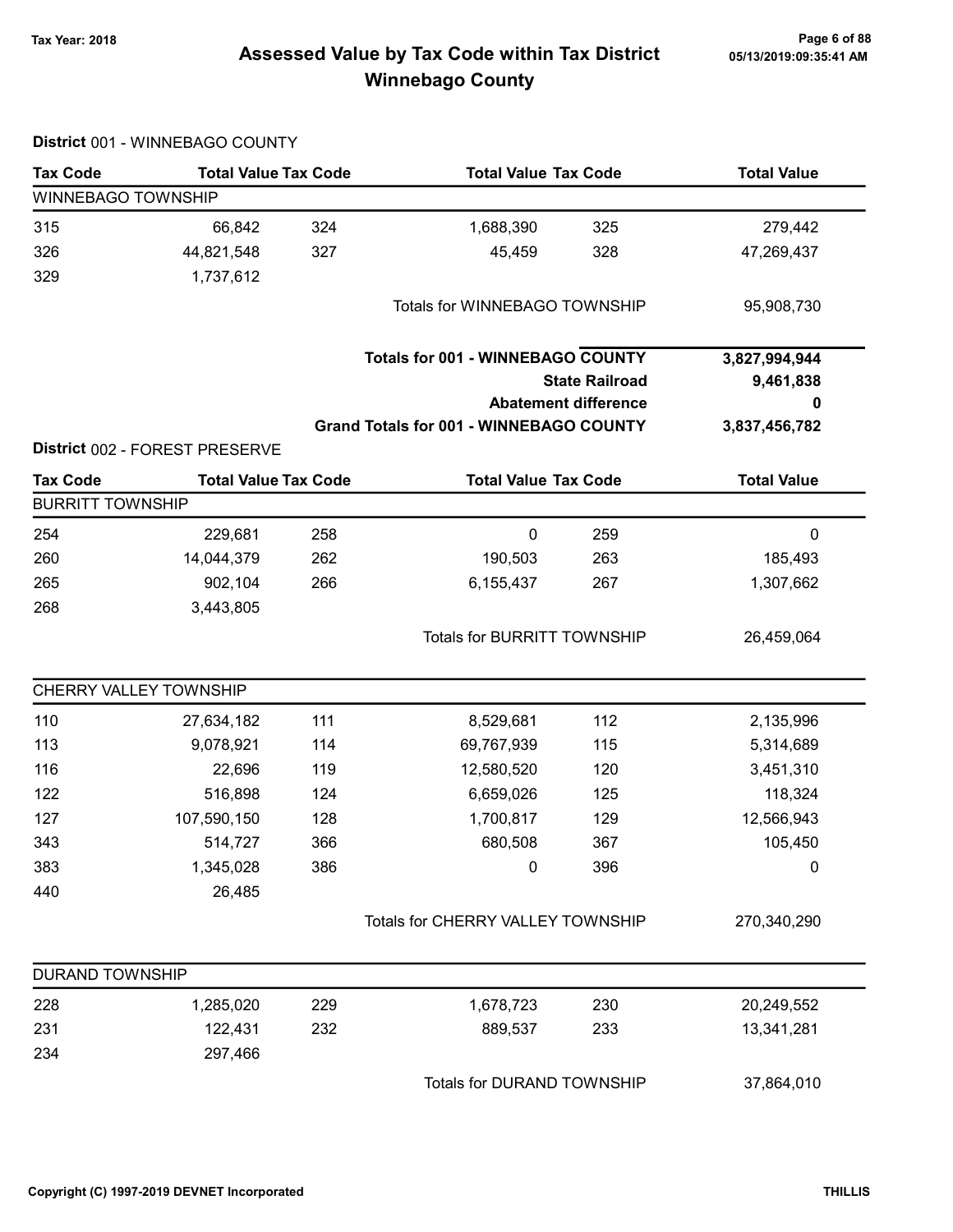# Tax Year: 2018 Page 7 of 88 Assessed Value by Tax Code within Tax District Winnebago County

#### District 002 - FOREST PRESERVE

| <b>Tax Code</b>          | <b>Total Value Tax Code</b> |     | <b>Total Value Tax Code</b>         |     | <b>Total Value</b> |
|--------------------------|-----------------------------|-----|-------------------------------------|-----|--------------------|
| <b>HARLEM TOWNSHIP</b>   |                             |     |                                     |     |                    |
| 006                      | 127,677,510                 | 007 | 3,751,685                           | 012 | 159,243            |
| 019                      | 0                           | 020 | 20,789                              | 026 | 27,645,717         |
| 042                      | 3,287,948                   | 045 | 320,005                             | 049 | 20,673,093         |
| 078                      | 288,976                     | 108 | 33,040                              | 109 | 25,565,008         |
| 118                      | 366,998                     | 130 | 3,921,925                           | 133 | 103,257,195        |
| 134                      | 11,542                      | 135 | 7,125,445                           | 136 | 26,590,887         |
| 137                      | 48,418,108                  | 139 | 7,580,397                           | 140 | 51,394             |
| 141                      | 221,392                     | 142 | 3,974                               | 143 | 2,384,254          |
| 144                      | 105,268,414                 | 145 | 4,388,365                           | 147 | 70,210             |
| 149                      | 30,457,581                  | 151 | 783                                 | 152 | 4,173,489          |
| 153                      | 800,774                     | 158 | 6,017,884                           | 159 | 229,900            |
| 160                      | 476,253                     | 163 | 1,783,507                           | 164 | 85,822             |
| 194                      | 2,302,321                   | 208 | 45,209                              | 413 | 479,813            |
| 414                      | 1,022,381                   | 416 | 5,756,100                           | 427 | 10,322             |
| 428                      | 1,809,286                   | 429 | 3,334                               | 430 | 141,931            |
| 431                      | 2,135                       | 432 | 1,279                               | 433 | 1,367,780          |
| 434                      | 199,930                     | 435 | 6,102,073                           | 442 | 987,657            |
| 443                      | 53,848                      | 444 | 12,537                              | 454 | 30,306             |
|                          |                             |     | <b>Totals for HARLEM TOWNSHIP</b>   |     | 583,437,749        |
| <b>HARRISON TOWNSHIP</b> |                             |     |                                     |     |                    |
| 246                      | 8,157,478                   | 247 | 6,420,754                           | 248 | 57,332             |
|                          |                             |     | <b>Totals for HARRISON TOWNSHIP</b> |     | 14,635,564         |
| <b>LAONA TOWNSHIP</b>    |                             |     |                                     |     |                    |
| 212                      | 0                           | 220 | 34,058,194                          |     |                    |
|                          |                             |     | <b>Totals for LAONA TOWNSHIP</b>    |     | 34,058,194         |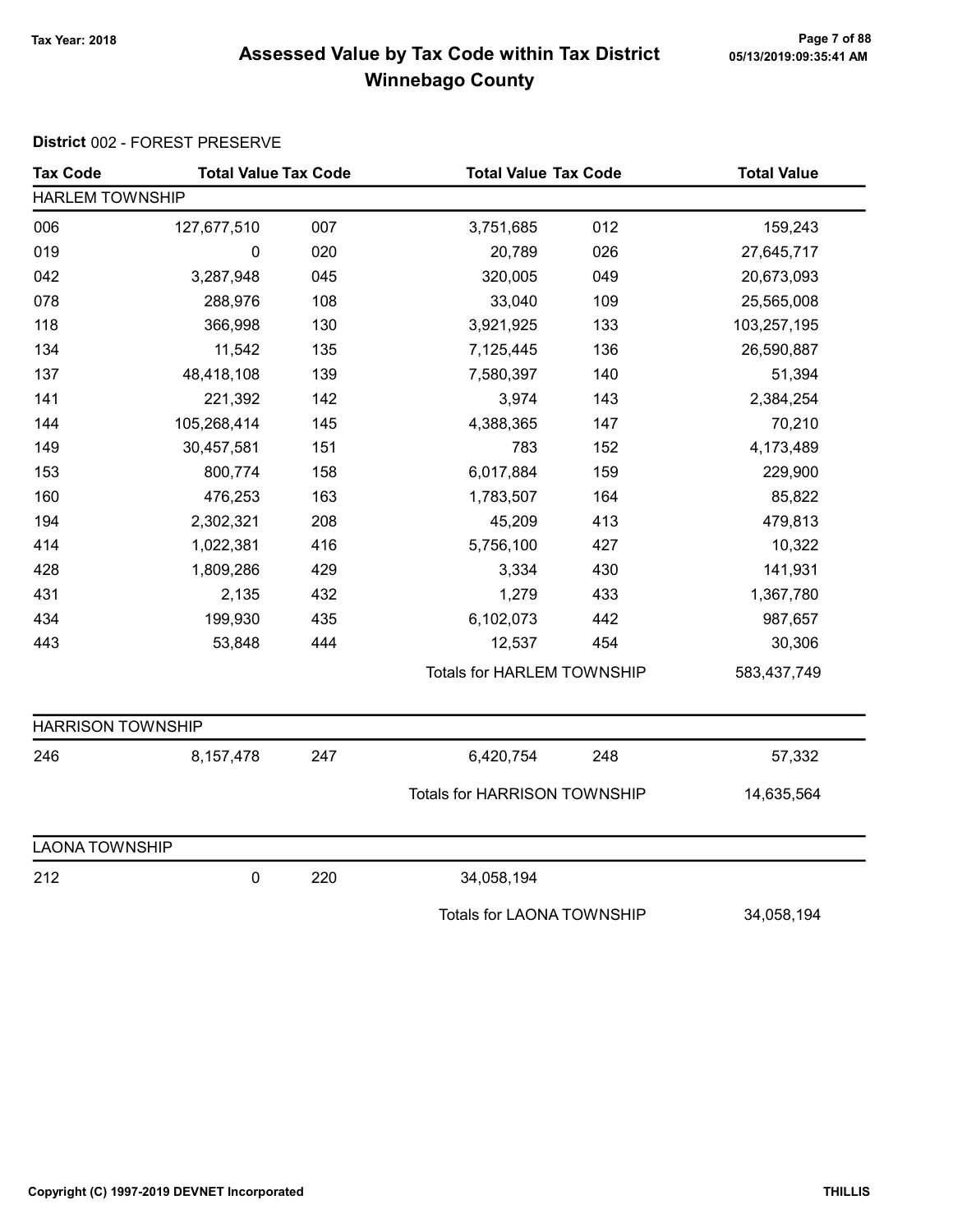#### Tax Year: 2018 Page 8 of 88 Assessed Value by Tax Code within Tax District Winnebago County

#### Tax Code Total Value Tax Code Total Value Tax Code Total Value Tax Code OWEN TOWNSHIP 046 30,752 18,268,072 146 148 898 150 99,058 103,709 154 155 7,460,608 156 17,038,534 75,465 157 161 104,450 162 503,611 13,983,424 165 167 5,173,780 168 0 169 7,519,608 170 104,822 171 132,074 220,460 172 200 1,728,219 358 0 3,559 359 360 0 361 3,625 866,411 362 363 45,399 364 226,103 365 10,755,903 368 368 0 369 106,511 Totals for OWEN TOWNSHIP 84,555,055 PECATONICA TOWNSHIP 281 42,704,956 141,678 282 283 126,131 284 31,455 286 26,760,771 425 59,622 Totals for PECATONICA TOWNSHIP 69,824,613

#### District 002 - FOREST PRESERVE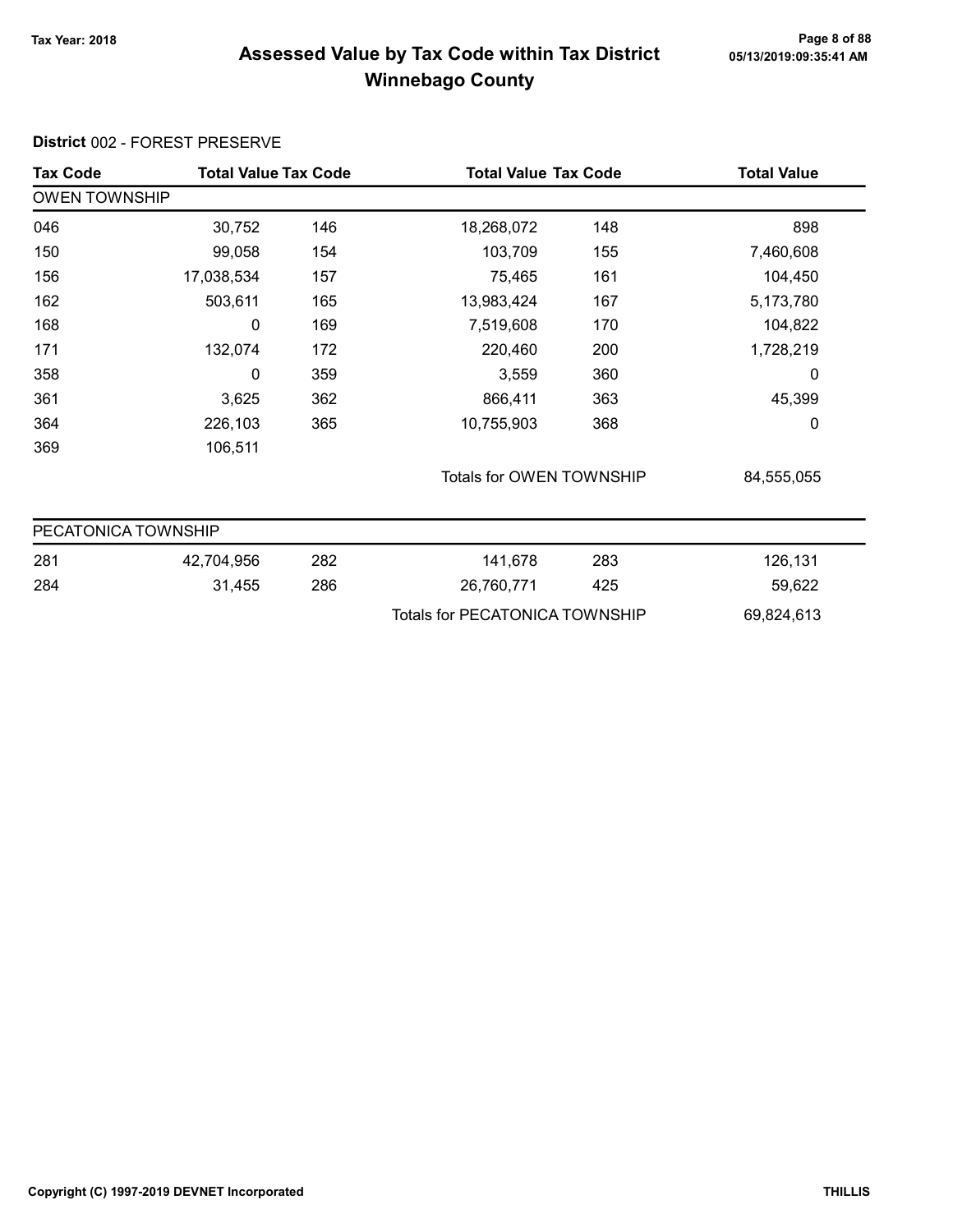# Page 9 of 88<br>Assessed Value by Tax Code within Tax District <sub>05/13/2019:09:35:41</sub> Am Winnebago County

#### District 002 - FOREST PRESERVE

| <b>Tax Code</b>   | <b>Total Value Tax Code</b> |     | <b>Total Value Tax Code</b> |     | <b>Total Value</b> |
|-------------------|-----------------------------|-----|-----------------------------|-----|--------------------|
| ROCKFORD TOWNSHIP |                             |     |                             |     |                    |
| 001               | 1,181,326,746               | 002 | 97,674,869                  | 003 | 25,570,431         |
| 005               | 10,293,534                  | 008 | 47,140,594                  | 010 | 2,825,804          |
| 013               | 21,358,579                  | 014 | 1,802,744                   | 016 | 4,438              |
| 017               | 20,944,041                  | 018 | 48,033,228                  | 021 | 15,734,918         |
| 030               | 357,391                     | 031 | 4,270,808                   | 035 | 774,945            |
| 036               | 11,372,559                  | 038 | 0                           | 040 | 75,078             |
| 044               | 9,264                       | 047 | 3,861                       | 048 | 68,332             |
| 050               | 6,246,870                   | 051 | 8,941,145                   | 052 | 380,308            |
| 053               | 1,713,129                   | 056 | 331,322                     | 057 | 9,234,375          |
| 058               | 1,524,436                   | 059 | 1,452,486                   | 060 | 1,485,999          |
| 061               | 2,694,729                   | 062 | 6,491,302                   | 063 | 2,004,100          |
| 064               | 12,887,626                  | 066 | 11,654,605                  | 069 | 6,654,469          |
| 070               | 2,104,431                   | 071 | 10,093,442                  | 072 | 42,837             |
| 073               | 40,959                      | 076 | 1,071,806                   | 077 | 139,516            |
| 082               | 88,389                      | 083 | 557,260                     | 084 | 512,068            |
| 085               | 8,984,597                   | 086 | 1,145,902                   | 090 | 4,936              |
| 091               | 8,905,000                   | 092 | 4,364,129                   | 093 | 1,229,594          |
| 095               | 4,200,765                   | 096 | 7,309,589                   | 099 | 5,024,575          |
| 104               | 1,994,205                   | 117 | 11,195,727                  | 123 | 634,622            |
| 126               | 1,709,256                   | 131 | 3,616                       | 223 | 6,197,266          |
| 226               | 738,859                     | 351 | 709,056                     | 370 | $\mathbf 0$        |
| 372               | 3,563,322                   | 373 | 1,806,015                   | 374 | 1,318,438          |
| 378               | 46,684,596                  | 379 | 779,749                     | 380 | 900,913            |
| 381               | 6,041,071                   | 382 | 154,448                     | 385 | 835,621            |
| 391               | 839,407                     | 392 | 22,735,929                  | 393 | 382,292            |
| 394               | 0                           | 397 | 0                           | 400 | 43,128             |
| 403               | 69,567                      | 404 | 1,033,481                   | 405 | 1,489,159          |
| 406               | 10,548                      | 407 | 672,009                     | 409 | 10,563,142         |
| 410               | 6,940,031                   | 411 | 432                         | 412 | 87,782             |
| 417               | 858,880                     | 418 | 5,499,676                   | 419 | 411,267            |
| 421               | 13,909,528                  | 422 | 8,723,236                   | 423 | 11,430,093         |
| 424               | 8,030,962                   | 426 | 2,253,267                   | 438 | 522,919            |
| 439               | 440,068                     | 441 | 406,579                     | 448 | 11,686             |
| 450               | 206,717                     | 451 | 38,632,871                  | 452 | 25,884             |
| 453               | 183,185                     | 455 | 6,497,588                   | 456 | 4,179,750          |
| 460               | 110,442                     |     |                             |     |                    |

Totals for ROCKFORD TOWNSHIP 1,851,627,145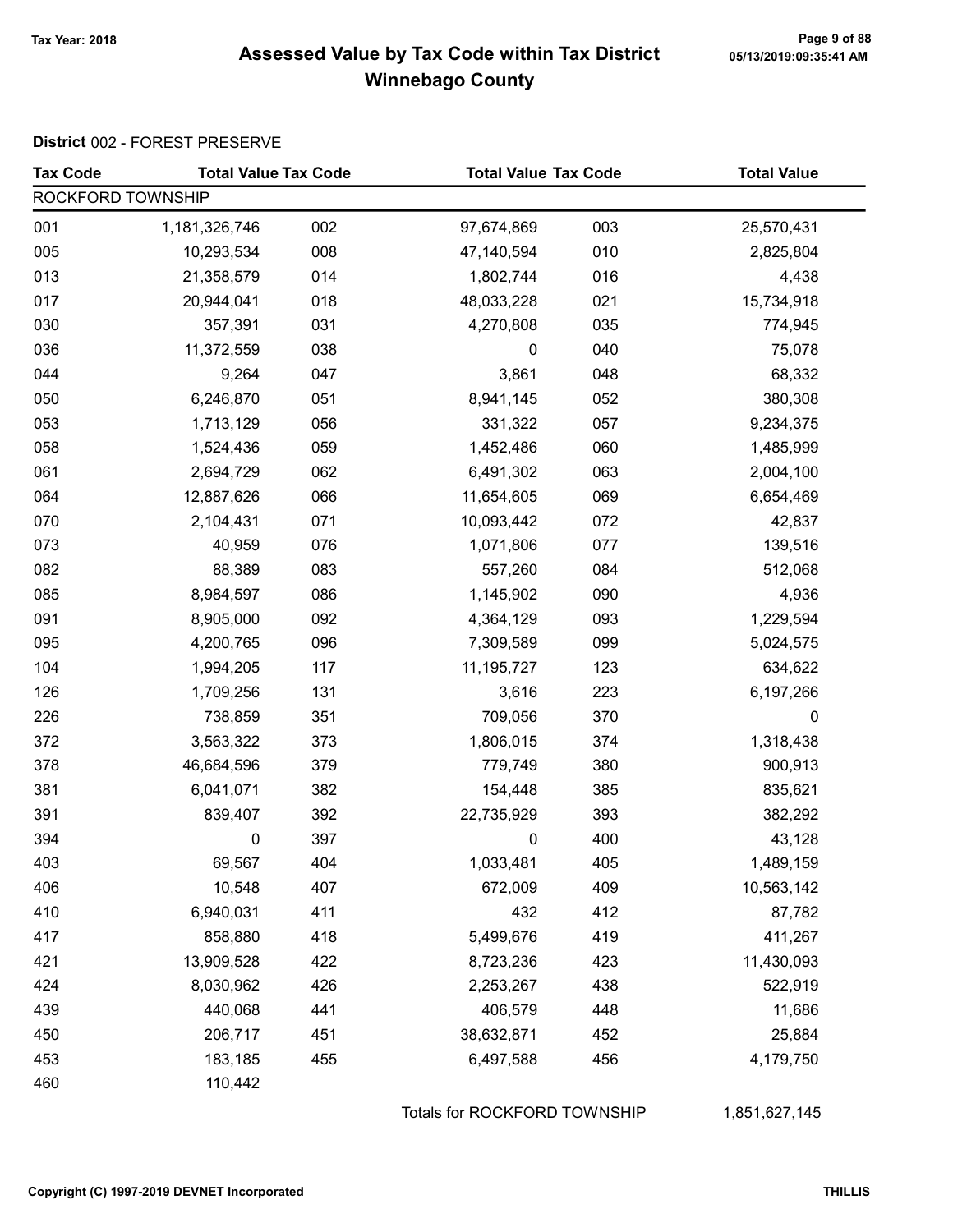# Page 10 of 88 Page 10 of 88<br>Assessed Value by Tax Code within Tax District 05/13/2019:09:35:41 AM Winnebago County

| <b>Tax Code</b>         | <b>Total Value Tax Code</b> |     | <b>Total Value Tax Code</b>  |     | <b>Total Value</b> |
|-------------------------|-----------------------------|-----|------------------------------|-----|--------------------|
| <b>ROCKTON TOWNSHIP</b> |                             |     |                              |     |                    |
| 190                     | 37,190,765                  | 191 | 12,200,167                   | 193 | 8,168,542          |
| 197                     | 103,783,716                 | 201 | 16,978,854                   | 202 | 43,612,814         |
| 203                     | 4,630,095                   | 204 | 23,808                       | 205 | 126,850            |
| 206                     | 20,049,731                  | 290 | $\pmb{0}$                    | 348 | 60,862             |
| 401                     | 4,017,200                   | 402 | 532,307                      | 420 | 1,699,184          |
| 458                     | 5, 133, 137                 | 459 | 11,564                       |     |                    |
|                         |                             |     | Totals for ROCKTON TOWNSHIP  |     | 258,219,596        |
| ROSCOE TOWNSHIP         |                             |     |                              |     |                    |
| 068                     | 1,788,174                   | 175 | 39,557,627                   | 176 | 344,015            |
| 177                     | 12,534,548                  | 178 | 12,922                       | 179 | 8,897,007          |
| 180                     | 67,491,888                  | 181 | 136, 363, 727                | 182 | 634,596            |
| 183                     | $\pmb{0}$                   | 184 | 1,062,045                    | 185 | 10,716,035         |
| 187                     | 2,691,580                   | 188 | 591,288                      | 189 | 68,605,583         |
| 192                     | 15,674,457                  | 196 | 10,189                       | 198 | 4,424,846          |
| 199                     | 40,221,857                  | 207 | 0                            | 209 | 38,753,184         |
| 347                     | 304,604                     | 447 | 390,181                      | 457 | 1,647,325          |
|                         |                             |     | Totals for ROSCOE TOWNSHIP   |     | 452,717,678        |
| <b>SEWARD TOWNSHIP</b>  |                             |     |                              |     |                    |
| 305                     | 270,294                     | 306 | 375,635                      | 308 | 718,312            |
| 309                     | 5,258,008                   | 310 | 7,112,780                    | 311 | 3,683,522          |
| 312                     | 1,458,255                   | 313 | 1,609,081                    | 314 | 4,262,821          |
|                         |                             |     | Totals for SEWARD TOWNSHIP   |     | 24,748,708         |
| SHIRLAND TOWNSHIP       |                             |     |                              |     |                    |
| 210                     | $\pmb{0}$                   | 211 | $\pmb{0}$                    | 213 | 7,113,059          |
| 214                     | 16,485,489                  |     |                              |     |                    |
|                         |                             |     | Totals for SHIRLAND TOWNSHIP |     | 23,598,548         |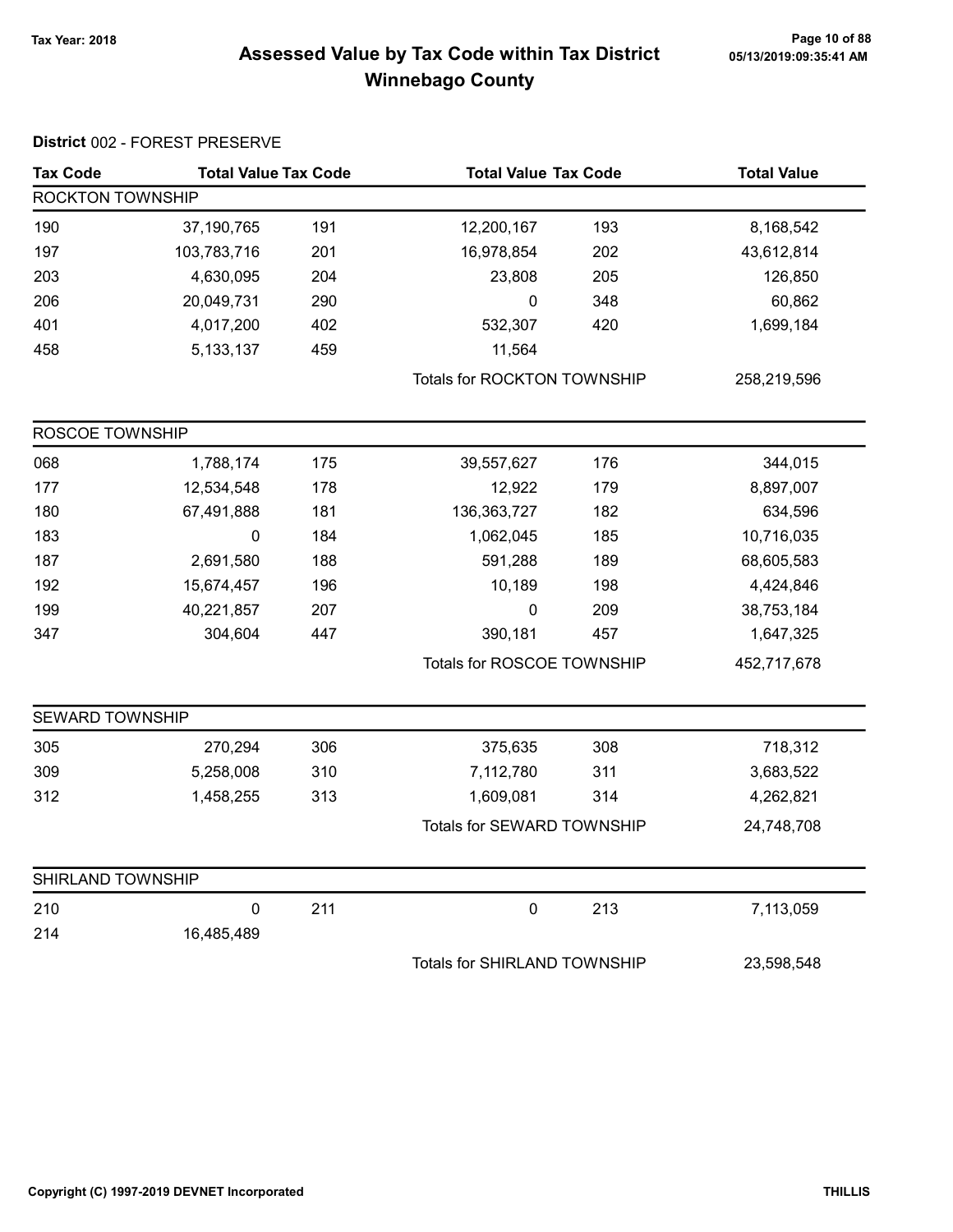District 002 - FOREST PRESERVE

# Page 11 of 88 Page 11 of 88<br>Assessed Value by Tax Code within Tax District [15/13/2019:09:35:41 AM] Tax Winnebago County

| <b>Tax Code</b>         | <b>Total Value Tax Code</b>     |     | <b>Total Value Tax Code</b>                    |                             | <b>Total Value</b> |
|-------------------------|---------------------------------|-----|------------------------------------------------|-----------------------------|--------------------|
| WINNEBAGO TOWNSHIP      |                                 |     |                                                |                             |                    |
| 315                     | 66,842                          | 324 | 1,688,390                                      | 325                         | 279,442            |
| 326                     | 44,821,548                      | 327 | 45,459                                         | 328                         | 47,269,437         |
| 329                     | 1,737,612                       |     |                                                |                             |                    |
|                         |                                 |     | Totals for WINNEBAGO TOWNSHIP                  |                             | 95,908,730         |
|                         |                                 |     | <b>Totals for 002 - FOREST PRESERVE</b>        |                             | 3,827,994,944      |
|                         |                                 |     |                                                | <b>State Railroad</b>       | 9,461,838          |
|                         |                                 |     |                                                | <b>Abatement difference</b> | 0                  |
|                         |                                 |     | <b>Grand Totals for 002 - FOREST PRESERVE</b>  |                             | 3,837,456,782      |
|                         | District 003 - BURRITT TOWNSHIP |     |                                                |                             |                    |
| <b>Tax Code</b>         | <b>Total Value Tax Code</b>     |     | <b>Total Value Tax Code</b>                    |                             | <b>Total Value</b> |
| <b>BURRITT TOWNSHIP</b> |                                 |     |                                                |                             |                    |
| 254                     | 229,681                         | 258 | $\mathbf{0}$                                   | 259                         | $\mathbf{0}$       |
| 260                     | 14,044,379                      | 262 | 190,503                                        | 263                         | 185,493            |
| 265                     | 902,104                         | 266 | 6,155,437                                      | 267                         | 1,307,662          |
| 268                     | 3,443,805                       |     |                                                |                             |                    |
|                         |                                 |     | <b>Totals for BURRITT TOWNSHIP</b>             |                             | 26,459,064         |
|                         |                                 |     | <b>Totals for 003 - BURRITT TOWNSHIP</b>       |                             | 26,459,064         |
|                         |                                 |     |                                                | <b>State Railroad</b>       | 0                  |
|                         |                                 |     |                                                | <b>Abatement difference</b> | 0                  |
|                         |                                 |     | <b>Grand Totals for 003 - BURRITT TOWNSHIP</b> |                             | 26,459,064         |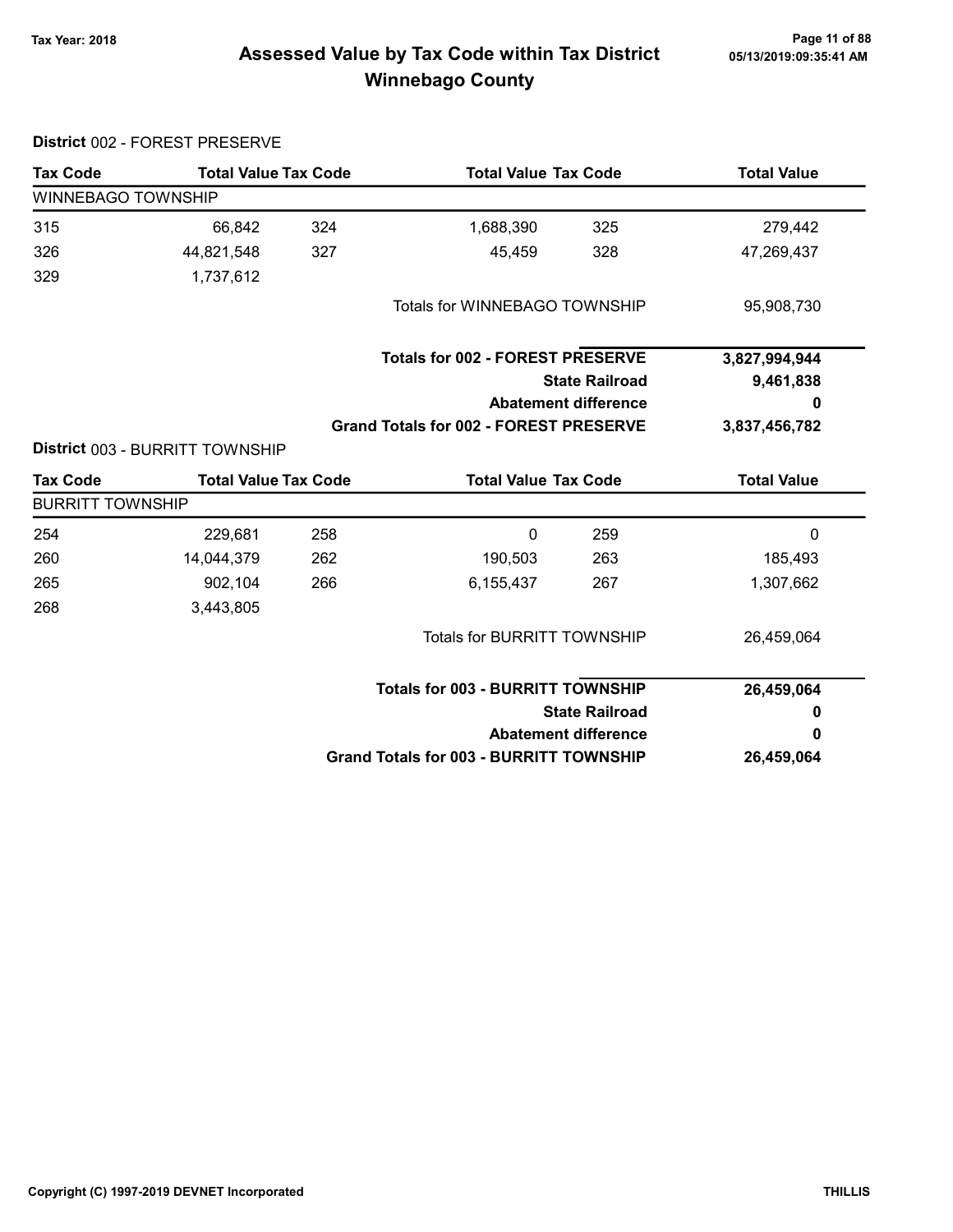# Page 12 of 88 Page 12 of 88<br>Assessed Value by Tax Code within Tax District 05/13/2019:09:35:41 AM Winnebago County

| <b>Tax Code</b>        | <b>Total Value Tax Code</b>    |                                   | <b>Total Value Tax Code</b>                          |                             | <b>Total Value</b> |  |
|------------------------|--------------------------------|-----------------------------------|------------------------------------------------------|-----------------------------|--------------------|--|
|                        | CHERRY VALLEY TOWNSHIP         |                                   |                                                      |                             |                    |  |
| 110                    | 27,634,182                     | 111                               | 8,529,681                                            | 112                         | 2,135,996          |  |
| 113                    | 9,078,921                      | 114                               | 69,767,939                                           | 115                         | 5,314,689          |  |
| 116                    | 22,696                         | 119                               | 12,580,520                                           | 120                         | 3,451,310          |  |
| 122                    | 516,898                        | 124                               | 6,659,026                                            | 125                         | 118,324            |  |
| 127                    | 107,590,150                    | 128                               | 1,700,817                                            | 129                         | 12,566,943         |  |
| 343                    | 514,727                        | 366                               | 680,508                                              | 367                         | 105,450            |  |
| 383                    | 1,345,028                      | 386                               | 0                                                    | 396                         | 0                  |  |
| 440                    | 26,485                         |                                   |                                                      |                             |                    |  |
|                        |                                | Totals for CHERRY VALLEY TOWNSHIP |                                                      |                             | 270,340,290        |  |
|                        |                                |                                   | <b>Totals for 004 - CHERRY VALLEY TOWNSHIP</b>       |                             | 270,340,290        |  |
|                        |                                |                                   |                                                      | <b>State Railroad</b>       | 1,504,056          |  |
|                        |                                |                                   |                                                      | <b>Abatement difference</b> | 0                  |  |
|                        |                                |                                   |                                                      |                             |                    |  |
|                        |                                |                                   | <b>Grand Totals for 004 - CHERRY VALLEY TOWNSHIP</b> |                             | 271,844,346        |  |
|                        | District 005 - DURAND TOWNSHIP |                                   |                                                      |                             |                    |  |
| <b>Tax Code</b>        | <b>Total Value Tax Code</b>    |                                   | <b>Total Value Tax Code</b>                          |                             | <b>Total Value</b> |  |
| <b>DURAND TOWNSHIP</b> |                                |                                   |                                                      |                             |                    |  |
| 228                    | 1,285,020                      | 229                               | 1,678,723                                            | 230                         | 20,249,552         |  |
| 231                    | 122,431                        | 232                               | 889,537                                              | 233                         | 13,341,281         |  |
| 234                    | 297,466                        |                                   |                                                      |                             |                    |  |
|                        |                                |                                   | Totals for DURAND TOWNSHIP                           |                             | 37,864,010         |  |
|                        |                                |                                   | <b>Totals for 005 - DURAND TOWNSHIP</b>              |                             |                    |  |
|                        |                                |                                   |                                                      | <b>State Railroad</b>       | 0                  |  |
|                        |                                |                                   |                                                      | <b>Abatement difference</b> | 37,864,010<br>0    |  |

#### District 004 - CHERRY VALLEY TOWNSHIP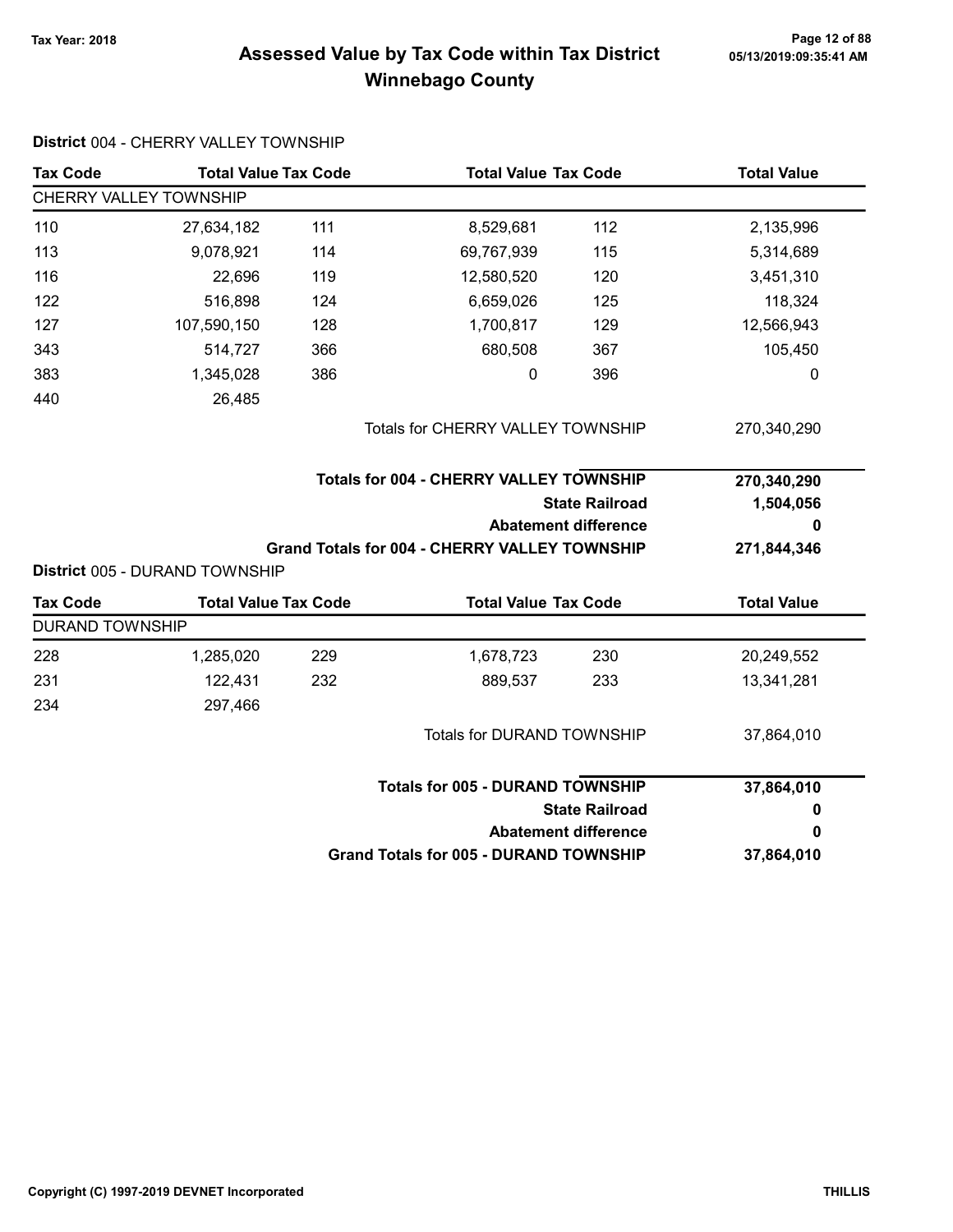# Page 13 of 88 مسلم Page 13 of 88<br>Assessed Value by Tax Code within Tax District مسلم Assessed Value by Tax Code within Tax District Winnebago County

#### District 006 - HARLEM TOWNSHIP

| <b>Tax Code</b>          | <b>Total Value Tax Code</b>      |     | <b>Total Value Tax Code</b>                     |                             | <b>Total Value</b> |  |  |
|--------------------------|----------------------------------|-----|-------------------------------------------------|-----------------------------|--------------------|--|--|
| <b>HARLEM TOWNSHIP</b>   |                                  |     |                                                 |                             |                    |  |  |
| 006                      | 127,677,510                      | 007 | 3,751,685                                       | 012                         | 159,243            |  |  |
| 019                      | 0                                | 020 | 20,789                                          | 026                         | 27,645,717         |  |  |
| 042                      | 3,287,948                        | 045 | 320,005                                         | 049                         | 20,673,093         |  |  |
| 078                      | 288,976                          | 108 | 33,040                                          | 109                         | 25,565,008         |  |  |
| 118                      | 366,998                          | 130 | 3,921,925                                       | 133                         | 103,257,195        |  |  |
| 134                      | 11,542                           | 135 | 7,125,445                                       | 136                         | 26,590,887         |  |  |
| 137                      | 48,418,108                       | 139 | 7,580,397                                       | 140                         | 51,394             |  |  |
| 141                      | 221,392                          | 142 | 3,974                                           | 143                         | 2,384,254          |  |  |
| 144                      | 105,268,414                      | 145 | 4,388,365                                       | 147                         | 70,210             |  |  |
| 149                      | 30,457,581                       | 151 | 783                                             | 152                         | 4,173,489          |  |  |
| 153                      | 800,774                          | 158 | 6,017,884                                       | 159                         | 229,900            |  |  |
| 160                      | 476,253                          | 163 | 1,783,507                                       | 164                         | 85,822             |  |  |
| 194                      | 2,302,321                        | 208 | 45,209                                          | 413                         | 479,813            |  |  |
| 414                      | 1,022,381                        | 416 | 5,756,100                                       | 427                         | 10,322             |  |  |
| 428                      | 1,809,286                        | 429 | 3,334                                           | 430                         | 141,931            |  |  |
| 431                      | 2,135                            | 432 | 1,279                                           | 433                         | 1,367,780          |  |  |
| 434                      | 199,930                          | 435 | 6,102,073                                       | 442                         | 987,657            |  |  |
| 443                      | 53,848                           | 444 | 12,537                                          | 454                         | 30,306             |  |  |
|                          |                                  |     | Totals for HARLEM TOWNSHIP                      |                             | 583,437,749        |  |  |
|                          |                                  |     | <b>Totals for 006 - HARLEM TOWNSHIP</b>         |                             | 583,437,749        |  |  |
|                          |                                  |     |                                                 | <b>State Railroad</b>       | 0                  |  |  |
|                          |                                  |     |                                                 | <b>Abatement difference</b> | 0                  |  |  |
|                          | District 007 - HARRISON TOWNSHIP |     | <b>Grand Totals for 006 - HARLEM TOWNSHIP</b>   |                             | 583,437,749        |  |  |
| <b>Tax Code</b>          | <b>Total Value Tax Code</b>      |     | <b>Total Value Tax Code</b>                     |                             | <b>Total Value</b> |  |  |
| <b>HARRISON TOWNSHIP</b> |                                  |     |                                                 |                             |                    |  |  |
| 246                      | 8,157,478                        | 247 | 6,420,754                                       | 248                         | 57,332             |  |  |
|                          |                                  |     | Totals for HARRISON TOWNSHIP                    |                             | 14,635,564         |  |  |
|                          |                                  |     | <b>Totals for 007 - HARRISON TOWNSHIP</b>       |                             | 14,635,564         |  |  |
|                          |                                  |     |                                                 | <b>State Railroad</b>       | 0                  |  |  |
|                          |                                  |     |                                                 | <b>Abatement difference</b> | 0                  |  |  |
|                          |                                  |     | <b>Grand Totals for 007 - HARRISON TOWNSHIP</b> |                             | 14,635,564         |  |  |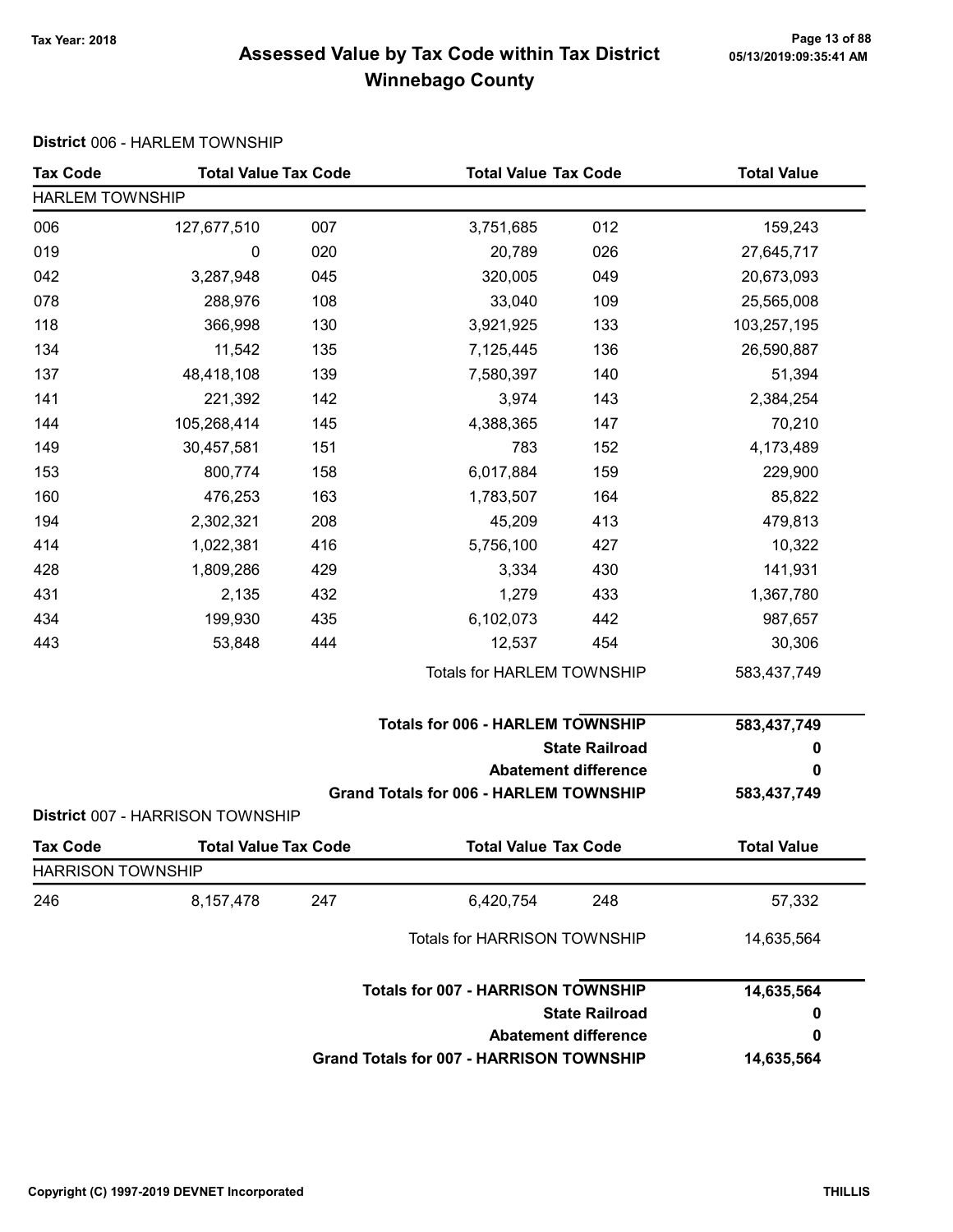# Page 14 of 88 مع Page 14 of 88<br>Assessed Value by Tax Code within Tax District مع Assessed Value by Tax Code Winnebago County

District 008 - LAONA TOWNSHIP

| <b>Tax Code</b>       | <b>Total Value Tax Code</b>        |     | <b>Total Value Tax Code</b>                       |                             | <b>Total Value</b> |  |
|-----------------------|------------------------------------|-----|---------------------------------------------------|-----------------------------|--------------------|--|
| <b>LAONA TOWNSHIP</b> |                                    |     |                                                   |                             |                    |  |
| 212                   | $\pmb{0}$                          | 220 | 34,058,194                                        |                             |                    |  |
|                       |                                    |     | <b>Totals for LAONA TOWNSHIP</b>                  |                             | 34,058,194         |  |
|                       |                                    |     | <b>Totals for 008 - LAONA TOWNSHIP</b>            |                             | 34,058,194         |  |
|                       |                                    |     |                                                   | <b>State Railroad</b>       | 0                  |  |
|                       |                                    |     |                                                   | <b>Abatement difference</b> | 0                  |  |
|                       |                                    |     | Grand Totals for 008 - LAONA TOWNSHIP             |                             | 34,058,194         |  |
|                       | District 009 - OWEN TOWNSHIP       |     |                                                   |                             |                    |  |
| <b>Tax Code</b>       | <b>Total Value Tax Code</b>        |     | <b>Total Value Tax Code</b>                       |                             | <b>Total Value</b> |  |
| <b>OWEN TOWNSHIP</b>  |                                    |     |                                                   |                             |                    |  |
| 046                   | 30,752                             | 146 | 18,268,072                                        | 148                         | 898                |  |
| 150                   | 99,058                             | 154 | 103,709                                           | 155                         | 7,460,608          |  |
| 156                   | 17,038,534                         | 157 | 75,465                                            | 161                         | 104,450            |  |
| 162                   | 503,611                            | 165 | 13,983,424                                        | 167                         | 5,173,780          |  |
| 168                   | 0                                  | 169 | 7,519,608                                         | 170                         | 104,822            |  |
| 171                   | 132,074                            | 172 | 220,460                                           | 200                         | 1,728,219          |  |
| 358                   | 0                                  | 359 | 3,559                                             | 360                         | 0                  |  |
| 361                   | 3,625                              | 362 | 866,411                                           | 363                         | 45,399             |  |
| 364                   | 226,103                            | 365 | 10,755,903                                        | 368                         | 0                  |  |
| 369                   | 106,511                            |     |                                                   |                             |                    |  |
|                       |                                    |     | Totals for OWEN TOWNSHIP                          |                             | 84,555,055         |  |
|                       |                                    |     | <b>Totals for 009 - OWEN TOWNSHIP</b>             |                             | 84,555,055         |  |
|                       |                                    |     |                                                   | <b>State Railroad</b>       | 408,422            |  |
|                       |                                    |     |                                                   | <b>Abatement difference</b> | 0                  |  |
|                       | District 010 - PECATONICA TOWNSHIP |     | Grand Totals for 009 - OWEN TOWNSHIP              |                             | 84,963,477         |  |
| <b>Tax Code</b>       | <b>Total Value Tax Code</b>        |     | <b>Total Value Tax Code</b>                       |                             | <b>Total Value</b> |  |
| PECATONICA TOWNSHIP   |                                    |     |                                                   |                             |                    |  |
| 281                   | 42,704,956                         | 282 | 141,678                                           | 283                         | 126,131            |  |
| 284                   | 31,455                             | 286 | 26,760,771                                        | 425                         | 59,622             |  |
|                       |                                    |     | Totals for PECATONICA TOWNSHIP                    |                             | 69,824,613         |  |
|                       |                                    |     |                                                   |                             |                    |  |
|                       |                                    |     | <b>Totals for 010 - PECATONICA TOWNSHIP</b>       |                             | 69,824,613         |  |
|                       |                                    |     |                                                   | <b>State Railroad</b>       | 0                  |  |
|                       |                                    |     |                                                   | <b>Abatement difference</b> | 0                  |  |
|                       |                                    |     | <b>Grand Totals for 010 - PECATONICA TOWNSHIP</b> |                             | 69,824,613         |  |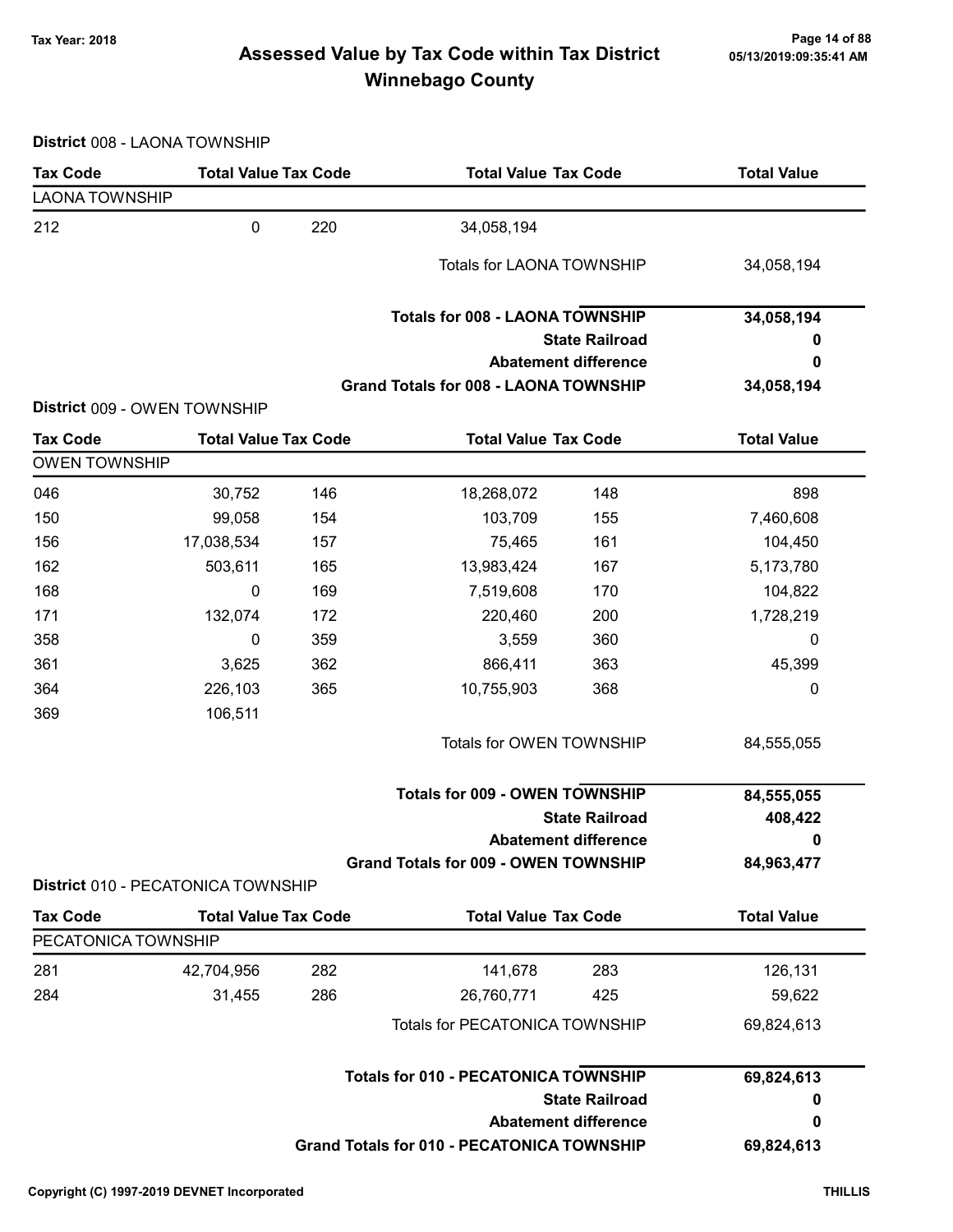#### Page 15 of 88 Page 15 of 88<br>Assessed Value by Tax Code within Tax District [15/13/2019:09:35:41 AM] Tax Winnebago County

#### District 011 - ROCKFORD TOWNSHIP

| <b>Tax Code</b>   | <b>Total Value Tax Code</b> |     | <b>Total Value Tax Code</b>  |     | <b>Total Value</b> |  |
|-------------------|-----------------------------|-----|------------------------------|-----|--------------------|--|
| ROCKFORD TOWNSHIP |                             |     |                              |     |                    |  |
| 001               | 1,181,326,746               | 002 | 97,674,869                   | 003 | 25,570,431         |  |
| 005               | 10,293,534                  | 008 | 47,140,594                   | 010 | 2,825,804          |  |
| 013               | 21,358,579                  | 014 | 1,802,744                    | 016 | 4,438              |  |
| 017               | 20,944,041                  | 018 | 48,033,228                   | 021 | 15,734,918         |  |
| 030               | 357,391                     | 031 | 4,270,808                    | 035 | 774,945            |  |
| 036               | 11,372,559                  | 038 | $\pmb{0}$                    | 040 | 75,078             |  |
| 044               | 9,264                       | 047 | 3,861                        | 048 | 68,332             |  |
| 050               | 6,246,870                   | 051 | 8,941,145                    | 052 | 380,308            |  |
| 053               | 1,713,129                   | 056 | 331,322                      | 057 | 9,234,375          |  |
| 058               | 1,524,436                   | 059 | 1,452,486                    | 060 | 1,485,999          |  |
| 061               | 2,694,729                   | 062 | 6,491,302                    | 063 | 2,004,100          |  |
| 064               | 12,887,626                  | 066 | 11,654,605                   | 069 | 6,654,469          |  |
| 070               | 2,104,431                   | 071 | 10,093,442                   | 072 | 42,837             |  |
| 073               | 40,959                      | 076 | 1,071,806                    | 077 | 139,516            |  |
| 082               | 88,389                      | 083 | 557,260                      | 084 | 512,068            |  |
| 085               | 8,984,597                   | 086 | 1,145,902                    | 090 | 4,936              |  |
| 091               | 8,905,000                   | 092 | 4,364,129                    | 093 | 1,229,594          |  |
| 095               | 4,200,765                   | 096 | 7,309,589                    | 099 | 5,024,575          |  |
| 104               | 1,994,205                   | 117 | 11,195,727                   | 123 | 634,622            |  |
| 126               | 1,709,256                   | 131 | 3,616                        | 223 | 6,197,266          |  |
| 226               | 738,859                     | 351 | 709,056                      | 370 | 0                  |  |
| 372               | 3,563,322                   | 373 | 1,806,015                    | 374 | 1,318,438          |  |
| 378               | 46,684,596                  | 379 | 779,749                      | 380 | 900,913            |  |
| 381               | 6,041,071                   | 382 | 154,448                      | 385 | 835,621            |  |
| 391               | 839,407                     | 392 | 22,735,929                   | 393 | 382,292            |  |
| 394               | 0                           | 397 | 0                            | 400 | 43,128             |  |
| 403               | 69,567                      | 404 | 1,033,481                    | 405 | 1,489,159          |  |
| 406               | 10,548                      | 407 | 672,009                      | 409 | 10,563,142         |  |
| 410               | 6,940,031                   | 411 | 432                          | 412 | 87,782             |  |
| 417               | 858,880                     | 418 | 5,499,676                    | 419 | 411,267            |  |
| 421               | 13,909,528                  | 422 | 8,723,236                    | 423 | 11,430,093         |  |
| 424               | 8,030,962                   | 426 | 2,253,267                    | 438 | 522,919            |  |
| 439               | 440,068                     | 441 | 406,579                      | 448 | 11,686             |  |
| 450               | 206,717                     | 451 | 38,632,871                   | 452 | 25,884             |  |
| 453               | 183,185                     | 455 | 6,497,588                    | 456 | 4,179,750          |  |
| 460               | 110,442                     |     |                              |     |                    |  |
|                   |                             |     | Totals for ROCKFORD TOWNSHIP |     | 1,851,627,145      |  |

Totals for 011 - ROCKFORD TOWNSHIP 1,851,627,145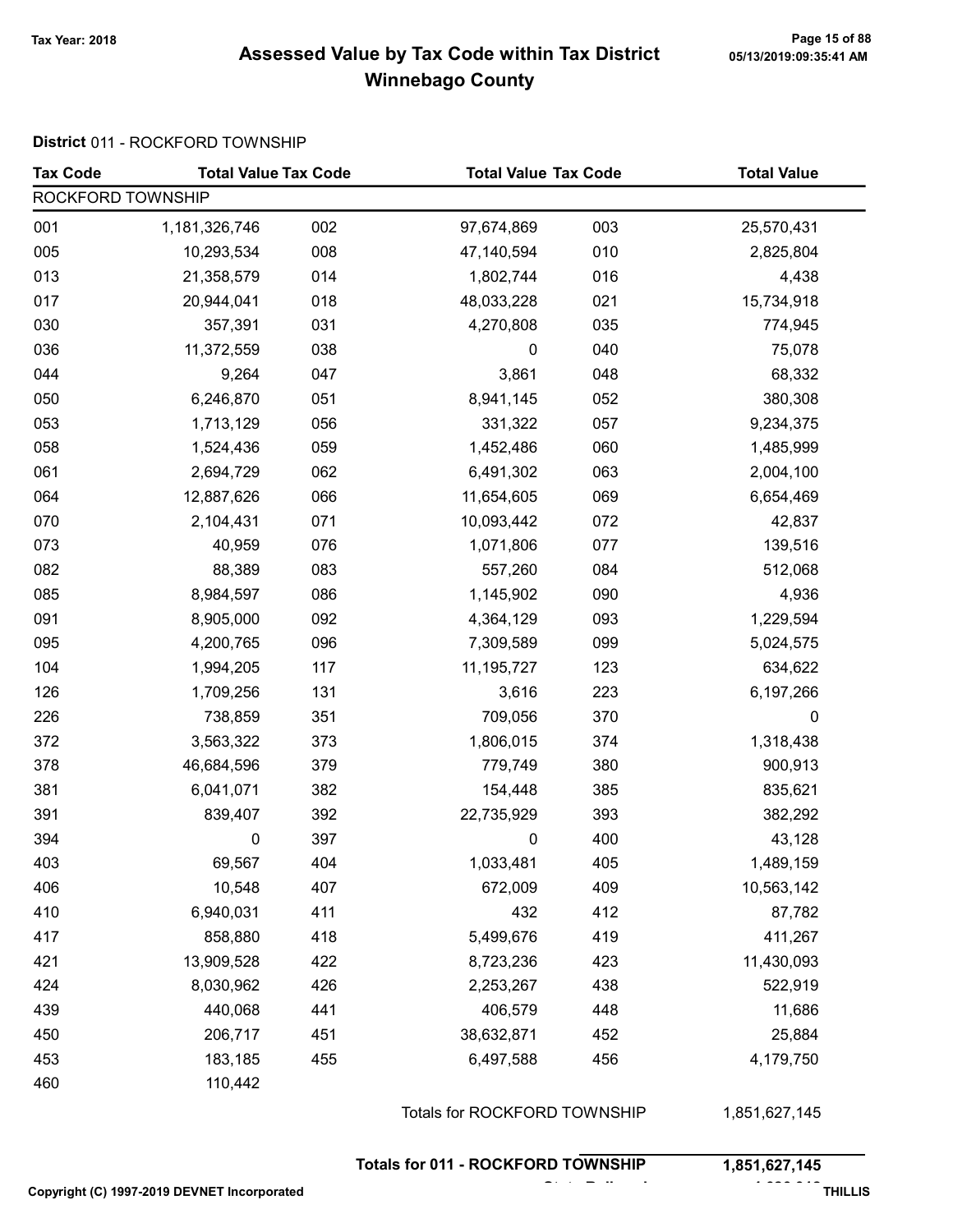# Page 16 of 88 مع Page 16 of 88<br>Assessed Value by Tax Code within Tax District مع Assessed Value by Tax Code Winnebago County

| <b>Tax Code</b>  | <b>Total Value Tax Code</b>    |     |                                                | <b>Total Value Tax Code</b> |                    |
|------------------|--------------------------------|-----|------------------------------------------------|-----------------------------|--------------------|
| ROCKTON TOWNSHIP |                                |     |                                                |                             |                    |
| 190              | 37,190,765                     | 191 | 12,200,167                                     | 193                         | 8,168,542          |
| 197              | 103,783,716                    | 201 | 16,978,854                                     | 202                         | 43,612,814         |
| 203              | 4,630,095                      | 204 | 23,808                                         | 205                         | 126,850            |
| 206              | 20,049,731                     | 290 | $\mathbf 0$                                    | 348                         | 60,862             |
| 401              | 4,017,200                      | 402 | 532,307                                        | 420                         | 1,699,184          |
| 458              | 5, 133, 137                    | 459 | 11,564                                         |                             |                    |
|                  |                                |     | Totals for ROCKTON TOWNSHIP                    |                             | 258,219,596        |
|                  |                                |     | <b>Totals for 012 - ROCKTON TOWNSHIP</b>       |                             | 258,219,596        |
|                  |                                |     | <b>State Railroad</b>                          |                             | 994,063            |
|                  |                                |     |                                                | <b>Abatement difference</b> | 0                  |
|                  |                                |     | <b>Grand Totals for 012 - ROCKTON TOWNSHIP</b> |                             | 259,213,659        |
|                  | District 013 - ROSCOE TOWNSHIP |     |                                                |                             |                    |
| <b>Tax Code</b>  | <b>Total Value Tax Code</b>    |     | <b>Total Value Tax Code</b>                    |                             | <b>Total Value</b> |
| ROSCOE TOWNSHIP  |                                |     |                                                |                             |                    |
| 068              | 1,788,174                      | 175 | 39,557,627                                     | 176                         | 344,015            |
| 177              | 12,534,548                     | 178 | 12,922                                         | 179                         | 8,897,007          |
| 180              | 67,491,888                     | 181 | 136, 363, 727                                  | 182                         | 634,596            |
| 183              | 0                              | 184 | 1,062,045                                      | 185                         | 10,716,035         |
| 187              | 2,691,580                      | 188 | 591,288                                        | 189                         | 68,605,583         |
| 192              | 15,674,457                     | 196 | 10,189                                         | 198                         | 4,424,846          |
| 199              | 40,221,857                     | 207 | 0                                              | 209                         | 38,753,184         |
| 347              | 304,604                        | 447 | 390,181                                        | 457                         | 1,647,325          |
|                  |                                |     | Totals for ROSCOE TOWNSHIP                     |                             | 452,717,678        |
|                  |                                |     | <b>Totals for 013 - ROSCOE TOWNSHIP</b>        |                             | 452,717,678        |
|                  |                                |     |                                                | <b>State Railroad</b>       | 695,299            |
|                  |                                |     |                                                | <b>Abatement difference</b> | 0                  |
|                  |                                |     | <b>Grand Totals for 013 - ROSCOE TOWNSHIP</b>  |                             | 453,412,977        |

#### District 012 - ROCKTON TOWNSHIP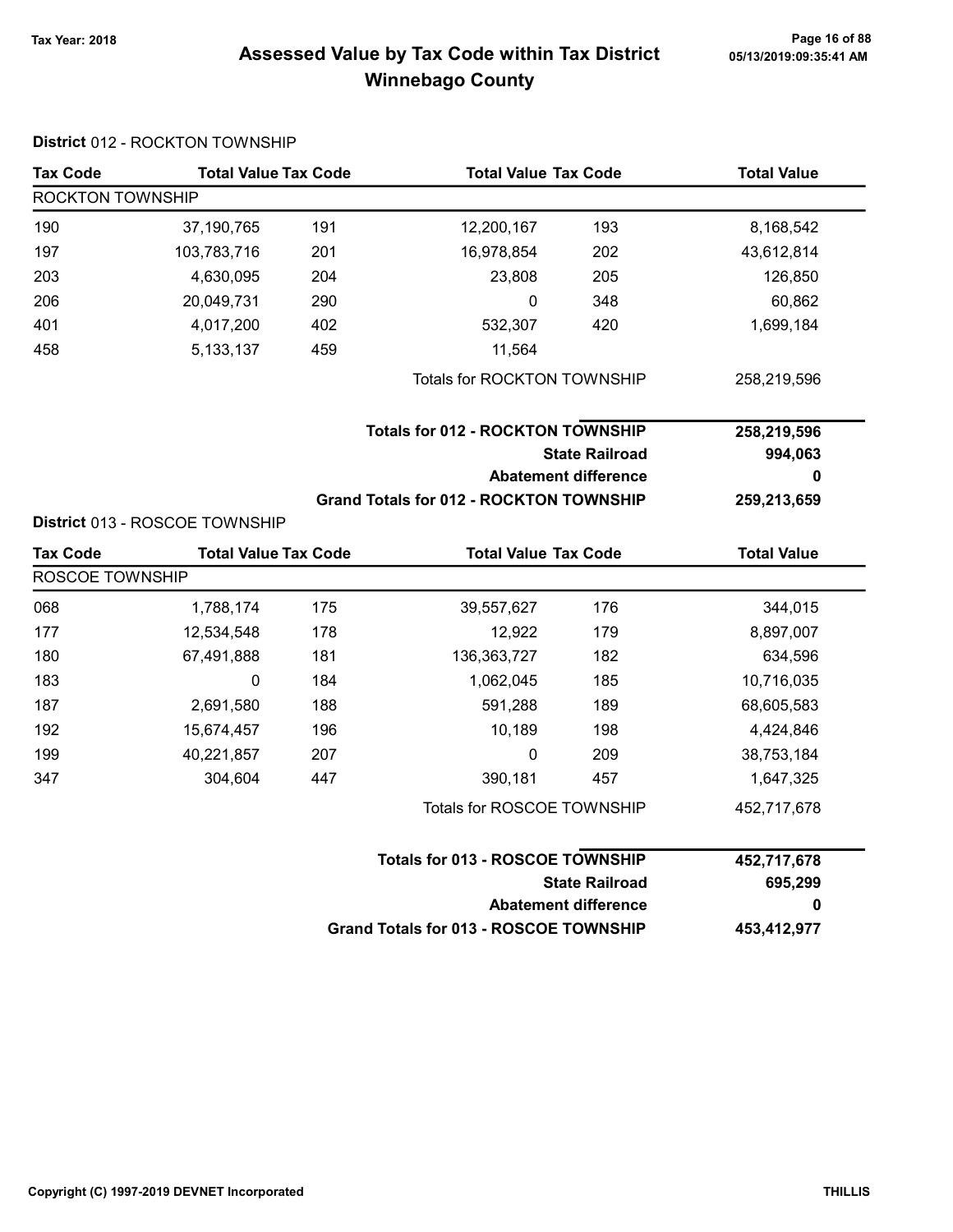District 014 - SEWARD TOWNSHIP

# Page 17 of 88 مسمح Page 17 of 88<br>Assessed Value by Tax Code within Tax District مسمع Assessed Value by Tax Code within Tax District Winnebago County

| <b>Tax Code</b>           | <b>Total Value Tax Code</b>       |     | <b>Total Value Tax Code</b>                      | <b>Total Value</b> |
|---------------------------|-----------------------------------|-----|--------------------------------------------------|--------------------|
| <b>SEWARD TOWNSHIP</b>    |                                   |     |                                                  |                    |
| 305                       | 270,294                           | 306 | 308<br>375,635                                   | 718,312            |
| 309                       | 5,258,008                         | 310 | 7,112,780<br>311                                 | 3,683,522          |
| 312                       | 1,458,255                         | 313 | 1,609,081<br>314                                 | 4,262,821          |
|                           |                                   |     | Totals for SEWARD TOWNSHIP                       | 24,748,708         |
|                           |                                   |     | <b>Totals for 014 - SEWARD TOWNSHIP</b>          | 24,748,708         |
|                           |                                   |     | <b>State Railroad</b>                            | 663,192            |
|                           |                                   |     | <b>Abatement difference</b>                      | 0                  |
|                           |                                   |     | <b>Grand Totals for 014 - SEWARD TOWNSHIP</b>    | 25,411,900         |
|                           | District 015 - SHIRLAND TOWNSHIP  |     |                                                  |                    |
| <b>Tax Code</b>           | <b>Total Value Tax Code</b>       |     | <b>Total Value Tax Code</b>                      | <b>Total Value</b> |
| SHIRLAND TOWNSHIP         |                                   |     |                                                  |                    |
| 210                       | 0                                 | 211 | $\mathbf 0$<br>213                               | 7,113,059          |
| 214                       | 16,485,489                        |     |                                                  |                    |
|                           |                                   |     | <b>Totals for SHIRLAND TOWNSHIP</b>              | 23,598,548         |
|                           |                                   |     | <b>Totals for 015 - SHIRLAND TOWNSHIP</b>        | 23,598,548         |
|                           |                                   |     | <b>State Railroad</b>                            | 0                  |
|                           |                                   |     | <b>Abatement difference</b>                      | 0                  |
|                           |                                   |     | <b>Grand Totals for 015 - SHIRLAND TOWNSHIP</b>  | 23,598,548         |
|                           | District 016 - WINNEBAGO TOWNSHIP |     |                                                  |                    |
| <b>Tax Code</b>           | <b>Total Value Tax Code</b>       |     | <b>Total Value Tax Code</b>                      | <b>Total Value</b> |
| <b>WINNEBAGO TOWNSHIP</b> |                                   |     |                                                  |                    |
| 315                       | 66,842                            | 324 | 1,688,390<br>325                                 | 279,442            |
| 326                       | 44,821,548                        | 327 | 328<br>45,459                                    | 47,269,437         |
| 329                       | 1,737,612                         |     |                                                  |                    |
|                           |                                   |     | <b>Totals for WINNEBAGO TOWNSHIP</b>             | 95,908,730         |
|                           |                                   |     | <b>Totals for 016 - WINNEBAGO TOWNSHIP</b>       | 95,908,730         |
|                           |                                   |     | <b>State Railroad</b>                            | 569,894            |
|                           |                                   |     | <b>Abatement difference</b>                      | 0                  |
|                           |                                   |     | <b>Grand Totals for 016 - WINNEBAGO TOWNSHIP</b> | 96,478,624         |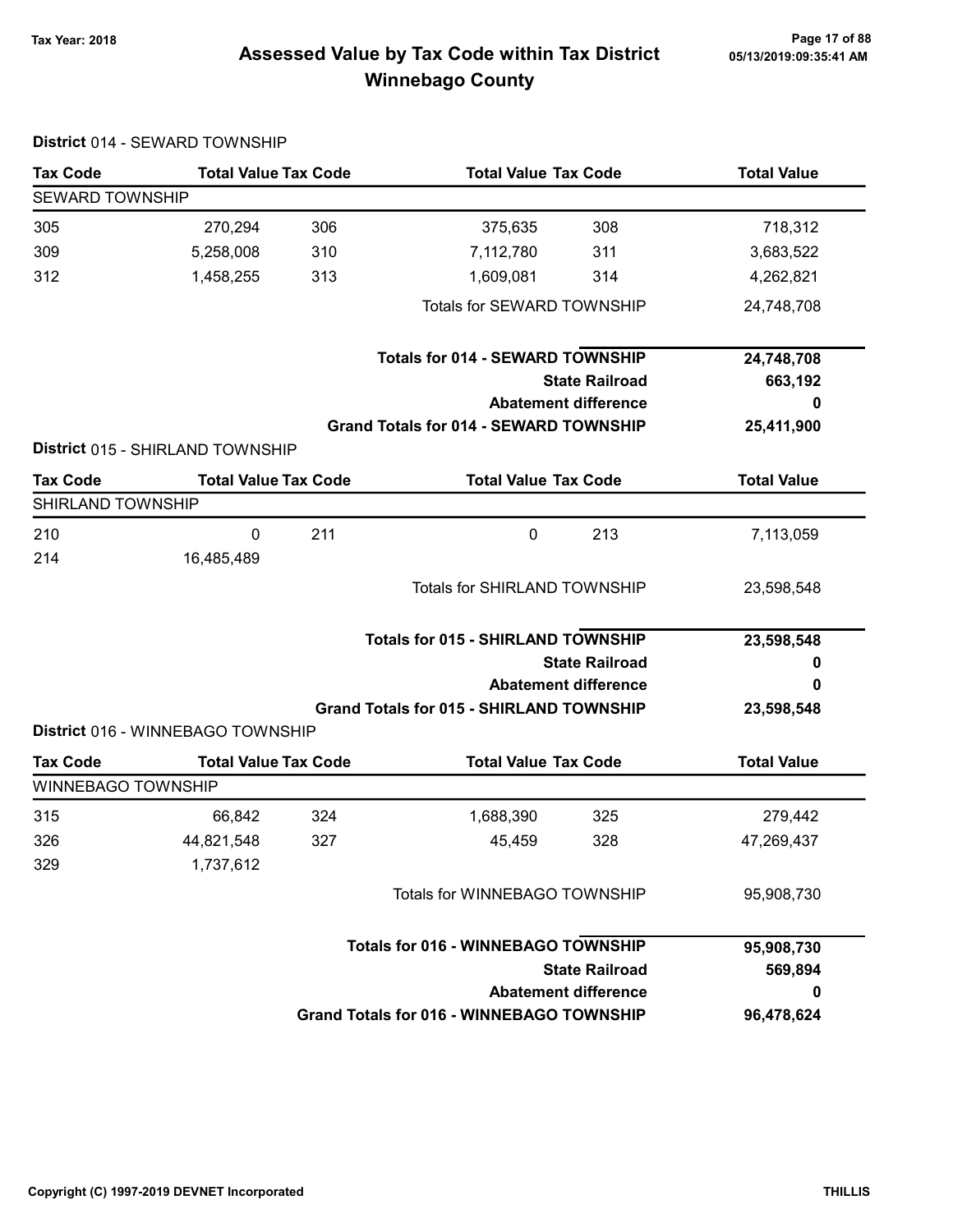# Page 18 of 88 مع Page 18 of 88<br>Assessed Value by Tax Code within Tax District مع Assessed Value by Tax Code Winnebago County

|                               | District 017 - CHERRY VALLEY VILLAGE |     |                                                     |                             |                    |
|-------------------------------|--------------------------------------|-----|-----------------------------------------------------|-----------------------------|--------------------|
| <b>Tax Code</b>               | <b>Total Value Tax Code</b>          |     | <b>Total Value Tax Code</b>                         |                             | <b>Total Value</b> |
| <b>CHERRY VALLEY TOWNSHIP</b> |                                      |     |                                                     |                             |                    |
| 119                           | 12,580,520                           | 120 | 3,451,310                                           | 124                         | 6,659,026          |
| 125                           | 118,324                              | 396 | 0                                                   | 440                         | 26,485             |
|                               |                                      |     | <b>Totals for CHERRY VALLEY TOWNSHIP</b>            |                             | 22,835,665         |
| ROCKFORD TOWNSHIP             |                                      |     |                                                     |                             |                    |
| 072                           | 42,837                               | 374 | 1,318,438                                           | 378                         | 46,684,596         |
| 394                           | 0                                    | 397 | 0                                                   | 439                         | 440,068            |
| 452                           | 25,884                               |     |                                                     |                             |                    |
|                               |                                      |     | Totals for ROCKFORD TOWNSHIP                        |                             | 48,511,823         |
|                               |                                      |     | <b>Totals for 017 - CHERRY VALLEY VILLAGE</b>       |                             | 71,347,488         |
|                               |                                      |     | <b>State Railroad</b>                               | 181,843                     |                    |
|                               |                                      |     |                                                     | <b>Abatement difference</b> | 0                  |
|                               |                                      |     | <b>Grand Totals for 017 - CHERRY VALLEY VILLAGE</b> |                             | 71,529,331         |
|                               | District 018 - DURAND VILLAGE        |     |                                                     |                             |                    |
| <b>Tax Code</b>               | <b>Total Value Tax Code</b>          |     | <b>Total Value Tax Code</b>                         |                             | <b>Total Value</b> |
| <b>DURAND TOWNSHIP</b>        |                                      |     |                                                     |                             |                    |
| 228                           | 1,285,020                            | 229 | 1,678,723                                           | 233                         | 13,341,281         |
|                               |                                      |     | <b>Totals for DURAND TOWNSHIP</b>                   |                             | 16,305,024         |
|                               |                                      |     | <b>Totals for 018 - DURAND VILLAGE</b>              |                             | 16,305,024         |
|                               |                                      |     |                                                     | <b>State Railroad</b>       | 0                  |
|                               |                                      |     |                                                     | <b>Abatement difference</b> | 0                  |
|                               | District 019 - LOVES PARK CITY       |     | <b>Grand Totals for 018 - DURAND VILLAGE</b>        |                             | 16,305,024         |
| <b>Tax Code</b>               | <b>Total Value Tax Code</b>          |     | <b>Total Value Tax Code</b>                         |                             | <b>Total Value</b> |
| <b>HARLEM TOWNSHIP</b>        |                                      |     |                                                     |                             |                    |
| 006                           | 127,677,510                          | 007 | 3,751,685                                           | 012                         | 159,243            |
| 019                           | 0                                    | 020 | 20,789                                              | 026                         | 27,645,717         |
| 045                           | 320,005                              | 078 | 288,976                                             | 134                         | 11,542             |
| 143                           | 2,384,254                            | 427 | 10,322                                              | 428                         | 1,809,286          |
| 442                           | 987,657                              | 443 | 53,848                                              | 444                         | 12,537             |
| 454                           | 30,306                               |     |                                                     |                             |                    |
|                               |                                      |     | Totals for HARLEM TOWNSHIP                          |                             | 165, 163, 677      |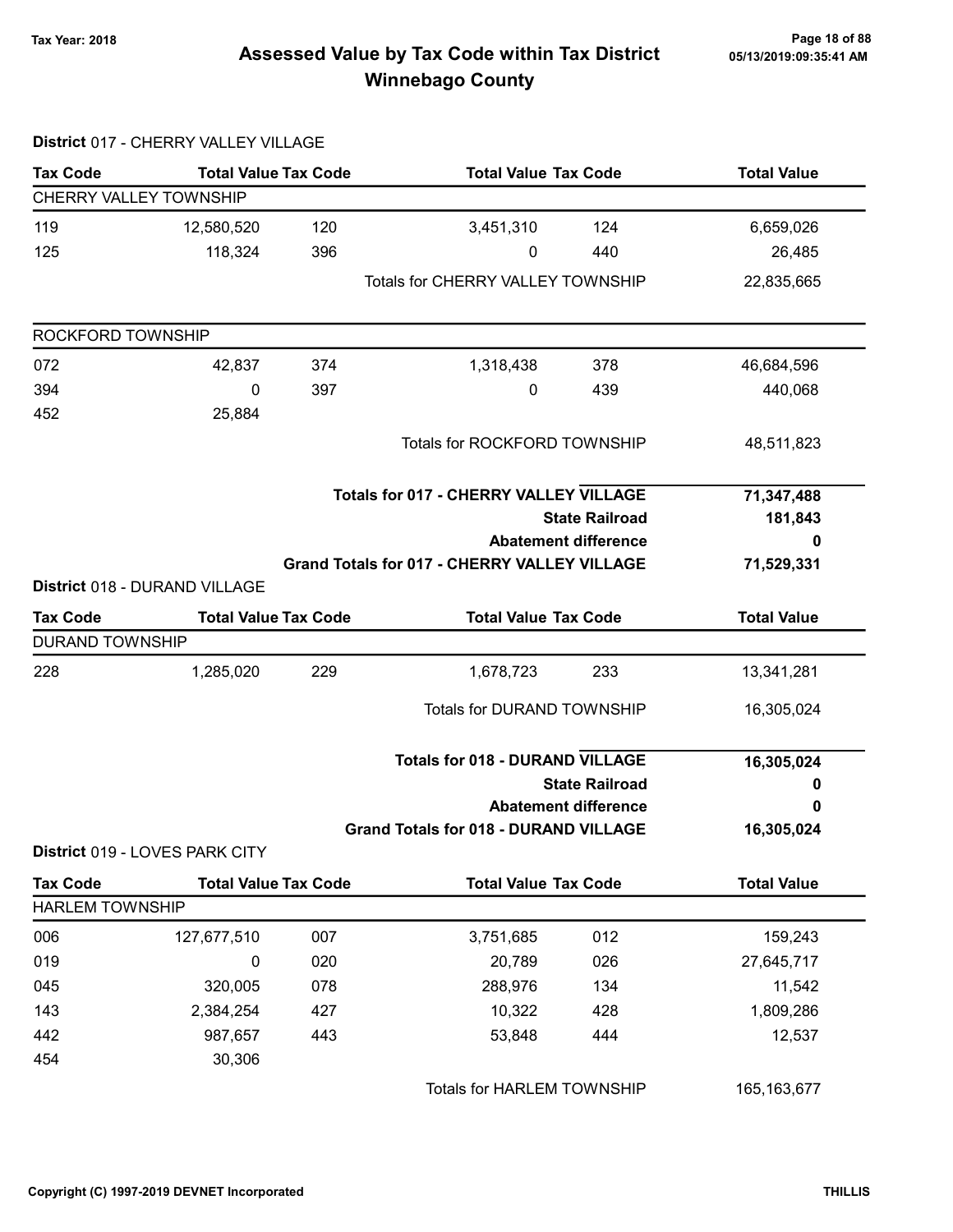# 05/13/2019:09:35:41 AM

# Page 19 of 88 مع Page 19 of 88<br>Assessed Value by Tax Code within Tax District مع Assessed Value by Tax Code Winnebago County

| <b>Tax Code</b>        | <b>Total Value Tax Code</b>           |     | <b>Total Value Tax Code</b>                          |                             | <b>Total Value</b> |
|------------------------|---------------------------------------|-----|------------------------------------------------------|-----------------------------|--------------------|
| ROCKFORD TOWNSHIP      |                                       |     |                                                      |                             |                    |
| 002                    | 97,674,869                            | 008 | 47,140,594                                           | 030                         | 357,391            |
| 035                    | 774,945                               | 044 | 9,264                                                | 070                         | 2,104,431          |
| 076                    | 1,071,806                             | 077 | 139,516                                              | 409                         | 10,563,142         |
| 426                    | 2,253,267                             | 448 | 11,686                                               | 456                         | 4,179,750          |
|                        |                                       |     | Totals for ROCKFORD TOWNSHIP                         |                             | 166,280,661        |
|                        |                                       |     | <b>Totals for 019 - LOVES PARK CITY</b>              |                             | 331,444,338        |
|                        |                                       |     |                                                      | <b>State Railroad</b>       | 0                  |
|                        |                                       |     |                                                      | <b>Abatement difference</b> | 0                  |
|                        |                                       |     | <b>Grand Totals for 019 - LOVES PARK CITY</b>        |                             | 331,444,338        |
|                        | District 020 - MACHESNEY PARK VILLAGE |     |                                                      |                             |                    |
| <b>Tax Code</b>        | <b>Total Value Tax Code</b>           |     | <b>Total Value Tax Code</b>                          |                             | <b>Total Value</b> |
| <b>HARLEM TOWNSHIP</b> |                                       |     |                                                      |                             |                    |
| 108                    | 33,040                                | 109 | 25,565,008                                           | 118                         | 366,998            |
| 133                    | 103,257,195                           | 137 | 48,418,108                                           | 139                         | 7,580,397          |
| 141                    | 221,392                               | 144 | 105,268,414                                          | 152                         | 4,173,489          |
| 158                    | 6,017,884                             | 413 | 479,813                                              | 414                         | 1,022,381          |
| 416                    | 5,756,100                             | 429 | 3,334                                                | 430                         | 141,931            |
| 433                    | 1,367,780                             | 435 | 6,102,073                                            |                             |                    |
|                        |                                       |     | <b>Totals for HARLEM TOWNSHIP</b>                    |                             | 315,775,337        |
| <b>OWEN TOWNSHIP</b>   |                                       |     |                                                      |                             |                    |
| 168                    | 0                                     | 358 | $\pmb{0}$                                            | 359                         | 3,559              |
| 365                    | 10,755,903                            | 368 | 0                                                    |                             |                    |
|                        |                                       |     | Totals for OWEN TOWNSHIP                             |                             | 10,759,462         |
| ROSCOE TOWNSHIP        |                                       |     |                                                      |                             |                    |
| 183                    | 0                                     |     |                                                      |                             |                    |
|                        |                                       |     | <b>Totals for ROSCOE TOWNSHIP</b>                    |                             | 0                  |
|                        |                                       |     | <b>Totals for 020 - MACHESNEY PARK VILLAGE</b>       |                             | 326,534,799        |
|                        |                                       |     |                                                      | <b>State Railroad</b>       | 0                  |
|                        |                                       |     |                                                      |                             | 0                  |
|                        |                                       |     | <b>Grand Totals for 020 - MACHESNEY PARK VILLAGE</b> | <b>Abatement difference</b> | 326,534,799        |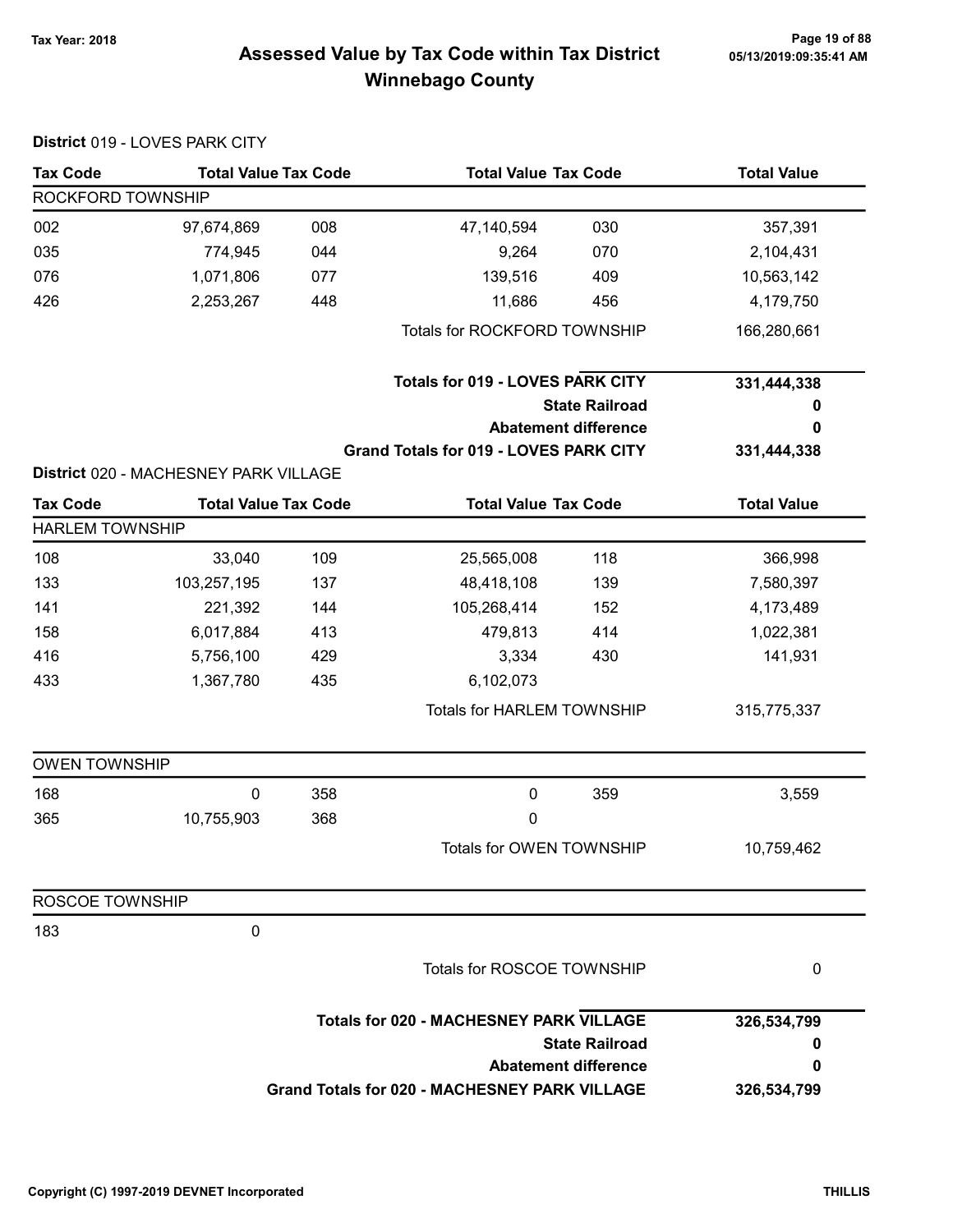# Page 20 of 88 Page 20 of 88<br>Assessed Value by Tax Code within Tax District 05/13/2019:09:35:41 AM Winnebago County

District 021 - NEW MILFORD VILLAGE

| <b>Tax Code</b>         | <b>Total Value Tax Code</b>       |     | <b>Total Value Tax Code</b>                       | <b>Total Value</b> |
|-------------------------|-----------------------------------|-----|---------------------------------------------------|--------------------|
| CHERRY VALLEY TOWNSHIP  |                                   |     |                                                   |                    |
| 386                     | 0                                 |     |                                                   |                    |
|                         |                                   |     | <b>Totals for CHERRY VALLEY TOWNSHIP</b>          | 0                  |
|                         |                                   |     |                                                   |                    |
| ROCKFORD TOWNSHIP       |                                   |     |                                                   |                    |
| 370                     | 0                                 | 372 | 373<br>3,563,322                                  | 1,806,015          |
| 379                     | 779,749                           | 380 | 900,913<br>385                                    | 835,621            |
| 393                     | 382,292                           | 441 | 406,579                                           |                    |
|                         |                                   |     | Totals for ROCKFORD TOWNSHIP                      | 8,674,491          |
|                         |                                   |     | <b>Totals for 021 - NEW MILFORD VILLAGE</b>       | 8,674,491          |
|                         |                                   |     | <b>State Railroad</b>                             | o                  |
|                         |                                   |     | <b>Abatement difference</b>                       | 0                  |
|                         |                                   |     | <b>Grand Totals for 021 - NEW MILFORD VILLAGE</b> | 8,674,491          |
|                         | District 022 - PECATONICA VILLAGE |     |                                                   |                    |
| <b>Tax Code</b>         | <b>Total Value Tax Code</b>       |     | <b>Total Value Tax Code</b>                       | <b>Total Value</b> |
| PECATONICA TOWNSHIP     |                                   |     |                                                   |                    |
| 286                     | 26,760,771                        | 425 | 59,622                                            |                    |
|                         |                                   |     | <b>Totals for PECATONICA TOWNSHIP</b>             | 26,820,393         |
|                         |                                   |     | <b>Totals for 022 - PECATONICA VILLAGE</b>        | 26,820,393         |
|                         |                                   |     | <b>State Railroad</b>                             | 0                  |
|                         |                                   |     | <b>Abatement difference</b>                       | 0                  |
|                         |                                   |     | <b>Grand Totals for 022 - PECATONICA VILLAGE</b>  | 26,820,393         |
|                         | District 023 - ROCKFORD CITY      |     |                                                   |                    |
| <b>Tax Code</b>         | <b>Total Value Tax Code</b>       |     | <b>Total Value Tax Code</b>                       | <b>Total Value</b> |
| <b>BURRITT TOWNSHIP</b> |                                   |     |                                                   |                    |
| 258                     | 0                                 | 259 | $\pmb{0}$                                         |                    |
|                         |                                   |     | Totals for BURRITT TOWNSHIP                       | 0                  |
| CHERRY VALLEY TOWNSHIP  |                                   |     |                                                   |                    |
| 112                     | 2,135,996                         | 116 | 22,696<br>127                                     | 107,590,150        |
| 383                     | 1,345,028                         |     |                                                   |                    |
|                         |                                   |     | Totals for CHERRY VALLEY TOWNSHIP                 | 111,093,870        |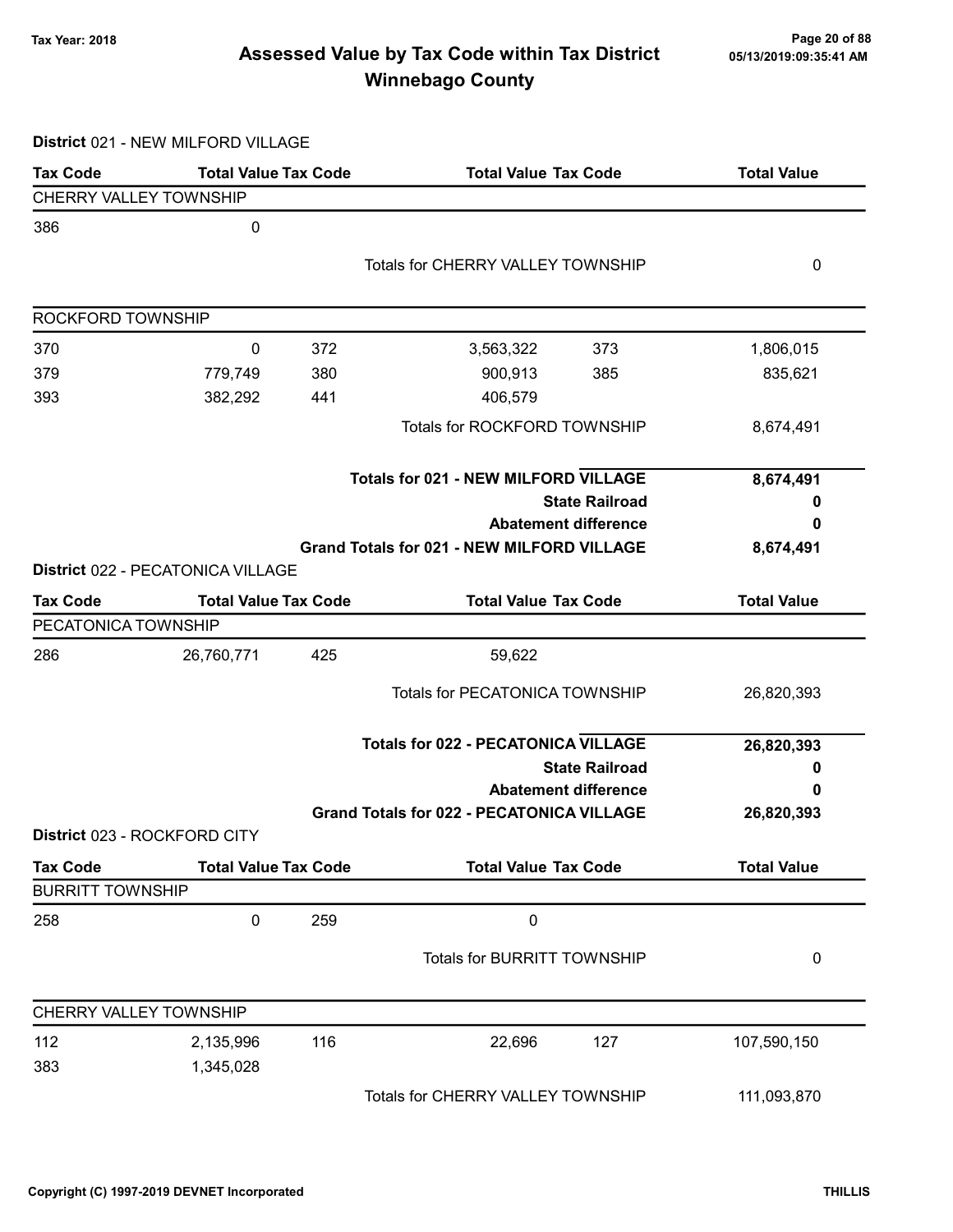# Page 21 of 88 Page 21 of 88<br>Assessed Value by Tax Code within Tax District [15/13/2019:09:35:41 AM] Tax Winnebago County

|                           | District 023 - ROCKFORD CITY   |     |                                             |                             |                    |
|---------------------------|--------------------------------|-----|---------------------------------------------|-----------------------------|--------------------|
| <b>Tax Code</b>           | <b>Total Value Tax Code</b>    |     | <b>Total Value Tax Code</b>                 |                             | <b>Total Value</b> |
| <b>OWEN TOWNSHIP</b>      |                                |     |                                             |                             |                    |
| 046                       | 30,752                         | 146 | 18,268,072                                  | 154                         | 103,709            |
| 157                       | 75,465                         | 172 | 220,460                                     | 361                         | 3,625              |
|                           |                                |     | Totals for OWEN TOWNSHIP                    |                             | 18,702,083         |
| ROCKFORD TOWNSHIP         |                                |     |                                             |                             |                    |
| 001                       | 1,181,326,746                  | 014 | 1,802,744                                   | 021                         | 15,734,918         |
| 036                       | 11,372,559                     | 038 | 0                                           | 047                         | 3,861              |
| 048                       | 68,332                         | 056 | 331,322                                     | 082                         | 88,389             |
| 085                       | 8,984,597                      | 086 | 1,145,902                                   | 117                         | 11,195,727         |
| 123                       | 634,622                        | 126 | 1,709,256                                   | 131                         | 3,616              |
| 223                       | 6,197,266                      | 226 | 738,859                                     | 381                         | 6,041,071          |
| 382                       | 154,448                        | 391 | 839,407                                     | 392                         | 22,735,929         |
| 400                       | 43,128                         | 403 | 69,567                                      | 404                         | 1,033,481          |
| 405                       | 1,489,159                      | 406 | 10,548                                      | 407                         | 672,009            |
| 410                       | 6,940,031                      | 411 | 432                                         | 412                         | 87,782             |
| 417                       | 858,880                        | 418 | 5,499,676                                   | 419                         | 411,267            |
| 421                       | 13,909,528                     | 422 | 8,723,236                                   | 423                         | 11,430,093         |
| 424                       | 8,030,962                      | 450 | 206,717                                     | 451                         | 38,632,871         |
| 453                       | 183,185                        | 455 | 6,497,588                                   | 460                         | 110,442            |
|                           |                                |     | Totals for ROCKFORD TOWNSHIP                |                             | 1,375,950,153      |
| <b>WINNEBAGO TOWNSHIP</b> |                                |     |                                             |                             |                    |
| 315                       | 66,842                         | 327 | 45,459                                      |                             |                    |
|                           |                                |     | Totals for WINNEBAGO TOWNSHIP               |                             | 112,301            |
|                           |                                |     | <b>Totals for 023 - ROCKFORD CITY</b>       |                             | 1,505,858,407      |
|                           |                                |     |                                             | <b>State Railroad</b>       | 3,791,527          |
|                           |                                |     |                                             | <b>Abatement difference</b> | 0                  |
|                           | District 024 - ROCKTON VILLAGE |     | <b>Grand Totals for 023 - ROCKFORD CITY</b> |                             | 1,509,649,934      |
| <b>Tax Code</b>           | <b>Total Value Tax Code</b>    |     | <b>Total Value Tax Code</b>                 |                             | <b>Total Value</b> |
| <b>ROCKTON TOWNSHIP</b>   |                                |     |                                             |                             |                    |
| 197                       | 103,783,716                    | 204 | 23,808                                      | 401                         | 4,017,200          |
| 402                       | 532,307                        | 420 | 1,699,184                                   |                             |                    |
|                           |                                |     | Totals for ROCKTON TOWNSHIP                 |                             | 110,056,215        |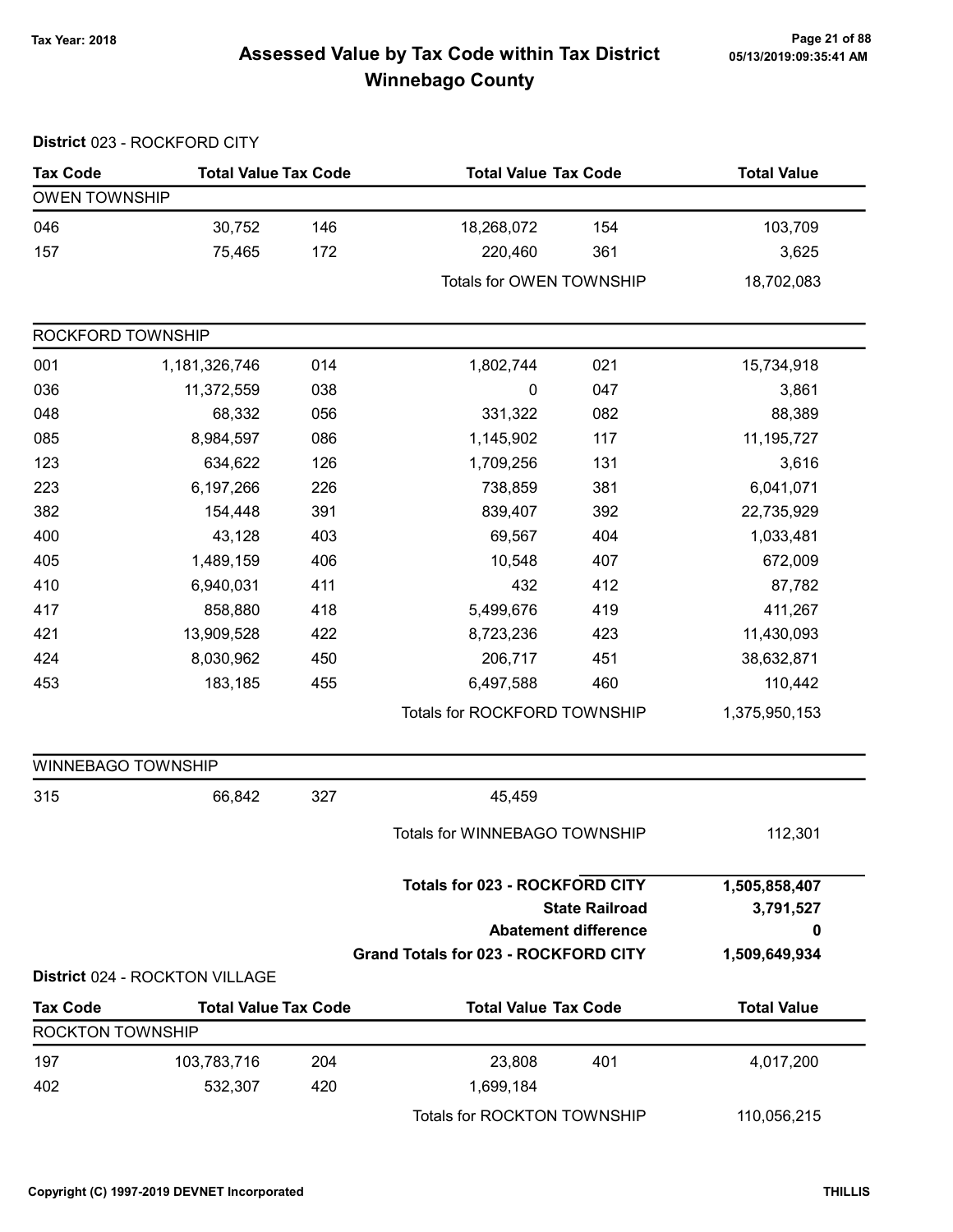# Page 22 of 88 مسمح Page 22 of 88<br>Assessed Value by Tax Code within Tax District مسمد Assessed Value by Tax Code within Tax District Winnebago County

District 024 - ROCKTON VILLAGE

| <b>Tax Code</b>        | <b>Total Value Tax Code</b>   |     | <b>Total Value Tax Code</b>                   |                                                      | <b>Total Value</b> |
|------------------------|-------------------------------|-----|-----------------------------------------------|------------------------------------------------------|--------------------|
| ROSCOE TOWNSHIP        |                               |     |                                               |                                                      |                    |
| 198                    | 4,424,846                     | 199 | 40,221,857                                    |                                                      |                    |
|                        |                               |     | Totals for ROSCOE TOWNSHIP                    |                                                      | 44,646,703         |
|                        |                               |     | <b>Totals for 024 - ROCKTON VILLAGE</b>       |                                                      | 154,702,918        |
|                        |                               |     |                                               | <b>State Railroad</b><br><b>Abatement difference</b> | 116,791<br>0       |
|                        |                               |     | <b>Grand Totals for 024 - ROCKTON VILLAGE</b> |                                                      | 154,819,709        |
|                        | District 025 - ROSCOE VILLAGE |     |                                               |                                                      |                    |
| <b>Tax Code</b>        | <b>Total Value Tax Code</b>   |     | <b>Total Value Tax Code</b>                   |                                                      | <b>Total Value</b> |
| <b>HARLEM TOWNSHIP</b> |                               |     |                                               |                                                      |                    |
| 049                    | 20,673,093                    | 130 | 3,921,925                                     | 149                                                  | 30,457,581         |
|                        |                               |     | <b>Totals for HARLEM TOWNSHIP</b>             |                                                      | 55,052,599         |
| <b>OWEN TOWNSHIP</b>   |                               |     |                                               |                                                      |                    |
| 200                    | 1,728,219                     |     |                                               |                                                      |                    |
|                        |                               |     | Totals for OWEN TOWNSHIP                      |                                                      | 1,728,219          |
| ROCKTON TOWNSHIP       |                               |     |                                               |                                                      |                    |
| 205                    | 126,850                       | 206 | 20,049,731                                    |                                                      |                    |
|                        |                               |     | Totals for ROCKTON TOWNSHIP                   |                                                      | 20,176,581         |
| ROSCOE TOWNSHIP        |                               |     |                                               |                                                      |                    |
| 068                    | 1,788,174                     | 185 | 10,716,035                                    | 189                                                  | 68,605,583         |
| 192                    | 15,674,457                    | 207 | 0                                             | 209                                                  | 38,753,184         |
| 447                    | 390,181                       |     |                                               |                                                      |                    |
|                        |                               |     | Totals for ROSCOE TOWNSHIP                    |                                                      | 135,927,614        |
|                        |                               |     | <b>Totals for 025 - ROSCOE VILLAGE</b>        |                                                      | 212,885,013        |
|                        |                               |     |                                               | <b>State Railroad</b>                                | 0                  |
|                        |                               |     |                                               | <b>Abatement difference</b>                          | 0                  |
|                        |                               |     | <b>Grand Totals for 025 - ROSCOE VILLAGE</b>  |                                                      | 212,885,013        |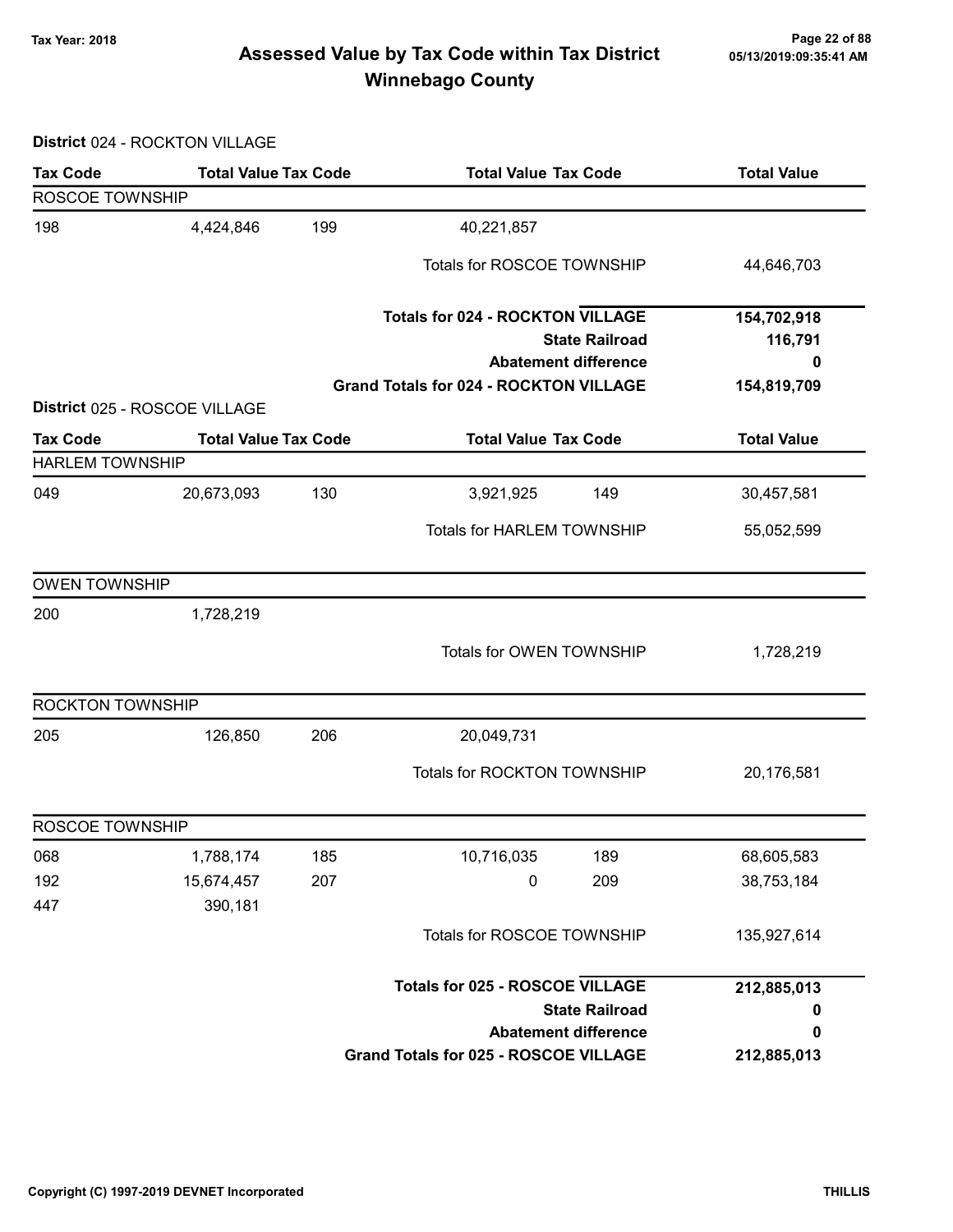District 026 - SOUTH BELOIT CITY

# Page 23 of 88 مسمح Page 23 of 88<br>Assessed Value by Tax Code within Tax District مسمد Assessed Value by Tax Code within Tax District Winnebago County

| <b>Tax Code</b>           | <b>Total Value Tax Code</b>      |     | <b>Total Value Tax Code</b>                     |                             | <b>Total Value</b> |
|---------------------------|----------------------------------|-----|-------------------------------------------------|-----------------------------|--------------------|
| <b>ROCKTON TOWNSHIP</b>   |                                  |     |                                                 |                             |                    |
| 190                       | 37,190,765                       | 201 | 16,978,854                                      | 290                         | $\mathbf 0$        |
| 348                       | 60,862                           | 458 | 5, 133, 137                                     | 459                         | 11,564             |
|                           |                                  |     | Totals for ROCKTON TOWNSHIP                     |                             | 59,375,182         |
| ROSCOE TOWNSHIP           |                                  |     |                                                 |                             |                    |
| 175                       | 39,557,627                       | 177 | 12,534,548                                      | 347                         | 304,604            |
| 457                       | 1,647,325                        |     | Totals for ROSCOE TOWNSHIP                      |                             | 54,044,104         |
|                           |                                  |     |                                                 |                             |                    |
|                           |                                  |     | <b>Totals for 026 - SOUTH BELOIT CITY</b>       |                             | 113,419,286        |
|                           |                                  |     | <b>State Railroad</b>                           |                             | 1,101,773          |
|                           |                                  |     |                                                 | <b>Abatement difference</b> | 0                  |
|                           |                                  |     | Grand Totals for 026 - SOUTH BELOIT CITY        |                             | 114,521,059        |
|                           | District 027 - WINNEBAGO VILLAGE |     |                                                 |                             |                    |
| <b>Tax Code</b>           | <b>Total Value Tax Code</b>      |     | <b>Total Value Tax Code</b>                     |                             | <b>Total Value</b> |
| <b>WINNEBAGO TOWNSHIP</b> |                                  |     |                                                 |                             |                    |
| 325                       | 279,442                          | 328 | 47,269,437                                      |                             |                    |
|                           |                                  |     | Totals for WINNEBAGO TOWNSHIP                   |                             | 47,548,879         |
|                           |                                  |     | <b>Totals for 027 - WINNEBAGO VILLAGE</b>       |                             | 47,548,879         |
|                           |                                  |     |                                                 | <b>State Railroad</b>       | 0                  |
|                           |                                  |     |                                                 | <b>Abatement difference</b> | 0                  |
|                           |                                  |     | <b>Grand Totals for 027 - WINNEBAGO VILLAGE</b> |                             | 47,548,879         |
|                           | District 030 - BLACKHAWK FIRE    |     |                                                 |                             |                    |
| <b>Tax Code</b>           | <b>Total Value Tax Code</b>      |     | <b>Total Value Tax Code</b>                     |                             | <b>Total Value</b> |
| ROCKFORD TOWNSHIP         |                                  |     |                                                 |                             |                    |
| 064<br>071                | 12,887,626<br>10,093,442         | 066 | 11,654,605                                      | 069                         | 6,654,469          |
|                           |                                  |     | Totals for ROCKFORD TOWNSHIP                    |                             | 41,290,142         |
|                           |                                  |     |                                                 |                             |                    |
|                           |                                  |     | <b>Totals for 030 - BLACKHAWK FIRE</b>          |                             | 41,290,142         |
|                           |                                  |     |                                                 | <b>State Railroad</b>       | 224,206            |
|                           |                                  |     |                                                 | <b>Abatement difference</b> | 0                  |
|                           |                                  |     | <b>Grand Totals for 030 - BLACKHAWK FIRE</b>    |                             | 41,514,348         |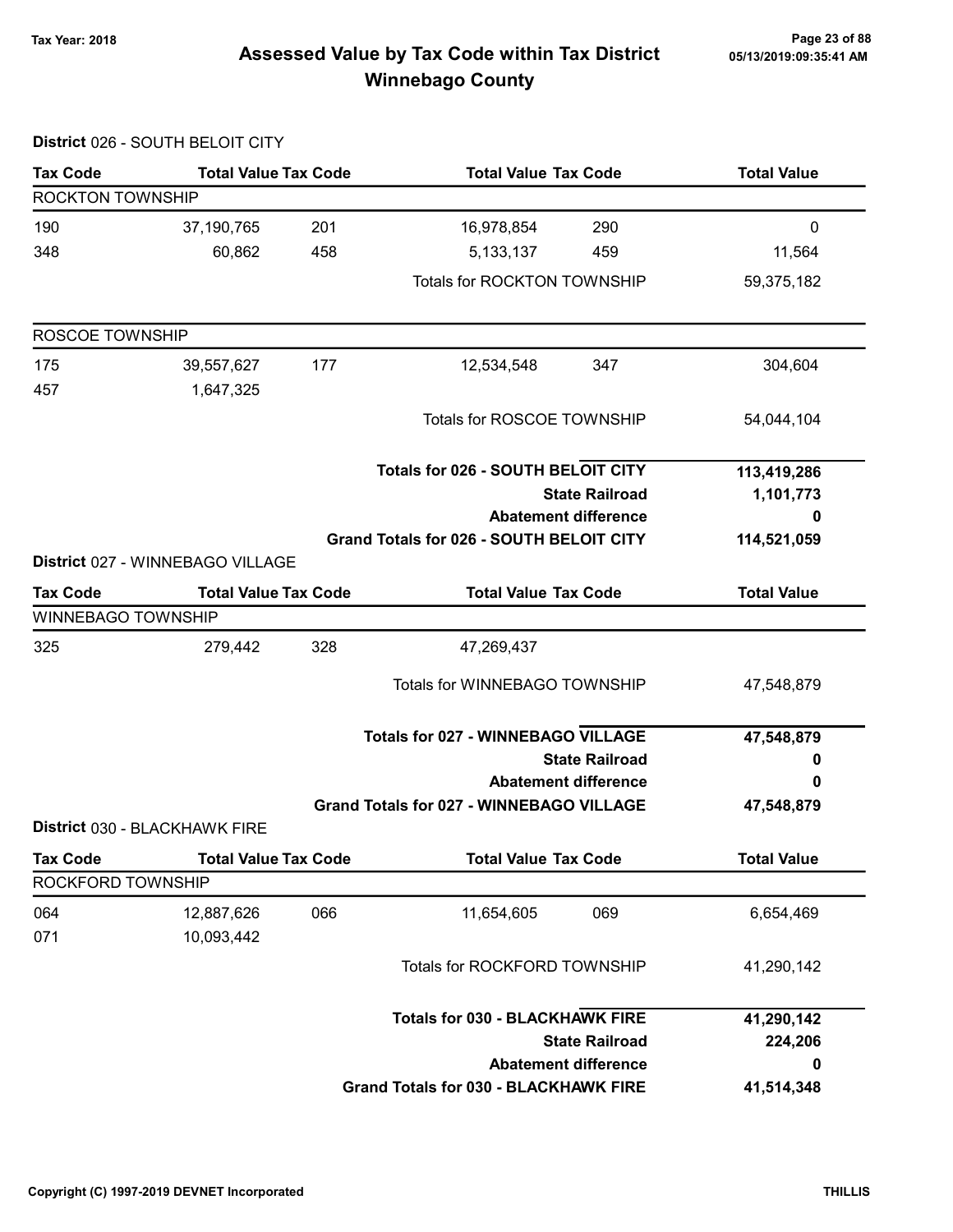# Page 24 of 88 مع Page 24 of 88<br>Assessed Value by Tax Code within Tax District مع Assessed Value by Tax Code Winnebago County

| <b>Tax Code</b>                           | <b>Total Value Tax Code</b> |     |                                                  | <b>Total Value Tax Code</b> |                    |  |  |  |
|-------------------------------------------|-----------------------------|-----|--------------------------------------------------|-----------------------------|--------------------|--|--|--|
| CHERRY VALLEY TOWNSHIP                    |                             |     |                                                  |                             |                    |  |  |  |
| 110                                       | 27,634,182                  | 111 | 8,529,681                                        | 113                         | 9,078,921          |  |  |  |
| 114                                       | 69,767,939                  | 115 | 5,314,689                                        | 119                         | 12,580,520         |  |  |  |
| 120                                       | 3,451,310                   | 122 | 516,898                                          | 124                         | 6,659,026          |  |  |  |
| 125                                       | 118,324                     | 128 | 1,700,817                                        | 129                         | 12,566,943         |  |  |  |
| 343                                       | 514,727                     | 366 | 680,508                                          | 367                         | 105,450            |  |  |  |
| 386                                       | 0                           | 396 | 0                                                | 440                         | 26,485             |  |  |  |
|                                           |                             |     | <b>Totals for CHERRY VALLEY TOWNSHIP</b>         |                             | 159,246,420        |  |  |  |
| ROCKFORD TOWNSHIP                         |                             |     |                                                  |                             |                    |  |  |  |
| 003                                       | 25,570,431                  | 005 | 10,293,534                                       | 017                         | 20,944,041         |  |  |  |
| 018                                       | 48,033,228                  | 072 | 42,837                                           | 374                         | 1,318,438          |  |  |  |
| 378                                       | 46,684,596                  | 397 | 0                                                | 439                         | 440,068            |  |  |  |
|                                           |                             |     | Totals for ROCKFORD TOWNSHIP                     |                             | 153,327,173        |  |  |  |
|                                           |                             |     | <b>Totals for 031 - CHERRY VALLEY FIRE</b>       |                             | 312,573,593        |  |  |  |
|                                           |                             |     |                                                  | <b>State Railroad</b>       | 774,961            |  |  |  |
|                                           |                             |     |                                                  | <b>Abatement difference</b> | 0                  |  |  |  |
|                                           |                             |     | <b>Grand Totals for 031 - CHERRY VALLEY FIRE</b> |                             | 313,348,554        |  |  |  |
| District 033 - FIRE 1                     |                             |     |                                                  |                             |                    |  |  |  |
| <b>Tax Code</b><br><b>DURAND TOWNSHIP</b> | <b>Total Value Tax Code</b> |     | <b>Total Value Tax Code</b>                      |                             | <b>Total Value</b> |  |  |  |
| 228                                       | 1,285,020                   | 229 | 1,678,723                                        | 230                         | 20,249,552         |  |  |  |
| 231                                       | 122,431                     | 232 | 889,537                                          | 233                         | 13,341,281         |  |  |  |
| 234                                       | 297,466                     |     |                                                  |                             |                    |  |  |  |
|                                           |                             |     | Totals for DURAND TOWNSHIP                       |                             | 37,864,010         |  |  |  |
| <b>HARRISON TOWNSHIP</b>                  |                             |     |                                                  |                             |                    |  |  |  |
| 246                                       | 8,157,478                   | 247 | 6,420,754                                        | 248                         | 57,332             |  |  |  |
|                                           |                             |     | Totals for HARRISON TOWNSHIP                     |                             | 14,635,564         |  |  |  |
| <b>LAONA TOWNSHIP</b>                     |                             |     |                                                  |                             |                    |  |  |  |
| 212                                       | 0                           | 220 | 34,058,194                                       |                             |                    |  |  |  |
|                                           |                             |     | Totals for LAONA TOWNSHIP                        |                             | 34,058,194         |  |  |  |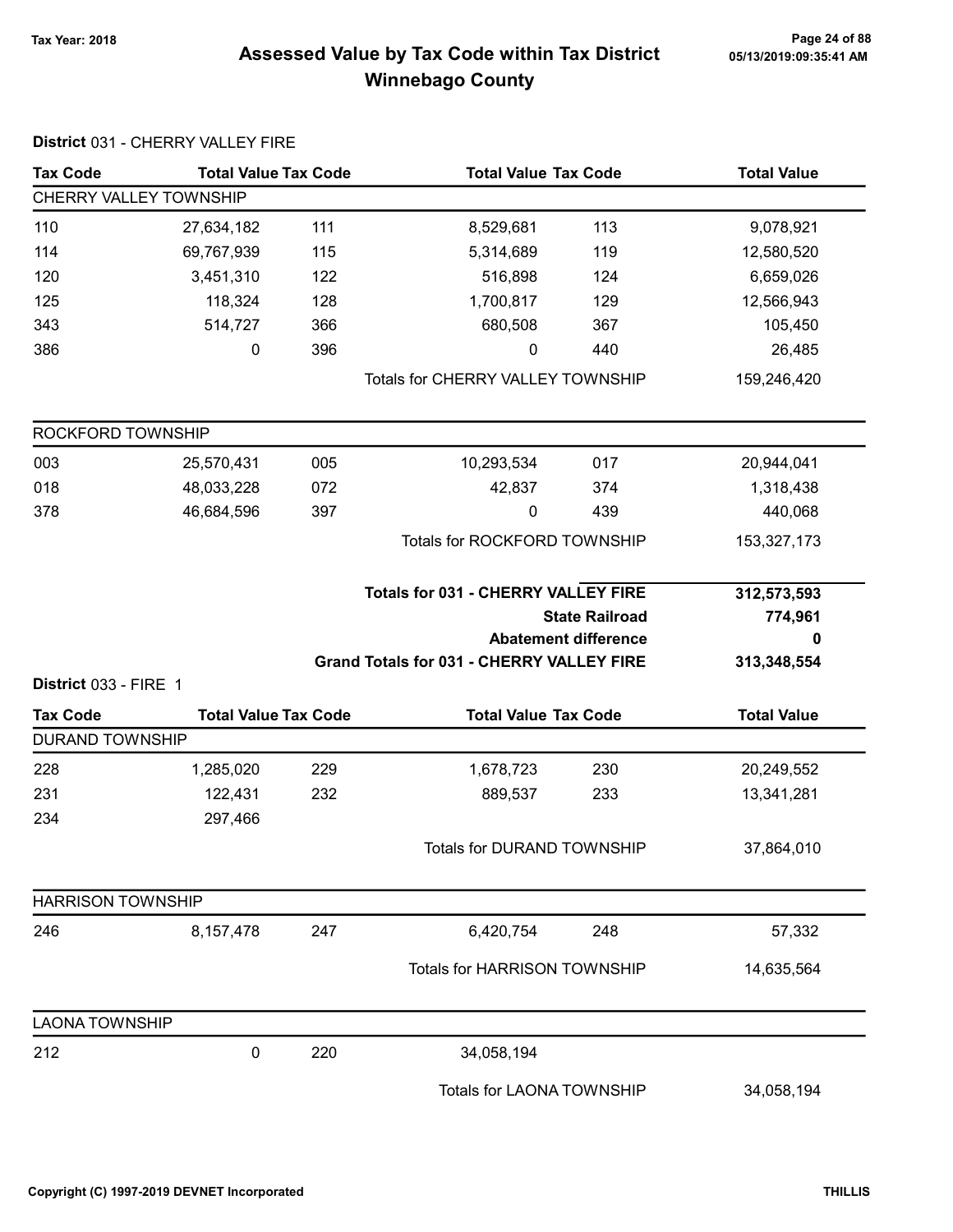# Page 25 of 88 مع Page 25 of 88<br>Assessed Value by Tax Code within Tax District مال Assessed Value by Tax Code within Tax District Winnebago County

District 033 - FIRE 1

| <b>Tax Code</b>        | <b>Total Value Tax Code</b>                                      |     | <b>Total Value Tax Code</b>                          |                             | <b>Total Value</b> |
|------------------------|------------------------------------------------------------------|-----|------------------------------------------------------|-----------------------------|--------------------|
| SHIRLAND TOWNSHIP      |                                                                  |     |                                                      |                             |                    |
| 211                    | $\mathbf 0$                                                      | 214 | 16,485,489                                           |                             |                    |
|                        |                                                                  |     | <b>Totals for SHIRLAND TOWNSHIP</b>                  |                             | 16,485,489         |
|                        |                                                                  |     | Totals for 033 - FIRE 1                              |                             | 103,043,257        |
|                        |                                                                  |     |                                                      | <b>State Railroad</b>       | o                  |
|                        |                                                                  |     |                                                      | <b>Abatement difference</b> | 0                  |
|                        |                                                                  |     | Grand Totals for 033 - FIRE 1                        |                             | 103,043,257        |
| <b>Tax Code</b>        | District 034 - GERMAN VALLEY FIRE<br><b>Total Value Tax Code</b> |     | <b>Total Value Tax Code</b>                          |                             | <b>Total Value</b> |
| <b>SEWARD TOWNSHIP</b> |                                                                  |     |                                                      |                             |                    |
| 313                    | 1,609,081                                                        |     |                                                      |                             |                    |
|                        |                                                                  |     | Totals for SEWARD TOWNSHIP                           |                             | 1,609,081          |
|                        |                                                                  |     | <b>Totals for 034 - GERMAN VALLEY FIRE</b>           |                             | 1,609,081          |
|                        |                                                                  |     | <b>State Railroad</b><br><b>Abatement difference</b> |                             | 0                  |
|                        |                                                                  |     |                                                      |                             | 0                  |
|                        |                                                                  |     | <b>Grand Totals for 034 - GERMAN VALLEY FIRE</b>     |                             | 1,609,081          |
|                        | District 035 - HARLEM-ROSCOE FIRE                                |     |                                                      |                             |                    |
| <b>Tax Code</b>        | <b>Total Value Tax Code</b>                                      |     | <b>Total Value Tax Code</b>                          |                             | <b>Total Value</b> |
| <b>HARLEM TOWNSHIP</b> |                                                                  |     |                                                      |                             |                    |
| 049                    | 20,673,093                                                       | 108 | 33,040                                               | 109                         | 25,565,008         |
| 118                    | 366,998                                                          | 130 | 3,921,925                                            | 133                         | 103,257,195        |
| 135                    | 7,125,445                                                        | 136 | 26,590,887                                           | 137                         | 48,418,108         |
| 141                    | 221,392                                                          | 149 | 30,457,581                                           | 151                         | 783                |
| 152                    | 4,173,489                                                        | 153 | 800,774                                              | 163                         | 1,783,507          |
| 208                    | 45,209                                                           | 413 | 479,813                                              | 414                         | 1,022,381          |
| 429                    | 3,334                                                            | 430 | 141,931                                              | 431                         | 2,135              |
| 432                    | 1,279                                                            | 433 | 1,367,780                                            | 434                         | 199,930            |
| 435                    | 6,102,073                                                        |     |                                                      |                             |                    |
|                        |                                                                  |     | Totals for HARLEM TOWNSHIP                           |                             | 282,755,090        |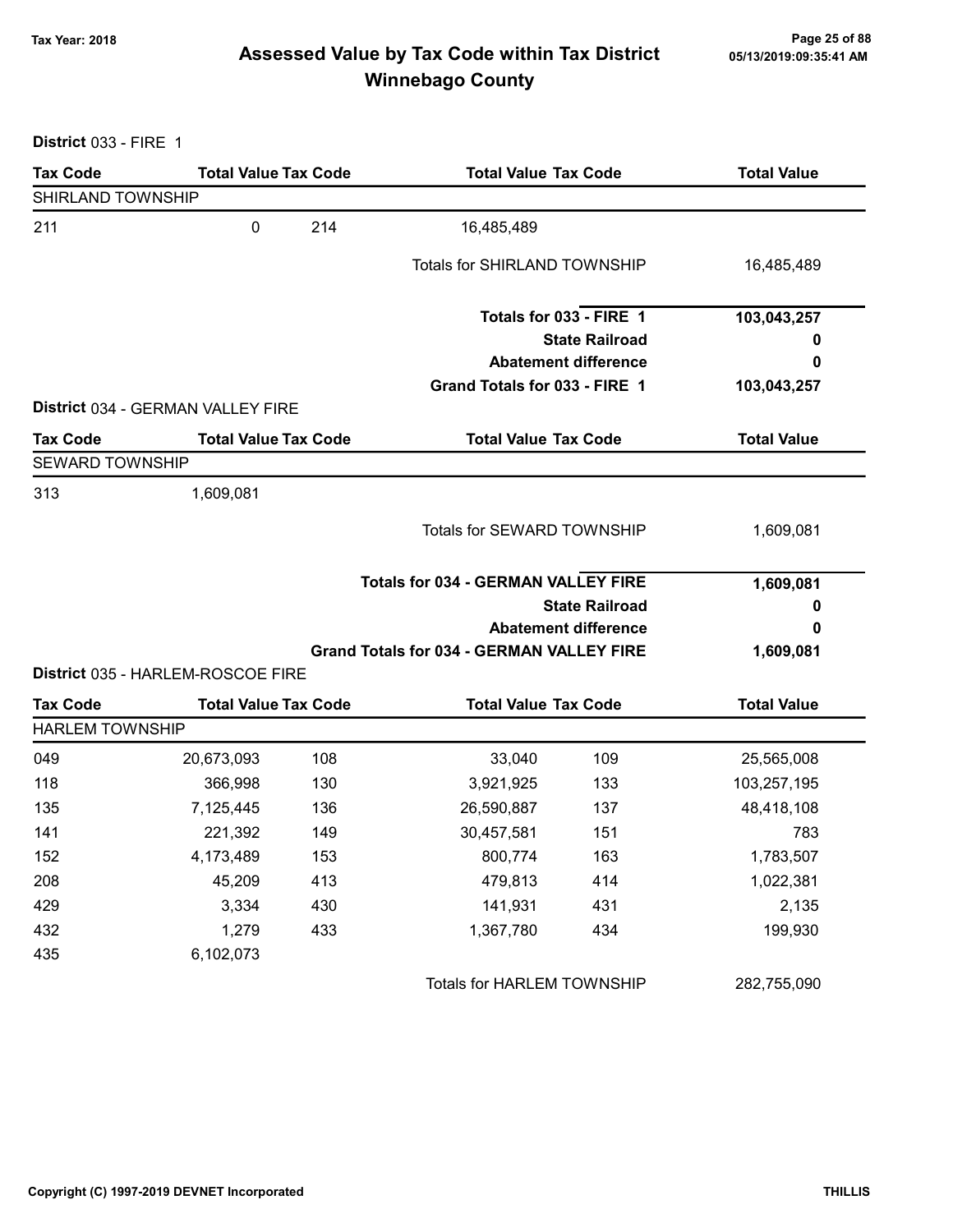# Page 26 of 88 مع Page 26 of 88<br>Assessed Value by Tax Code within Tax District مع Assessed Value by Tax Code Winnebago County

|                        | District 035 - HARLEM-ROSCOE FIRE |     |                                                |                                                                   |                    |
|------------------------|-----------------------------------|-----|------------------------------------------------|-------------------------------------------------------------------|--------------------|
| <b>Tax Code</b>        | <b>Total Value Tax Code</b>       |     | <b>Total Value Tax Code</b>                    |                                                                   | <b>Total Value</b> |
| ROSCOE TOWNSHIP        |                                   |     |                                                |                                                                   |                    |
| 068                    | 1,788,174                         | 179 | 8,897,007                                      | 180                                                               | 67,491,888         |
| 181                    | 136, 363, 727                     | 182 | 634,596                                        | 183                                                               | 0                  |
| 184                    | 1,062,045                         | 185 | 10,716,035                                     | 187                                                               | 2,691,580          |
| 188                    | 591,288                           | 189 | 68,605,583                                     | 192                                                               | 15,674,457         |
| 196                    | 10,189                            | 198 | 4,424,846                                      | 199                                                               | 40,221,857         |
| 207                    | 0                                 | 209 | 38,753,184                                     | 447                                                               | 390,181            |
|                        |                                   |     | Totals for ROSCOE TOWNSHIP                     |                                                                   | 398,316,637        |
|                        |                                   |     | <b>Totals for 035 - HARLEM-ROSCOE FIRE</b>     |                                                                   | 681,071,727        |
|                        |                                   |     |                                                | <b>State Railroad</b>                                             | 381,802            |
|                        |                                   |     | <b>Abatement difference</b>                    |                                                                   | 0                  |
|                        |                                   |     | Grand Totals for 035 - HARLEM-ROSCOE FIRE      |                                                                   | 681,453,529        |
|                        | District 036 - NEW MILFORD FIRE   |     |                                                |                                                                   |                    |
| <b>Tax Code</b>        | <b>Total Value Tax Code</b>       |     | <b>Total Value Tax Code</b>                    |                                                                   | <b>Total Value</b> |
| ROCKFORD TOWNSHIP      |                                   |     |                                                |                                                                   |                    |
| 053                    | 1,713,129                         | 092 | 4,364,129                                      | 093                                                               | 1,229,594          |
| 095                    | 4,200,765                         | 096 | 7,309,589                                      | 099                                                               | 5,024,575          |
| 351                    | 709,056                           | 370 | 0                                              | 372                                                               | 3,563,322          |
| 373                    | 1,806,015                         | 379 | 779,749                                        | 380                                                               | 900,913            |
| 385                    | 835,621                           | 393 | 382,292                                        | 394                                                               | 0                  |
| 438                    | 522,919                           | 441 | 406,579                                        | 452                                                               | 25,884             |
|                        |                                   |     | Totals for ROCKFORD TOWNSHIP                   |                                                                   | 33,774,131         |
|                        |                                   |     |                                                | <b>Totals for 036 - NEW MILFORD FIRE</b><br><b>State Railroad</b> |                    |
|                        |                                   |     |                                                | <b>Abatement difference</b>                                       | 0                  |
|                        |                                   |     | <b>Grand Totals for 036 - NEW MILFORD FIRE</b> |                                                                   | 33,925,275         |
|                        | District 037 - NORTH PARK FIRE    |     |                                                |                                                                   |                    |
| <b>Tax Code</b>        | <b>Total Value Tax Code</b>       |     | <b>Total Value Tax Code</b>                    |                                                                   | <b>Total Value</b> |
| <b>HARLEM TOWNSHIP</b> |                                   |     |                                                |                                                                   |                    |
| 042                    | 3,287,948                         | 139 | 7,580,397                                      | 140                                                               | 51,394             |
| 142                    | 3,974                             | 144 | 105,268,414                                    | 145                                                               | 4,388,365          |
| 147                    | 70,210                            | 158 | 6,017,884                                      | 159                                                               | 229,900            |
| 160                    | 476,253                           | 164 | 85,822                                         | 194                                                               | 2,302,321          |
| 416                    | 5,756,100                         |     |                                                |                                                                   |                    |
|                        |                                   |     | Totals for HARLEM TOWNSHIP                     |                                                                   | 135,518,982        |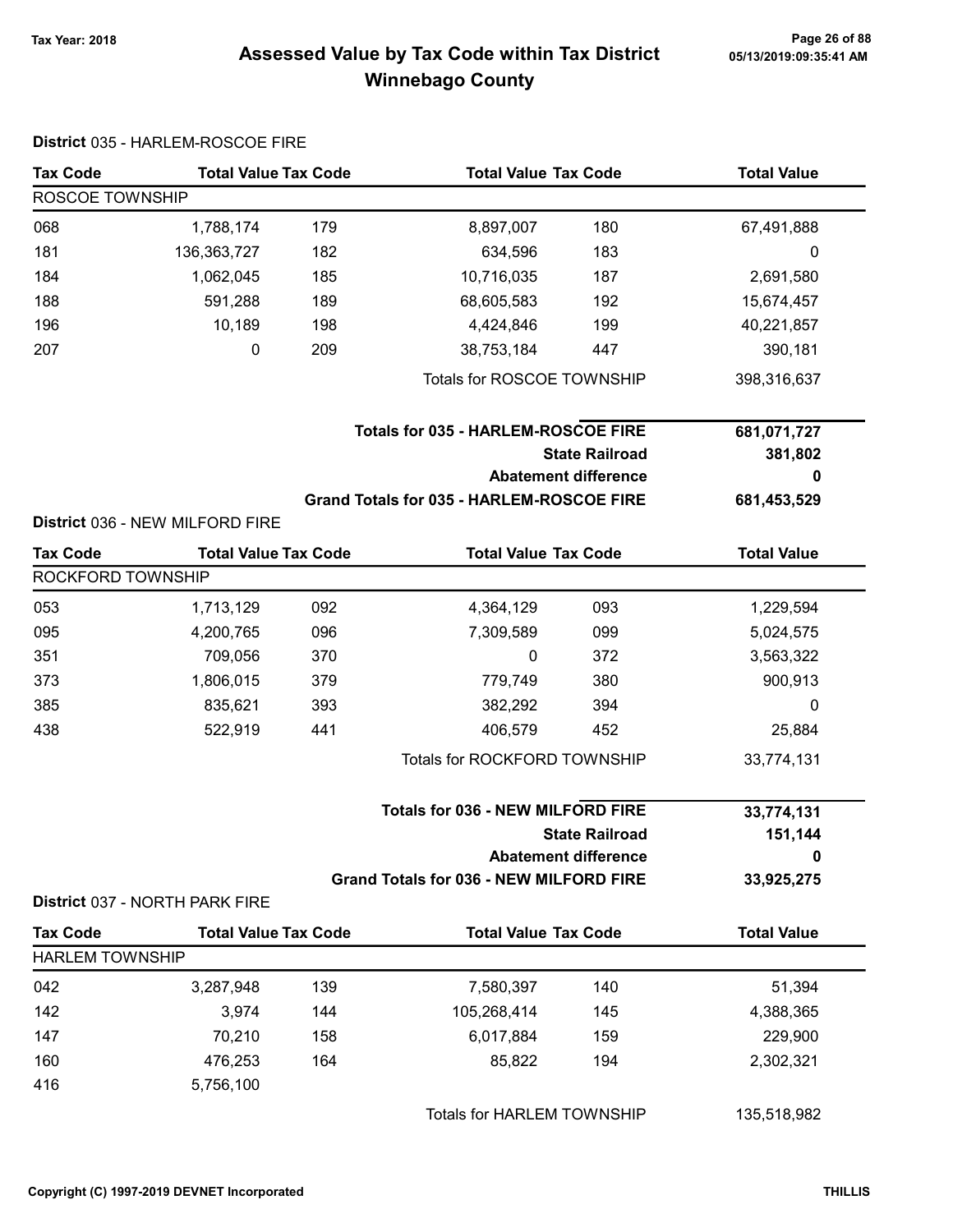#### Page 27 of 88 مسمح Page 27 of 88<br>Assessed Value by Tax Code within Tax District مسمد Assessed Value by Tax Code within Tax District Winnebago County

#### Tax Code Total Value Tax Code Total Value Tax Code Total Value ROCKFORD TOWNSHIP 010 2,825,804 013 21,358,579 031 4,270,808 040 75,078 2,694,729 061 Totals for ROCKFORD TOWNSHIP 31,224,998 State Railroad Totals for 037 - NORTH PARK FIRE Abatement difference Grand Totals for 037 - NORTH PARK FIRE 166,743,980 473,168 0 167,217,148 District 038 - NORTHWEST FIRE Tax Code Total Value Tax Code Total Value Tax Code Total Value Tax Code OWEN TOWNSHIP 148 898 150 99,058 156 17,038,534 161 104,450 162 503,611 167 5,173,780 169 7,519,608 104,822 170 171 132,074 358 0 3,559 359 360 0 362 866,411 45,399 363 365 10,755,903 368 0 106,511 369 Totals for OWEN TOWNSHIP 42,454,618 ROCKFORD TOWNSHIP 050 6,246,870 8,941,145 051 052 380,308 Totals for ROCKFORD TOWNSHIP 15,568,323 State Railroad Totals for 038 - NORTHWEST FIRE Abatement difference Grand Totals for 038 - NORTHWEST FIRE 58,022,941 317,201  $\Omega$ 58,340,142 District 039 - PECATONICA FIRE Tax Code Total Value Tax Code Total Value Tax Code Total Value Tax Code BURRITT TOWNSHIP 263 185,493 1,307,662 267 268 3,443,805 Totals for BURRITT TOWNSHIP 4,936,960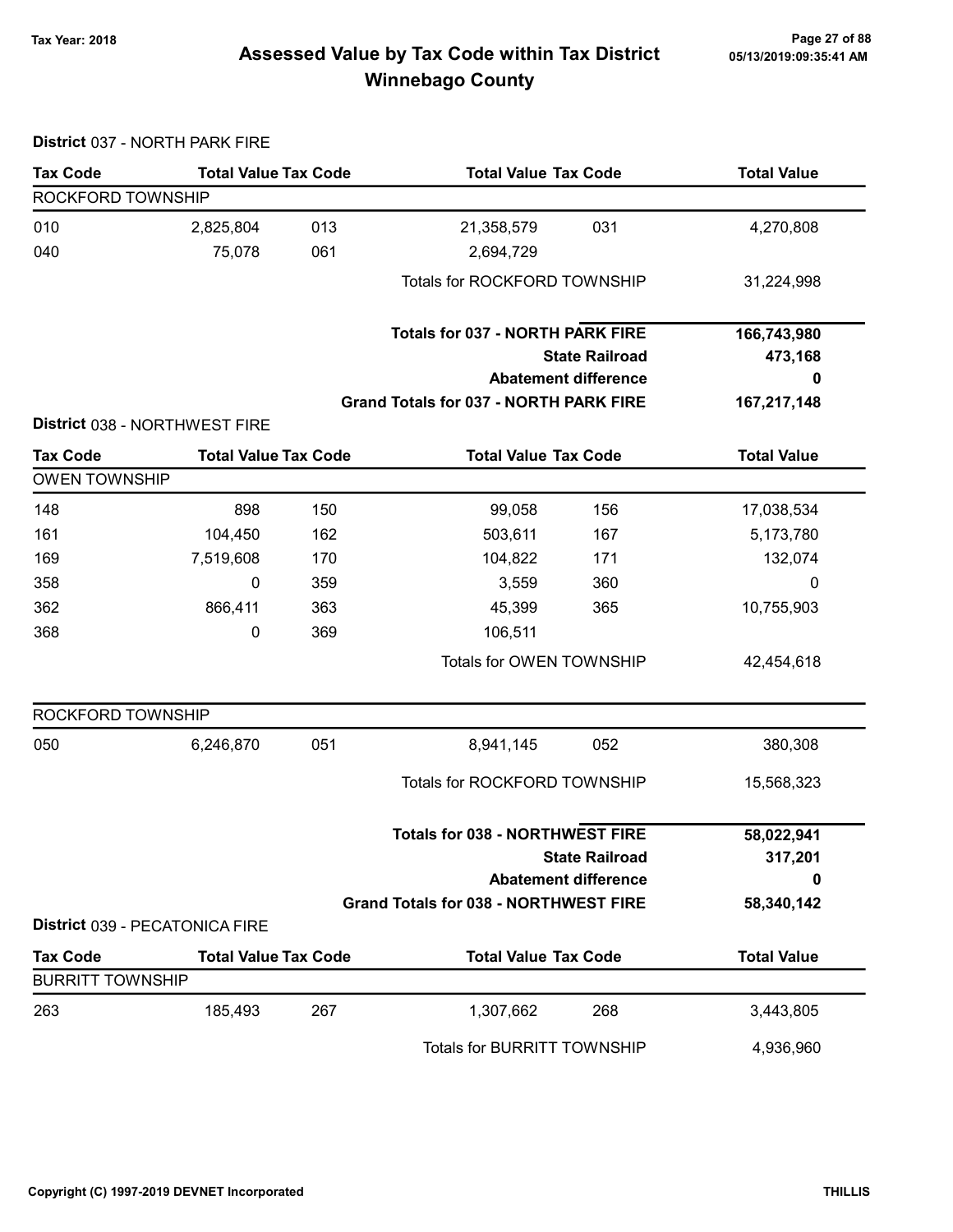District 039 - PECATONICA FIRE

# Page 28 of 88 مع Page 28 of 88<br>Assessed Value by Tax Code within Tax District مال Assessed Value by Tax Code within Tax District Winnebago County

| <b>Tax Code</b>                | <b>Total Value Tax Code</b> |     | <b>Total Value Tax Code</b>                   |                             | <b>Total Value</b> |
|--------------------------------|-----------------------------|-----|-----------------------------------------------|-----------------------------|--------------------|
| PECATONICA TOWNSHIP            |                             |     |                                               |                             |                    |
| 281                            | 42,704,956                  | 282 | 141,678                                       | 286                         | 26,760,771         |
| 425                            | 59,622                      |     |                                               |                             |                    |
|                                |                             |     | Totals for PECATONICA TOWNSHIP                |                             | 69,667,027         |
| <b>SEWARD TOWNSHIP</b>         |                             |     |                                               |                             |                    |
|                                |                             |     |                                               |                             |                    |
| 305                            | 270,294                     | 308 | 718,312                                       | 309                         | 5,258,008          |
| 310                            | 7,112,780                   | 312 | 1,458,255                                     | 314                         | 4,262,821          |
|                                |                             |     | Totals for SEWARD TOWNSHIP                    |                             | 19,080,470         |
|                                |                             |     | <b>Totals for 039 - PECATONICA FIRE</b>       |                             | 93,684,457         |
|                                |                             |     | <b>State Railroad</b>                         |                             | 571,680            |
|                                |                             |     | <b>Abatement difference</b>                   |                             | 0                  |
|                                |                             |     | <b>Grand Totals for 039 - PECATONICA FIRE</b> |                             | 94,256,137         |
| District 040 - ROCK RIVER FIRE |                             |     |                                               |                             |                    |
| <b>Tax Code</b>                | <b>Total Value Tax Code</b> |     | <b>Total Value Tax Code</b>                   |                             | <b>Total Value</b> |
| ROCKFORD TOWNSHIP              |                             |     |                                               |                             |                    |
| 084                            | 512,068                     | 104 | 1,994,205                                     |                             |                    |
|                                |                             |     | Totals for ROCKFORD TOWNSHIP                  |                             | 2,506,273          |
|                                |                             |     | <b>Totals for 040 - ROCK RIVER FIRE</b>       |                             | 2,506,273          |
|                                |                             |     | <b>State Railroad</b>                         |                             | 596,869            |
|                                |                             |     |                                               | <b>Abatement difference</b> | 0                  |
|                                |                             |     | <b>Grand Totals for 040 - ROCK RIVER FIRE</b> |                             | 3,103,142          |
| District 041 - ROCKTON FIRE    |                             |     |                                               |                             |                    |
| <b>Tax Code</b>                | <b>Total Value Tax Code</b> |     | <b>Total Value Tax Code</b>                   |                             | <b>Total Value</b> |
| <b>OWEN TOWNSHIP</b>           |                             |     |                                               |                             |                    |
| 155                            | 7,460,608                   | 165 | 13,983,424                                    | 168                         | $\pmb{0}$          |
| 200                            | 1,728,219                   | 364 | 226,103                                       |                             |                    |
|                                |                             |     | Totals for OWEN TOWNSHIP                      |                             | 23,398,354         |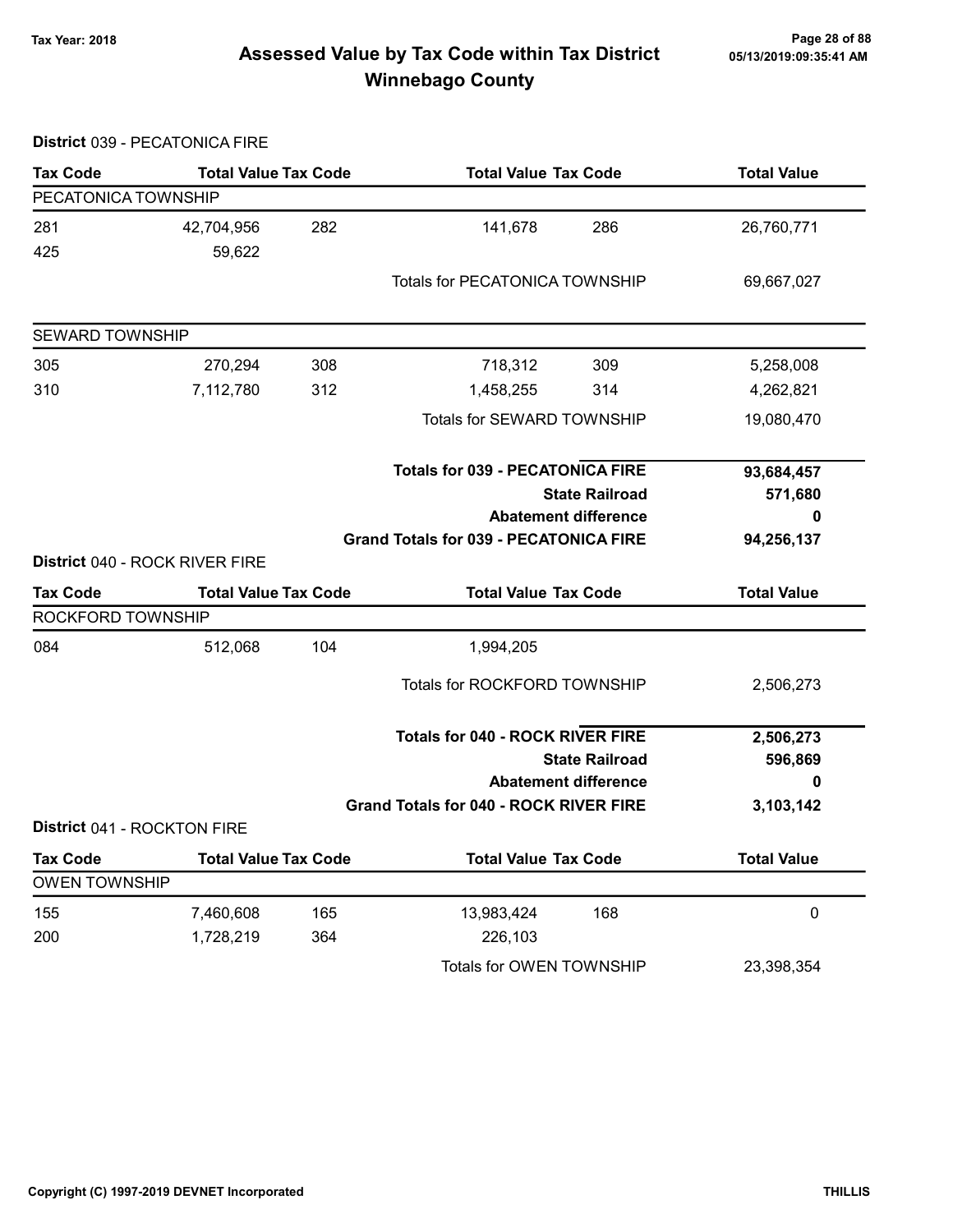# Page 29 of 88 مسمع Page 29 of 88<br>Assessed Value by Tax Code within Tax District مسمع Assessed Value by Tax Code within Tax District Winnebago County

| <b>Tax Code</b>              |                                   | <b>Total Value Tax Code</b><br><b>Total Value Tax Code</b> |                                                               | <b>Total Value</b>     |
|------------------------------|-----------------------------------|------------------------------------------------------------|---------------------------------------------------------------|------------------------|
| ROCKTON TOWNSHIP             |                                   |                                                            |                                                               |                        |
| 191                          | 12,200,167                        | 193                                                        | 8,168,542<br>197                                              | 103,783,716            |
| 202                          | 43,612,814                        | 203                                                        | 4,630,095<br>204                                              | 23,808                 |
| 205                          | 126,850                           | 206                                                        | 20,049,731<br>401                                             | 4,017,200              |
| 402                          | 532,307                           | 420                                                        | 1,699,184                                                     |                        |
|                              |                                   |                                                            | Totals for ROCKTON TOWNSHIP                                   | 198,844,414            |
| SHIRLAND TOWNSHIP            |                                   |                                                            |                                                               |                        |
| 210                          | $\pmb{0}$                         | 213                                                        | 7,113,059                                                     |                        |
|                              |                                   |                                                            | <b>Totals for SHIRLAND TOWNSHIP</b>                           | 7,113,059              |
|                              |                                   |                                                            | <b>Totals for 041 - ROCKTON FIRE</b><br><b>State Railroad</b> | 229,355,827<br>474,074 |
|                              |                                   |                                                            | <b>Abatement difference</b>                                   | 0                      |
| District 042 - STILLMAN FIRE |                                   |                                                            | <b>Grand Totals for 041 - ROCKTON FIRE</b>                    | 229,829,901            |
| <b>Tax Code</b>              | <b>Total Value Tax Code</b>       |                                                            | <b>Total Value Tax Code</b>                                   | <b>Total Value</b>     |
| ROCKFORD TOWNSHIP            |                                   |                                                            |                                                               |                        |
| 090                          | 4,936                             | 091                                                        | 8,905,000                                                     |                        |
|                              |                                   |                                                            | <b>Totals for ROCKFORD TOWNSHIP</b>                           | 8,909,936              |
|                              |                                   |                                                            | <b>Totals for 042 - STILLMAN FIRE</b>                         | 8,909,936              |
|                              |                                   |                                                            | <b>State Railroad</b>                                         | 0                      |
|                              |                                   |                                                            | <b>Abatement difference</b>                                   | 0                      |
|                              | District 043 - WEST SUBURBAN FIRE |                                                            | <b>Grand Totals for 042 - STILLMAN FIRE</b>                   | 8,909,936              |
| <b>Tax Code</b>              | <b>Total Value Tax Code</b>       |                                                            | <b>Total Value Tax Code</b>                                   | <b>Total Value</b>     |
| ROCKFORD TOWNSHIP            |                                   |                                                            |                                                               |                        |
| 057                          | 9,234,375                         | 058                                                        | 1,524,436<br>059                                              | 1,452,486              |
| 060                          | 1,485,999                         | 062                                                        | 6,491,302<br>063                                              | 2,004,100              |
| 073                          | 40,959                            | 083                                                        | 557,260                                                       |                        |
|                              |                                   |                                                            | Totals for ROCKFORD TOWNSHIP                                  | 22,790,917             |
|                              |                                   |                                                            | <b>Totals for 043 - WEST SUBURBAN FIRE</b>                    | 22,790,917             |
|                              |                                   |                                                            | <b>State Railroad</b>                                         | 28,584                 |
|                              |                                   |                                                            | <b>Abatement difference</b>                                   | 0                      |
|                              |                                   |                                                            | <b>Grand Totals for 043 - WEST SUBURBAN FIRE</b>              | 22,819,501             |

#### District 041 - ROCKTON FIRE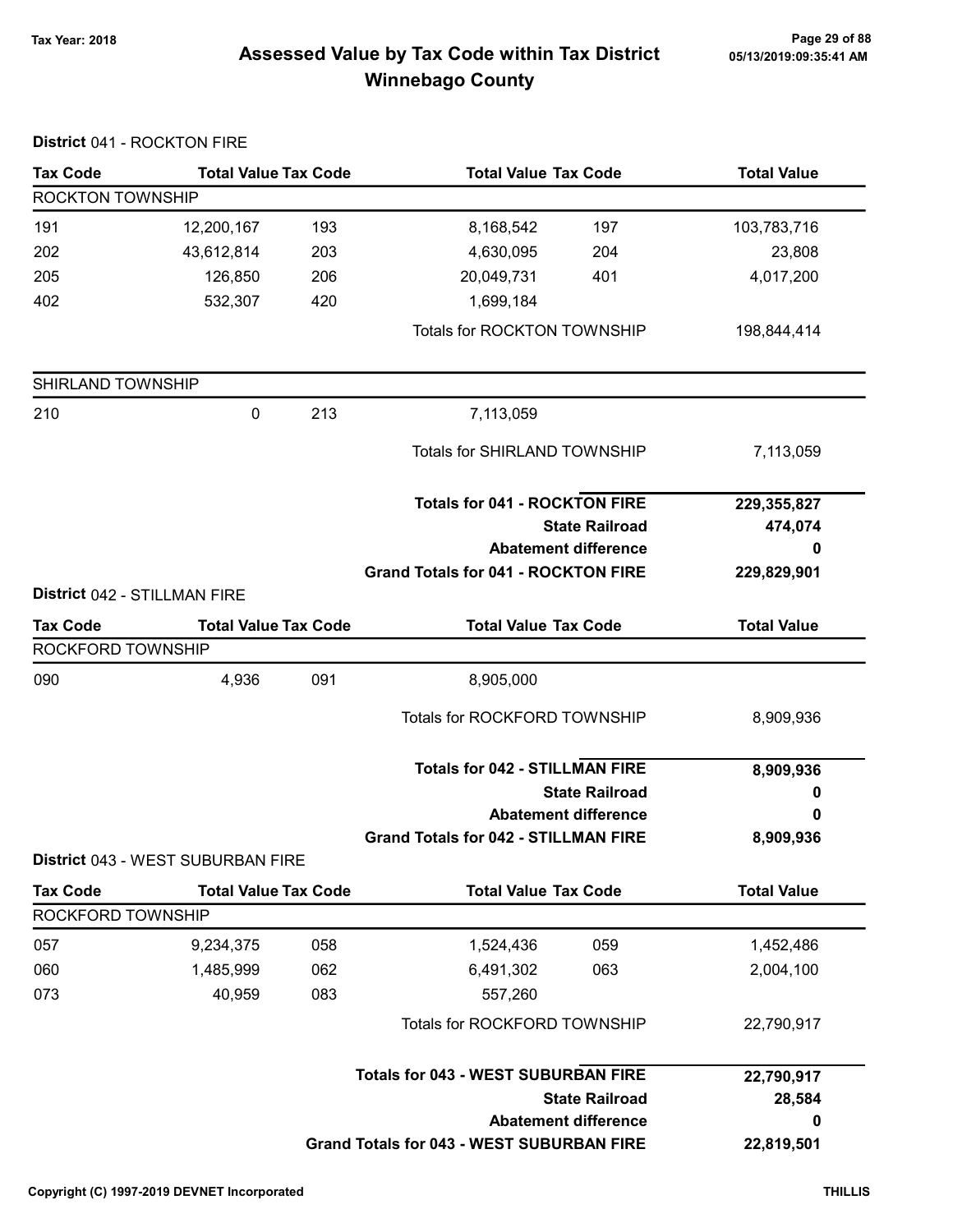# Page 30 of 88 وTax Year: 2018 Page 30 of 88<br>Assessed Value by Tax Code within Tax District ه 65/13/2019:09:35:41 Winnebago County

| District 044 - W B S FIRE |                                       |     |                                    |                             |                    |
|---------------------------|---------------------------------------|-----|------------------------------------|-----------------------------|--------------------|
| <b>Tax Code</b>           | <b>Total Value Tax Code</b>           |     | <b>Total Value Tax Code</b>        |                             | <b>Total Value</b> |
| <b>BURRITT TOWNSHIP</b>   |                                       |     |                                    |                             |                    |
| 254                       | 229,681                               | 260 | 14,044,379                         | 262                         | 190,503            |
| 265                       | 902,104                               | 266 | 6,155,437                          |                             |                    |
|                           |                                       |     | <b>Totals for BURRITT TOWNSHIP</b> |                             | 21,522,104         |
| PECATONICA TOWNSHIP       |                                       |     |                                    |                             |                    |
| 283                       | 126,131                               | 284 | 31,455                             |                             |                    |
|                           |                                       |     | Totals for PECATONICA TOWNSHIP     |                             | 157,586            |
| <b>SEWARD TOWNSHIP</b>    |                                       |     |                                    |                             |                    |
| 306                       | 375,635                               | 311 | 3,683,522                          |                             |                    |
|                           |                                       |     | Totals for SEWARD TOWNSHIP         |                             | 4,059,157          |
| <b>WINNEBAGO TOWNSHIP</b> |                                       |     |                                    |                             |                    |
| 324                       | 1,688,390                             | 325 | 279,442                            | 326                         | 44,821,548         |
| 328                       | 47,269,437                            | 329 | 1,737,612                          |                             |                    |
|                           |                                       |     | Totals for WINNEBAGO TOWNSHIP      |                             | 95,796,429         |
|                           |                                       |     | Totals for 044 - W B S FIRE        |                             | 121,535,276        |
|                           |                                       |     |                                    | <b>State Railroad</b>       | 661,406            |
|                           |                                       |     |                                    | <b>Abatement difference</b> | 0                  |
|                           | District 046 - ROCKFORD PARK DISTRICT |     | Grand Totals for 044 - W B S FIRE  |                             | 122,196,682        |
| <b>Tax Code</b>           | <b>Total Value Tax Code</b>           |     | <b>Total Value Tax Code</b>        |                             | <b>Total Value</b> |
|                           | CHERRY VALLEY TOWNSHIP                |     |                                    |                             |                    |
| 113                       | 9,078,921                             | 124 | 6,659,026                          | 125                         | 118,324            |
| 127                       | 107,590,150                           | 128 | 1,700,817                          | 129                         | 12,566,943         |
| 343                       | 514,727                               | 383 | 1,345,028                          | 386                         | 0                  |
|                           |                                       |     | Totals for CHERRY VALLEY TOWNSHIP  |                             | 139,573,936        |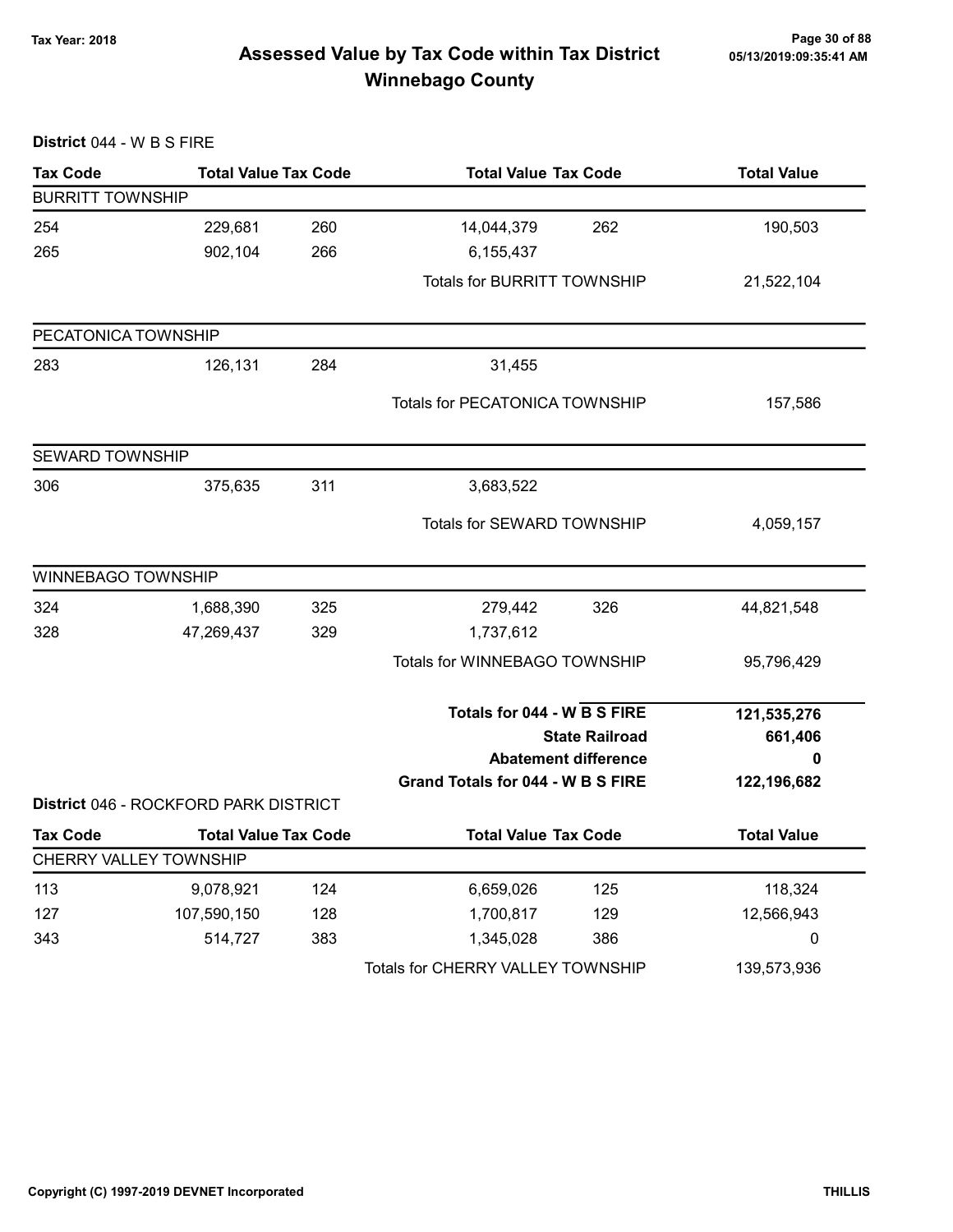# Page 31 of 88 وTax Year: 2018 Page 31 of 88<br>Assessed Value by Tax Code within Tax District ه 65/13/2019:09:35:41 AM Winnebago County

#### District 046 - ROCKFORD PARK DISTRICT

| <b>Tax Code</b>        | <b>Total Value Tax Code</b> |     | <b>Total Value Tax Code</b>       |     | <b>Total Value</b> |
|------------------------|-----------------------------|-----|-----------------------------------|-----|--------------------|
| <b>HARLEM TOWNSHIP</b> |                             |     |                                   |     |                    |
| 006                    | 127,677,510                 | 007 | 3,751,685                         | 019 | 0                  |
| 020                    | 20,789                      | 026 | 27,645,717                        | 042 | 3,287,948          |
| 078                    | 288,976                     | 142 | 3,974                             | 147 | 70,210             |
| 151                    | 783                         | 152 | 4,173,489                         | 158 | 6,017,884          |
| 159                    | 229,900                     | 427 | 10,322                            | 428 | 1,809,286          |
| 442                    | 987,657                     | 444 | 12,537                            | 454 | 30,306             |
|                        |                             |     | <b>Totals for HARLEM TOWNSHIP</b> |     | 176,018,973        |
| <b>OWEN TOWNSHIP</b>   |                             |     |                                   |     |                    |
| 046                    | 30,752                      | 146 | 18,268,072                        | 150 | 99,058             |
| 154                    | 103,709                     | 171 | 132,074                           | 172 | 220,460            |
|                        |                             |     | Totals for OWEN TOWNSHIP          |     | 18,854,125         |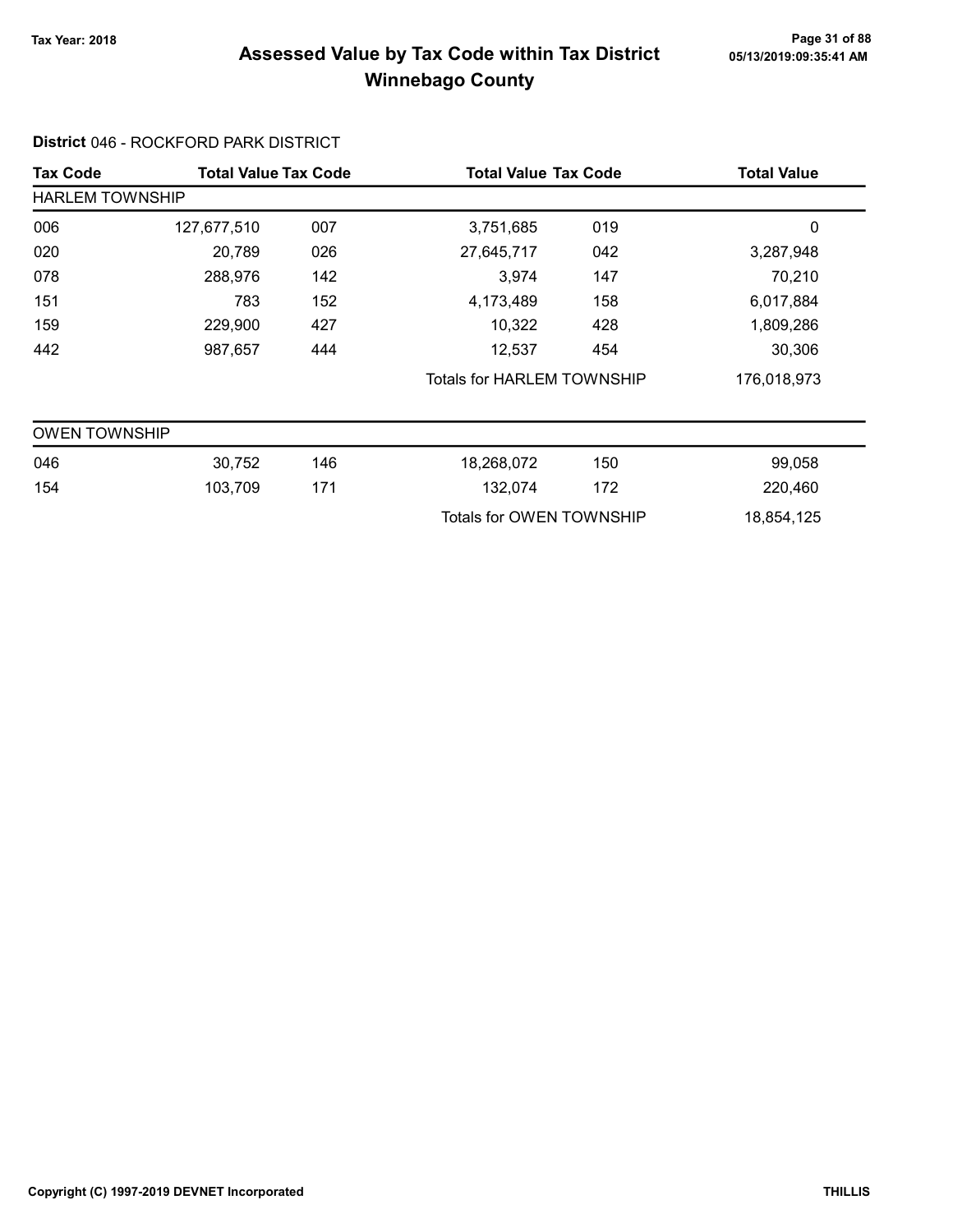# Page 32 of 88 مسمح Page 32 of 88<br>Assessed Value by Tax Code within Tax District مسمع Assessed Value by Tax Code within Tax District Winnebago County

#### District 046 - ROCKFORD PARK DISTRICT

| <b>Tax Code</b>   | <b>Total Value Tax Code</b> |                              | <b>Total Value Tax Code</b>                    |                             | <b>Total Value</b> |  |
|-------------------|-----------------------------|------------------------------|------------------------------------------------|-----------------------------|--------------------|--|
| ROCKFORD TOWNSHIP |                             |                              |                                                |                             |                    |  |
| 001               | 1,181,326,746               | 002                          | 97,674,869                                     | 003                         | 25,570,431         |  |
| 005               | 10,293,534                  | 008                          | 47,140,594                                     | 010                         | 2,825,804          |  |
| 013               | 21,358,579                  | 014                          | 1,802,744                                      | 016                         | 4,438              |  |
| 017               | 20,944,041                  | 018                          | 48,033,228                                     | 021                         | 15,734,918         |  |
| 030               | 357,391                     | 031                          | 4,270,808                                      | 035                         | 774,945            |  |
| 036               | 11,372,559                  | 038                          | 0                                              | 040                         | 75,078             |  |
| 044               | 9,264                       | 047                          | 3,861                                          | 048                         | 68,332             |  |
| 050               | 6,246,870                   | 051                          | 8,941,145                                      | 052                         | 380,308            |  |
| 053               | 1,713,129                   | 056                          | 331,322                                        | 057                         | 9,234,375          |  |
| 058               | 1,524,436                   | 059                          | 1,452,486                                      | 060                         | 1,485,999          |  |
| 061               | 2,694,729                   | 062                          | 6,491,302                                      | 063                         | 2,004,100          |  |
| 064               | 12,887,626                  | 066                          | 11,654,605                                     | 069                         | 6,654,469          |  |
| 070               | 2,104,431                   | 071                          | 10,093,442                                     | 073                         | 40,959             |  |
| 076               | 1,071,806                   | 077                          | 139,516                                        | 082                         | 88,389             |  |
| 083               | 557,260                     | 084                          | 512,068                                        | 085                         | 8,984,597          |  |
| 086               | 1,145,902                   | 096                          | 7,309,589                                      | 099                         | 5,024,575          |  |
| 104               | 1,994,205                   | 117                          | 11,195,727                                     | 126                         | 1,709,256          |  |
| 223               | 6,197,266                   | 226                          | 738,859                                        | 370                         | $\pmb{0}$          |  |
| 372               | 3,563,322                   | 374                          | 1,318,438                                      | 378                         | 46,684,596         |  |
| 380               | 900,913                     | 381                          | 6,041,071                                      | 382                         | 154,448            |  |
| 385               | 835,621                     | 391                          | 839,407                                        | 392                         | 22,735,929         |  |
| 400               | 43,128                      | 403                          | 69,567                                         | 404                         | 1,033,481          |  |
| 405               | 1,489,159                   | 406                          | 10,548                                         | 407                         | 672,009            |  |
| 409               | 10,563,142                  | 410                          | 6,940,031                                      | 411                         | 432                |  |
| 412               | 87,782                      | 417                          | 858,880                                        | 418                         | 5,499,676          |  |
| 419               | 411,267                     | 421                          | 13,909,528                                     | 422                         | 8,723,236          |  |
| 423               | 11,430,093                  | 424                          | 8,030,962                                      | 426                         | 2,253,267          |  |
| 448               | 11,686                      | 450                          | 206,717                                        | 451                         | 38,632,871         |  |
| 453               | 183,185                     | 455                          | 6,497,588                                      | 456                         | 4,179,750          |  |
| 460               | 110,442                     |                              |                                                |                             |                    |  |
|                   |                             | Totals for ROCKFORD TOWNSHIP |                                                |                             | 1,827,169,084      |  |
|                   |                             |                              | <b>Totals for 046 - ROCKFORD PARK DISTRICT</b> |                             | 2,161,616,118      |  |
|                   |                             |                              | <b>State Railroad</b>                          |                             |                    |  |
|                   |                             |                              |                                                | <b>Abatement difference</b> | 0                  |  |
|                   |                             |                              |                                                |                             |                    |  |

Grand Totals for 046 - ROCKFORD PARK DISTRICT 2,166,362,182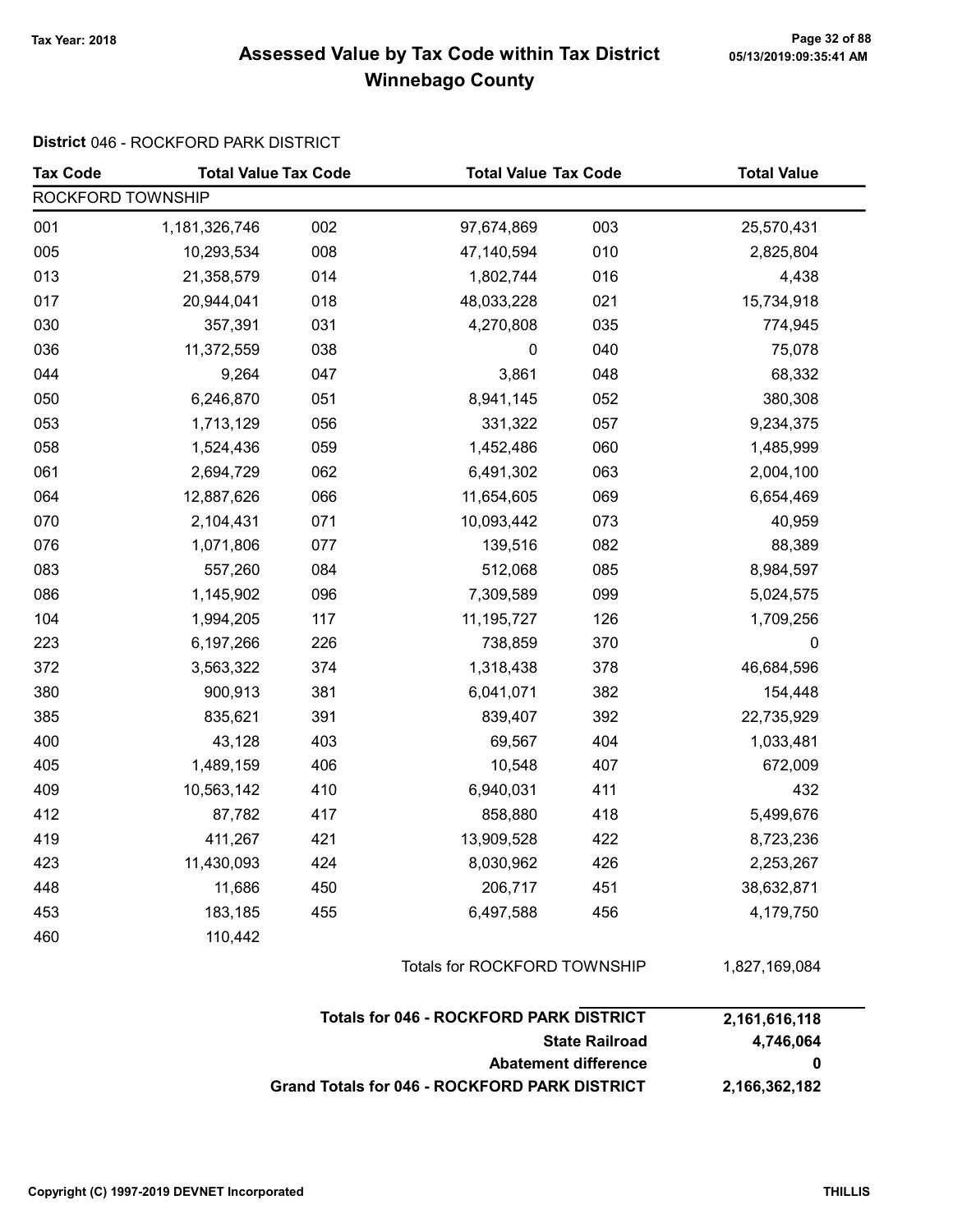# Page 33 of 88 مrage 33 of 88<br>Assessed Value by Tax Code within Tax District مas/13/2019:09:35:41 Am Winnebago County

|                           | District 047 - SUMNER PARK             |     |                                                       |                             |                    |
|---------------------------|----------------------------------------|-----|-------------------------------------------------------|-----------------------------|--------------------|
| <b>Tax Code</b>           | <b>Total Value Tax Code</b>            |     | <b>Total Value Tax Code</b>                           |                             | <b>Total Value</b> |
| PECATONICA TOWNSHIP       |                                        |     |                                                       |                             |                    |
| 281                       | 42,704,956                             | 282 | 141,678                                               | 283                         | 126,131            |
| 284                       | 31,455                                 | 286 | 26,760,771                                            | 425                         | 59,622             |
|                           |                                        |     | <b>Totals for PECATONICA TOWNSHIP</b>                 |                             | 69,824,613         |
| <b>SEWARD TOWNSHIP</b>    |                                        |     |                                                       |                             |                    |
| 306                       | 375,635                                | 308 | 718,312                                               | 309                         | 5,258,008          |
| 312                       | 1,458,255                              |     |                                                       |                             |                    |
|                           |                                        |     | Totals for SEWARD TOWNSHIP                            |                             | 7,810,210          |
|                           |                                        |     | <b>Totals for 047 - SUMNER PARK</b>                   |                             | 77,634,823         |
|                           |                                        |     | <b>State Railroad</b>                                 |                             | 0                  |
|                           |                                        |     | <b>Abatement difference</b>                           |                             | 0                  |
|                           | District 048 - WINNEBAGO PARK DISTRICT |     | <b>Grand Totals for 047 - SUMNER PARK</b>             |                             | 77,634,823         |
| <b>Tax Code</b>           | <b>Total Value Tax Code</b>            |     | <b>Total Value Tax Code</b>                           |                             | <b>Total Value</b> |
| <b>WINNEBAGO TOWNSHIP</b> |                                        |     |                                                       |                             |                    |
| 315                       | 66,842                                 | 324 | 1,688,390                                             | 325                         | 279,442            |
| 326                       | 44,821,548                             | 327 | 45,459                                                | 328                         | 47,269,437         |
| 329                       | 1,737,612                              |     |                                                       |                             |                    |
|                           |                                        |     | Totals for WINNEBAGO TOWNSHIP                         |                             | 95,908,730         |
|                           |                                        |     | <b>Totals for 048 - WINNEBAGO PARK DISTRICT</b>       |                             | 95,908,730         |
|                           |                                        |     |                                                       | <b>State Railroad</b>       | 569,894            |
|                           |                                        |     |                                                       | <b>Abatement difference</b> | 0                  |
|                           |                                        |     | <b>Grand Totals for 048 - WINNEBAGO PARK DISTRICT</b> |                             | 96,478,624         |
|                           | District 049 - SEWARD PARK DISTRICT    |     |                                                       |                             |                    |
| <b>Tax Code</b>           | <b>Total Value Tax Code</b>            |     | <b>Total Value Tax Code</b>                           |                             | <b>Total Value</b> |
| <b>SEWARD TOWNSHIP</b>    |                                        |     |                                                       |                             |                    |
| 305                       | 270,294                                | 310 | 7,112,780                                             | 311                         | 3,683,522          |
| 313                       | 1,609,081                              | 314 | 4,262,821                                             |                             |                    |
|                           |                                        |     | Totals for SEWARD TOWNSHIP                            |                             | 16,938,498         |
|                           |                                        |     | <b>Totals for 049 - SEWARD PARK DISTRICT</b>          |                             | 16,938,498         |
|                           |                                        |     |                                                       | <b>State Railroad</b>       | 663,192            |
|                           |                                        |     |                                                       | <b>Abatement difference</b> | 0                  |
|                           |                                        |     | <b>Grand Totals for 049 - SEWARD PARK DISTRICT</b>    |                             | 17,601,690         |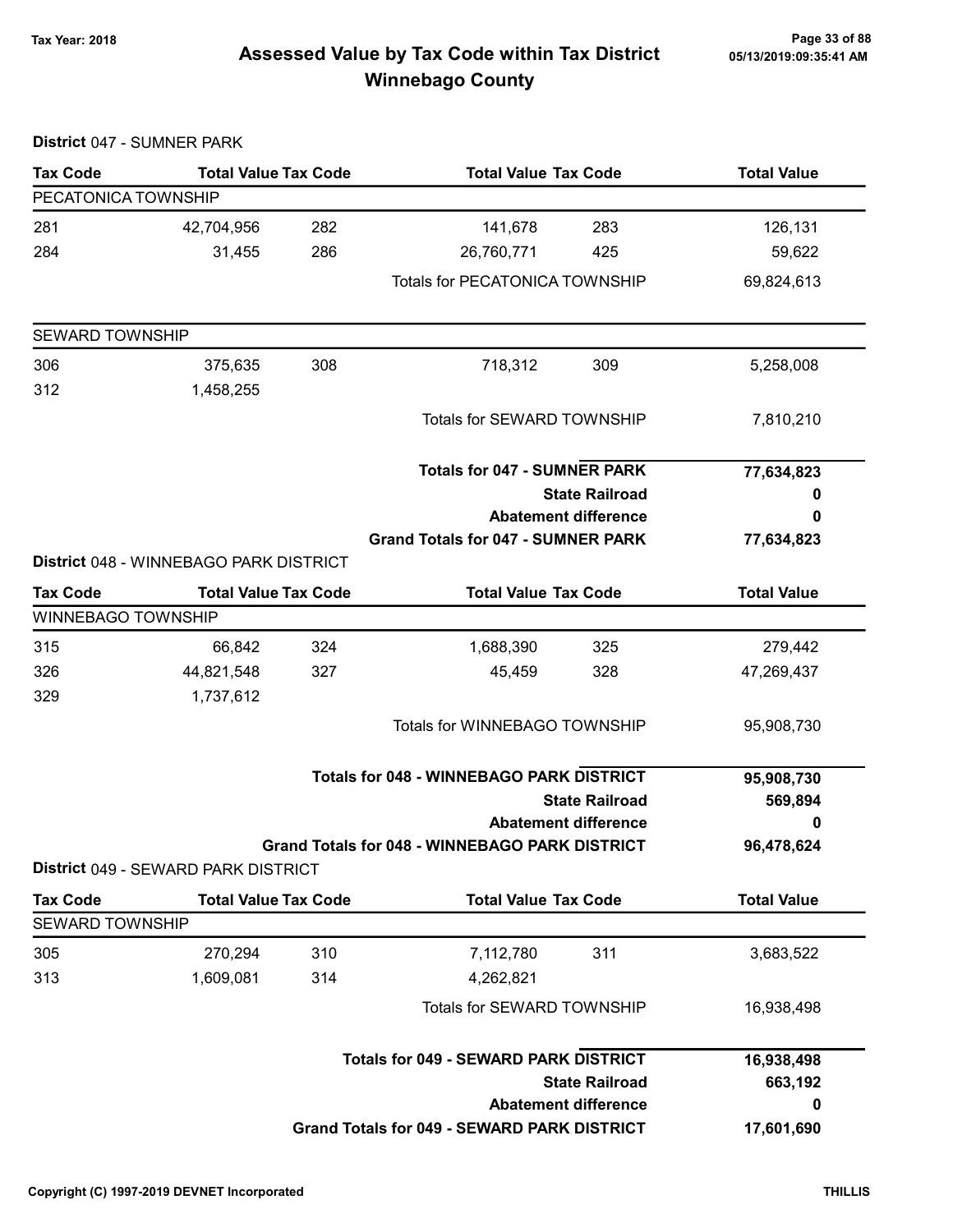# Page 34 of 88 مع Page 34 of 88<br>Assessed Value by Tax Code within Tax District مال Assessed Value by Tax Code within Tax District Winnebago County

District 050 - DURAND SANITARY

| <b>Tax Code</b>        | <b>Total Value Tax Code</b>                           |     | <b>Total Value Tax Code</b>                   |                             | <b>Total Value</b> |  |
|------------------------|-------------------------------------------------------|-----|-----------------------------------------------|-----------------------------|--------------------|--|
| <b>DURAND TOWNSHIP</b> |                                                       |     |                                               |                             |                    |  |
| 228                    | 1,285,020                                             | 233 | 13,341,281                                    | 234                         | 297,466            |  |
|                        |                                                       |     | <b>Totals for DURAND TOWNSHIP</b>             |                             | 14,923,767         |  |
|                        |                                                       |     | <b>Totals for 050 - DURAND SANITARY</b>       |                             | 14,923,767         |  |
|                        |                                                       |     |                                               | <b>State Railroad</b>       | 0                  |  |
|                        |                                                       |     |                                               | <b>Abatement difference</b> | 0                  |  |
|                        | District 051 - ROCK RIVER WATER REC                   |     | <b>Grand Totals for 050 - DURAND SANITARY</b> |                             | 14,923,767         |  |
|                        |                                                       |     |                                               |                             |                    |  |
| <b>Tax Code</b>        | <b>Total Value Tax Code</b><br>CHERRY VALLEY TOWNSHIP |     | <b>Total Value Tax Code</b>                   |                             | <b>Total Value</b> |  |
| 110                    | 27,634,182                                            | 111 | 8,529,681                                     | 112                         | 2,135,996          |  |
| 113                    | 9,078,921                                             | 119 | 12,580,520                                    | 124                         | 6,659,026          |  |
| 127                    | 107,590,150                                           | 343 | 514,727                                       |                             |                    |  |
|                        |                                                       |     | Totals for CHERRY VALLEY TOWNSHIP             |                             | 174,723,203        |  |
| <b>HARLEM TOWNSHIP</b> |                                                       |     |                                               |                             |                    |  |
| 006                    | 127,677,510                                           | 026 | 27,645,717                                    | 042                         | 3,287,948          |  |
| 045                    | 320,005                                               | 049 | 20,673,093                                    | 078                         | 288,976            |  |
| 109                    | 25,565,008                                            | 118 | 366,998                                       | 133                         | 103,257,195        |  |
| 143                    | 2,384,254                                             | 144 | 105,268,414                                   | 147                         | 70,210             |  |
| 151                    | 783                                                   | 152 | 4,173,489                                     | 153                         | 800,774            |  |
| 158                    | 6,017,884                                             | 160 | 476,253                                       | 194                         | 2,302,321          |  |
| 208                    | 45,209                                                | 414 | 1,022,381                                     | 416                         | 5,756,100          |  |
| 428                    | 1,809,286                                             | 430 | 141,931                                       | 431                         | 2,135              |  |
| 433                    | 1,367,780                                             | 434 | 199,930                                       | 435                         | 6,102,073          |  |
| 442                    | 987,657                                               | 444 | 12,537                                        |                             |                    |  |
|                        |                                                       |     | Totals for HARLEM TOWNSHIP                    |                             | 448,023,851        |  |
| <b>OWEN TOWNSHIP</b>   |                                                       |     |                                               |                             |                    |  |
| 146                    | 18,268,072                                            | 148 | 898                                           | 170                         | 104,822            |  |
| 171                    | 132,074                                               | 172 | 220,460                                       | 200                         | 1,728,219          |  |
| 361                    | 3,625                                                 | 365 | 10,755,903                                    | 369                         | 106,511            |  |
|                        |                                                       |     | Totals for OWEN TOWNSHIP                      |                             | 31,320,584         |  |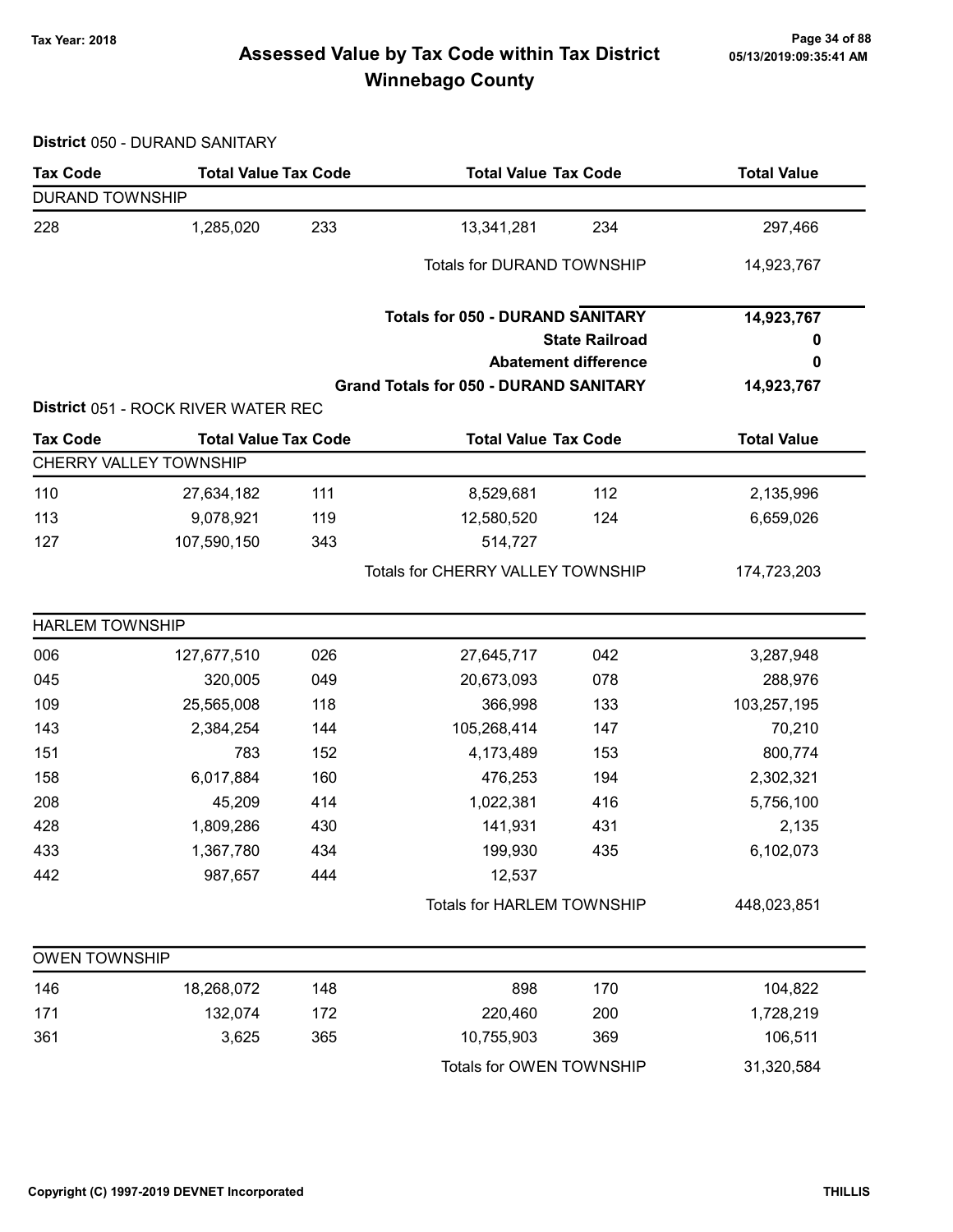# Page 35 of 88 وTax Year: 2018 Page 35 of 88<br>Assessed Value by Tax Code within Tax District ه 65/13/2019:09:35:41 Winnebago County

#### District 051 - ROCK RIVER WATER REC

| <b>Tax Code</b>   | <b>Total Value Tax Code</b> |     |                              | <b>Total Value Tax Code</b> |               |
|-------------------|-----------------------------|-----|------------------------------|-----------------------------|---------------|
| ROCKFORD TOWNSHIP |                             |     |                              |                             |               |
| 001               | 1,181,326,746               | 002 | 97,674,869                   | 008                         | 47,140,594    |
| 010               | 2,825,804                   | 013 | 21,358,579                   | 014                         | 1,802,744     |
| 016               | 4,438                       | 017 | 20,944,041                   | 018                         | 48,033,228    |
| 021               | 15,734,918                  | 030 | 357,391                      | 038                         | 0             |
| 047               | 3,861                       | 048 | 68,332                       | 050                         | 6,246,870     |
| 053               | 1,713,129                   | 056 | 331,322                      | 057                         | 9,234,375     |
| 059               | 1,452,486                   | 061 | 2,694,729                    | 062                         | 6,491,302     |
| 066               | 11,654,605                  | 069 | 6,654,469                    | 070                         | 2,104,431     |
| 077               | 139,516                     | 082 | 88,389                       | 083                         | 557,260       |
| 085               | 8,984,597                   | 086 | 1,145,902                    | 104                         | 1,994,205     |
| 117               | 11, 195, 727                | 123 | 634,622                      | 126                         | 1,709,256     |
| 223               | 6,197,266                   | 226 | 738,859                      | 372                         | 3,563,322     |
| 373               | 1,806,015                   | 378 | 46,684,596                   | 381                         | 6,041,071     |
| 385               | 835,621                     | 391 | 839,407                      | 392                         | 22,735,929    |
| 400               | 43,128                      | 403 | 69,567                       | 404                         | 1,033,481     |
| 405               | 1,489,159                   | 406 | 10,548                       | 407                         | 672,009       |
| 409               | 10,563,142                  | 410 | 6,940,031                    | 412                         | 87,782        |
| 417               | 858,880                     | 418 | 5,499,676                    | 419                         | 411,267       |
| 421               | 13,909,528                  | 422 | 8,723,236                    | 423                         | 11,430,093    |
| 424               | 8,030,962                   | 426 | 2,253,267                    | 448                         | 11,686        |
| 450               | 206,717                     | 451 | 38,632,871                   | 455                         | 6,497,588     |
| 456               | 4,179,750                   | 460 | 110,442                      |                             |               |
|                   |                             |     | Totals for ROCKFORD TOWNSHIP |                             | 1,723,409,633 |
| ROCKTON TOWNSHIP  |                             |     |                              |                             |               |
| 206               | 20,049,731                  |     |                              |                             |               |
|                   |                             |     |                              | Totals for ROCKTON TOWNSHIP |               |
| ROSCOE TOWNSHIP   |                             |     |                              |                             |               |
| 068               | 1,788,174                   | 187 | 2,691,580                    | 188                         | 591,288       |
| 189               | 68,605,583                  | 196 | 10,189                       | 199                         | 40,221,857    |
| 207               | 0                           | 209 | 38,753,184                   |                             |               |
|                   |                             |     | Totals for ROSCOE TOWNSHIP   |                             | 152,661,855   |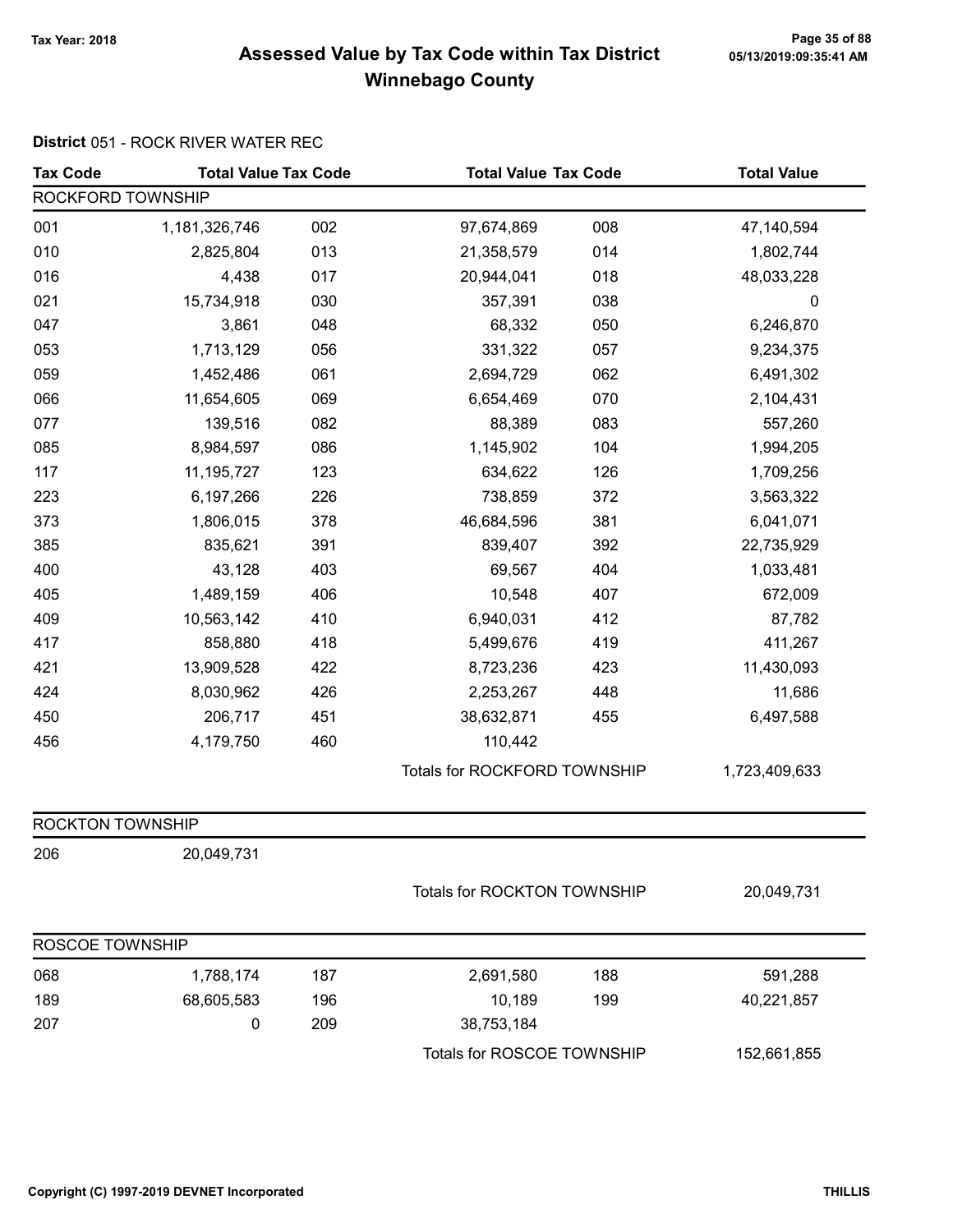# Page 36 of 88 وTax Year: 2018 Page 36 of 88<br>Assessed Value by Tax Code within Tax District ه 65/13/2019:09:35:41 AM Winnebago County

District 051 - ROCK RIVER WATER REC

| <b>Tax Code</b>           | <b>Total Value Tax Code</b>           | <b>Total Value Tax Code</b>                             | <b>Total Value</b> |
|---------------------------|---------------------------------------|---------------------------------------------------------|--------------------|
| <b>WINNEBAGO TOWNSHIP</b> |                                       |                                                         |                    |
| 328                       | 329<br>47,269,437                     | 1,737,612                                               |                    |
|                           |                                       | Totals for WINNEBAGO TOWNSHIP                           | 49,007,049         |
|                           |                                       | <b>Totals for 051 - ROCK RIVER WATER REC</b>            | 2,599,195,906      |
|                           |                                       | <b>State Railroad</b>                                   | 5,057,136          |
|                           |                                       | <b>Abatement difference</b>                             | 0                  |
|                           |                                       | <b>Grand Totals for 051 - ROCK RIVER WATER REC</b>      | 2,604,253,042      |
|                           | District 052 - PRESTON & CENTRAL TIF  |                                                         |                    |
| <b>Tax Code</b>           | <b>Total Value Tax Code</b>           | <b>Total Value Tax Code</b>                             | <b>Total Value</b> |
| ROCKFORD TOWNSHIP         |                                       |                                                         |                    |
| 126                       | 1,709,256                             |                                                         |                    |
|                           |                                       | Totals for ROCKFORD TOWNSHIP                            | 1,709,256          |
|                           |                                       | <b>Totals for 052 - PRESTON &amp; CENTRAL TIF</b>       | 1,709,256          |
|                           |                                       | <b>State Railroad</b>                                   | 0                  |
|                           |                                       | <b>Abatement difference</b>                             | 0                  |
|                           |                                       | <b>Grand Totals for 052 - PRESTON &amp; CENTRAL TIF</b> | 1,709,256          |
|                           | <b>District 053 - SEWARD SANITARY</b> |                                                         |                    |
| <b>Tax Code</b>           | <b>Total Value Tax Code</b>           | <b>Total Value Tax Code</b>                             | <b>Total Value</b> |
| <b>SEWARD TOWNSHIP</b>    |                                       |                                                         |                    |
| 314                       | 4,262,821                             |                                                         |                    |
|                           |                                       | Totals for SEWARD TOWNSHIP                              | 4,262,821          |
|                           |                                       | <b>Totals for 053 - SEWARD SANITARY</b>                 | 4,262,821          |
|                           |                                       | <b>State Railroad</b>                                   | 58,955             |
|                           |                                       | <b>Abatement difference</b>                             | 0                  |
|                           |                                       | <b>Grand Totals for 053 - SEWARD SANITARY</b>           | 4,321,776          |
|                           |                                       |                                                         |                    |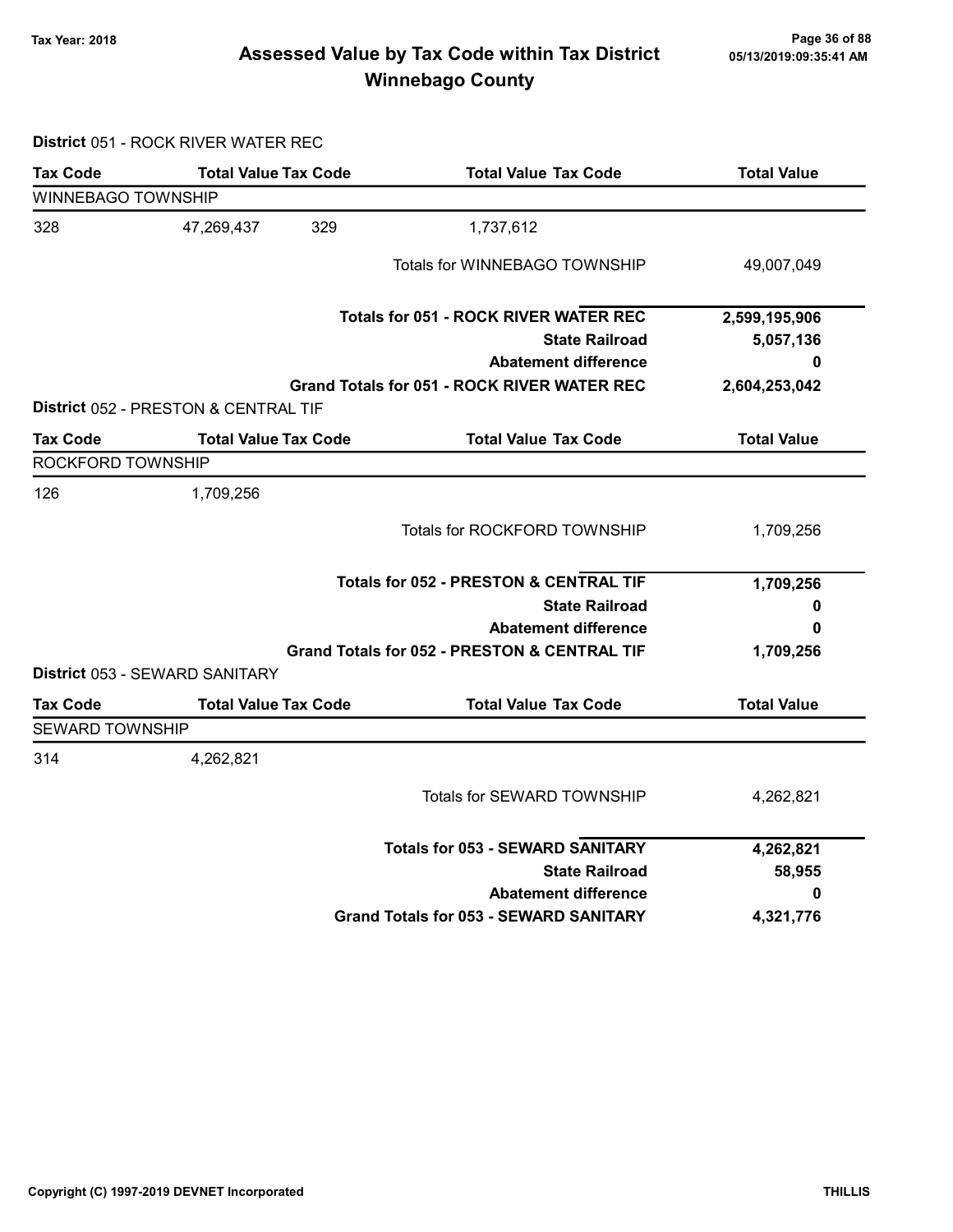## Page 37 of 88 وTax Year: 2018 Page 37 of 88<br>Assessed Value by Tax Code within Tax District ه 65/13/2019:09:35:41 AM Winnebago County

| <b>Tax Code</b>               | <b>Total Value Tax Code</b> |     | <b>Total Value Tax Code</b>                         |                       | <b>Total Value</b> |
|-------------------------------|-----------------------------|-----|-----------------------------------------------------|-----------------------|--------------------|
| <b>CHERRY VALLEY TOWNSHIP</b> |                             |     |                                                     |                       |                    |
| 110                           | 27,634,182                  | 113 | 9,078,921                                           | 114                   | 69,767,939         |
| 119                           | 12,580,520                  | 120 | 3,451,310                                           | 122                   | 516,898            |
| 124                           | 6,659,026                   | 125 | 118,324                                             | 129                   | 12,566,943         |
| 366                           | 680,508                     | 367 | 105,450                                             | 386                   | 0                  |
| 396                           | 0                           | 440 | 26,485                                              |                       |                    |
|                               |                             |     | <b>Totals for CHERRY VALLEY TOWNSHIP</b>            |                       | 143,186,506        |
| ROCKFORD TOWNSHIP             |                             |     |                                                     |                       |                    |
| 003                           | 25,570,431                  | 017 | 20,944,041                                          | 072                   | 42,837             |
| 095                           | 4,200,765                   | 096 | 7,309,589                                           | 370                   | 0                  |
| 372                           | 3,563,322                   | 374 | 1,318,438                                           | 378                   | 46,684,596         |
| 393                           | 382,292                     | 394 | 0                                                   | 438                   | 522,919            |
| 439                           | 440,068                     | 441 | 406,579                                             | 452                   | 25,884             |
|                               |                             |     | <b>Totals for ROCKFORD TOWNSHIP</b>                 |                       | 111,411,761        |
|                               |                             |     | <b>Totals for 054 - CHERRY VALLEY LIBRARY</b>       |                       | 254,598,267        |
|                               |                             |     |                                                     | <b>State Railroad</b> |                    |
|                               |                             |     | <b>Abatement difference</b>                         |                       | 0                  |
|                               |                             |     | <b>Grand Totals for 054 - CHERRY VALLEY LIBRARY</b> |                       | 255,548,691        |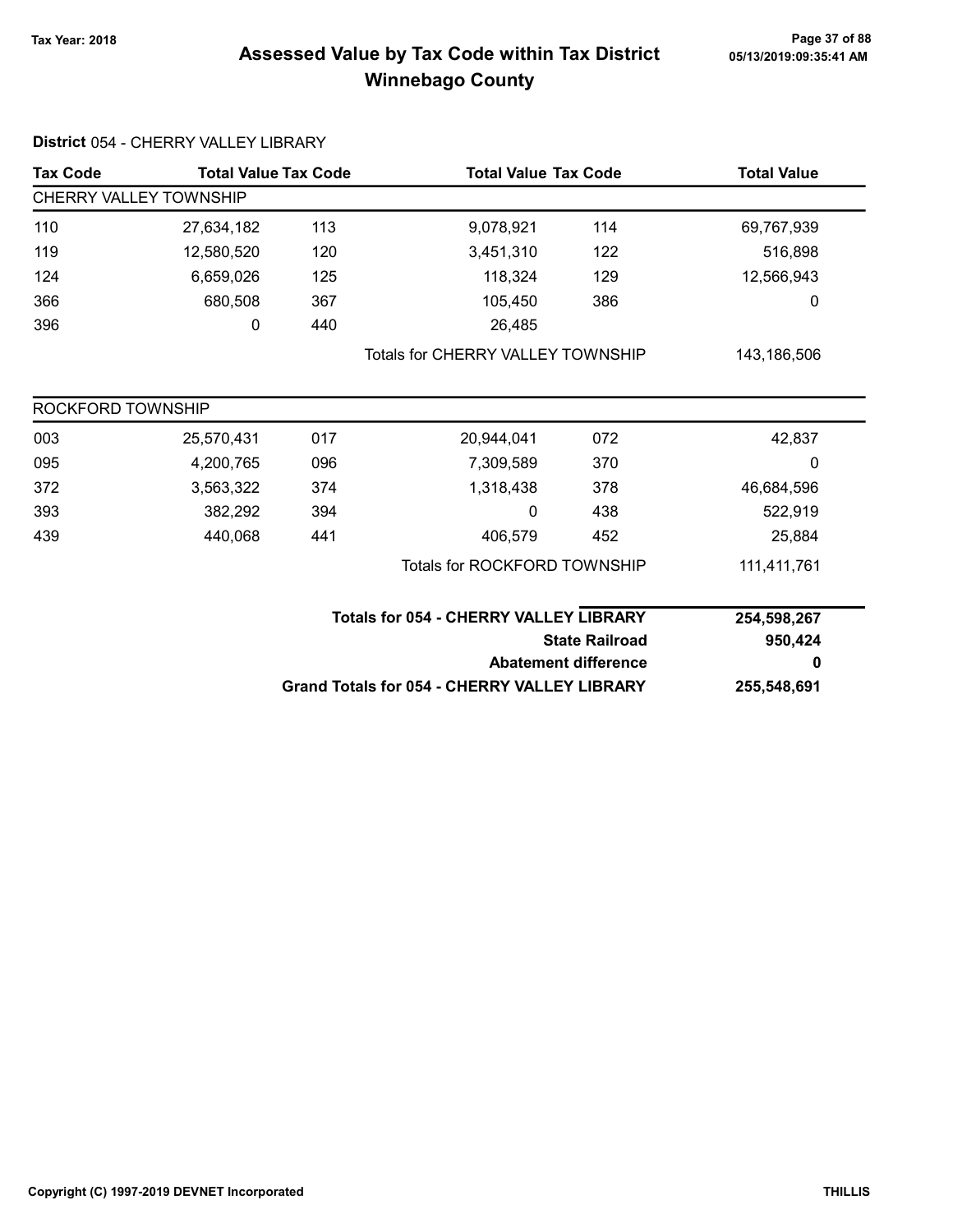## Page 38 of 88 مrace 2018 Page 38 of 88<br>Assessed Value by Tax Code within Tax District مas/13/2019:09:35:41 AM Winnebago County

### District 055 - NORTH SUBURBAN LIBRARY

| <b>Tax Code</b>        | <b>Total Value Tax Code</b> |     | <b>Total Value Tax Code</b>  |                                   | <b>Total Value</b> |
|------------------------|-----------------------------|-----|------------------------------|-----------------------------------|--------------------|
| <b>HARLEM TOWNSHIP</b> |                             |     |                              |                                   |                    |
| 006                    | 127,677,510                 | 007 | 3,751,685                    | 012                               | 159,243            |
| 020                    | 20,789                      | 026 | 27,645,717                   | 042                               | 3,287,948          |
| 045                    | 320,005                     | 049 | 20,673,093                   | 108                               | 33,040             |
| 109                    | 25,565,008                  | 118 | 366,998                      | 130                               | 3,921,925          |
| 133                    | 103,257,195                 | 134 | 11,542                       | 135                               | 7,125,445          |
| 136                    | 26,590,887                  | 137 | 48,418,108                   | 139                               | 7,580,397          |
| 141                    | 221,392                     | 142 | 3,974                        | 143                               | 2,384,254          |
| 144                    | 105,268,414                 | 145 | 4,388,365                    | 147                               | 70,210             |
| 149                    | 30,457,581                  | 151 | 783                          | 152                               | 4,173,489          |
| 153                    | 800,774                     | 158 | 6,017,884                    | 159                               | 229,900            |
| 160                    | 476,253                     | 163 | 1,783,507                    | 164                               | 85,822             |
| 194                    | 2,302,321                   | 208 | 45,209                       | 413                               | 479,813            |
| 414                    | 1,022,381                   | 416 | 5,756,100                    | 427                               | 10,322             |
| 428                    | 1,809,286                   | 429 | 3,334                        | 430                               | 141,931            |
| 431                    | 2,135                       | 432 | 1,279                        | 433                               | 1,367,780          |
| 434                    | 199,930                     | 435 | 6,102,073                    | 442                               | 987,657            |
| 443                    | 53,848                      | 444 | 12,537                       | 454                               | 30,306             |
|                        |                             |     |                              | <b>Totals for HARLEM TOWNSHIP</b> |                    |
| <b>OWEN TOWNSHIP</b>   |                             |     |                              |                                   |                    |
| 169                    | 7,519,608                   | 200 | 1,728,219                    | 358                               | $\pmb{0}$          |
| 359                    | 3,559                       | 365 | 10,755,903                   | 368                               | 0                  |
| 369                    | 106,511                     |     |                              |                                   |                    |
|                        |                             |     | Totals for OWEN TOWNSHIP     |                                   | 20,113,800         |
| ROCKFORD TOWNSHIP      |                             |     |                              |                                   |                    |
| 002                    | 97,674,869                  | 008 | 47,140,594                   | 010                               | 2,825,804          |
| 035                    | 774,945                     | 040 | 75,078                       | 044                               | 9,264              |
| 061                    | 2,694,729                   | 070 | 2,104,431                    | 076                               | 1,071,806          |
| 409                    | 10,563,142                  | 426 | 2,253,267                    | 448                               | 11,686             |
| 456                    | 4,179,750                   |     |                              |                                   |                    |
|                        |                             |     | Totals for ROCKFORD TOWNSHIP |                                   | 171,379,365        |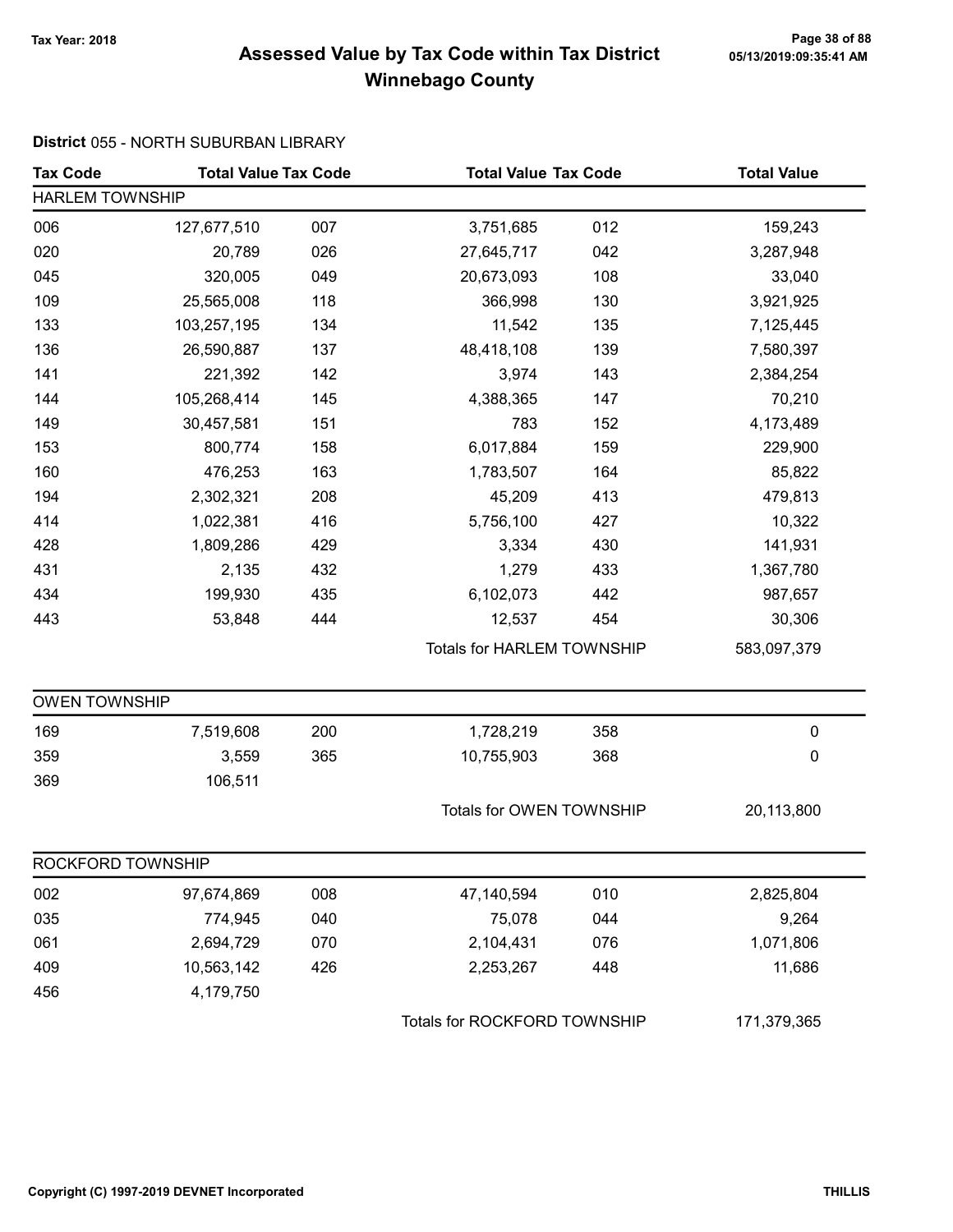## Page 39 of 88 وPage 39 of 88<br>Assessed Value by Tax Code within Tax District ه Assessed Value by Tax Code within Tax Winnebago County

| <b>Tax Code</b>         | <b>Total Value Tax Code</b>                                      |     |                                                                         | <b>Total Value Tax Code</b>                          |                          |
|-------------------------|------------------------------------------------------------------|-----|-------------------------------------------------------------------------|------------------------------------------------------|--------------------------|
| ROSCOE TOWNSHIP         |                                                                  |     |                                                                         |                                                      |                          |
| 068                     | 1,788,174                                                        | 176 | 344,015                                                                 | 178                                                  | 12,922                   |
| 179                     | 8,897,007                                                        | 180 | 67,491,888                                                              | 181                                                  | 136, 363, 727            |
| 184                     | 1,062,045                                                        | 185 | 10,716,035                                                              | 187                                                  | 2,691,580                |
| 188                     | 591,288                                                          | 189 | 68,605,583                                                              | 192                                                  | 15,674,457               |
| 198                     | 4,424,846                                                        | 199 | 40,221,857                                                              | 209                                                  | 38,753,184               |
| 447                     | 390,181                                                          |     |                                                                         |                                                      |                          |
|                         |                                                                  |     | Totals for ROSCOE TOWNSHIP                                              |                                                      | 398,028,789              |
|                         |                                                                  |     | <b>Totals for 055 - NORTH SUBURBAN LIBRARY</b><br><b>State Railroad</b> |                                                      | 1,172,619,333<br>918,078 |
|                         |                                                                  |     |                                                                         | <b>Abatement difference</b>                          | 0                        |
|                         |                                                                  |     | <b>Grand Totals for 055 - NORTH SUBURBAN LIBRARY</b>                    |                                                      | 1,173,537,411            |
| <b>Tax Code</b>         | District 056 - PECATONICA LIBRARY<br><b>Total Value Tax Code</b> |     | <b>Total Value Tax Code</b>                                             |                                                      | <b>Total Value</b>       |
| <b>BURRITT TOWNSHIP</b> |                                                                  |     |                                                                         |                                                      |                          |
| 265                     | 902,104                                                          | 266 | 6,155,437                                                               | 267                                                  | 1,307,662                |
| 268                     | 3,443,805                                                        |     |                                                                         |                                                      |                          |
|                         |                                                                  |     | Totals for BURRITT TOWNSHIP                                             |                                                      | 11,809,008               |
| <b>DURAND TOWNSHIP</b>  |                                                                  |     |                                                                         |                                                      |                          |
| 231                     | 122,431                                                          | 232 | 889,537                                                                 |                                                      |                          |
|                         |                                                                  |     | <b>Totals for DURAND TOWNSHIP</b>                                       |                                                      | 1,011,968                |
| PECATONICA TOWNSHIP     |                                                                  |     |                                                                         |                                                      |                          |
| 281                     | 42,704,956                                                       | 282 | 141,678                                                                 | 283                                                  | 126,131                  |
| 284                     | 31,455                                                           | 286 | 26,760,771                                                              | 425                                                  | 59,622                   |
|                         |                                                                  |     | Totals for PECATONICA TOWNSHIP                                          |                                                      | 69,824,613               |
| SEWARD TOWNSHIP         |                                                                  |     |                                                                         |                                                      |                          |
| 305                     | 270,294                                                          | 309 | 5,258,008                                                               | 312                                                  | 1,458,255                |
|                         |                                                                  |     | Totals for SEWARD TOWNSHIP                                              |                                                      | 6,986,557                |
|                         |                                                                  |     | <b>Totals for 056 - PECATONICA LIBRARY</b>                              | <b>State Railroad</b><br><b>Abatement difference</b> | 89,632,146<br>0<br>0     |
|                         |                                                                  |     | <b>Grand Totals for 056 - PECATONICA LIBRARY</b>                        |                                                      | 89,632,146               |

### District 055 - NORTH SUBURBAN LIBRARY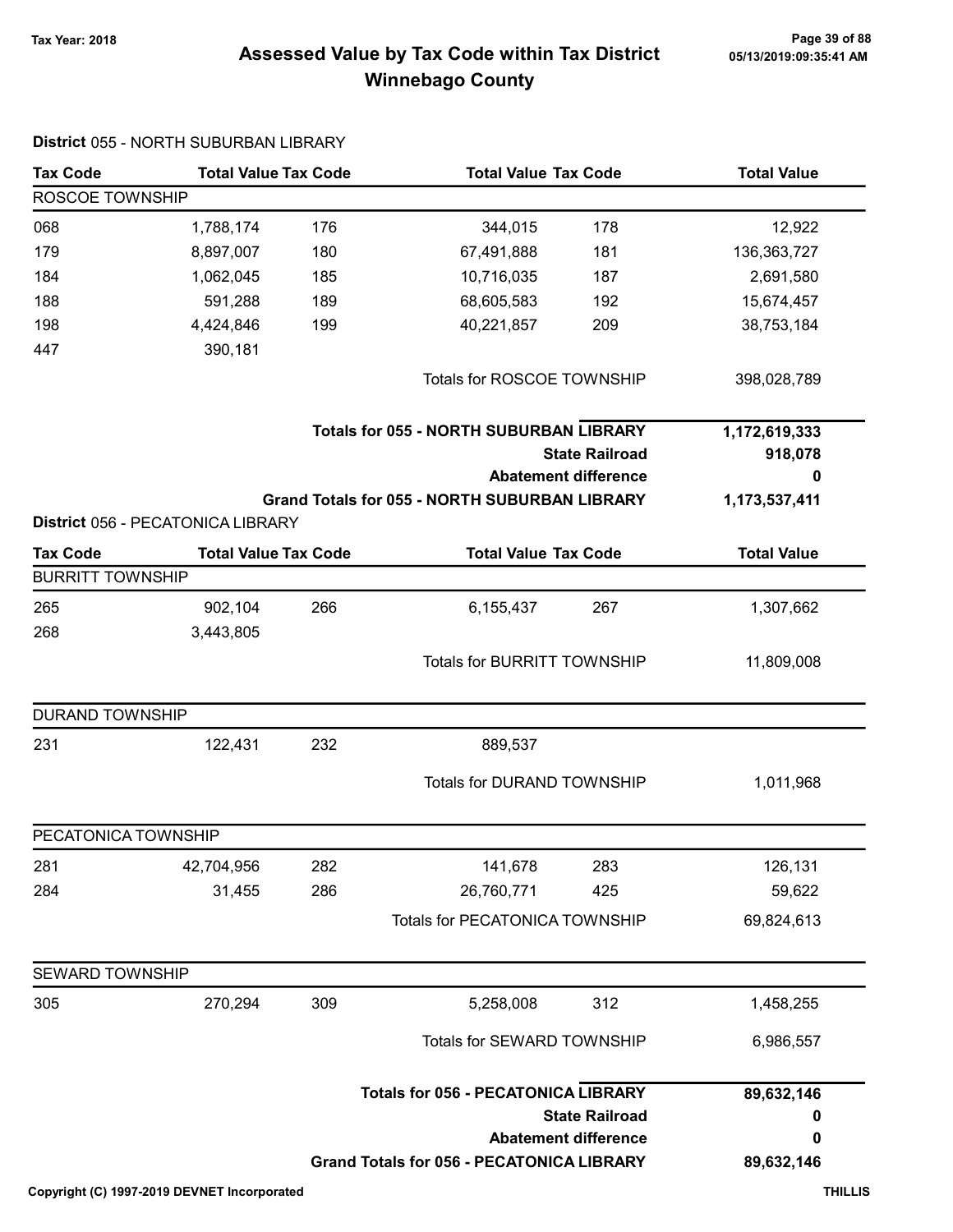## Page 40 of 88 Page 40 of 88<br>Assessed Value by Tax Code within Tax District 05/13/2019:09:35:41 AM Winnebago County

| <b>Tax Code</b>          | <b>Total Value Tax Code</b>      |     | <b>Total Value Tax Code</b>                        |                             | <b>Total Value</b> |
|--------------------------|----------------------------------|-----|----------------------------------------------------|-----------------------------|--------------------|
| <b>ROCKTON TOWNSHIP</b>  |                                  |     |                                                    |                             |                    |
| 191                      | 12,200,167                       | 193 | 8,168,542                                          | 197                         | 103,783,716        |
| 202                      | 43,612,814                       | 203 | 4,630,095                                          | 204                         | 23,808             |
| 205                      | 126,850                          | 206 | 20,049,731                                         | 401                         | 4,017,200          |
| 402                      | 532,307                          | 420 | 1,699,184                                          |                             |                    |
|                          |                                  |     | Totals for ROCKTON TOWNSHIP                        |                             | 198,844,414        |
|                          |                                  |     | <b>Totals for 057 - TALCOTT FREE LIBRARY</b>       |                             | 198,844,414        |
|                          |                                  |     |                                                    | <b>State Railroad</b>       | 333,096            |
|                          |                                  |     |                                                    | <b>Abatement difference</b> | 0                  |
|                          |                                  |     | <b>Grand Totals for 057 - TALCOTT FREE LIBRARY</b> |                             | 199,177,510        |
|                          | District 058 - WINNEBAGO LIBRARY |     |                                                    |                             |                    |
| <b>Tax Code</b>          | <b>Total Value Tax Code</b>      |     | <b>Total Value Tax Code</b>                        |                             | <b>Total Value</b> |
| <b>BURRITT TOWNSHIP</b>  |                                  |     |                                                    |                             |                    |
| 254                      | 229,681                          | 260 | 14,044,379                                         | 263                         | 185,493            |
|                          |                                  |     | Totals for BURRITT TOWNSHIP                        |                             | 14,459,553         |
| <b>HARRISON TOWNSHIP</b> |                                  |     |                                                    |                             |                    |
| 248                      | 57,332                           |     |                                                    |                             |                    |
|                          |                                  |     |                                                    |                             |                    |
|                          |                                  |     | <b>Totals for HARRISON TOWNSHIP</b>                |                             | 57,332             |
| <b>OWEN TOWNSHIP</b>     |                                  |     |                                                    |                             |                    |
| 162                      | 503,611                          | 363 | 45,399                                             |                             |                    |
|                          |                                  |     | Totals for OWEN TOWNSHIP                           |                             | 549,010            |
| ROCKFORD TOWNSHIP        |                                  |     |                                                    |                             |                    |
| 052                      | 380,308                          | 063 | 2,004,100                                          | 069                         | 6,654,469          |
| 071                      | 10,093,442                       | 073 | 40,959                                             |                             |                    |
|                          |                                  |     | Totals for ROCKFORD TOWNSHIP                       |                             | 19,173,278         |
| SEWARD TOWNSHIP          |                                  |     |                                                    |                             |                    |
| 306                      | 375,635                          | 308 | 718,312                                            | 310                         | 7,112,780          |
| 311                      | 3,683,522                        | 313 | 1,609,081                                          | 314                         | 4,262,821          |
|                          |                                  |     | Totals for SEWARD TOWNSHIP                         |                             | 17,762,151         |

### District 057 - TALCOTT FREE LIBRARY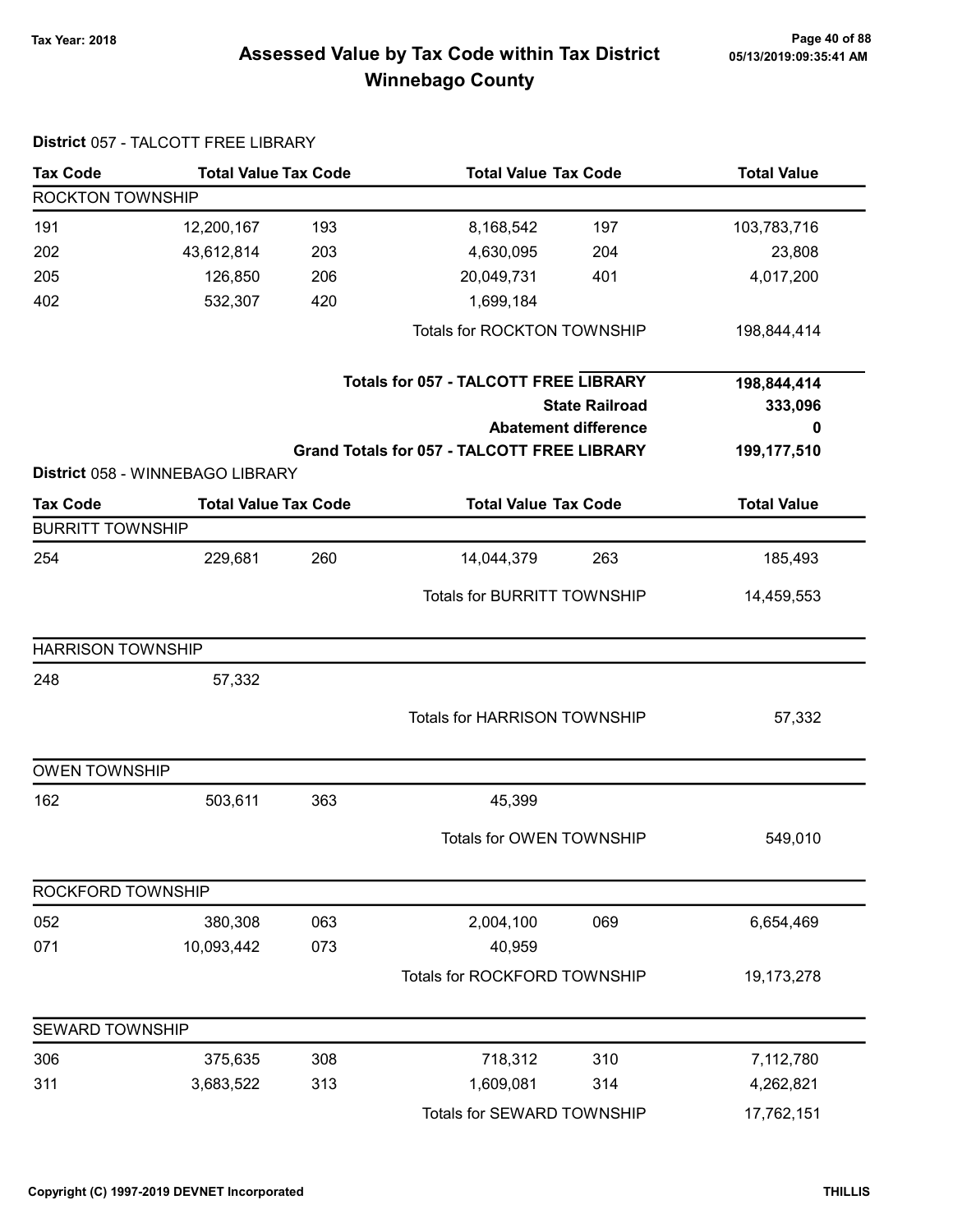## Page 41 of 88 Page 41 of 88<br>Assessed Value by Tax Code within Tax District 05/13/2019:09:35:41 AM Winnebago County

| <b>Tax Code</b>           | <b>Total Value Tax Code</b>          |     | <b>Total Value Tax Code</b>                     |                             | <b>Total Value</b> |  |
|---------------------------|--------------------------------------|-----|-------------------------------------------------|-----------------------------|--------------------|--|
| <b>WINNEBAGO TOWNSHIP</b> |                                      |     |                                                 |                             |                    |  |
| 324                       | 1,688,390                            | 325 | 279,442                                         | 326                         | 44,821,548         |  |
| 328                       | 47,269,437                           | 329 | 1,737,612                                       |                             |                    |  |
|                           |                                      |     | Totals for WINNEBAGO TOWNSHIP                   |                             | 95,796,429         |  |
|                           |                                      |     | <b>Totals for 058 - WINNEBAGO LIBRARY</b>       |                             | 147,797,753        |  |
|                           |                                      |     |                                                 | <b>State Railroad</b>       | 0                  |  |
|                           |                                      |     |                                                 | <b>Abatement difference</b> | 0                  |  |
|                           |                                      |     | <b>Grand Totals for 058 - WINNEBAGO LIBRARY</b> |                             | 147,797,753        |  |
|                           | District 059 - ROCKFORD CITY LIBRARY |     |                                                 |                             |                    |  |
| <b>Tax Code</b>           | <b>Total Value Tax Code</b>          |     | <b>Total Value Tax Code</b>                     |                             | <b>Total Value</b> |  |
| <b>BURRITT TOWNSHIP</b>   |                                      |     |                                                 |                             |                    |  |
| 258                       | 0                                    | 259 | $\mathbf 0$                                     |                             |                    |  |
|                           |                                      |     | <b>Totals for BURRITT TOWNSHIP</b>              |                             | 0                  |  |
| CHERRY VALLEY TOWNSHIP    |                                      |     |                                                 |                             |                    |  |
| 112                       | 2,135,996                            | 116 | 22,696                                          | 127                         | 107,590,150        |  |
| 383                       | 1,345,028                            |     |                                                 |                             |                    |  |
|                           |                                      |     | Totals for CHERRY VALLEY TOWNSHIP               |                             | 111,093,870        |  |
| <b>OWEN TOWNSHIP</b>      |                                      |     |                                                 |                             |                    |  |
| 046                       | 30,752                               | 146 | 18,268,072                                      | 154                         | 103,709            |  |
| 157                       | 75,465                               | 172 | 220,460                                         | 361                         | 3,625              |  |
|                           |                                      |     |                                                 |                             |                    |  |

#### District 058 - WINNEBAGO LIBRARY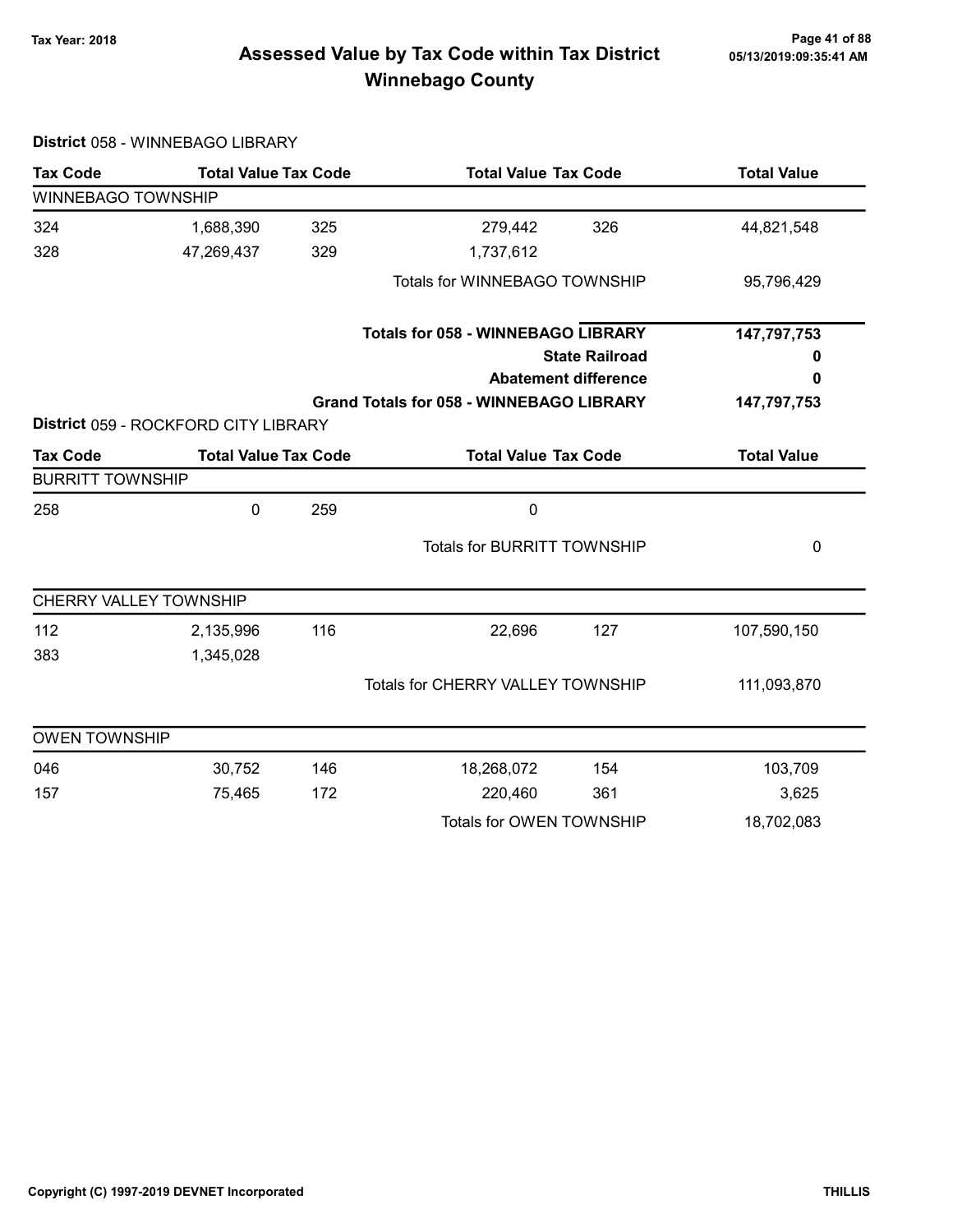### Page 42 of 88 مع Page 42 of 88<br>Assessed Value by Tax Code within Tax District مع Assessed Value by Tax Code Winnebago County

### Tax Code Total Value Tax Code Total Value Tax Code Total Value ROCKFORD TOWNSHIP 001 1,181,326,746 1,802,744 014 021 15,734,918 036 11,372,559 038 0 047 3,861 048 68,332 056 331,322 082 88,389 085 8,984,597 086 1,145,902 117 11,195,727 123 634,622 126 1,709,256 131 3,616 223 6,197,266 738,859 226 381 6,041,071 382 154,448 839,407 391 392 22,735,929 400 43,128 69,567 403 404 1,033,481 405 1,489,159 10,548 406 407 672,009 410 6,940,031 432 411 412 87,782 417 858,880 5,499,676 418 419 411,267 421 13,909,528 8,723,236 422 423 11,430,093 424 8,030,962 206,717 450 451 38,632,871 453 183,185 6,497,588 455 460 110,442 Totals for ROCKFORD TOWNSHIP 1,375,950,153 WINNEBAGO TOWNSHIP 315 66,842 45,459 327 Totals for WINNEBAGO TOWNSHIP 112,301 State Railroad Totals for 059 - ROCKFORD CITY LIBRARY Abatement difference Grand Totals for 059 - ROCKFORD CITY LIBRARY 1,505,858,407 3,791,527 0 1,509,649,934 District 060 - GREATER RKFD AIRPORT Tax Code Total Value Tax Code Total Value Tax Code Total Value CHERRY VALLEY TOWNSHIP 110 27,634,182 111 8,529,681 112 2,135,996 113 9,078,921 114 69,767,939 115 5,314,689 116 22,696 12,580,520 119 120 3,451,310 122 516,898 124 6,659,026 125 118,324 127 107,590,150 128 1,700,817 129 12,566,943 343 514,727 383 1,345,028 386 386 0 440 26,485 Totals for CHERRY VALLEY TOWNSHIP 269,554,332

#### District 059 - ROCKFORD CITY LIBRARY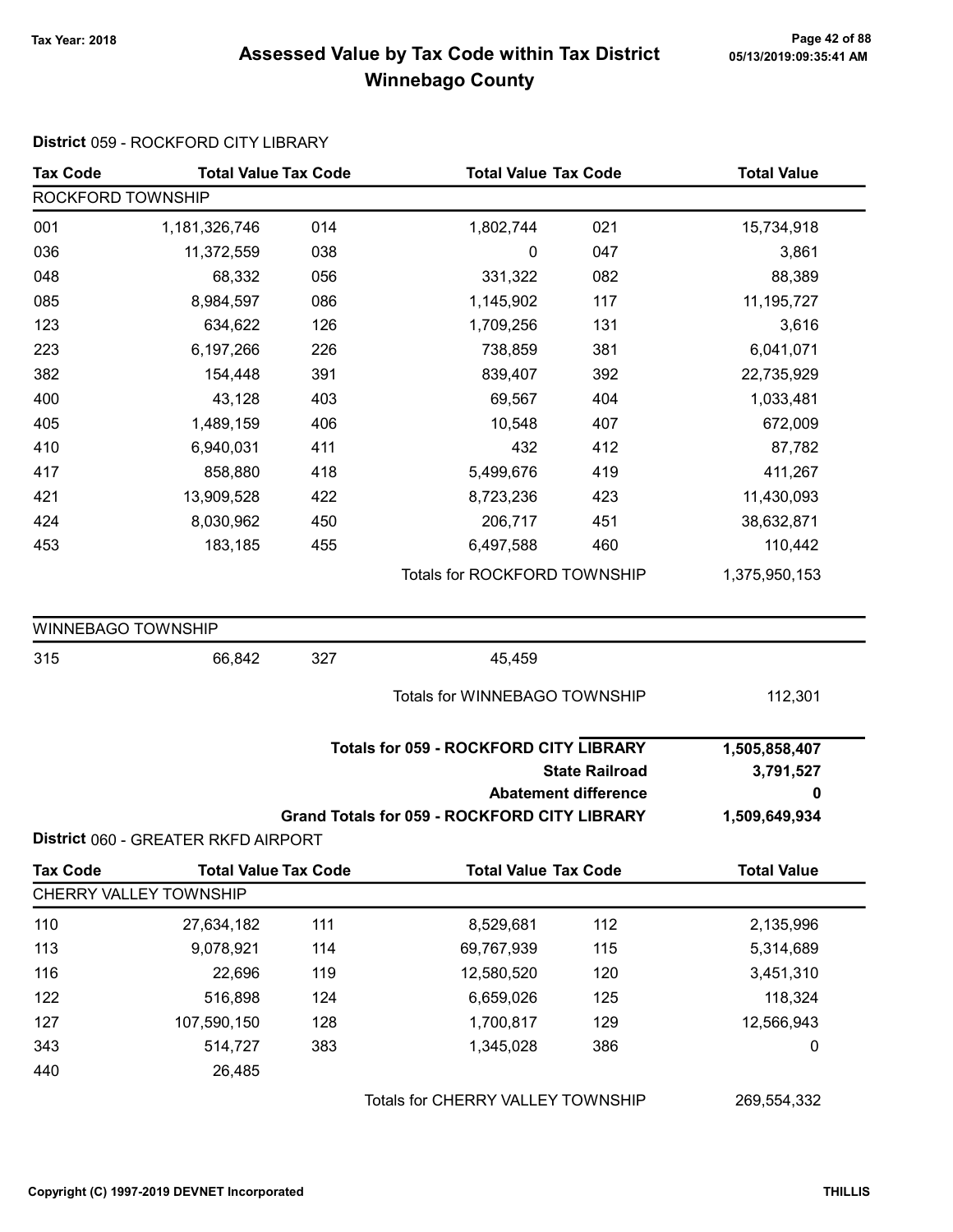## Page 43 of 88 مع Page 43 of 88<br>Assessed Value by Tax Code within Tax District مع Assessed Value by Tax Code Winnebago County

### District 060 - GREATER RKFD AIRPORT

| <b>Tax Code</b>        | <b>Total Value Tax Code</b> |     | <b>Total Value Tax Code</b>       |     | <b>Total Value</b> |  |
|------------------------|-----------------------------|-----|-----------------------------------|-----|--------------------|--|
| <b>HARLEM TOWNSHIP</b> |                             |     |                                   |     |                    |  |
| 006                    | 127,677,510                 | 007 | 3,751,685                         | 012 | 159,243            |  |
| 019                    | 0                           | 020 | 20,789                            | 026 | 27,645,717         |  |
| 042                    | 3,287,948                   | 045 | 320,005                           | 049 | 20,673,093         |  |
| 078                    | 288,976                     | 108 | 33,040                            | 109 | 25,565,008         |  |
| 118                    | 366,998                     | 130 | 3,921,925                         | 133 | 103,257,195        |  |
| 134                    | 11,542                      | 135 | 7,125,445                         | 136 | 26,590,887         |  |
| 137                    | 48,418,108                  | 139 | 7,580,397                         | 140 | 51,394             |  |
| 141                    | 221,392                     | 142 | 3,974                             | 143 | 2,384,254          |  |
| 144                    | 105,268,414                 | 145 | 4,388,365                         | 147 | 70,210             |  |
| 149                    | 30,457,581                  | 151 | 783                               | 152 | 4,173,489          |  |
| 153                    | 800,774                     | 158 | 6,017,884                         | 159 | 229,900            |  |
| 160                    | 476,253                     | 163 | 1,783,507                         | 164 | 85,822             |  |
| 194                    | 2,302,321                   | 208 | 45,209                            | 413 | 479,813            |  |
| 414                    | 1,022,381                   | 416 | 5,756,100                         | 427 | 10,322             |  |
| 428                    | 1,809,286                   | 429 | 3,334                             | 430 | 141,931            |  |
| 431                    | 2,135                       | 432 | 1,279                             | 433 | 1,367,780          |  |
| 434                    | 199,930                     | 435 | 6,102,073                         | 442 | 987,657            |  |
| 443                    | 53,848                      | 444 | 12,537                            | 454 | 30,306             |  |
|                        |                             |     | <b>Totals for HARLEM TOWNSHIP</b> |     | 583,437,749        |  |
| <b>OWEN TOWNSHIP</b>   |                             |     |                                   |     |                    |  |
| 146                    | 18,268,072                  | 150 | 99,058                            | 154 | 103,709            |  |
| 155                    | 7,460,608                   | 156 | 17,038,534                        | 157 | 75,465             |  |
| 161                    | 104,450                     | 162 | 503,611                           | 165 | 13,983,424         |  |
| 168                    | 0                           | 169 | 7,519,608                         | 170 | 104,822            |  |
| 171                    | 132,074                     | 200 | 1,728,219                         | 358 | 0                  |  |
| 359                    | 3,559                       | 361 | 3,625                             | 365 | 10,755,903         |  |
| 368                    | 0                           | 369 | 106,511                           |     |                    |  |
|                        |                             |     | Totals for OWEN TOWNSHIP          |     | 77,991,252         |  |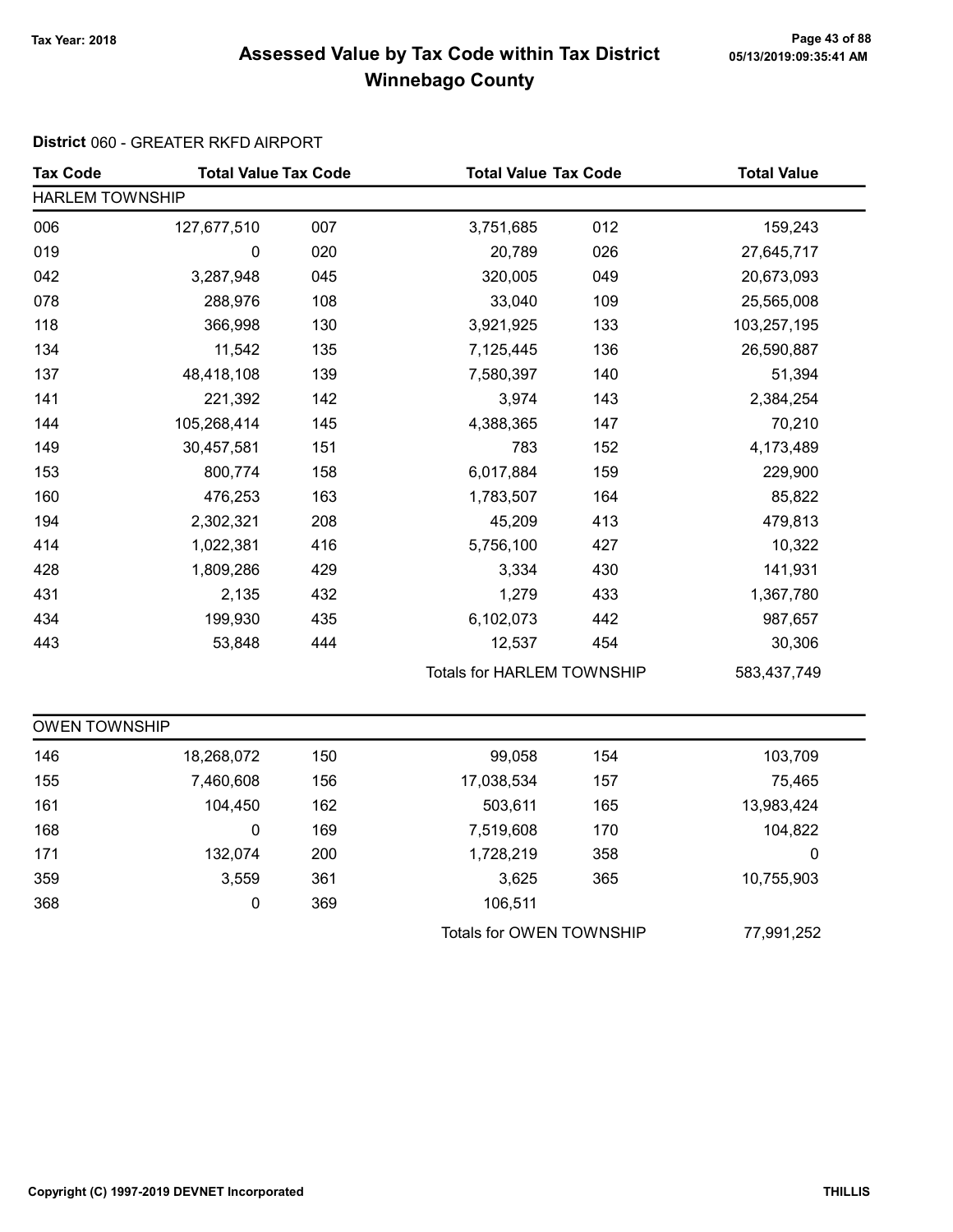## Page 44 of 88 مع Page 44 of 88<br>Assessed Value by Tax Code within Tax District مع Assessed Value by Tax Code Winnebago County

### District 060 - GREATER RKFD AIRPORT

| <b>Tax Code</b>   | <b>Total Value Tax Code</b> |     | <b>Total Value Tax Code</b>  |     | <b>Total Value</b> |  |
|-------------------|-----------------------------|-----|------------------------------|-----|--------------------|--|
| ROCKFORD TOWNSHIP |                             |     |                              |     |                    |  |
| 001               | 1,181,326,746               | 002 | 97,674,869                   | 003 | 25,570,431         |  |
| 005               | 10,293,534                  | 008 | 47,140,594                   | 010 | 2,825,804          |  |
| 013               | 21,358,579                  | 014 | 1,802,744                    | 016 | 4,438              |  |
| 017               | 20,944,041                  | 018 | 48,033,228                   | 021 | 15,734,918         |  |
| 030               | 357,391                     | 031 | 4,270,808                    | 035 | 774,945            |  |
| 036               | 11,372,559                  | 038 | 0                            | 040 | 75,078             |  |
| 044               | 9,264                       | 047 | 3,861                        | 048 | 68,332             |  |
| 050               | 6,246,870                   | 051 | 8,941,145                    | 052 | 380,308            |  |
| 053               | 1,713,129                   | 056 | 331,322                      | 057 | 9,234,375          |  |
| 058               | 1,524,436                   | 059 | 1,452,486                    | 060 | 1,485,999          |  |
| 061               | 2,694,729                   | 062 | 6,491,302                    | 063 | 2,004,100          |  |
| 064               | 12,887,626                  | 066 | 11,654,605                   | 069 | 6,654,469          |  |
| 070               | 2,104,431                   | 071 | 10,093,442                   | 072 | 42,837             |  |
| 073               | 40,959                      | 076 | 1,071,806                    | 077 | 139,516            |  |
| 082               | 88,389                      | 083 | 557,260                      | 084 | 512,068            |  |
| 085               | 8,984,597                   | 090 | 4,936                        | 091 | 8,905,000          |  |
| 092               | 4,364,129                   | 093 | 1,229,594                    | 095 | 4,200,765          |  |
| 096               | 7,309,589                   | 099 | 5,024,575                    | 104 | 1,994,205          |  |
| 117               | 11, 195, 727                | 123 | 634,622                      | 126 | 1,709,256          |  |
| 131               | 3,616                       | 223 | 6,197,266                    | 226 | 738,859            |  |
| 351               | 709,056                     | 370 | 0                            | 372 | 3,563,322          |  |
| 373               | 1,806,015                   | 374 | 1,318,438                    | 378 | 46,684,596         |  |
| 379               | 779,749                     | 380 | 900,913                      | 381 | 6,041,071          |  |
| 382               | 154,448                     | 385 | 835,621                      | 391 | 839,407            |  |
| 392               | 22,735,929                  | 393 | 382,292                      | 394 | $\boldsymbol{0}$   |  |
| 397               | 0                           | 400 | 43,128                       | 403 | 69,567             |  |
| 404               | 1,033,481                   | 405 | 1,489,159                    | 406 | 10,548             |  |
| 407               | 672,009                     | 409 | 10,563,142                   | 410 | 6,940,031          |  |
| 411               | 432                         | 412 | 87,782                       | 417 | 858,880            |  |
| 418               | 5,499,676                   | 419 | 411,267                      | 421 | 13,909,528         |  |
| 422               | 8,723,236                   | 423 | 11,430,093                   | 424 | 8,030,962          |  |
| 426               | 2,253,267                   | 438 | 522,919                      | 439 | 440,068            |  |
| 441               | 406,579                     | 448 | 11,686                       | 450 | 206,717            |  |
| 451               | 38,632,871                  | 452 | 25,884                       | 453 | 183,185            |  |
| 455               | 6,497,588                   | 456 | 4,179,750                    | 460 | 110,442            |  |
|                   |                             |     | Totals for ROCKFORD TOWNSHIP |     | 1,850,481,243      |  |

| <b>Totals for 060 - GREATER RKFD AIRPORT</b> |                       |               |
|----------------------------------------------|-----------------------|---------------|
|                                              |                       | 2,781,464,576 |
|                                              | <b>State Railroad</b> | 6.539.390     |
|                                              |                       |               |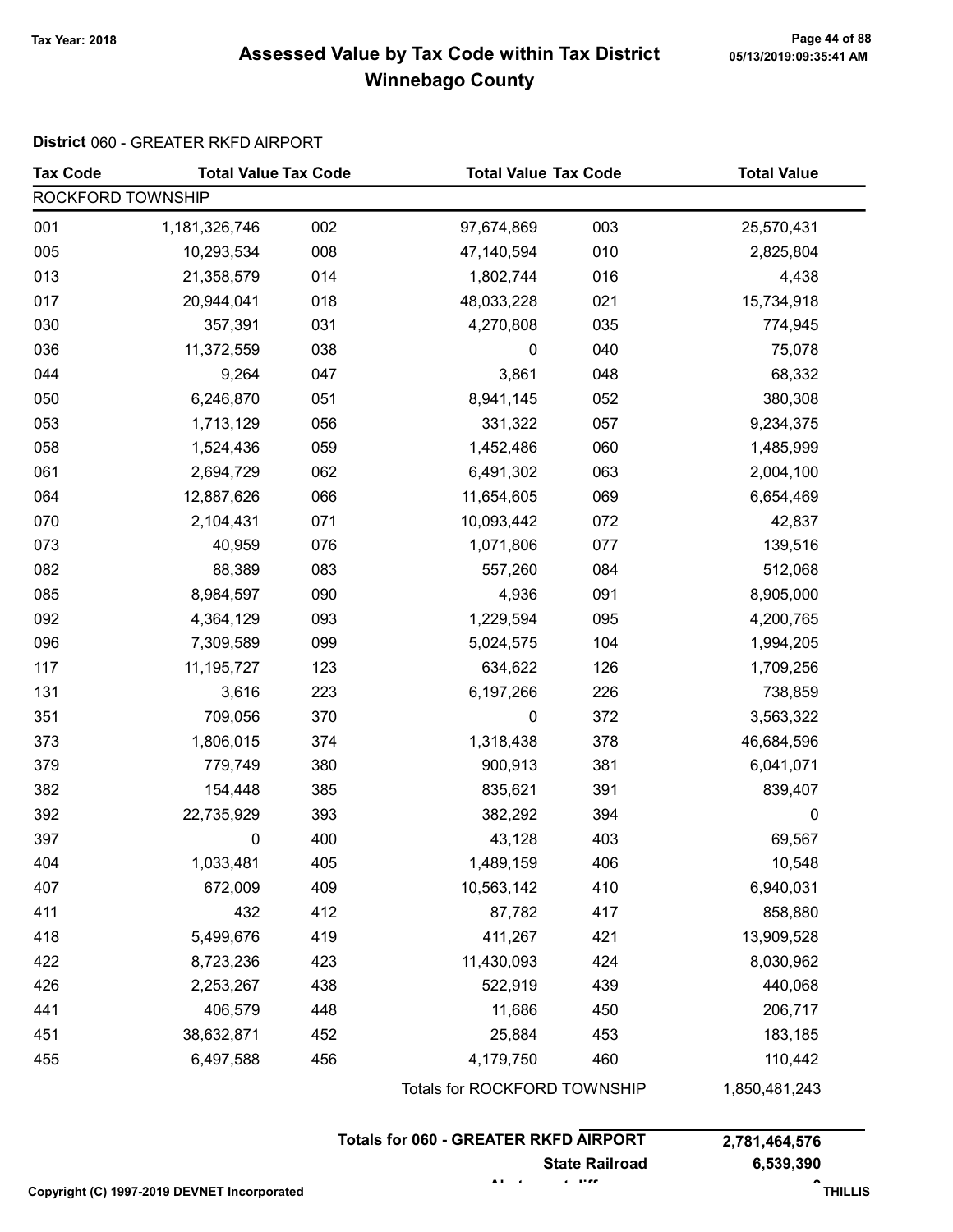## Page 45 of 88 Page 45 of 88<br>Assessed Value by Tax Code within Tax District ه Assessed Value by Tax Code within Tax Winnebago County

|                           | District 061 - SOUTH BELOIT CITY LIBRARY |                       |                                                         |                             |                    |
|---------------------------|------------------------------------------|-----------------------|---------------------------------------------------------|-----------------------------|--------------------|
| <b>Tax Code</b>           | <b>Total Value Tax Code</b>              |                       | <b>Total Value Tax Code</b>                             |                             | <b>Total Value</b> |
| ROCKTON TOWNSHIP          |                                          |                       |                                                         |                             |                    |
| 190                       | 37,190,765                               | 201                   | 16,978,854                                              | 290                         | $\mathbf 0$        |
| 348                       | 60,862                                   | 458                   | 5, 133, 137                                             | 459                         | 11,564             |
|                           |                                          |                       | Totals for ROCKTON TOWNSHIP                             |                             | 59,375,182         |
| ROSCOE TOWNSHIP           |                                          |                       |                                                         |                             |                    |
| 175<br>457                | 39,557,627<br>1,647,325                  | 177                   | 12,534,548                                              | 347                         | 304,604            |
|                           |                                          |                       | Totals for ROSCOE TOWNSHIP                              |                             | 54,044,104         |
|                           |                                          |                       | <b>Totals for 061 - SOUTH BELOIT CITY LIBRARY</b>       |                             | 113,419,286        |
|                           |                                          | <b>State Railroad</b> |                                                         |                             | 1,101,773          |
|                           |                                          |                       |                                                         | <b>Abatement difference</b> | 0                  |
|                           | District 062 - RKFD - WINN DRAINAGE      |                       | <b>Grand Totals for 061 - SOUTH BELOIT CITY LIBRARY</b> |                             | 114,521,059        |
| <b>Tax Code</b>           | <b>Total Value Tax Code</b>              |                       | <b>Total Value Tax Code</b>                             |                             | <b>Total Value</b> |
| <b>BURRITT TOWNSHIP</b>   |                                          |                       |                                                         |                             |                    |
| 254                       | 229,681                                  |                       |                                                         |                             |                    |
|                           |                                          |                       | <b>Totals for BURRITT TOWNSHIP</b>                      |                             | 229,681            |
| ROCKFORD TOWNSHIP         |                                          |                       |                                                         |                             |                    |
| 060                       | 1,485,999                                | 062                   | 6,491,302                                               | 073                         | 40,959             |
|                           |                                          |                       | Totals for ROCKFORD TOWNSHIP                            |                             | 8,018,260          |
| <b>WINNEBAGO TOWNSHIP</b> |                                          |                       |                                                         |                             |                    |
| 315                       | 66,842                                   | 324                   | 1,688,390                                               |                             |                    |
|                           |                                          |                       | Totals for WINNEBAGO TOWNSHIP                           |                             | 1,755,232          |
|                           |                                          |                       | <b>Totals for 062 - RKFD - WINN DRAINAGE</b>            |                             | 10,003,173         |
|                           |                                          |                       |                                                         | <b>State Railroad</b>       | 0                  |
|                           |                                          |                       |                                                         | <b>Abatement difference</b> | 0                  |
|                           |                                          |                       | <b>Grand Totals for 062 - RKFD - WINN DRAINAGE</b>      |                             | 10,003,173         |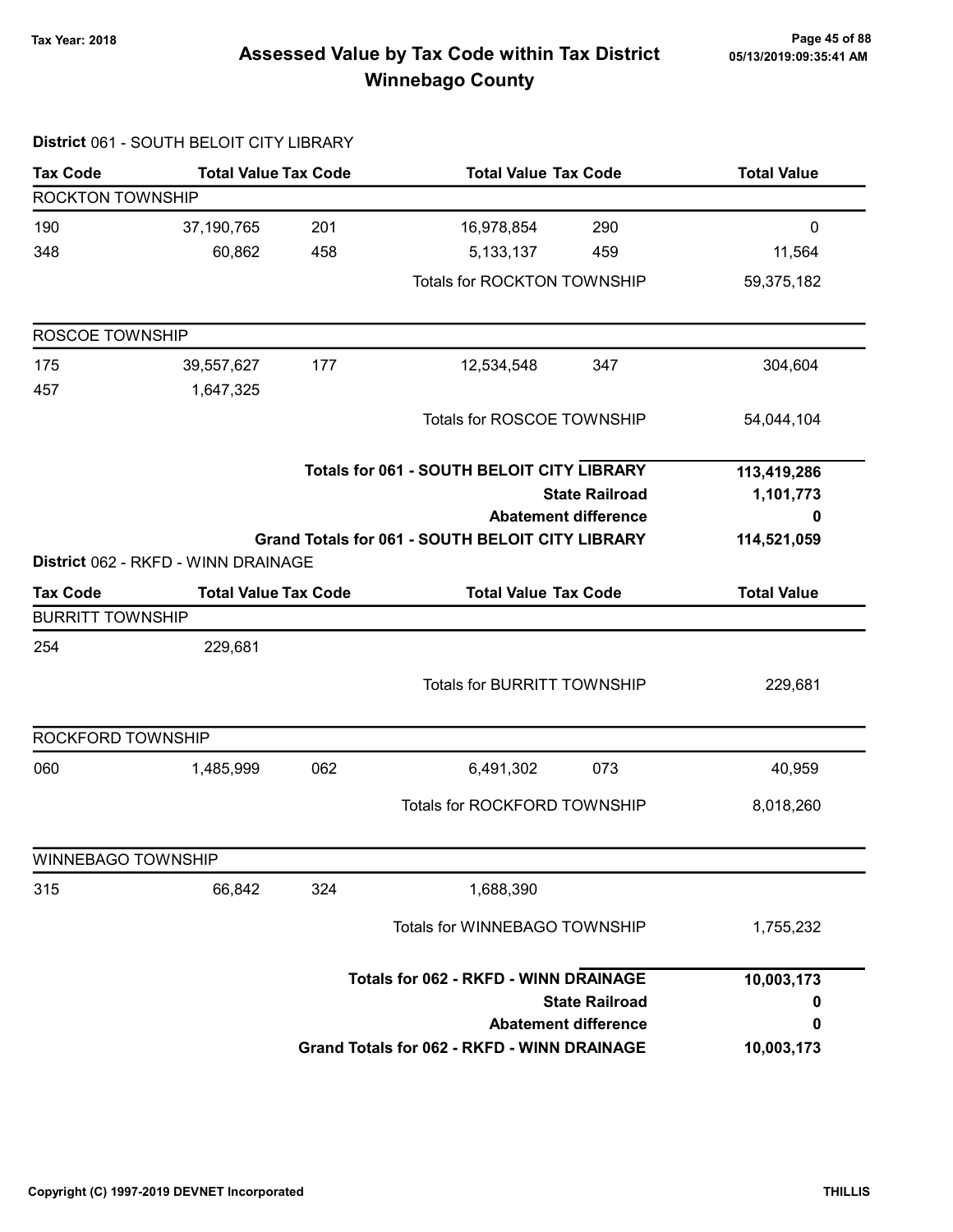## Page 46 of 88 مع Page 46 of 88<br>Assessed Value by Tax Code within Tax District مع Assessed Value by Tax Code Winnebago County

District 063 - WESTSIDE TIF #2

| <b>Tax Code</b>   | <b>Total Value Tax Code</b>                 | <b>Total Value Tax Code</b>                                | <b>Total Value</b> |
|-------------------|---------------------------------------------|------------------------------------------------------------|--------------------|
| ROCKFORD TOWNSHIP |                                             |                                                            |                    |
| 082               | 88,389                                      |                                                            |                    |
|                   |                                             | <b>Totals for ROCKFORD TOWNSHIP</b>                        | 88,389             |
|                   |                                             | Totals for 063 - WESTSIDE TIF #2                           | 88,389             |
|                   |                                             | <b>State Railroad</b>                                      | 0                  |
|                   |                                             | <b>Abatement difference</b>                                | 0                  |
|                   |                                             | Grand Totals for 063 - WESTSIDE TIF #2                     | 88,389             |
|                   | District 064 - LINCOLN-ACRES STREET LIGHT   |                                                            |                    |
| Tax Code          | <b>Total Value Tax Code</b>                 | <b>Total Value Tax Code</b>                                | <b>Total Value</b> |
| ROCKFORD TOWNSHIP |                                             |                                                            |                    |
| 083               | 557,260                                     |                                                            |                    |
|                   |                                             | Totals for ROCKFORD TOWNSHIP                               | 557,260            |
|                   |                                             | <b>Totals for 064 - LINCOLN-ACRES STREET LIGHT</b>         | 557,260            |
|                   |                                             | <b>State Railroad</b>                                      | 0                  |
|                   |                                             | <b>Abatement difference</b>                                | 0                  |
|                   |                                             | <b>Grand Totals for 064 - LINCOLN-ACRES STREET LIGHT</b>   | 557,260            |
|                   | District 065 - WASHINGTON PARK STREET LIGHT |                                                            |                    |
| <b>Tax Code</b>   | <b>Total Value Tax Code</b>                 | <b>Total Value Tax Code</b>                                | <b>Total Value</b> |
| ROCKFORD TOWNSHIP |                                             |                                                            |                    |
| 059               | 1,452,486                                   |                                                            |                    |
|                   |                                             | <b>Totals for ROCKFORD TOWNSHIP</b>                        | 1,452,486          |
|                   |                                             | <b>Totals for 065 - WASHINGTON PARK STREET LIGHT</b>       | 1,452,486          |
|                   |                                             | <b>State Railroad</b>                                      | 0                  |
|                   |                                             | <b>Abatement difference</b>                                | 0                  |
|                   |                                             | <b>Grand Totals for 065 - WASHINGTON PARK STREET LIGHT</b> | 1,452,486          |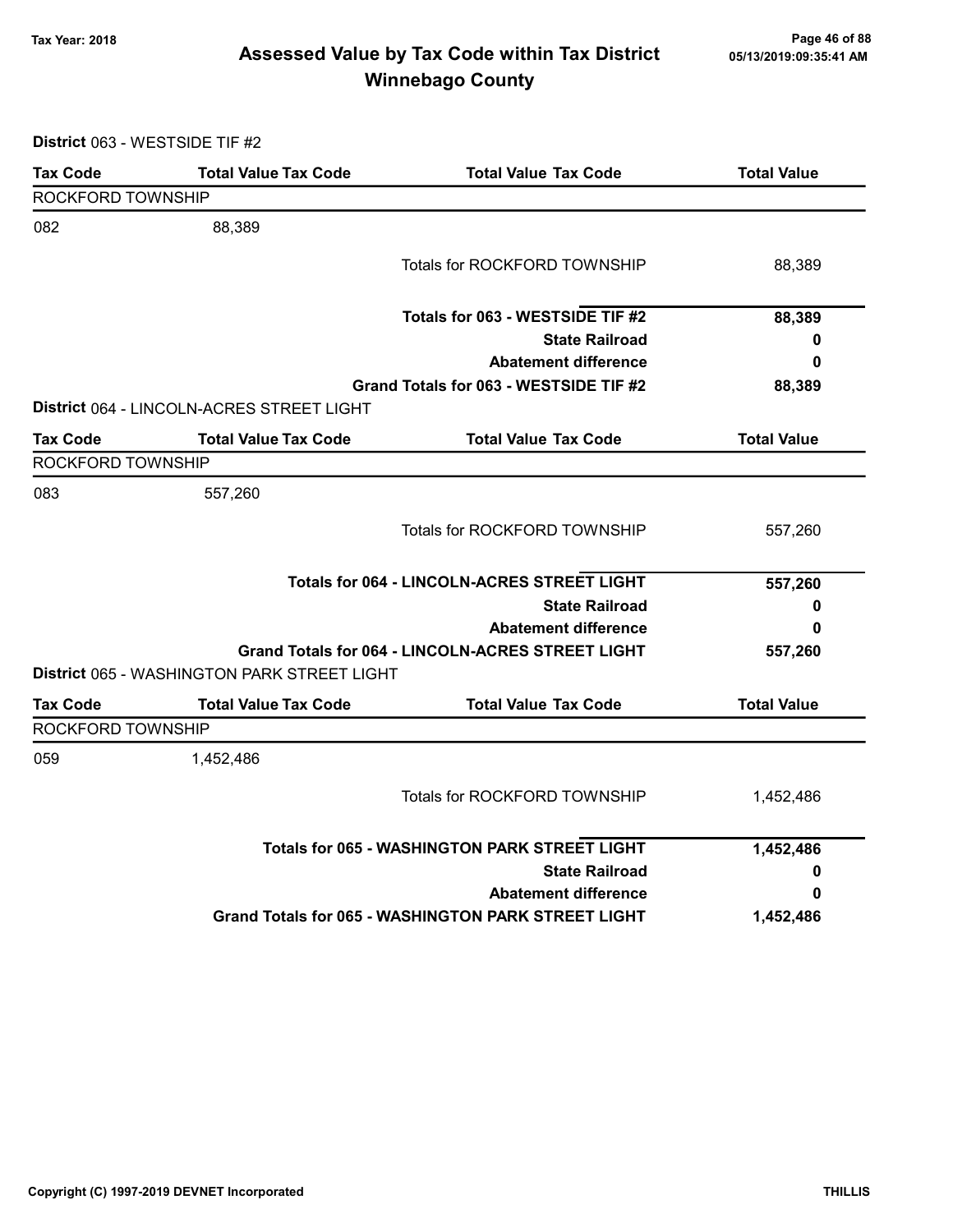## Page 47 of 88 Page 47 of 88<br>Assessed Value by Tax Code within Tax District [15/13/2019:09:35:41 AM] Tax Winnebago County

District 066 - EAST STATE & ALPINE TIF

| <b>Tax Code</b>   | <b>Total Value Tax Code</b>             | <b>Total Value Tax Code</b>                          | <b>Total Value</b> |
|-------------------|-----------------------------------------|------------------------------------------------------|--------------------|
| ROCKFORD TOWNSHIP |                                         |                                                      |                    |
| 117               | 11,195,727                              |                                                      |                    |
|                   |                                         | Totals for ROCKFORD TOWNSHIP                         | 11,195,727         |
|                   |                                         | Totals for 066 - EAST STATE & ALPINE TIF             | 11,195,727         |
|                   |                                         | <b>State Railroad</b>                                | 0                  |
|                   |                                         | <b>Abatement difference</b>                          | 0                  |
|                   | District 067 - WEST STATE & CENTRAL TIF | Grand Totals for 066 - EAST STATE & ALPINE TIF       | 11,195,727         |
| <b>Tax Code</b>   | <b>Total Value Tax Code</b>             | <b>Total Value Tax Code</b>                          | <b>Total Value</b> |
| ROCKFORD TOWNSHIP |                                         |                                                      |                    |
| 085               | 8,984,597                               |                                                      |                    |
|                   |                                         | Totals for ROCKFORD TOWNSHIP                         | 8,984,597          |
|                   |                                         | <b>Totals for 067 - WEST STATE &amp; CENTRAL TIF</b> | 8,984,597          |
|                   |                                         | <b>State Railroad</b>                                | 0                  |
|                   |                                         | <b>Abatement difference</b>                          | 0                  |
|                   |                                         | Grand Totals for 067 - WEST STATE & CENTRAL TIF      | 8,984,597          |
|                   | District 068 - WEST STATE & KILBURN TIF |                                                      |                    |
| <b>Tax Code</b>   | <b>Total Value Tax Code</b>             | <b>Total Value Tax Code</b>                          | <b>Total Value</b> |
| ROCKFORD TOWNSHIP |                                         |                                                      |                    |
| 226               | 738,859                                 |                                                      |                    |
|                   |                                         | Totals for ROCKFORD TOWNSHIP                         | 738,859            |
|                   |                                         | Totals for 068 - WEST STATE & KILBURN TIF            | 738,859            |
|                   |                                         | <b>State Railroad</b>                                | O                  |
|                   |                                         | <b>Abatement difference</b>                          | 0                  |
|                   |                                         | Grand Totals for 068 - WEST STATE & KILBURN TIF      | 738,859            |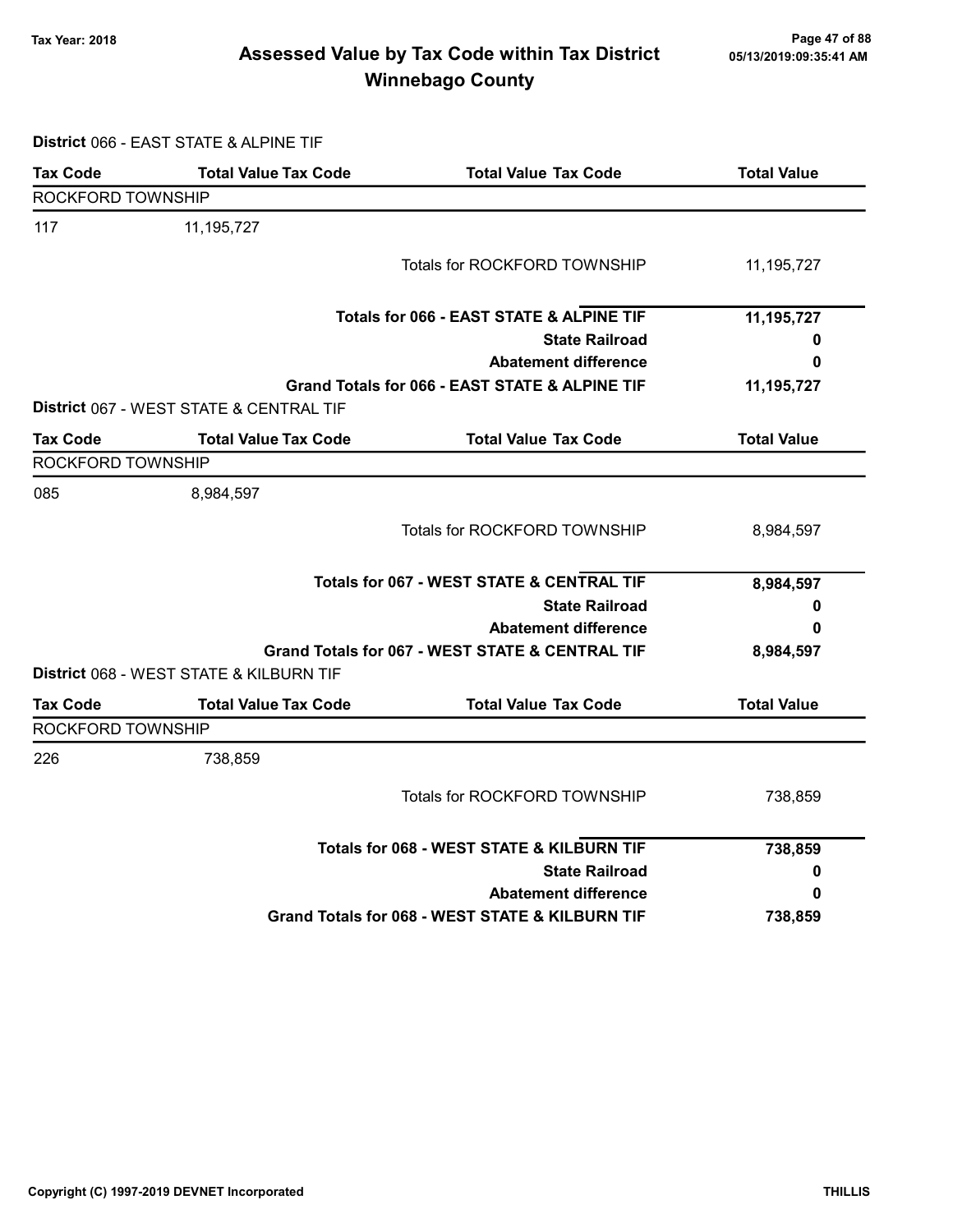## Page 48 of 88 مع Page 48 of 88<br>Assessed Value by Tax Code within Tax District مع Assessed Value by Tax Code Winnebago County

| <b>Tax Code</b>         | <b>Total Value Tax Code</b>         |     | <b>Total Value Tax Code</b>                                                                     |     | <b>Total Value</b>          |  |
|-------------------------|-------------------------------------|-----|-------------------------------------------------------------------------------------------------|-----|-----------------------------|--|
| <b>HARLEM TOWNSHIP</b>  |                                     |     |                                                                                                 |     |                             |  |
| 006                     | 127,677,510                         | 007 | 3,751,685                                                                                       | 019 | 0                           |  |
| 049                     | 20,673,093                          | 118 | 366,998                                                                                         | 133 | 103,257,195                 |  |
| 134                     | 11,542                              | 137 | 48,418,108                                                                                      | 139 | 7,580,397                   |  |
| 141                     | 221,392                             | 142 | 3,974                                                                                           | 143 | 2,384,254                   |  |
| 144                     | 105,268,414                         | 147 | 70,210                                                                                          | 149 | 30,457,581                  |  |
| 151                     | 783                                 | 152 | 4,173,489                                                                                       | 153 | 800,774                     |  |
| 158                     | 6,017,884                           | 160 | 476,253                                                                                         | 163 | 1,783,507                   |  |
| 164                     | 85,822                              | 413 | 479,813                                                                                         | 414 | 1,022,381                   |  |
| 416                     | 5,756,100                           | 433 | 1,367,780                                                                                       | 434 | 199,930                     |  |
| 435                     | 6,102,073                           | 442 | 987,657                                                                                         |     |                             |  |
|                         |                                     |     | <b>Totals for HARLEM TOWNSHIP</b>                                                               |     | 479,396,599                 |  |
| ROCKFORD TOWNSHIP       |                                     |     |                                                                                                 |     |                             |  |
| 002                     | 97,674,869                          | 010 | 2,825,804                                                                                       | 021 | 15,734,918                  |  |
| 035                     | 774,945                             | 409 | 10,563,142                                                                                      | 456 | 4,179,750                   |  |
|                         |                                     |     | Totals for ROCKFORD TOWNSHIP                                                                    |     | 131,753,428                 |  |
|                         |                                     |     | Totals for 070 - HARLEM SCHOOL DIST 122<br><b>State Railroad</b><br><b>Abatement difference</b> |     | 611,150,027<br>553,517<br>0 |  |
|                         | District 071 - KINNIKINNICK SD #131 |     | Grand Totals for 070 - HARLEM SCHOOL DIST 122                                                   |     | 611,703,544                 |  |
| <b>Tax Code</b>         | <b>Total Value Tax Code</b>         |     | <b>Total Value Tax Code</b>                                                                     |     | <b>Total Value</b>          |  |
| <b>HARLEM TOWNSHIP</b>  |                                     |     |                                                                                                 |     |                             |  |
| 136                     | 26,590,887                          |     |                                                                                                 |     |                             |  |
|                         |                                     |     | <b>Totals for HARLEM TOWNSHIP</b>                                                               |     | 26,590,887                  |  |
| <b>ROCKTON TOWNSHIP</b> |                                     |     |                                                                                                 |     |                             |  |
| 203                     | 4,630,095                           | 204 | 23,808                                                                                          | 205 | 126,850                     |  |
| 206                     | 20,049,731                          |     |                                                                                                 |     |                             |  |
|                         |                                     |     | Totals for ROCKTON TOWNSHIP                                                                     |     | 24,830,484                  |  |

District 070 - HARLEM SCHOOL DIST 122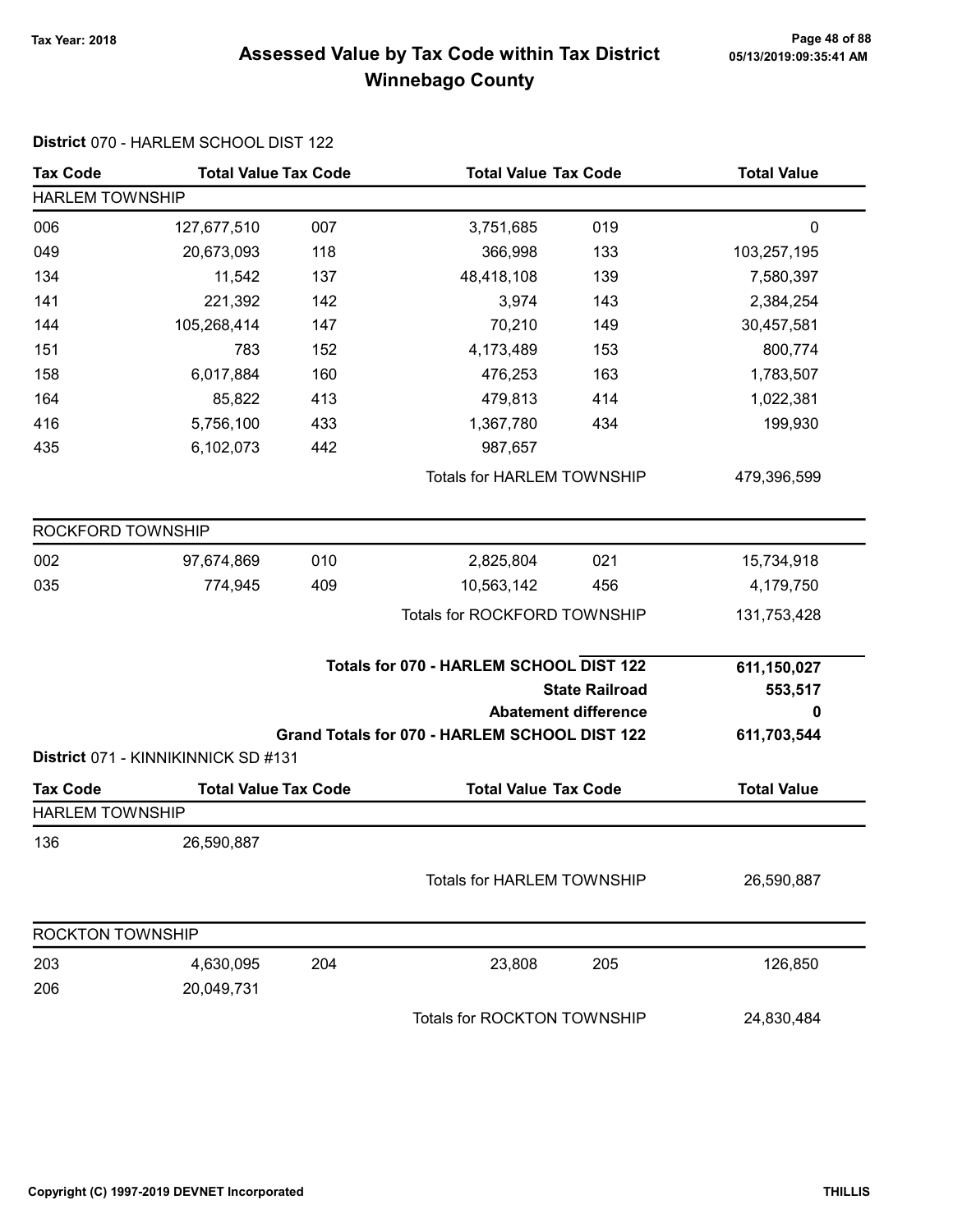## Page 49 of 88 مع Page 49 of 88<br>Assessed Value by Tax Code within Tax District مال Assessed Value by Tax Code within Tax District Winnebago County

| <b>Tax Code</b>         | <b>Total Value Tax Code</b>                 |     | <b>Total Value Tax Code</b>                         |                             | <b>Total Value</b> |
|-------------------------|---------------------------------------------|-----|-----------------------------------------------------|-----------------------------|--------------------|
| ROSCOE TOWNSHIP         |                                             |     |                                                     |                             |                    |
| 181                     | 136,363,727                                 | 185 | 10,716,035                                          | 187                         | 2,691,580          |
| 189                     | 68,605,583                                  | 198 | 4,424,846                                           | 199                         | 40,221,857         |
| 447                     | 390,181                                     |     |                                                     |                             |                    |
|                         |                                             |     | Totals for ROSCOE TOWNSHIP                          |                             | 263,413,809        |
|                         |                                             |     | Totals for 071 - KINNIKINNICK SD #131               |                             | 314,835,180        |
|                         |                                             |     |                                                     | <b>State Railroad</b>       | 95,030             |
|                         |                                             |     |                                                     | <b>Abatement difference</b> | 0                  |
|                         |                                             |     | Grand Totals for 071 - KINNIKINNICK SD #131         |                             | 314,930,210        |
|                         | District 072 - PRAIRIE HILL SCHOOL DIST 133 |     |                                                     |                             |                    |
| <b>Tax Code</b>         | <b>Total Value Tax Code</b>                 |     | <b>Total Value Tax Code</b>                         |                             | <b>Total Value</b> |
| ROSCOE TOWNSHIP         |                                             |     |                                                     |                             |                    |
| 068                     | 1,788,174                                   | 175 | 39,557,627                                          | 176                         | 344,015            |
| 180                     | 67,491,888                                  | 188 | 591,288                                             | 192                         | 15,674,457         |
|                         |                                             |     | Totals for ROSCOE TOWNSHIP                          |                             | 125,447,449        |
|                         |                                             |     | Totals for 072 - PRAIRIE HILL SCHOOL DIST 133       |                             | 125,447,449        |
|                         |                                             |     |                                                     | <b>State Railroad</b>       | o                  |
|                         |                                             |     |                                                     | <b>Abatement difference</b> | 0                  |
|                         |                                             |     | Grand Totals for 072 - PRAIRIE HILL SCHOOL DIST 133 |                             | 125,447,449        |
|                         | District 073 - SHIRLAND SCHOOL DIST 134     |     |                                                     |                             |                    |
| <b>Tax Code</b>         | <b>Total Value Tax Code</b>                 |     | <b>Total Value Tax Code</b>                         |                             | <b>Total Value</b> |
| <b>LAONA TOWNSHIP</b>   |                                             |     |                                                     |                             |                    |
| 212                     | $\pmb{0}$                                   |     |                                                     |                             |                    |
|                         |                                             |     | Totals for LAONA TOWNSHIP                           |                             | 0                  |
| <b>ROCKTON TOWNSHIP</b> |                                             |     |                                                     |                             |                    |
| 193                     | 8,168,542                                   |     |                                                     |                             |                    |
|                         |                                             |     | Totals for ROCKTON TOWNSHIP                         |                             | 8,168,542          |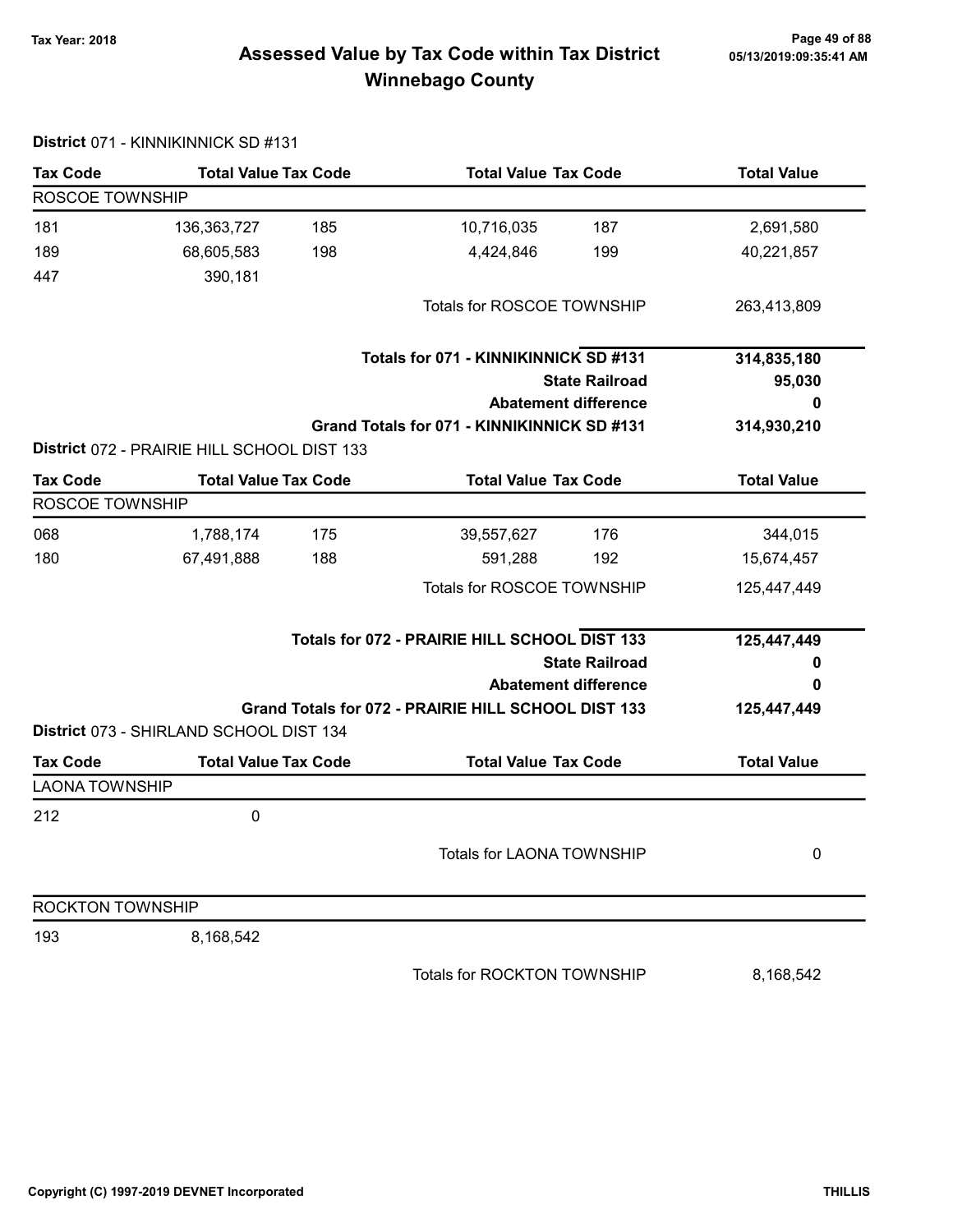## Page 50 of 88 وTax Year: 2018 Page 50 of 88<br>Assessed Value by Tax Code within Tax District ه 65/13/2019:09:35:41 Winnebago County

#### District 073 - SHIRLAND SCHOOL DIST 134

| <b>Tax Code</b>          | <b>Total Value Tax Code</b>            |     | <b>Total Value Tax Code</b>                     |                             | <b>Total Value</b> |
|--------------------------|----------------------------------------|-----|-------------------------------------------------|-----------------------------|--------------------|
| SHIRLAND TOWNSHIP        |                                        |     |                                                 |                             |                    |
| 210                      | 0                                      | 211 | $\mathbf 0$                                     | 213                         | 7,113,059          |
| 214                      | 16,485,489                             |     |                                                 |                             |                    |
|                          |                                        |     | Totals for SHIRLAND TOWNSHIP                    |                             | 23,598,548         |
|                          |                                        |     | Totals for 073 - SHIRLAND SCHOOL DIST 134       |                             | 31,767,090         |
|                          |                                        |     |                                                 | <b>State Railroad</b>       | o                  |
|                          |                                        |     |                                                 | <b>Abatement difference</b> | 0                  |
|                          | District 074 - ROCKTON SCHOOL DIST 140 |     | Grand Totals for 073 - SHIRLAND SCHOOL DIST 134 |                             | 31,767,090         |
| <b>Tax Code</b>          | <b>Total Value Tax Code</b>            |     | <b>Total Value Tax Code</b>                     |                             | <b>Total Value</b> |
| <b>HARRISON TOWNSHIP</b> |                                        |     |                                                 |                             |                    |
| 247                      | 6,420,754                              |     |                                                 |                             |                    |
|                          |                                        |     | <b>Totals for HARRISON TOWNSHIP</b>             |                             | 6,420,754          |
|                          |                                        |     |                                                 |                             |                    |
| <b>OWEN TOWNSHIP</b>     |                                        |     |                                                 |                             |                    |
| 161                      | 104,450                                | 165 | 13,983,424                                      | 168                         | 0                  |
| 200                      | 1,728,219                              | 362 | 866,411                                         | 364                         | 226,103            |
|                          |                                        |     | Totals for OWEN TOWNSHIP                        |                             | 16,908,607         |
| <b>ROCKTON TOWNSHIP</b>  |                                        |     |                                                 |                             |                    |
| 197                      | 103,783,716                            | 201 | 16,978,854                                      | 202                         | 43,612,814         |
| 401                      | 4,017,200                              | 402 | 532,307                                         | 420                         | 1,699,184          |
|                          |                                        |     | Totals for ROCKTON TOWNSHIP                     |                             | 170,624,075        |
| ROSCOE TOWNSHIP          |                                        |     |                                                 |                             |                    |
| 182                      | 634,596                                | 183 | $\pmb{0}$                                       | 196                         | 10,189             |
| 207                      | 0                                      | 209 | 38,753,184                                      |                             |                    |
|                          |                                        |     | Totals for ROSCOE TOWNSHIP                      |                             | 39,397,969         |
|                          |                                        |     | Totals for 074 - ROCKTON SCHOOL DIST 140        |                             | 233,351,405        |
|                          |                                        |     |                                                 | <b>State Railroad</b>       | 440,903            |
|                          |                                        |     |                                                 | <b>Abatement difference</b> | 0                  |
|                          |                                        |     | Grand Totals for 074 - ROCKTON SCHOOL DIST 140  |                             | 233,792,308        |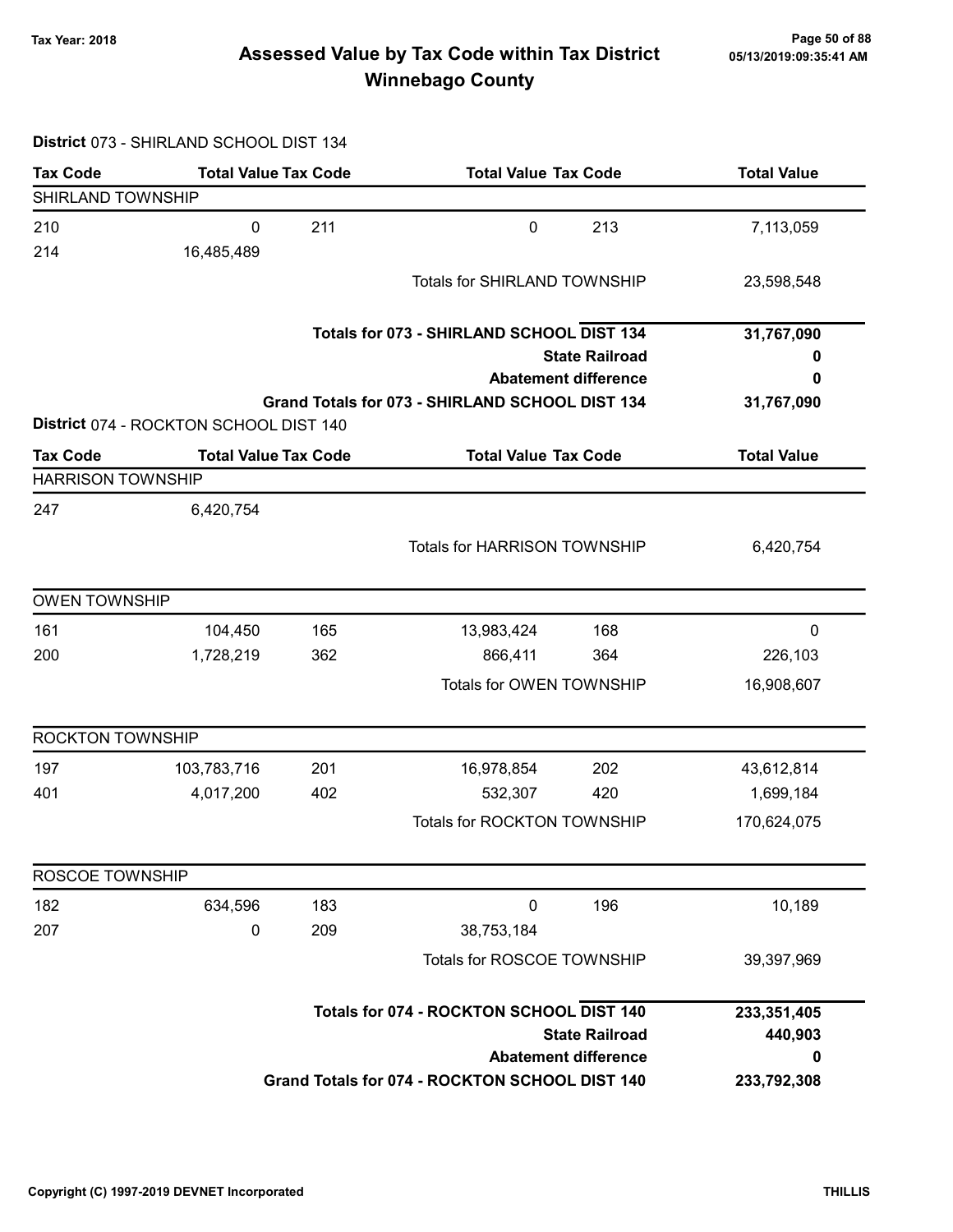## Page 51 of 88 Page 51 of 88<br>Assessed Value by Tax Code within Tax District ه Assessed Value by Tax Code within Tax Winnebago County

District 075 - NORTH BOONE SD #200

| <b>Tax Code</b>        | <b>Total Value Tax Code</b>             |     | <b>Total Value Tax Code</b>                |                             | <b>Total Value</b> |
|------------------------|-----------------------------------------|-----|--------------------------------------------|-----------------------------|--------------------|
| ROSCOE TOWNSHIP        |                                         |     |                                            |                             |                    |
| 184                    | 1,062,045                               |     |                                            |                             |                    |
|                        |                                         |     | Totals for ROSCOE TOWNSHIP                 |                             | 1,062,045          |
|                        |                                         |     |                                            |                             |                    |
|                        |                                         |     | Totals for 075 - NORTH BOONE SD #200       |                             | 1,062,045          |
|                        |                                         |     |                                            | <b>State Railroad</b>       |                    |
|                        |                                         |     |                                            | <b>Abatement difference</b> | 0                  |
|                        |                                         |     | Grand Totals for 075 - NORTH BOONE SD #200 |                             | 1,062,045          |
|                        | District 076 - ROCKFORD SCHOOL DIST 205 |     |                                            |                             |                    |
| <b>Tax Code</b>        | <b>Total Value Tax Code</b>             |     | <b>Total Value Tax Code</b>                |                             | <b>Total Value</b> |
| CHERRY VALLEY TOWNSHIP |                                         |     |                                            |                             |                    |
| 110                    | 27,634,182                              | 111 | 8,529,681                                  | 112                         | 2,135,996          |
| 113                    | 9,078,921                               | 114 | 69,767,939                                 | 115                         | 5,314,689          |
| 116                    | 22,696                                  | 119 | 12,580,520                                 | 120                         | 3,451,310          |
| 124                    | 6,659,026                               | 125 | 118,324                                    | 127                         | 107,590,150        |
| 128                    | 1,700,817                               | 129 | 12,566,943                                 | 343                         | 514,727            |
| 366                    | 680,508                                 | 383 | 1,345,028                                  | 386                         | 0                  |
| 396                    | 0                                       | 440 | 26,485                                     |                             |                    |
|                        |                                         |     | Totals for CHERRY VALLEY TOWNSHIP          |                             | 269,717,942        |
| <b>HARLEM TOWNSHIP</b> |                                         |     |                                            |                             |                    |
| 012                    | 159,243                                 | 020 | 20,789                                     | 026                         | 27,645,717         |
| 042                    | 3,287,948                               | 045 | 320,005                                    | 078                         | 288,976            |
| 108                    | 33,040                                  | 109 | 25,565,008                                 | 130                         | 3,921,925          |
| 135                    | 7,125,445                               | 140 | 51,394                                     | 145                         | 4,388,365          |
| 159                    | 229,900                                 | 194 | 2,302,321                                  | 208                         | 45,209             |
| 427                    | 10,322                                  | 428 | 1,809,286                                  | 429                         | 3,334              |
| 430                    | 141,931                                 | 431 | 2,135                                      | 432                         | 1,279              |
| 443                    | 53,848                                  | 444 | 12,537                                     | 454                         | 30,306             |
|                        |                                         |     | Totals for HARLEM TOWNSHIP                 |                             | 77,450,263         |
|                        |                                         |     |                                            |                             |                    |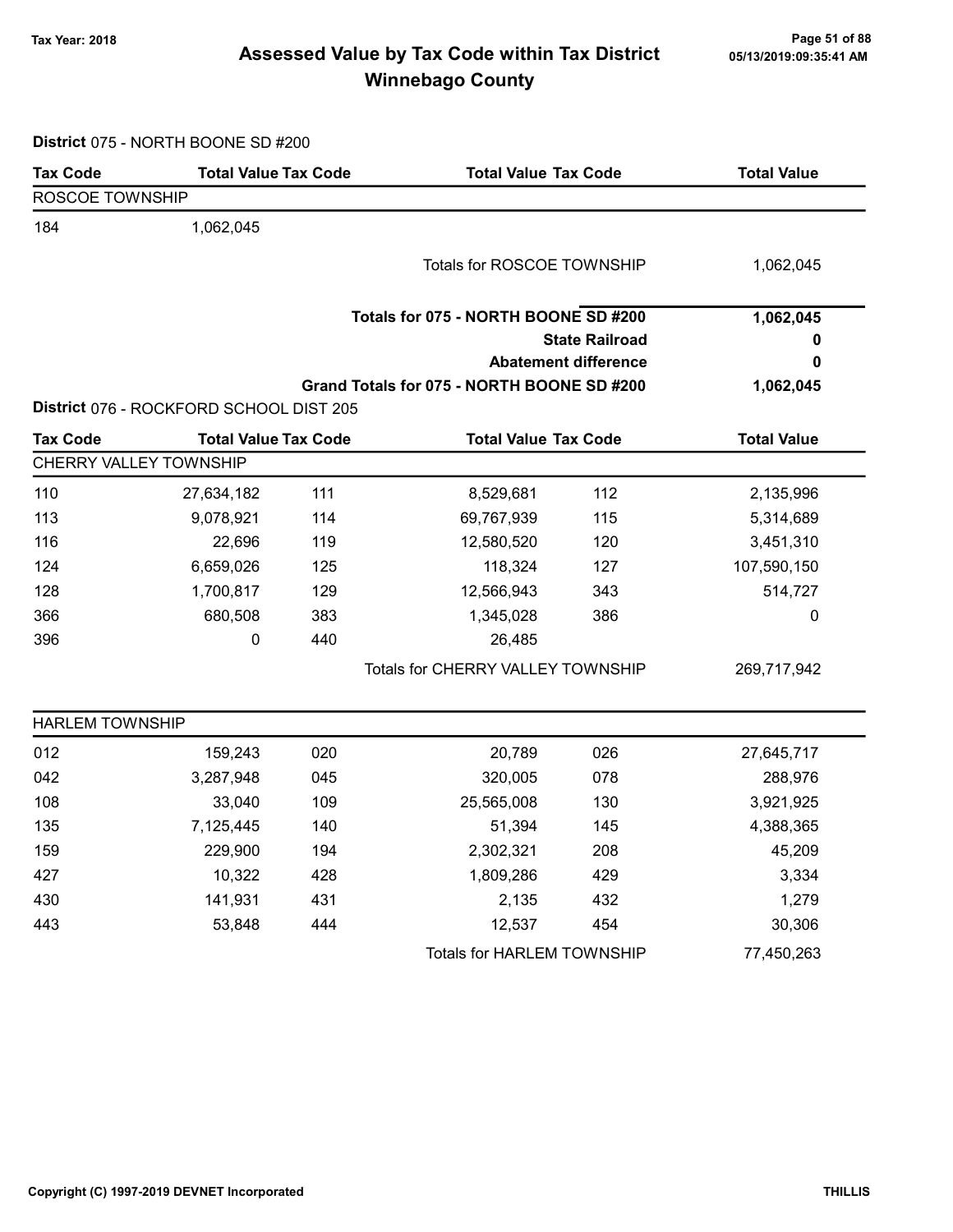## Page 52 of 88 مسمع Page 52 of 88<br>Assessed Value by Tax Code within Tax District مسمع Assessed Value by Tax Code within Tax District Winnebago County

### District 076 - ROCKFORD SCHOOL DIST 205

| <b>Tax Code</b>      | <b>Total Value Tax Code</b> |     | <b>Total Value Tax Code</b> |     | <b>Total Value</b> |
|----------------------|-----------------------------|-----|-----------------------------|-----|--------------------|
| <b>OWEN TOWNSHIP</b> |                             |     |                             |     |                    |
| 046                  | 30,752                      | 146 | 18,268,072                  | 148 | 898                |
| 150                  | 99,058                      | 154 | 103,709                     | 155 | 7,460,608          |
| 156                  | 17,038,534                  | 157 | 75,465                      | 167 | 5,173,780          |
| 169                  | 7,519,608                   | 170 | 104,822                     | 171 | 132,074            |
| 172                  | 220,460                     | 358 | 0                           | 359 | 3,559              |
| 360                  | 0                           | 361 | 3,625                       | 365 | 10,755,903         |
| 368                  | 0                           | 369 | 106,511                     |     |                    |
|                      |                             |     | Totals for OWEN TOWNSHIP    |     | 67,097,438         |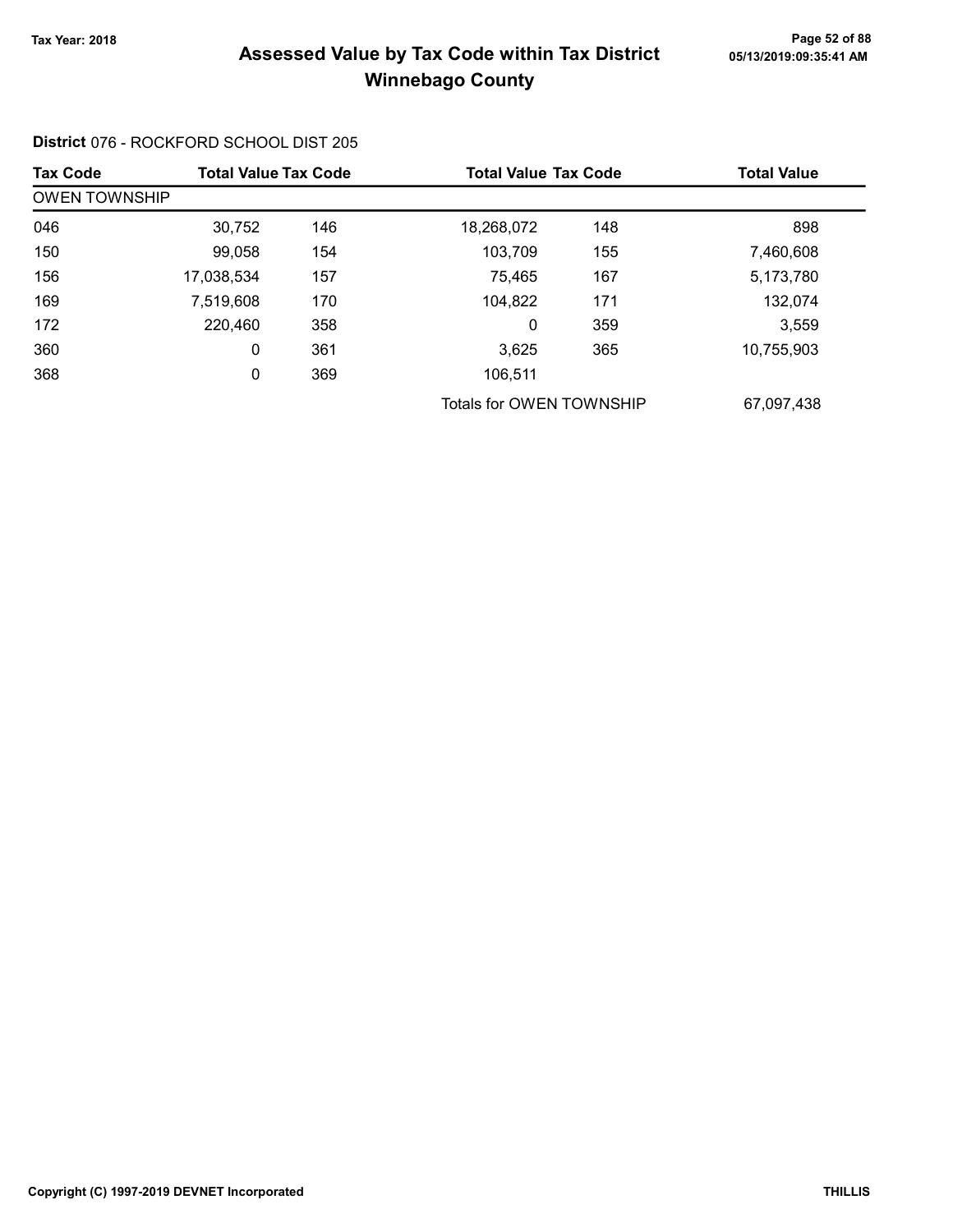### Page 53 of 88 مسمع Page 53 of 88<br>Assessed Value by Tax Code within Tax District مسمع Assessed Value by Tax Code within Tax District Winnebago County

### District 076 - ROCKFORD SCHOOL DIST 205

| <b>Tax Code</b>             | <b>Total Value Tax Code</b> |     | <b>Total Value Tax Code</b>                     |     | <b>Total Value</b> |
|-----------------------------|-----------------------------|-----|-------------------------------------------------|-----|--------------------|
| ROCKFORD TOWNSHIP           |                             |     |                                                 |     |                    |
| 001                         | 1,181,326,746               | 003 | 25,570,431                                      | 005 | 10,293,534         |
| 008                         | 47,140,594                  | 013 | 21,358,579                                      | 014 | 1,802,744          |
| 016                         | 4,438                       | 017 | 20,944,041                                      | 018 | 48,033,228         |
| 030                         | 357,391                     | 031 | 4,270,808                                       | 036 | 11,372,559         |
| 038                         | 0                           | 040 | 75,078                                          | 044 | 9,264              |
| 047                         | 3,861                       | 048 | 68,332                                          | 050 | 6,246,870          |
| 051                         | 8,941,145                   | 053 | 1,713,129                                       | 056 | 331,322            |
| 057                         | 9,234,375                   | 058 | 1,524,436                                       | 059 | 1,452,486          |
| 060                         | 1,485,999                   | 061 | 2,694,729                                       | 062 | 6,491,302          |
| 064                         | 12,887,626                  | 066 | 11,654,605                                      | 070 | 2,104,431          |
| 072                         | 42,837                      | 076 | 1,071,806                                       | 077 | 139,516            |
| 082                         | 88,389                      | 083 | 557,260                                         | 084 | 512,068            |
| 085                         | 8,984,597                   | 086 | 1,145,902                                       | 090 | 4,936              |
| 092                         | 4,364,129                   | 095 | 4,200,765                                       | 096 | 7,309,589          |
| 099                         | 5,024,575                   | 104 | 1,994,205                                       | 117 | 11, 195, 727       |
| 123                         | 634,622                     | 126 | 1,709,256                                       | 131 | 3,616              |
| 223                         | 6,197,266                   | 226 | 738,859                                         | 370 | 0                  |
| 372                         | 3,563,322                   | 373 | 1,806,015                                       | 374 | 1,318,438          |
| 378                         | 46,684,596                  | 379 | 779,749                                         | 380 | 900,913            |
| 385                         | 835,621                     | 391 | 839,407                                         | 392 | 22,735,929         |
| 393                         | 382,292                     | 394 | 0                                               | 397 | $\pmb{0}$          |
| 400                         | 43,128                      | 403 | 69,567                                          | 404 | 1,033,481          |
| 405                         | 1,489,159                   | 406 | 10,548                                          | 407 | 672,009            |
| 410                         | 6,940,031                   | 411 | 432                                             | 412 | 87,782             |
| 417                         | 858,880                     | 418 | 5,499,676                                       | 419 | 411,267            |
| 421                         | 13,909,528                  | 422 | 8,723,236                                       | 423 | 11,430,093         |
| 424                         | 8,030,962                   | 426 | 2,253,267                                       | 438 | 522,919            |
| 439                         | 440,068                     | 441 | 406,579                                         | 448 | 11,686             |
| 450                         | 206,717                     | 451 | 38,632,871                                      | 452 | 25,884             |
| 455                         | 6,497,588                   | 460 | 110,442                                         |     |                    |
|                             |                             |     | Totals for ROCKFORD TOWNSHIP                    |     | 1,683,478,085      |
|                             |                             |     | Totals for 076 - ROCKFORD SCHOOL DIST 205       |     | 2,097,743,728      |
|                             | <b>State Railroad</b>       |     |                                                 |     | 5,750,701          |
| <b>Abatement difference</b> |                             |     |                                                 |     | 0                  |
|                             |                             |     | Grand Totals for 076 - ROCKFORD SCHOOL DIST 205 |     | 2,103,494,429      |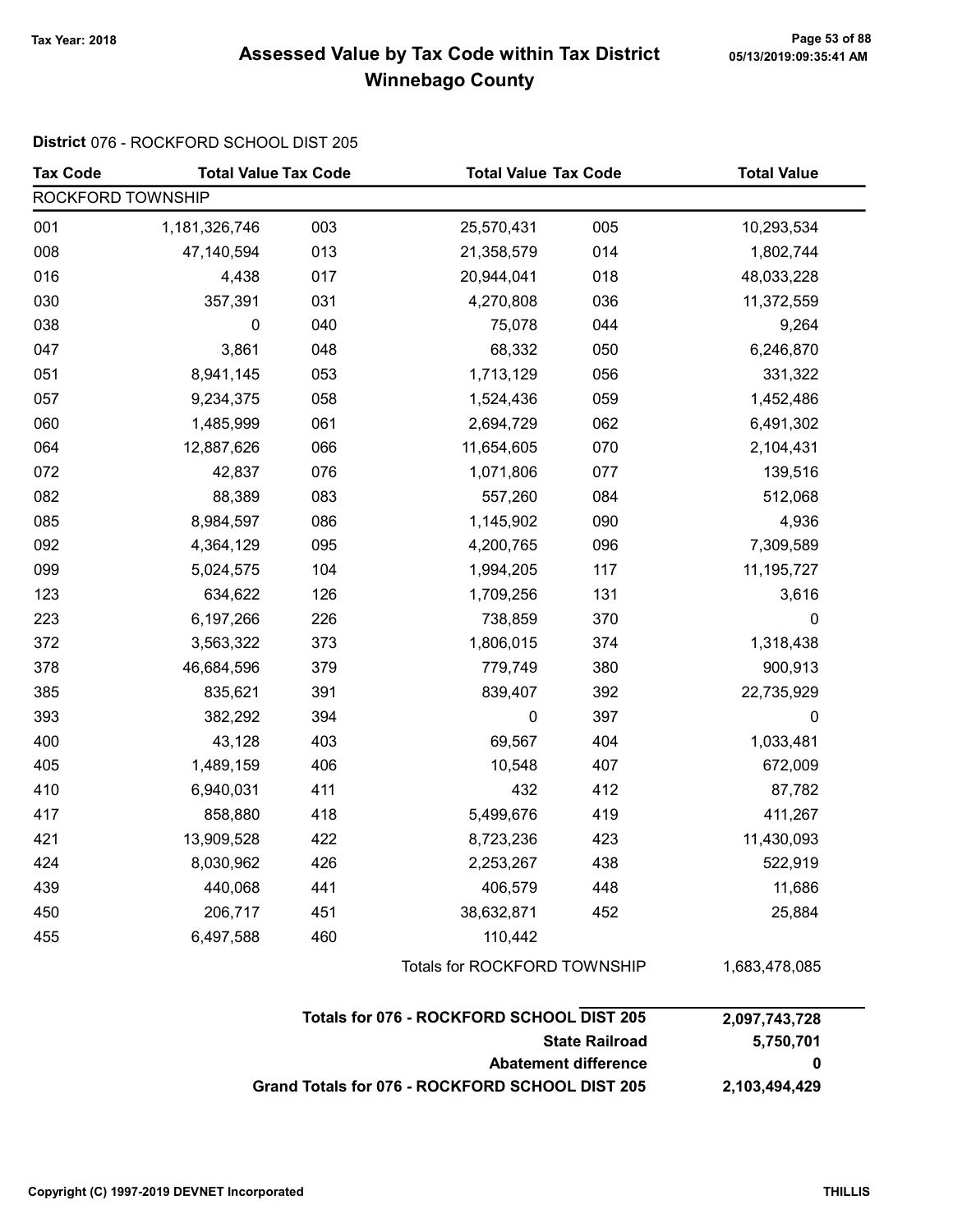## Page 54 of 88 مسمع Page 54 of 88<br>Assessed Value by Tax Code within Tax District مسمع Assessed Value by Tax Code within Tax District Winnebago County

#### District 077 - HONONEGAH HIGH SD #207

| <b>Tax Code</b>          | <b>Total Value Tax Code</b> |     | <b>Total Value Tax Code</b>         |     | <b>Total Value</b> |  |
|--------------------------|-----------------------------|-----|-------------------------------------|-----|--------------------|--|
| <b>HARLEM TOWNSHIP</b>   |                             |     |                                     |     |                    |  |
| 136                      | 26,590,887                  |     |                                     |     |                    |  |
|                          |                             |     | <b>Totals for HARLEM TOWNSHIP</b>   |     | 26,590,887         |  |
|                          |                             |     |                                     |     |                    |  |
| <b>HARRISON TOWNSHIP</b> |                             |     |                                     |     |                    |  |
| 247                      | 6,420,754                   |     |                                     |     |                    |  |
|                          |                             |     | <b>Totals for HARRISON TOWNSHIP</b> |     | 6,420,754          |  |
|                          |                             |     |                                     |     |                    |  |
| <b>LAONA TOWNSHIP</b>    |                             |     |                                     |     |                    |  |
| 212                      | 0                           |     |                                     |     |                    |  |
|                          |                             |     | <b>Totals for LAONA TOWNSHIP</b>    |     | 0                  |  |
|                          |                             |     |                                     |     |                    |  |
| <b>OWEN TOWNSHIP</b>     |                             |     |                                     |     |                    |  |
| 161                      | 104,450                     | 165 | 13,983,424                          | 168 | 0                  |  |
| 200                      | 1,728,219                   | 362 | 866,411                             | 364 | 226,103            |  |
|                          |                             |     | Totals for OWEN TOWNSHIP            |     | 16,908,607         |  |
| <b>ROCKTON TOWNSHIP</b>  |                             |     |                                     |     |                    |  |
| 193                      | 8,168,542                   | 197 | 103,783,716                         | 201 | 16,978,854         |  |
| 202                      | 43,612,814                  | 203 | 4,630,095                           | 204 | 23,808             |  |
| 205                      | 126,850                     | 206 | 20,049,731                          | 401 | 4,017,200          |  |
| 402                      | 532,307                     | 420 | 1,699,184                           |     |                    |  |
|                          |                             |     | Totals for ROCKTON TOWNSHIP         |     | 203,623,101        |  |
| ROSCOE TOWNSHIP          |                             |     |                                     |     |                    |  |
| 068                      | 1,788,174                   | 175 | 39,557,627                          | 176 | 344,015            |  |
| 180                      | 67,491,888                  | 181 | 136, 363, 727                       | 182 | 634,596            |  |
| 183                      | 0                           | 185 | 10,716,035                          | 187 | 2,691,580          |  |
| 188                      | 591,288                     | 189 | 68,605,583                          | 192 | 15,674,457         |  |
| 196                      | 10,189                      | 198 | 4,424,846                           | 199 | 40,221,857         |  |
| 207                      | 0                           | 209 | 38,753,184                          | 447 | 390,181            |  |
|                          |                             |     | Totals for ROSCOE TOWNSHIP          |     | 428,259,227        |  |
|                          |                             |     |                                     |     |                    |  |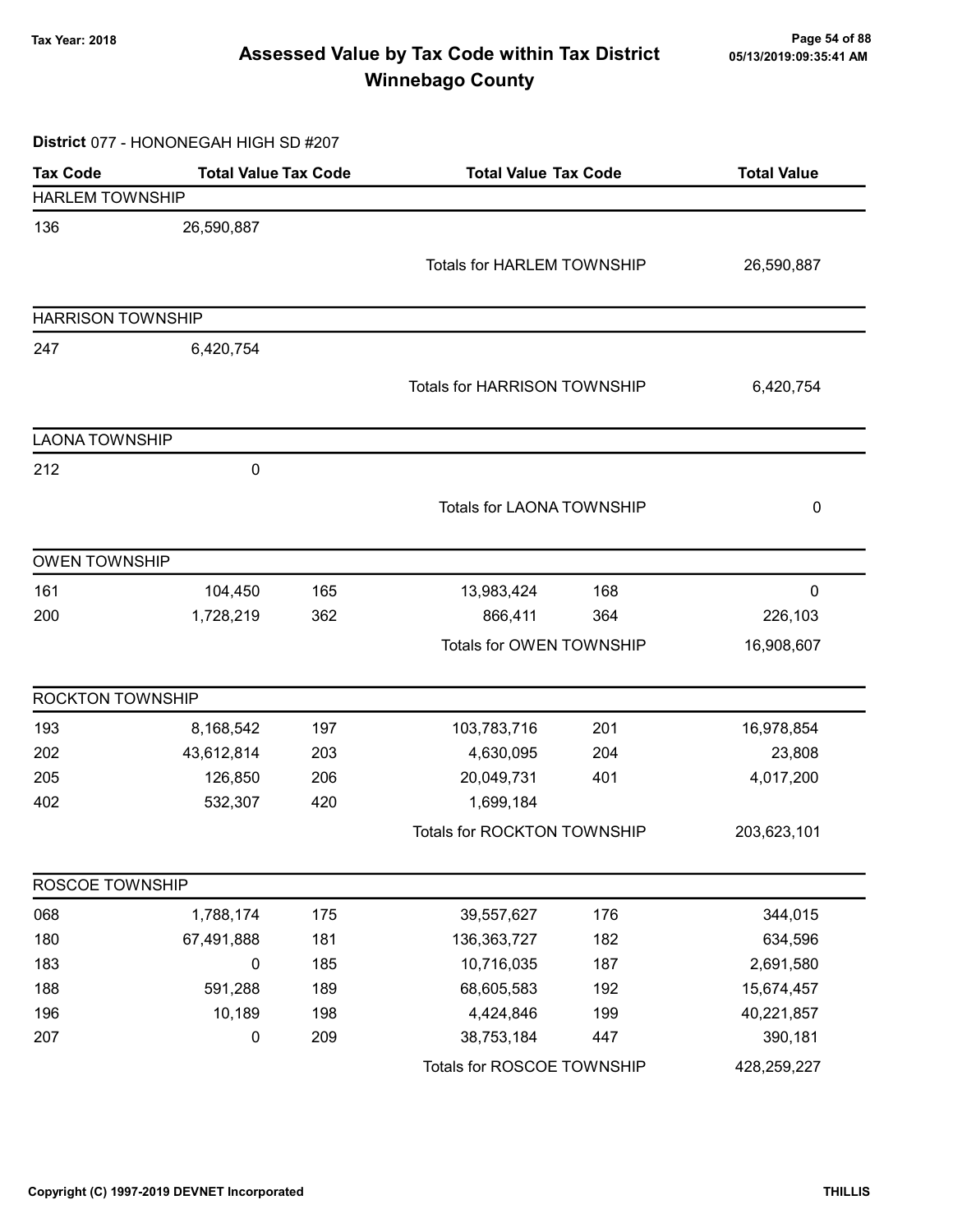## Page 55 of 88 مسمع Page 55 of 88<br>Assessed Value by Tax Code within Tax District مسمع Assessed Value by Tax Code within Tax District Winnebago County

### District 077 - HONONEGAH HIGH SD #207

| <b>Tax Code</b>   | <b>Total Value Tax Code</b>             |     | <b>Total Value Tax Code</b>                      |                             | <b>Total Value</b>   |
|-------------------|-----------------------------------------|-----|--------------------------------------------------|-----------------------------|----------------------|
| SHIRLAND TOWNSHIP |                                         |     |                                                  |                             |                      |
| 210               | 0                                       | 211 | $\mathbf 0$                                      | 213                         | 7,113,059            |
| 214               | 16,485,489                              |     |                                                  |                             |                      |
|                   |                                         |     | <b>Totals for SHIRLAND TOWNSHIP</b>              |                             | 23,598,548           |
|                   |                                         |     |                                                  |                             |                      |
|                   |                                         |     | Totals for 077 - HONONEGAH HIGH SD #207          |                             | 705,401,124          |
|                   |                                         |     |                                                  | <b>State Railroad</b>       | 535,933              |
|                   |                                         |     |                                                  | <b>Abatement difference</b> |                      |
|                   | District 078 - MERIDIAN SCHOOL DIST 223 |     | Grand Totals for 077 - HONONEGAH HIGH SD #207    |                             | 705,937,057          |
|                   |                                         |     |                                                  |                             |                      |
| <b>Tax Code</b>   | <b>Total Value Tax Code</b>             |     | <b>Total Value Tax Code</b>                      |                             | <b>Total Value</b>   |
| ROCKFORD TOWNSHIP |                                         |     |                                                  |                             |                      |
| 091<br>453        | 8,905,000                               | 093 | 1,229,594                                        | 351                         | 709,056              |
|                   | 183,185                                 |     |                                                  |                             |                      |
|                   |                                         |     | <b>Totals for ROCKFORD TOWNSHIP</b>              |                             | 11,026,835           |
|                   |                                         |     | <b>Totals for 078 - MERIDIAN SCHOOL DIST 223</b> |                             |                      |
|                   |                                         |     |                                                  | <b>State Railroad</b>       | 11,026,835<br>40,878 |
|                   |                                         |     |                                                  | <b>Abatement difference</b> | 0                    |
|                   |                                         |     | Grand Totals for 078 - MERIDIAN SCHOOL DIST 223  |                             | 11,067,713           |
|                   | District 079 - SOUTH BELOIT SD #320     |     |                                                  |                             |                      |
| <b>Tax Code</b>   | <b>Total Value Tax Code</b>             |     | <b>Total Value Tax Code</b>                      |                             | <b>Total Value</b>   |
| ROCKTON TOWNSHIP  |                                         |     |                                                  |                             |                      |
| 190               | 37,190,765                              | 191 | 12,200,167                                       | 290                         | 0                    |
| 348               | 60,862                                  | 458 | 5,133,137                                        | 459                         | 11,564               |
|                   |                                         |     | Totals for ROCKTON TOWNSHIP                      |                             | 54,596,495           |
|                   |                                         |     |                                                  |                             |                      |
| ROSCOE TOWNSHIP   |                                         |     |                                                  |                             |                      |
| 177               | 12,534,548                              | 178 | 12,922                                           | 179                         | 8,897,007            |
| 347               | 304,604                                 | 457 | 1,647,325                                        |                             |                      |
|                   |                                         |     | Totals for ROSCOE TOWNSHIP                       |                             | 23,396,406           |
|                   |                                         |     |                                                  |                             |                      |
|                   |                                         |     | Totals for 079 - SOUTH BELOIT SD #320            |                             | 77,992,901           |
|                   |                                         |     |                                                  | <b>State Railroad</b>       | 1,197,657            |
|                   |                                         |     |                                                  | <b>Abatement difference</b> | 0                    |
|                   |                                         |     | Grand Totals for 079 - SOUTH BELOIT SD #320      |                             | 79,190,558           |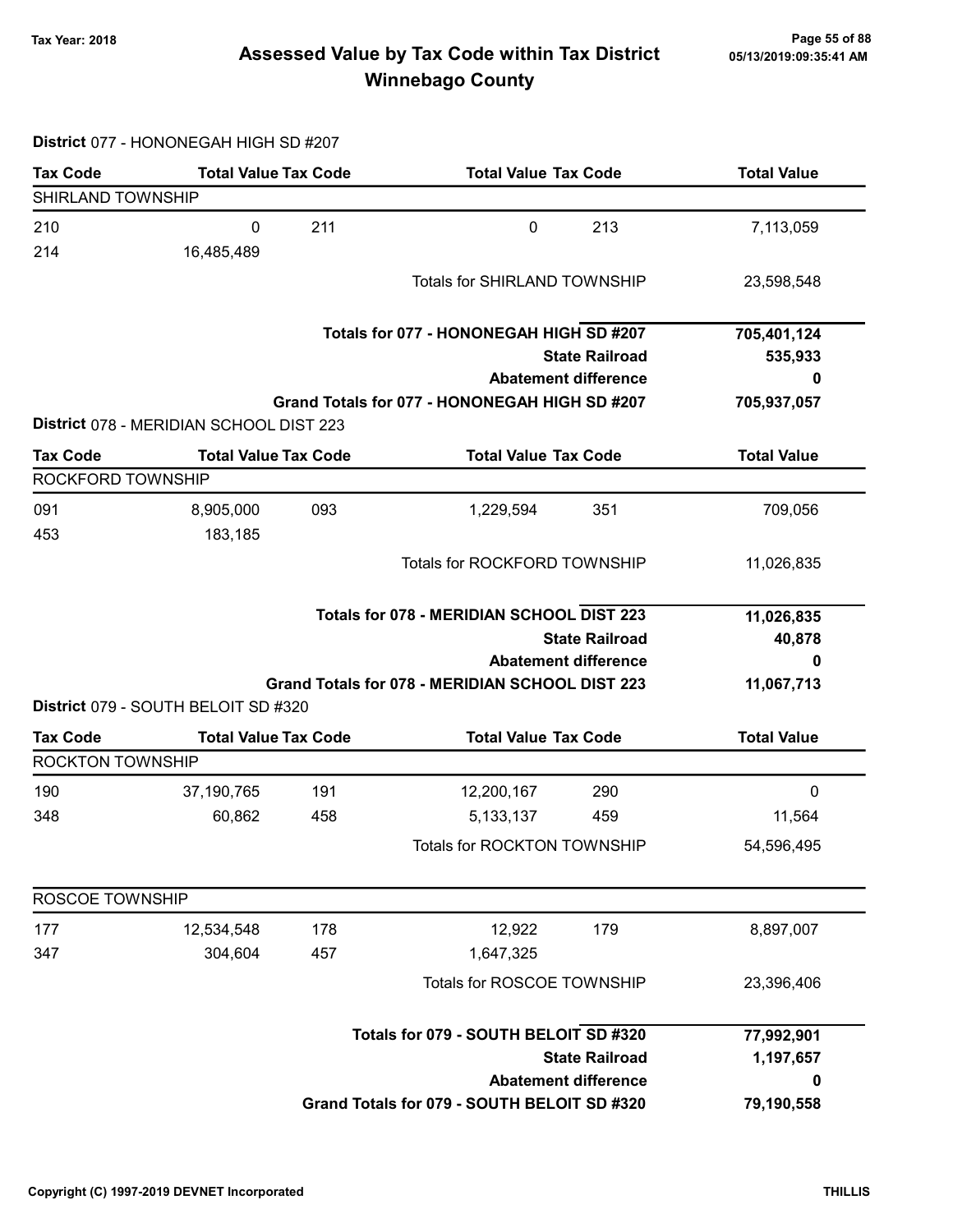## Page 56 of 88 مسمع Page 56 of 88<br>Assessed Value by Tax Code within Tax District مسمع Assessed Value by Tax Code within Tax District Winnebago County

#### District 080 - PECATONICA UNIT SD #321

| <b>Tax Code</b>          | <b>Total Value Tax Code</b>        |            | <b>Total Value Tax Code</b>                                       | <b>Total Value</b>    |
|--------------------------|------------------------------------|------------|-------------------------------------------------------------------|-----------------------|
| <b>BURRITT TOWNSHIP</b>  |                                    |            |                                                                   |                       |
| 259                      | $\pmb{0}$                          | 266        | 6,155,437<br>268                                                  | 3,443,805             |
|                          |                                    |            | Totals for BURRITT TOWNSHIP                                       | 9,599,242             |
| <b>DURAND TOWNSHIP</b>   |                                    |            |                                                                   |                       |
| 232                      | 889,537                            |            |                                                                   |                       |
|                          |                                    |            | <b>Totals for DURAND TOWNSHIP</b>                                 | 889,537               |
| PECATONICA TOWNSHIP      |                                    |            |                                                                   |                       |
| 281                      | 42,704,956                         | 284        | 31,455<br>286                                                     | 26,760,771            |
| 425                      | 59,622                             |            |                                                                   |                       |
|                          |                                    |            | <b>Totals for PECATONICA TOWNSHIP</b>                             | 69,556,804            |
| <b>SEWARD TOWNSHIP</b>   |                                    |            |                                                                   |                       |
| 305                      | 270,294                            | 309        | 5,258,008                                                         |                       |
|                          |                                    |            | Totals for SEWARD TOWNSHIP                                        | 5,528,302             |
|                          |                                    |            | Totals for 080 - PECATONICA UNIT SD #321<br><b>State Railroad</b> | 85,573,885<br>0       |
|                          |                                    |            | <b>Abatement difference</b>                                       | 0                     |
|                          |                                    |            | Grand Totals for 080 - PECATONICA UNIT SD #321                    | 85,573,885            |
|                          | District 081 - DURAND UNIT SD #322 |            |                                                                   |                       |
| <b>Tax Code</b>          | <b>Total Value Tax Code</b>        |            | <b>Total Value Tax Code</b>                                       | <b>Total Value</b>    |
| <b>DURAND TOWNSHIP</b>   |                                    |            |                                                                   |                       |
| 228<br>231               | 1,285,020<br>122,431               | 229<br>233 | 1,678,723<br>230<br>13,341,281<br>234                             | 20,249,552<br>297,466 |
|                          |                                    |            | Totals for DURAND TOWNSHIP                                        | 36,974,473            |
|                          |                                    |            |                                                                   |                       |
| <b>HARRISON TOWNSHIP</b> |                                    |            |                                                                   |                       |
| 246                      | 8,157,478                          |            |                                                                   |                       |
|                          |                                    |            | Totals for HARRISON TOWNSHIP                                      | 8,157,478             |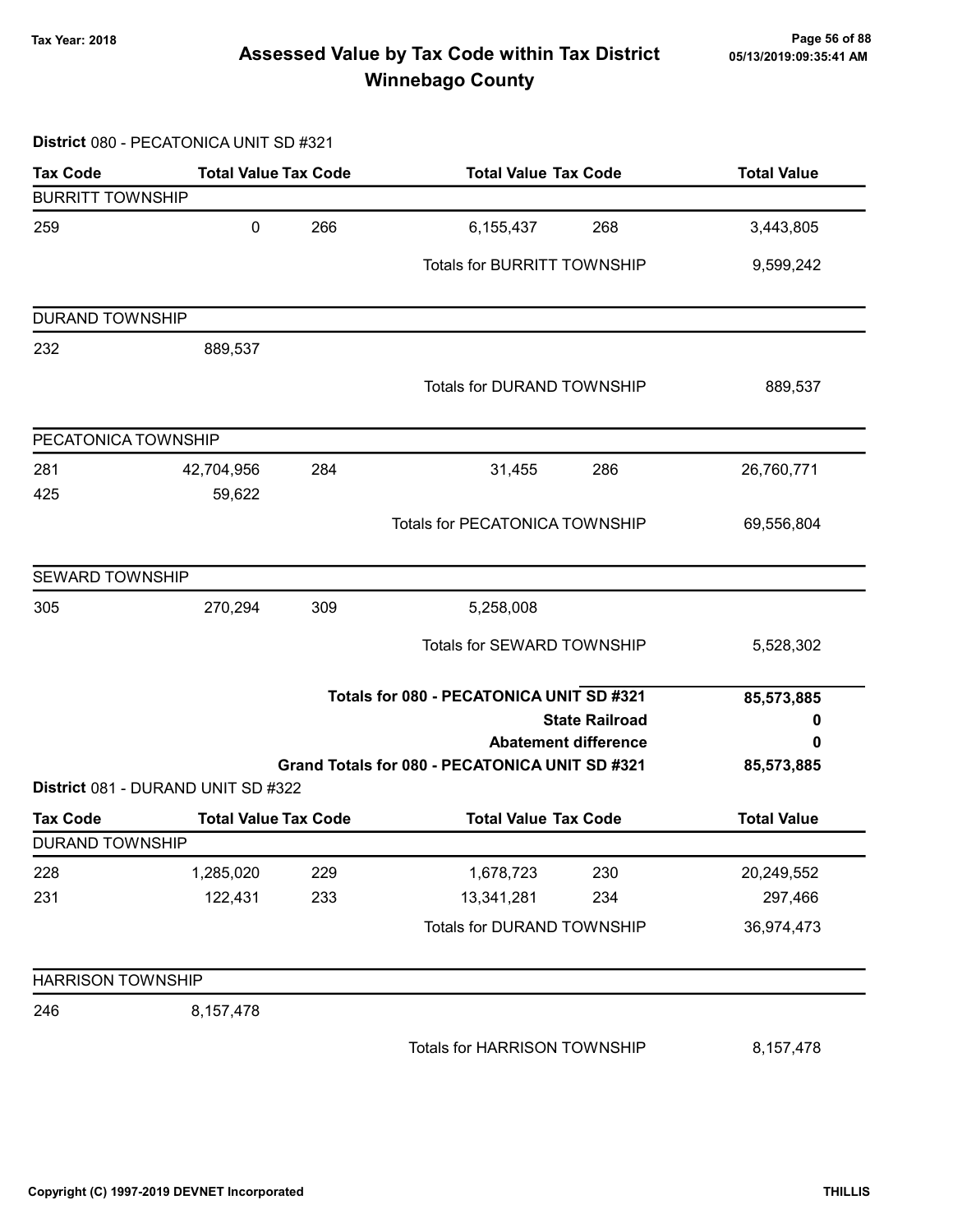## Page 57 of 88 وTax Year: 2018 Page 57 of 88<br>Assessed Value by Tax Code within Tax District ه 65/13/2019:09:35:41 Winnebago County

District 081 - DURAND UNIT SD #322

| <b>Tax Code</b>          | <b>Total Value Tax Code</b>           |     | <b>Total Value Tax Code</b>                |                             | <b>Total Value</b> |
|--------------------------|---------------------------------------|-----|--------------------------------------------|-----------------------------|--------------------|
| <b>LAONA TOWNSHIP</b>    |                                       |     |                                            |                             |                    |
| 220                      | 34,058,194                            |     |                                            |                             |                    |
|                          |                                       |     | <b>Totals for LAONA TOWNSHIP</b>           |                             | 34,058,194         |
|                          |                                       |     | Totals for 081 - DURAND UNIT SD #322       |                             | 79,190,145         |
|                          |                                       |     |                                            | <b>State Railroad</b>       | 0                  |
|                          |                                       |     |                                            | <b>Abatement difference</b> | 0                  |
|                          |                                       |     | Grand Totals for 081 - DURAND UNIT SD #322 |                             | 79,190,145         |
|                          | District 082 - WINNEBAGO UNIT SD #323 |     |                                            |                             |                    |
| <b>Tax Code</b>          | <b>Total Value Tax Code</b>           |     | <b>Total Value Tax Code</b>                |                             | <b>Total Value</b> |
| <b>BURRITT TOWNSHIP</b>  |                                       |     |                                            |                             |                    |
| 254                      | 229,681                               | 258 | $\mathbf 0$                                | 260                         | 14,044,379         |
| 262                      | 190,503                               | 263 | 185,493                                    | 265                         | 902,104            |
| 267                      | 1,307,662                             |     |                                            |                             |                    |
|                          |                                       |     | <b>Totals for BURRITT TOWNSHIP</b>         |                             | 16,859,822         |
| <b>HARRISON TOWNSHIP</b> |                                       |     |                                            |                             |                    |
| 248                      | 57,332                                |     |                                            |                             |                    |
|                          |                                       |     | Totals for HARRISON TOWNSHIP               |                             | 57,332             |
| <b>OWEN TOWNSHIP</b>     |                                       |     |                                            |                             |                    |
| 162                      | 503,611                               | 363 | 45,399                                     |                             |                    |
|                          |                                       |     | Totals for OWEN TOWNSHIP                   |                             | 549,010            |
| PECATONICA TOWNSHIP      |                                       |     |                                            |                             |                    |
| 282                      | 141,678                               | 283 | 126,131                                    |                             |                    |
|                          |                                       |     | Totals for PECATONICA TOWNSHIP             |                             | 267,809            |
| ROCKFORD TOWNSHIP        |                                       |     |                                            |                             |                    |
| 052                      | 380,308                               | 063 | 2,004,100                                  | 069                         | 6,654,469          |
| 071                      | 10,093,442                            | 073 | 40,959                                     | 381                         | 6,041,071          |
| 382                      | 154,448                               |     |                                            |                             |                    |
|                          |                                       |     | Totals for ROCKFORD TOWNSHIP               |                             | 25,368,797         |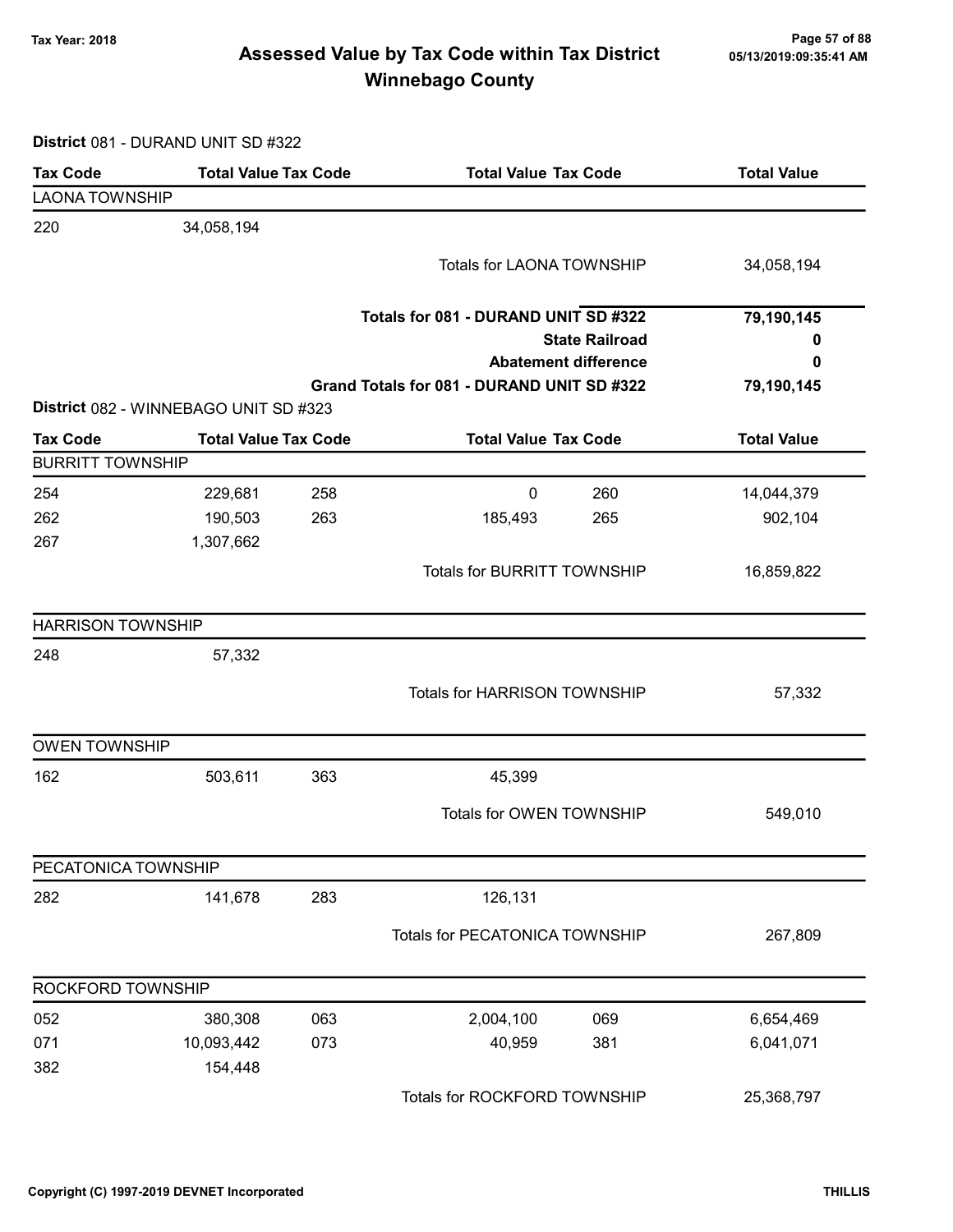## Page 58 of 88 مسمع Page 58 of 88<br>Assessed Value by Tax Code within Tax District مسمع Assessed Value by Tax Code within Tax District Winnebago County

| <b>Tax Code</b>         | <b>Total Value Tax Code</b>             |                                         | <b>Total Value Tax Code</b>                     |                             | <b>Total Value</b> |
|-------------------------|-----------------------------------------|-----------------------------------------|-------------------------------------------------|-----------------------------|--------------------|
| <b>SEWARD TOWNSHIP</b>  |                                         |                                         |                                                 |                             |                    |
| 306                     | 375,635                                 | 308                                     | 718,312                                         | 310                         | 7,112,780          |
| 311                     | 3,683,522                               | 312                                     | 1,458,255                                       | 313                         | 1,609,081          |
| 314                     | 4,262,821                               |                                         |                                                 |                             |                    |
|                         |                                         |                                         | Totals for SEWARD TOWNSHIP                      |                             | 19,220,406         |
| WINNEBAGO TOWNSHIP      |                                         |                                         |                                                 |                             |                    |
| 315                     | 66,842                                  | 324                                     | 1,688,390                                       | 325                         | 279,442            |
| 326                     | 44,821,548                              | 327                                     | 45,459                                          | 328                         | 47,269,437         |
| 329                     | 1,737,612                               |                                         |                                                 |                             |                    |
|                         |                                         |                                         | Totals for WINNEBAGO TOWNSHIP                   |                             | 95,908,730         |
|                         |                                         | Totals for 082 - WINNEBAGO UNIT SD #323 |                                                 |                             | 158,231,906        |
|                         |                                         |                                         |                                                 | <b>State Railroad</b>       | 1,383,152          |
|                         |                                         |                                         |                                                 | <b>Abatement difference</b> | 0                  |
|                         | District 083 - HIAWATHA SCHOOL DIST 426 |                                         | Grand Totals for 082 - WINNEBAGO UNIT SD #323   |                             | 159,615,058        |
| <b>Tax Code</b>         | <b>Total Value Tax Code</b>             |                                         | <b>Total Value Tax Code</b>                     |                             | <b>Total Value</b> |
| CHERRY VALLEY TOWNSHIP  |                                         |                                         |                                                 |                             |                    |
| 122                     | 516,898                                 | 367                                     | 105,450                                         |                             |                    |
|                         |                                         |                                         | Totals for CHERRY VALLEY TOWNSHIP               |                             | 622,348            |
|                         |                                         |                                         | Totals for 083 - HIAWATHA SCHOOL DIST 426       |                             | 622,348            |
|                         |                                         |                                         |                                                 | <b>State Railroad</b>       | 0                  |
|                         |                                         |                                         |                                                 | <b>Abatement difference</b> | 0                  |
|                         | District 084 - COMMUNITY COLLEGE 511    |                                         | Grand Totals for 083 - HIAWATHA SCHOOL DIST 426 |                             | 622,348            |
| <b>Tax Code</b>         | <b>Total Value Tax Code</b>             |                                         | <b>Total Value Tax Code</b>                     |                             | <b>Total Value</b> |
| <b>BURRITT TOWNSHIP</b> |                                         |                                         |                                                 |                             |                    |
| 254                     | 229,681                                 | 258                                     | $\boldsymbol{0}$                                | 259                         | $\pmb{0}$          |
| 260                     | 14,044,379                              | 262                                     | 190,503                                         | 263                         | 185,493            |
| 265                     | 902,104                                 | 266                                     | 6,155,437                                       | 267                         | 1,307,662          |
| 268                     | 3,443,805                               |                                         |                                                 |                             |                    |
|                         |                                         |                                         | Totals for BURRITT TOWNSHIP                     |                             | 26,459,064         |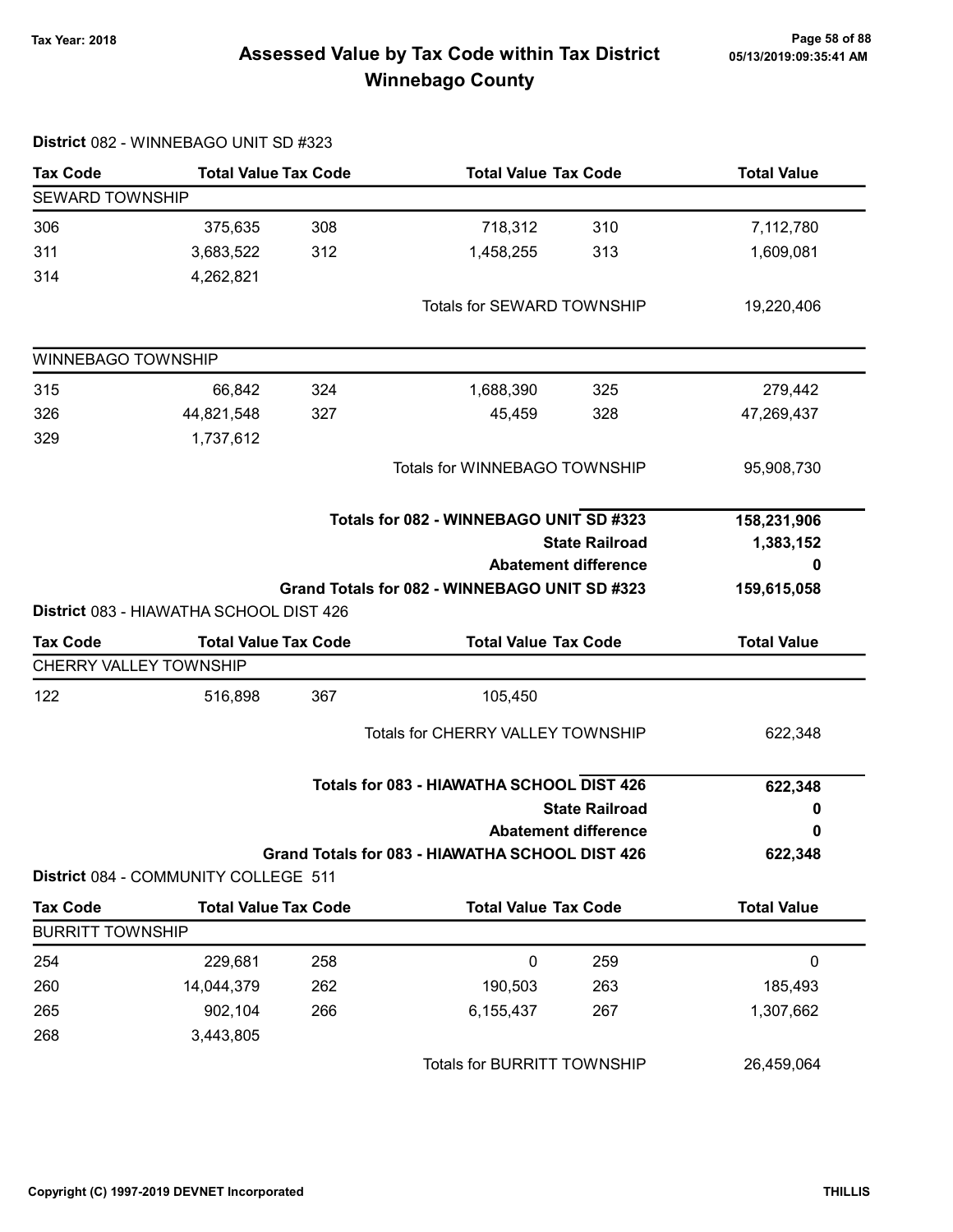## Page 59 of 88 وTax Year: 2018 Page 59 of 88<br>Assessed Value by Tax Code within Tax District ه 65/13/2019:09:35:41 Winnebago County

| <b>Tax Code</b>        | <b>Total Value Tax Code</b> |     | <b>Total Value Tax Code</b>       |     | <b>Total Value</b> |
|------------------------|-----------------------------|-----|-----------------------------------|-----|--------------------|
|                        | CHERRY VALLEY TOWNSHIP      |     |                                   |     |                    |
| 110                    | 27,634,182                  | 111 | 8,529,681                         | 112 | 2,135,996          |
| 113                    | 9,078,921                   | 114 | 69,767,939                        | 115 | 5,314,689          |
| 116                    | 22,696                      | 119 | 12,580,520                        | 120 | 3,451,310          |
| 124                    | 6,659,026                   | 125 | 118,324                           | 127 | 107,590,150        |
| 128                    | 1,700,817                   | 129 | 12,566,943                        | 343 | 514,727            |
| 366                    | 680,508                     | 383 | 1,345,028                         | 386 | $\pmb{0}$          |
| 396                    | 0                           | 440 | 26,485                            |     |                    |
|                        |                             |     | Totals for CHERRY VALLEY TOWNSHIP |     | 269,717,942        |
| <b>DURAND TOWNSHIP</b> |                             |     |                                   |     |                    |
| 228                    | 1,285,020                   | 229 | 1,678,723                         | 230 | 20,249,552         |
| 231                    | 122,431                     | 232 | 889,537                           | 233 | 13,341,281         |
| 234                    | 297,466                     |     |                                   |     |                    |
|                        |                             |     | <b>Totals for DURAND TOWNSHIP</b> |     | 37,864,010         |
| <b>HARLEM TOWNSHIP</b> |                             |     |                                   |     |                    |
| 006                    | 127,677,510                 | 007 | 3,751,685                         | 012 | 159,243            |
| 019                    | 0                           | 020 | 20,789                            | 026 | 27,645,717         |
| 042                    | 3,287,948                   | 045 | 320,005                           | 049 | 20,673,093         |
| 078                    | 288,976                     | 108 | 33,040                            | 109 | 25,565,008         |
| 118                    | 366,998                     | 130 | 3,921,925                         | 133 | 103,257,195        |
| 134                    | 11,542                      | 135 | 7,125,445                         | 136 | 26,590,887         |
| 137                    | 48,418,108                  | 139 | 7,580,397                         | 140 | 51,394             |
| 141                    | 221,392                     | 142 | 3,974                             | 143 | 2,384,254          |
| 144                    | 105,268,414                 | 145 | 4,388,365                         | 147 | 70,210             |
| 149                    | 30,457,581                  | 151 | 783                               | 152 | 4,173,489          |
| 153                    | 800,774                     | 158 | 6,017,884                         | 159 | 229,900            |
| 160                    | 476,253                     | 163 | 1,783,507                         | 164 | 85,822             |
| 194                    | 2,302,321                   | 208 | 45,209                            | 413 | 479,813            |
| 414                    | 1,022,381                   | 416 | 5,756,100                         | 427 | 10,322             |
| 428                    | 1,809,286                   | 429 | 3,334                             | 430 | 141,931            |
| 431                    | 2,135                       | 432 | 1,279                             | 433 | 1,367,780          |
| 434                    | 199,930                     | 435 | 6,102,073                         | 442 | 987,657            |
| 443                    | 53,848                      | 444 | 12,537                            | 454 | 30,306             |
|                        |                             |     | Totals for HARLEM TOWNSHIP        |     | 583,437,749        |

### District 084 - COMMUNITY COLLEGE 511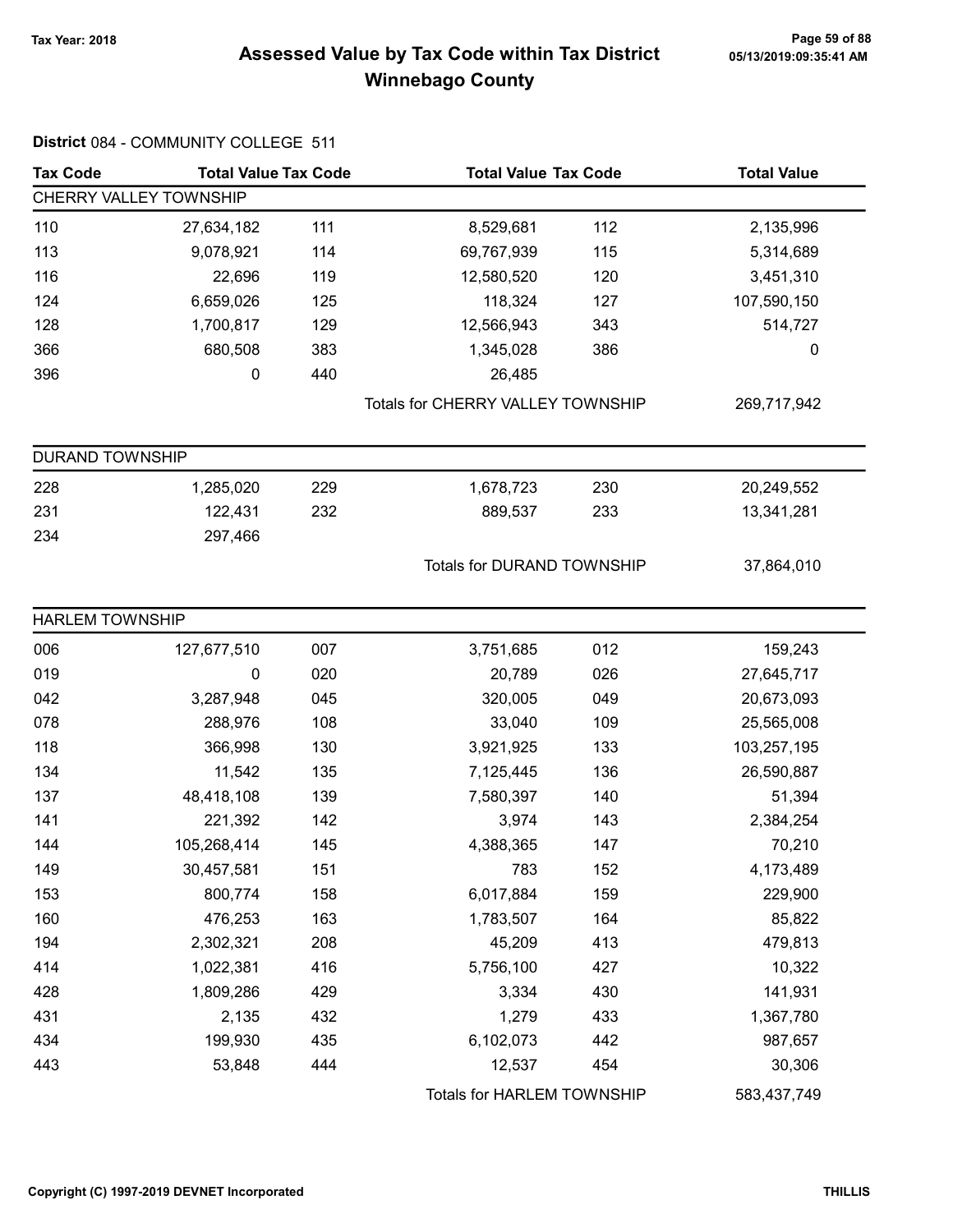## Page 60 of 88 مسمع Page 60 of 88<br>Assessed Value by Tax Code within Tax District مسمع Assessed Value by Tax Code within Tax District Winnebago County

#### District 084 - COMMUNITY COLLEGE 511

| <b>Tax Code</b>          | <b>Total Value Tax Code</b> |     | <b>Total Value Tax Code</b>           |     | <b>Total Value</b> |  |
|--------------------------|-----------------------------|-----|---------------------------------------|-----|--------------------|--|
| <b>HARRISON TOWNSHIP</b> |                             |     |                                       |     |                    |  |
| 246                      | 8,157,478                   | 247 | 6,420,754                             | 248 | 57,332             |  |
|                          |                             |     | Totals for HARRISON TOWNSHIP          |     | 14,635,564         |  |
| <b>LAONA TOWNSHIP</b>    |                             |     |                                       |     |                    |  |
| 212                      | $\pmb{0}$                   | 220 | 34,058,194                            |     |                    |  |
|                          |                             |     | <b>Totals for LAONA TOWNSHIP</b>      |     | 34,058,194         |  |
| <b>OWEN TOWNSHIP</b>     |                             |     |                                       |     |                    |  |
| 046                      | 30,752                      | 146 | 18,268,072                            | 148 | 898                |  |
| 150                      | 99,058                      | 154 | 103,709                               | 155 | 7,460,608          |  |
| 156                      | 17,038,534                  | 157 | 75,465                                | 161 | 104,450            |  |
| 162                      | 503,611                     | 165 | 13,983,424                            | 167 | 5,173,780          |  |
| 168                      | 0                           | 169 | 7,519,608                             | 170 | 104,822            |  |
| 171                      | 132,074                     | 172 | 220,460                               | 200 | 1,728,219          |  |
| 358                      | 0                           | 359 | 3,559                                 | 360 | $\mathbf 0$        |  |
| 361                      | 3,625                       | 362 | 866,411                               | 363 | 45,399             |  |
| 364                      | 226,103                     | 365 | 10,755,903                            | 368 | 0                  |  |
| 369                      | 106,511                     |     |                                       |     |                    |  |
|                          |                             |     | Totals for OWEN TOWNSHIP              |     | 84,555,055         |  |
| PECATONICA TOWNSHIP      |                             |     |                                       |     |                    |  |
| 281                      | 42,704,956                  | 282 | 141,678                               | 283 | 126,131            |  |
| 284                      | 31,455                      | 286 | 26,760,771                            | 425 | 59,622             |  |
|                          |                             |     | <b>Totals for PECATONICA TOWNSHIP</b> |     | 69,824,613         |  |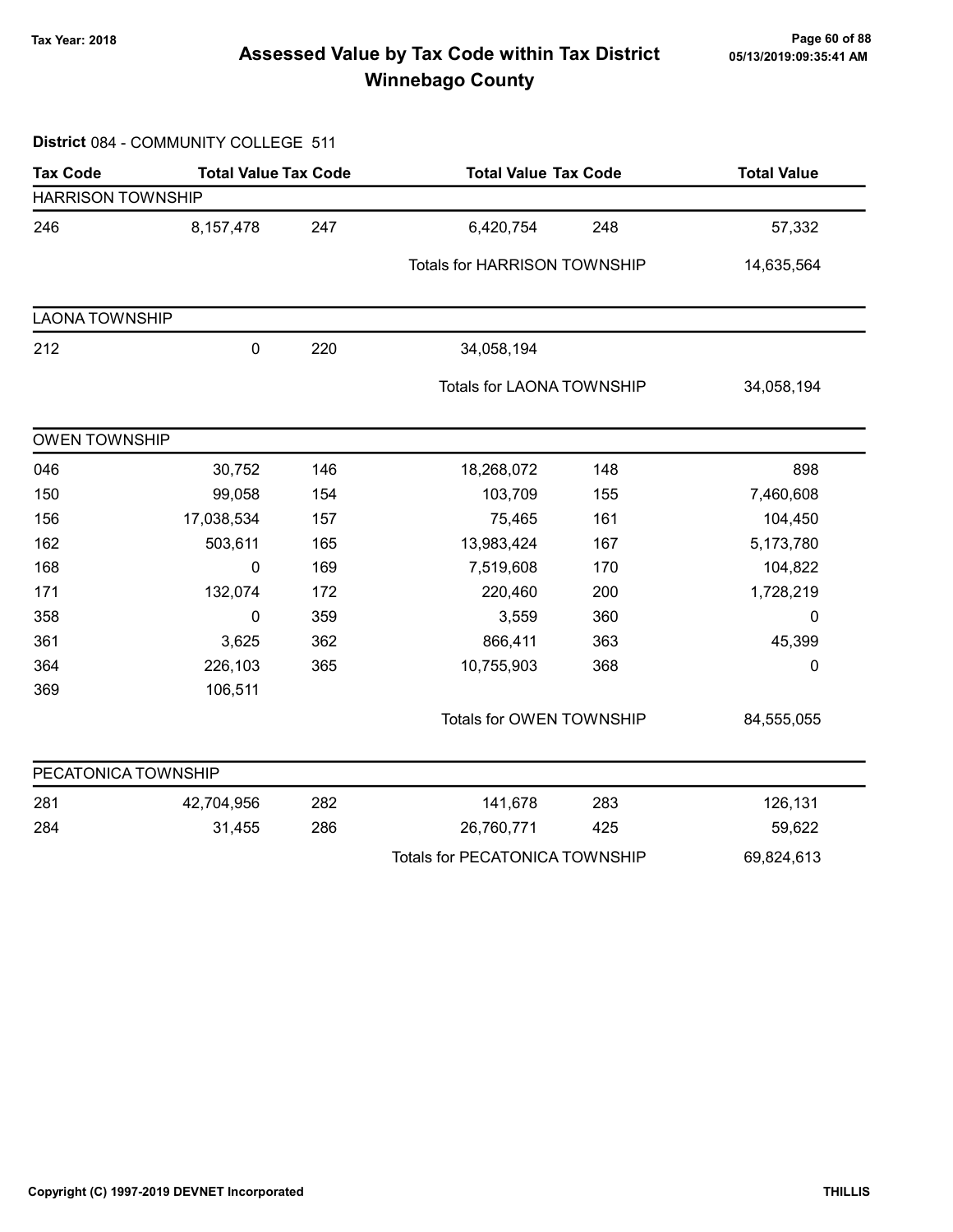## Tax Year: 2018 Page 61 of 88 Assessed Value by Tax Code within Tax District Winnebago County

#### District 084 - COMMUNITY COLLEGE 511

| <b>Tax Code</b>   | <b>Total Value Tax Code</b> |     | <b>Total Value Tax Code</b> |     | <b>Total Value</b> |
|-------------------|-----------------------------|-----|-----------------------------|-----|--------------------|
| ROCKFORD TOWNSHIP |                             |     |                             |     |                    |
| 001               | 1,181,326,746               | 002 | 97,674,869                  | 003 | 25,570,431         |
| 005               | 10,293,534                  | 008 | 47,140,594                  | 010 | 2,825,804          |
| 013               | 21,358,579                  | 014 | 1,802,744                   | 016 | 4,438              |
| 017               | 20,944,041                  | 018 | 48,033,228                  | 021 | 15,734,918         |
| 030               | 357,391                     | 031 | 4,270,808                   | 035 | 774,945            |
| 036               | 11,372,559                  | 038 | 0                           | 040 | 75,078             |
| 044               | 9,264                       | 047 | 3,861                       | 048 | 68,332             |
| 050               | 6,246,870                   | 051 | 8,941,145                   | 052 | 380,308            |
| 053               | 1,713,129                   | 056 | 331,322                     | 057 | 9,234,375          |
| 058               | 1,524,436                   | 059 | 1,452,486                   | 060 | 1,485,999          |
| 061               | 2,694,729                   | 062 | 6,491,302                   | 063 | 2,004,100          |
| 064               | 12,887,626                  | 066 | 11,654,605                  | 069 | 6,654,469          |
| 070               | 2,104,431                   | 071 | 10,093,442                  | 072 | 42,837             |
| 073               | 40,959                      | 076 | 1,071,806                   | 077 | 139,516            |
| 082               | 88,389                      | 083 | 557,260                     | 084 | 512,068            |
| 085               | 8,984,597                   | 086 | 1,145,902                   | 090 | 4,936              |
| 091               | 8,905,000                   | 092 | 4,364,129                   | 093 | 1,229,594          |
| 095               | 4,200,765                   | 096 | 7,309,589                   | 099 | 5,024,575          |
| 104               | 1,994,205                   | 117 | 11,195,727                  | 123 | 634,622            |
| 126               | 1,709,256                   | 131 | 3,616                       | 223 | 6,197,266          |
| 226               | 738,859                     | 351 | 709,056                     | 370 | 0                  |
| 372               | 3,563,322                   | 373 | 1,806,015                   | 374 | 1,318,438          |
| 378               | 46,684,596                  | 379 | 779,749                     | 380 | 900,913            |
| 381               | 6,041,071                   | 382 | 154,448                     | 385 | 835,621            |
| 391               | 839,407                     | 392 | 22,735,929                  | 393 | 382,292            |
| 394               | 0                           | 397 | 0                           | 400 | 43,128             |
| 403               | 69,567                      | 404 | 1,033,481                   | 405 | 1,489,159          |
| 406               | 10,548                      | 407 | 672,009                     | 409 | 10,563,142         |
| 410               | 6,940,031                   | 411 | 432                         | 412 | 87,782             |
| 417               | 858,880                     | 418 | 5,499,676                   | 419 | 411,267            |
| 421               | 13,909,528                  | 422 | 8,723,236                   | 423 | 11,430,093         |
| 424               | 8,030,962                   | 426 | 2,253,267                   | 438 | 522,919            |
| 439               | 440,068                     | 441 | 406,579                     | 448 | 11,686             |
| 450               | 206,717                     | 451 | 38,632,871                  | 452 | 25,884             |
| 453               | 183,185                     | 455 | 6,497,588                   | 456 | 4,179,750          |
| 460               | 110,442                     |     |                             |     |                    |

Totals for ROCKFORD TOWNSHIP 1,851,627,145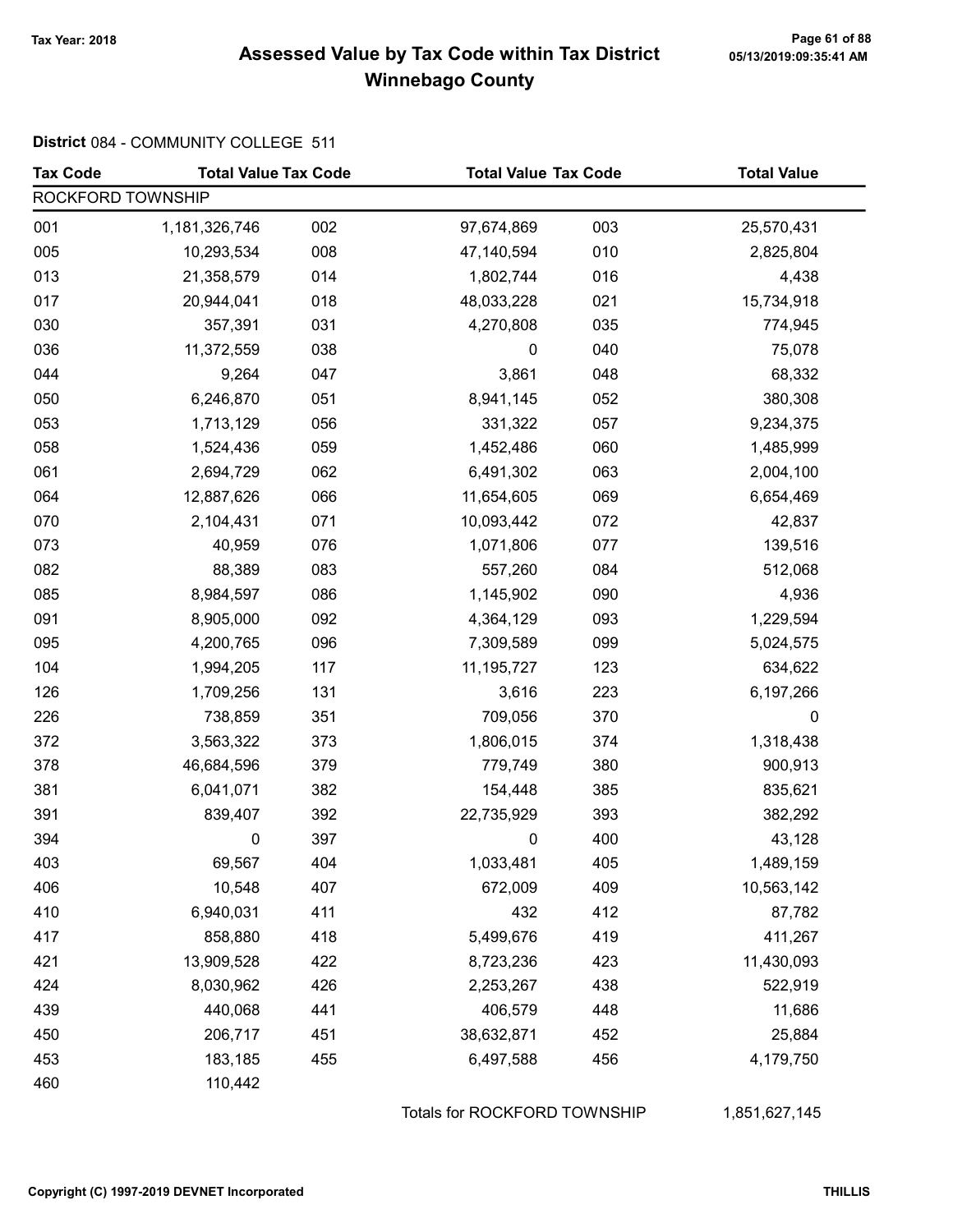## Page 62 of 88 مسمع Page 62 of 88<br>Assessed Value by Tax Code within Tax District مسمع Assessed Value by Tax Code within Tax District Winnebago County

| <b>Tax Code</b>        | <b>Total Value Tax Code</b> |     | <b>Total Value Tax Code</b>         |     | <b>Total Value</b> |  |
|------------------------|-----------------------------|-----|-------------------------------------|-----|--------------------|--|
| ROCKTON TOWNSHIP       |                             |     |                                     |     |                    |  |
| 190                    | 37,190,765                  | 191 | 12,200,167                          | 193 | 8,168,542          |  |
| 197                    | 103,783,716                 | 201 | 16,978,854                          | 202 | 43,612,814         |  |
| 203                    | 4,630,095                   | 204 | 23,808                              | 205 | 126,850            |  |
| 206                    | 20,049,731                  | 290 | 0                                   | 348 | 60,862             |  |
| 401                    | 4,017,200                   | 402 | 532,307                             | 420 | 1,699,184          |  |
| 458                    | 5,133,137                   | 459 | 11,564                              |     |                    |  |
|                        |                             |     | Totals for ROCKTON TOWNSHIP         |     | 258,219,596        |  |
| ROSCOE TOWNSHIP        |                             |     |                                     |     |                    |  |
| 068                    | 1,788,174                   | 175 | 39,557,627                          | 176 | 344,015            |  |
| 177                    | 12,534,548                  | 178 | 12,922                              | 179 | 8,897,007          |  |
| 180                    | 67,491,888                  | 181 | 136, 363, 727                       | 182 | 634,596            |  |
| 183                    | $\pmb{0}$                   | 184 | 1,062,045                           | 185 | 10,716,035         |  |
| 187                    | 2,691,580                   | 188 | 591,288                             | 189 | 68,605,583         |  |
| 192                    | 15,674,457                  | 196 | 10,189                              | 198 | 4,424,846          |  |
| 199                    | 40,221,857                  | 207 | 0                                   | 209 | 38,753,184         |  |
| 347                    | 304,604                     | 447 | 390,181                             | 457 | 1,647,325          |  |
|                        |                             |     | Totals for ROSCOE TOWNSHIP          |     | 452,717,678        |  |
| <b>SEWARD TOWNSHIP</b> |                             |     |                                     |     |                    |  |
| 305                    | 270,294                     | 306 | 375,635                             | 308 | 718,312            |  |
| 309                    | 5,258,008                   | 310 | 7,112,780                           | 311 | 3,683,522          |  |
| 312                    | 1,458,255                   | 313 | 1,609,081                           | 314 | 4,262,821          |  |
|                        |                             |     | Totals for SEWARD TOWNSHIP          |     | 24,748,708         |  |
| SHIRLAND TOWNSHIP      |                             |     |                                     |     |                    |  |
| 210                    | $\pmb{0}$                   | 211 | $\mathbf 0$                         | 213 | 7,113,059          |  |
| 214                    | 16,485,489                  |     |                                     |     |                    |  |
|                        |                             |     | <b>Totals for SHIRLAND TOWNSHIP</b> |     | 23,598,548         |  |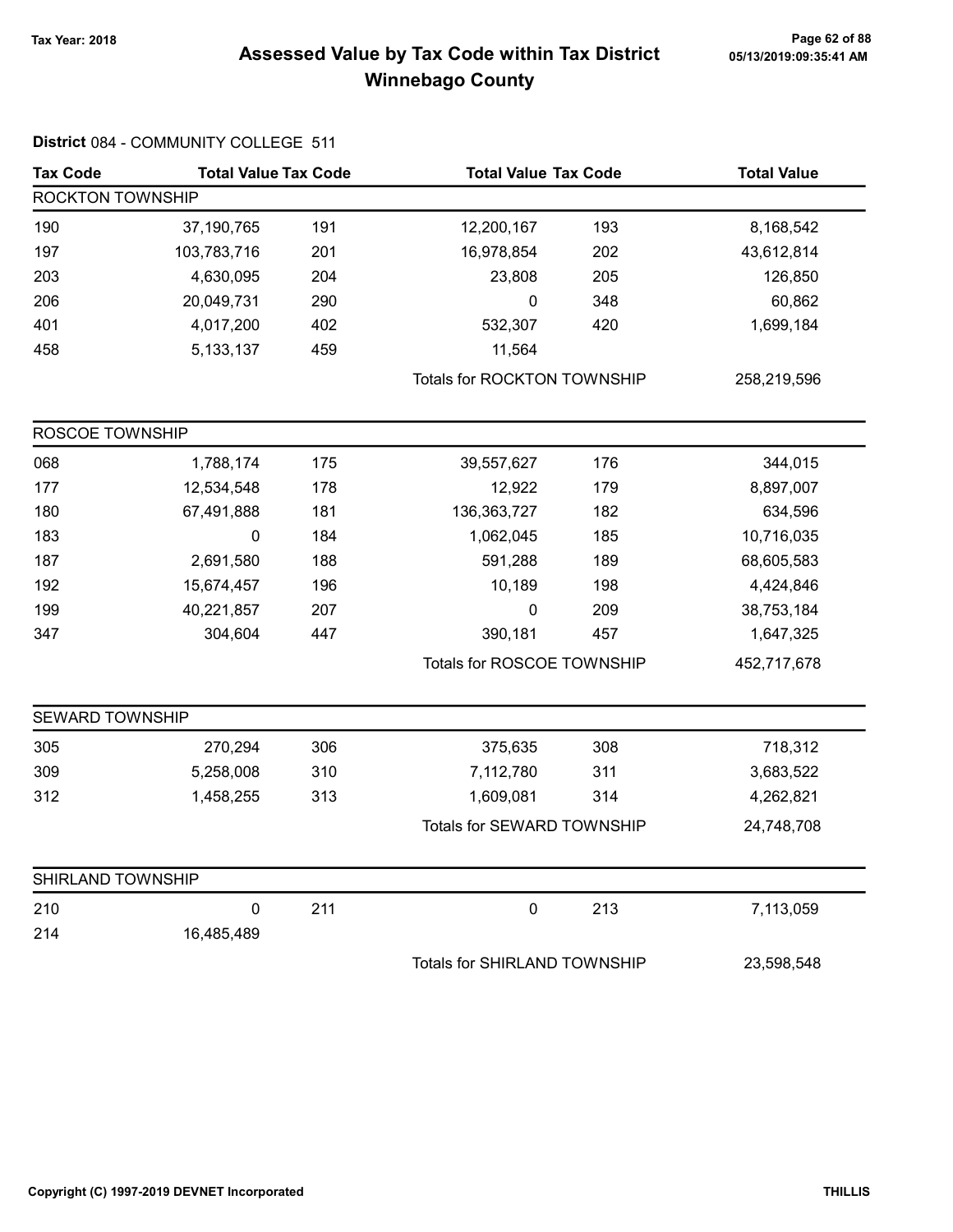## Page 63 of 88 مسمع Page 63 of 88<br>Assessed Value by Tax Code within Tax District مسمع Assessed Value by Tax Code within Tax District Winnebago County

|                           | District 084 - COMMUNITY COLLEGE 511   |                                                |                                                     |                             |                    |
|---------------------------|----------------------------------------|------------------------------------------------|-----------------------------------------------------|-----------------------------|--------------------|
| <b>Tax Code</b>           | <b>Total Value Tax Code</b>            |                                                | <b>Total Value Tax Code</b>                         |                             | <b>Total Value</b> |
| <b>WINNEBAGO TOWNSHIP</b> |                                        |                                                |                                                     |                             |                    |
| 315                       | 66,842                                 | 324                                            | 1,688,390                                           | 325                         | 279,442            |
| 326                       | 44,821,548                             | 327                                            | 45,459                                              | 328                         | 47,269,437         |
| 329                       | 1,737,612                              |                                                |                                                     |                             |                    |
|                           |                                        |                                                | Totals for WINNEBAGO TOWNSHIP                       |                             | 95,908,730         |
|                           |                                        |                                                | <b>Totals for 084 - COMMUNITY COLLEGE 511</b>       |                             | 3,827,372,596      |
|                           |                                        |                                                |                                                     | <b>State Railroad</b>       | 9,461,838          |
|                           |                                        |                                                |                                                     | <b>Abatement difference</b> | 0                  |
|                           | District 085 - COMMUNITY COLLEGE 523   |                                                | Grand Totals for 084 - COMMUNITY COLLEGE 511        |                             | 3,836,834,434      |
| <b>Tax Code</b>           | <b>Total Value Tax Code</b>            |                                                | <b>Total Value Tax Code</b>                         |                             | <b>Total Value</b> |
|                           | <b>CHERRY VALLEY TOWNSHIP</b>          |                                                |                                                     |                             |                    |
| 122                       | 516,898                                | 367                                            | 105,450                                             |                             |                    |
|                           |                                        |                                                | <b>Totals for CHERRY VALLEY TOWNSHIP</b>            |                             | 622,348            |
|                           |                                        |                                                | <b>Totals for 085 - COMMUNITY COLLEGE 523</b>       |                             | 622,348            |
|                           |                                        |                                                |                                                     | <b>State Railroad</b>       | o                  |
|                           |                                        |                                                |                                                     | <b>Abatement difference</b> | 0                  |
|                           | District 088 - NORTH MAIN & AUBURN TIF |                                                | <b>Grand Totals for 085 - COMMUNITY COLLEGE 523</b> |                             | 622,348            |
| <b>Tax Code</b>           | <b>Total Value Tax Code</b>            |                                                | <b>Total Value Tax Code</b>                         |                             | <b>Total Value</b> |
| ROCKFORD TOWNSHIP         |                                        |                                                |                                                     |                             |                    |
| 086                       | 1,145,902                              |                                                |                                                     |                             |                    |
|                           |                                        |                                                | Totals for ROCKFORD TOWNSHIP                        |                             | 1,145,902          |
|                           |                                        |                                                | <b>Totals for 088 - NORTH MAIN &amp; AUBURN TIF</b> |                             | 1,145,902          |
|                           |                                        |                                                |                                                     | <b>State Railroad</b>       | 0                  |
|                           |                                        |                                                |                                                     | <b>Abatement difference</b> | 0<br>1,145,902     |
|                           |                                        | Grand Totals for 088 - NORTH MAIN & AUBURN TIF |                                                     |                             |                    |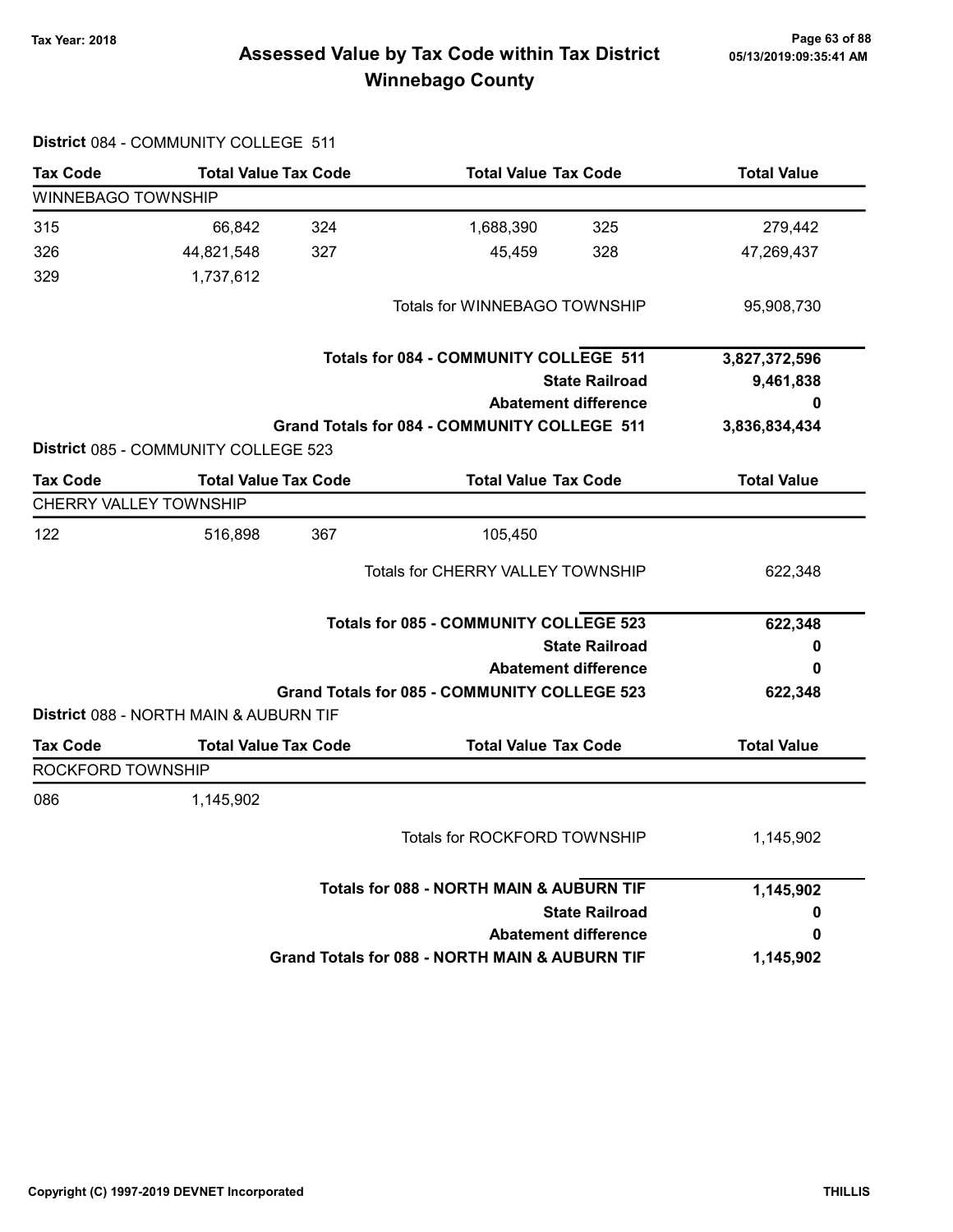## Page 64 of 88 مسمع Page 64 of 88<br>Assessed Value by Tax Code within Tax District مسمع Assessed Value by Tax Code within Tax District Winnebago County

District 089 - JACKSON SCHOOL TIF

| <b>Tax Code</b>               | <b>Total Value Tax Code</b>               | <b>Total Value Tax Code</b>                  | <b>Total Value</b> |
|-------------------------------|-------------------------------------------|----------------------------------------------|--------------------|
| ROCKFORD TOWNSHIP             |                                           |                                              |                    |
| 223                           | 6,197,266                                 |                                              |                    |
|                               |                                           | <b>Totals for ROCKFORD TOWNSHIP</b>          | 6,197,266          |
|                               |                                           | Totals for 089 - JACKSON SCHOOL TIF          | 6,197,266          |
|                               |                                           | <b>State Railroad</b>                        | 0                  |
|                               |                                           | <b>Abatement difference</b>                  | 0                  |
|                               |                                           | Grand Totals for 089 - JACKSON SCHOOL TIF    | 6,197,266          |
| District 093 - NORTH MAIN TIF |                                           |                                              |                    |
| <b>Tax Code</b>               | <b>Total Value Tax Code</b>               | <b>Total Value Tax Code</b>                  | <b>Total Value</b> |
| ROCKFORD TOWNSHIP             |                                           |                                              |                    |
| 391                           | 839,407                                   |                                              |                    |
|                               |                                           | <b>Totals for ROCKFORD TOWNSHIP</b>          | 839,407            |
|                               |                                           | <b>Totals for 093 - NORTH MAIN TIF</b>       | 839,407            |
|                               |                                           | <b>State Railroad</b>                        | 0                  |
|                               |                                           | <b>Abatement difference</b>                  | 0                  |
|                               |                                           | <b>Grand Totals for 093 - NORTH MAIN TIF</b> | 839,407            |
|                               | <b>District 094 - GLOBAL TRADE TIF #1</b> |                                              |                    |
| <b>Tax Code</b>               | <b>Total Value Tax Code</b>               | <b>Total Value Tax Code</b>                  | <b>Total Value</b> |
| ROCKFORD TOWNSHIP             |                                           |                                              |                    |
| 392                           | 22,735,929                                |                                              |                    |
|                               |                                           | Totals for ROCKFORD TOWNSHIP                 | 22,735,929         |
|                               |                                           | Totals for 094 - GLOBAL TRADE TIF #1         | 22,735,929         |
|                               |                                           | <b>State Railroad</b>                        | 0                  |
|                               |                                           | <b>Abatement difference</b>                  | 0                  |
|                               |                                           | Grand Totals for 094 - GLOBAL TRADE TIF #1   | 22,735,929         |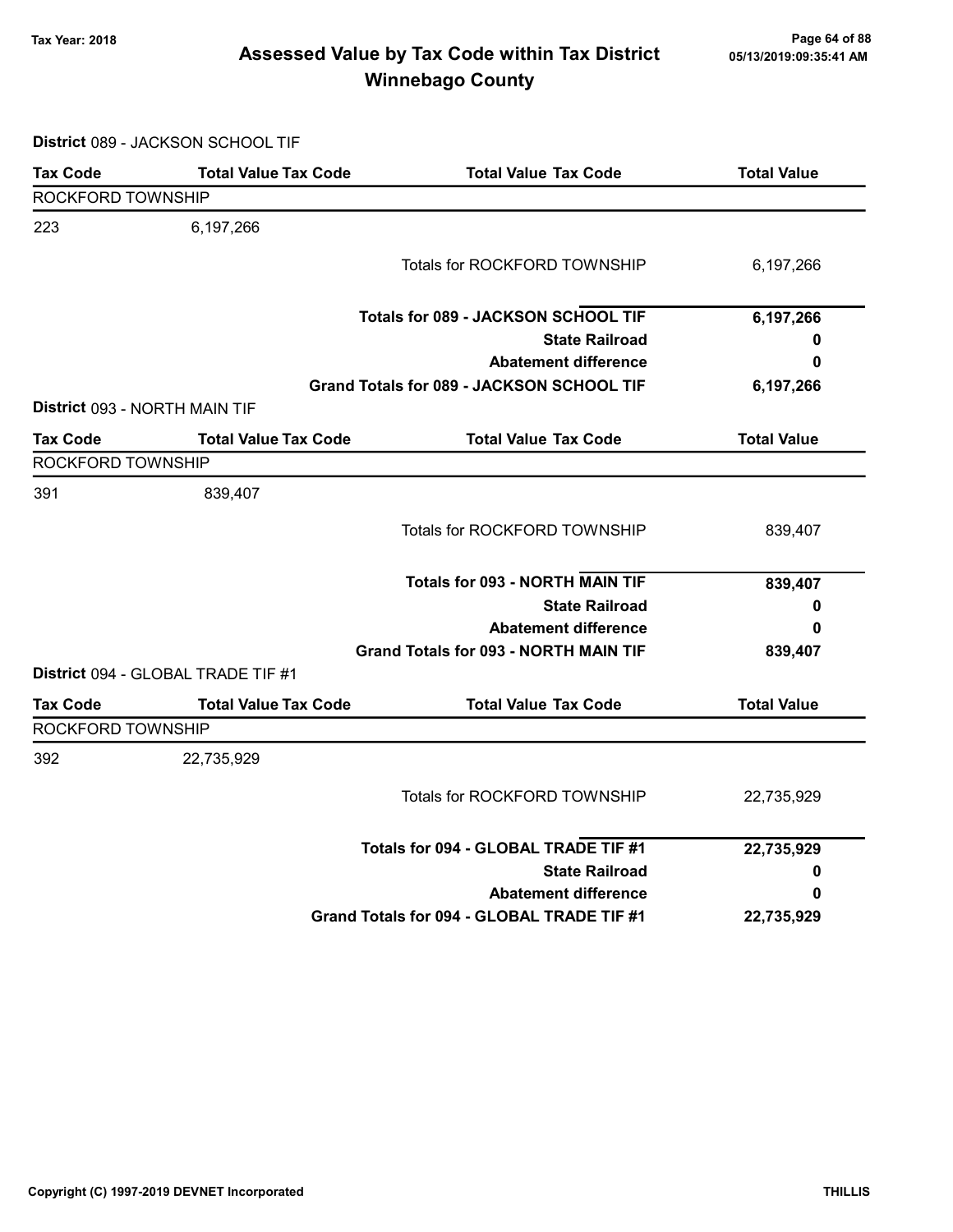## Page 65 of 88 مسمع Page 65 of 88<br>Assessed Value by Tax Code within Tax District مسمع Assessed Value by Tax Code within Tax District Winnebago County

District 098 - MACHESNEY PARK TIF

| <b>Tax Code</b>          |                                        | <b>Total Value Tax Code</b><br><b>Total Value Tax Code</b> |                                                  |                             | <b>Total Value</b> |
|--------------------------|----------------------------------------|------------------------------------------------------------|--------------------------------------------------|-----------------------------|--------------------|
| <b>HARLEM TOWNSHIP</b>   |                                        |                                                            |                                                  |                             |                    |
| 118                      | 366,998                                | 141                                                        | 221,392                                          |                             |                    |
|                          |                                        |                                                            | <b>Totals for HARLEM TOWNSHIP</b>                |                             | 588,390            |
|                          |                                        |                                                            | <b>Totals for 098 - MACHESNEY PARK TIF</b>       |                             | 588,390            |
|                          |                                        |                                                            |                                                  | <b>State Railroad</b>       | 0                  |
|                          |                                        |                                                            |                                                  | <b>Abatement difference</b> | 0                  |
|                          |                                        |                                                            | <b>Grand Totals for 098 - MACHESNEY PARK TIF</b> |                             | 588,390            |
|                          | District 101 - BU/HA/SH MULTI TOWNSHIP |                                                            |                                                  |                             |                    |
| <b>Tax Code</b>          | <b>Total Value Tax Code</b>            |                                                            | <b>Total Value Tax Code</b>                      |                             | <b>Total Value</b> |
| <b>BURRITT TOWNSHIP</b>  |                                        |                                                            |                                                  |                             |                    |
| 254                      | 229,681                                | 258                                                        | $\mathbf 0$                                      | 259                         | $\mathbf 0$        |
| 260                      | 14,044,379                             | 262                                                        | 190,503                                          | 263                         | 185,493            |
| 265                      | 902,104                                | 266                                                        | 6,155,437                                        | 267                         | 1,307,662          |
| 268                      | 3,443,805                              |                                                            |                                                  |                             |                    |
|                          |                                        |                                                            | Totals for BURRITT TOWNSHIP                      |                             | 26,459,064         |
| <b>HARRISON TOWNSHIP</b> |                                        |                                                            |                                                  |                             |                    |
| 246                      | 8,157,478                              | 247                                                        | 6,420,754                                        | 248                         | 57,332             |
|                          |                                        |                                                            | <b>Totals for HARRISON TOWNSHIP</b>              |                             | 14,635,564         |
| SHIRLAND TOWNSHIP        |                                        |                                                            |                                                  |                             |                    |
| 213                      | 7,113,059                              | 214                                                        | 16,485,489                                       |                             |                    |
|                          |                                        |                                                            | Totals for SHIRLAND TOWNSHIP                     |                             | 23,598,548         |
|                          |                                        | Totals for 101 - BU/HA/SH MULTI TOWNSHIP                   |                                                  |                             | 64,693,176         |
|                          |                                        |                                                            |                                                  | <b>State Railroad</b>       | 0                  |
|                          |                                        |                                                            |                                                  | <b>Abatement difference</b> | 0                  |
|                          |                                        |                                                            | Grand Totals for 101 - BU/HA/SH MULTI TOWNSHIP   |                             | 64,693,176         |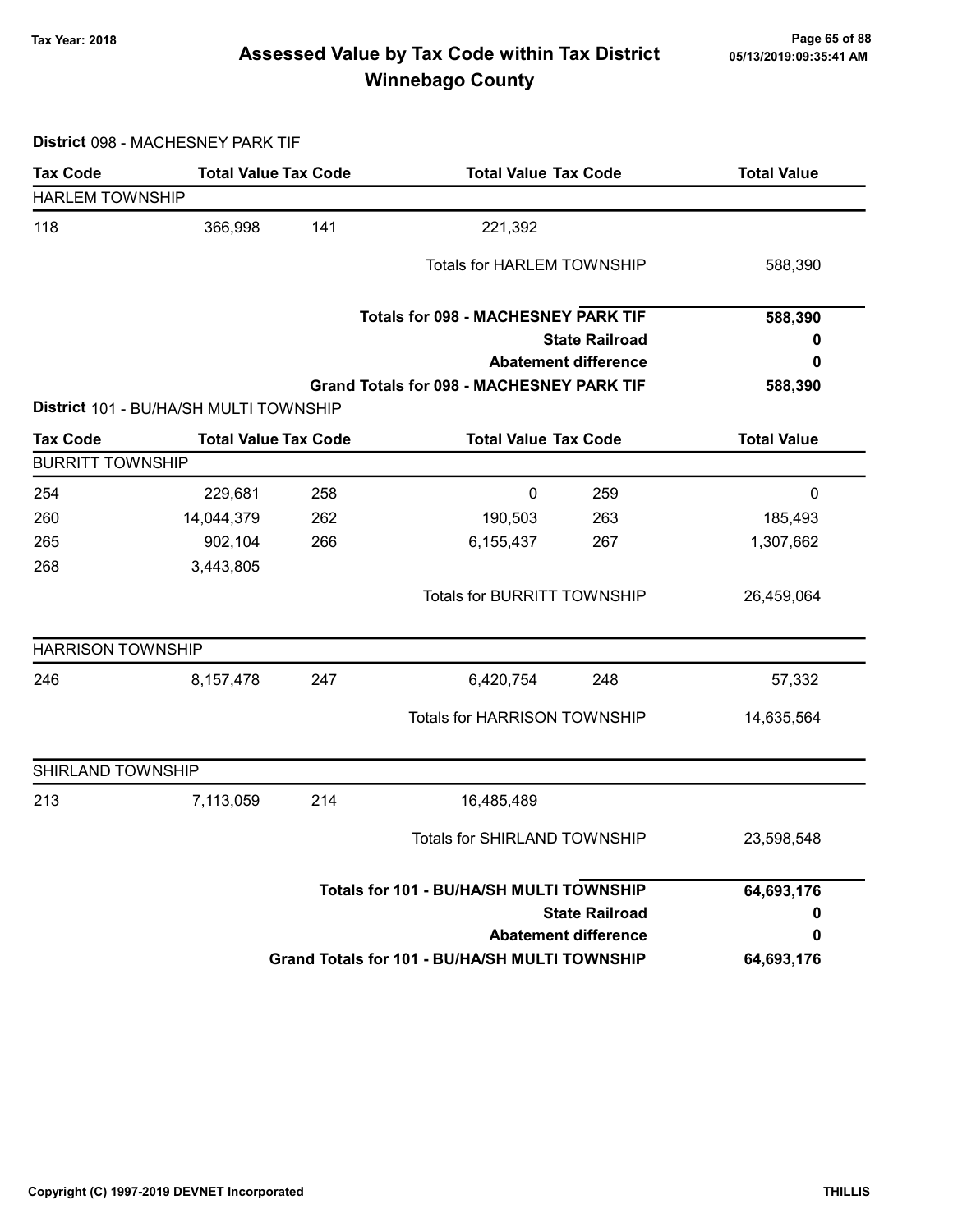## Page 66 of 88 مسمع Page 66 of 88<br>Assessed Value by Tax Code within Tax District مسمع Assessed Value by Tax Code within Tax District Winnebago County

|                        | District 102 - DU/LA MULTI TOWNSHIP |                                                  |                    |
|------------------------|-------------------------------------|--------------------------------------------------|--------------------|
| <b>Tax Code</b>        | <b>Total Value Tax Code</b>         | <b>Total Value Tax Code</b>                      | <b>Total Value</b> |
| <b>DURAND TOWNSHIP</b> |                                     |                                                  |                    |
| 228                    | 1,285,020<br>229                    | 1,678,723<br>230                                 | 20,249,552         |
| 231                    | 122,431<br>232                      | 889,537<br>233                                   | 13,341,281         |
| 234                    | 297,466                             |                                                  |                    |
|                        |                                     | <b>Totals for DURAND TOWNSHIP</b>                | 37,864,010         |
| <b>LAONA TOWNSHIP</b>  |                                     |                                                  |                    |
| 220                    | 34,058,194                          |                                                  |                    |
|                        |                                     | Totals for LAONA TOWNSHIP                        | 34,058,194         |
|                        |                                     | Totals for 102 - DU/LA MULTI TOWNSHIP            | 71,922,204         |
|                        |                                     | <b>State Railroad</b>                            | 0                  |
|                        |                                     | <b>Abatement difference</b>                      | 0                  |
|                        | District 104 - SOUTH ROCKFORD TIF   | Grand Totals for 102 - DU/LA MULTI TOWNSHIP      | 71,922,204         |
| <b>Tax Code</b>        | <b>Total Value Tax Code</b>         | <b>Total Value Tax Code</b>                      | <b>Total Value</b> |
| ROCKFORD TOWNSHIP      |                                     |                                                  |                    |
| 014                    | 1,802,744                           |                                                  |                    |
|                        |                                     | Totals for ROCKFORD TOWNSHIP                     | 1,802,744          |
|                        |                                     | Totals for 104 - SOUTH ROCKFORD TIF              | 1,802,744          |
|                        |                                     | <b>State Railroad</b>                            | 0                  |
|                        |                                     | <b>Abatement difference</b>                      | 0                  |
|                        |                                     | <b>Grand Totals for 104 - SOUTH ROCKFORD TIF</b> | 1,802,744          |
|                        | District 105 - LINCOLNWOOD TIF      |                                                  |                    |
| <b>Tax Code</b>        | <b>Total Value Tax Code</b>         | <b>Total Value Tax Code</b>                      | <b>Total Value</b> |
| ROCKFORD TOWNSHIP      |                                     |                                                  |                    |
| 047                    | 3,861                               |                                                  |                    |
|                        |                                     | <b>Totals for ROCKFORD TOWNSHIP</b>              | 3,861              |
|                        |                                     | <b>Totals for 105 - LINCOLNWOOD TIF</b>          | 3,861              |
|                        |                                     | <b>State Railroad</b>                            | 0                  |
|                        |                                     | <b>Abatement difference</b>                      | 0                  |
|                        |                                     | <b>Grand Totals for 105 - LINCOLNWOOD TIF</b>    | 3,861              |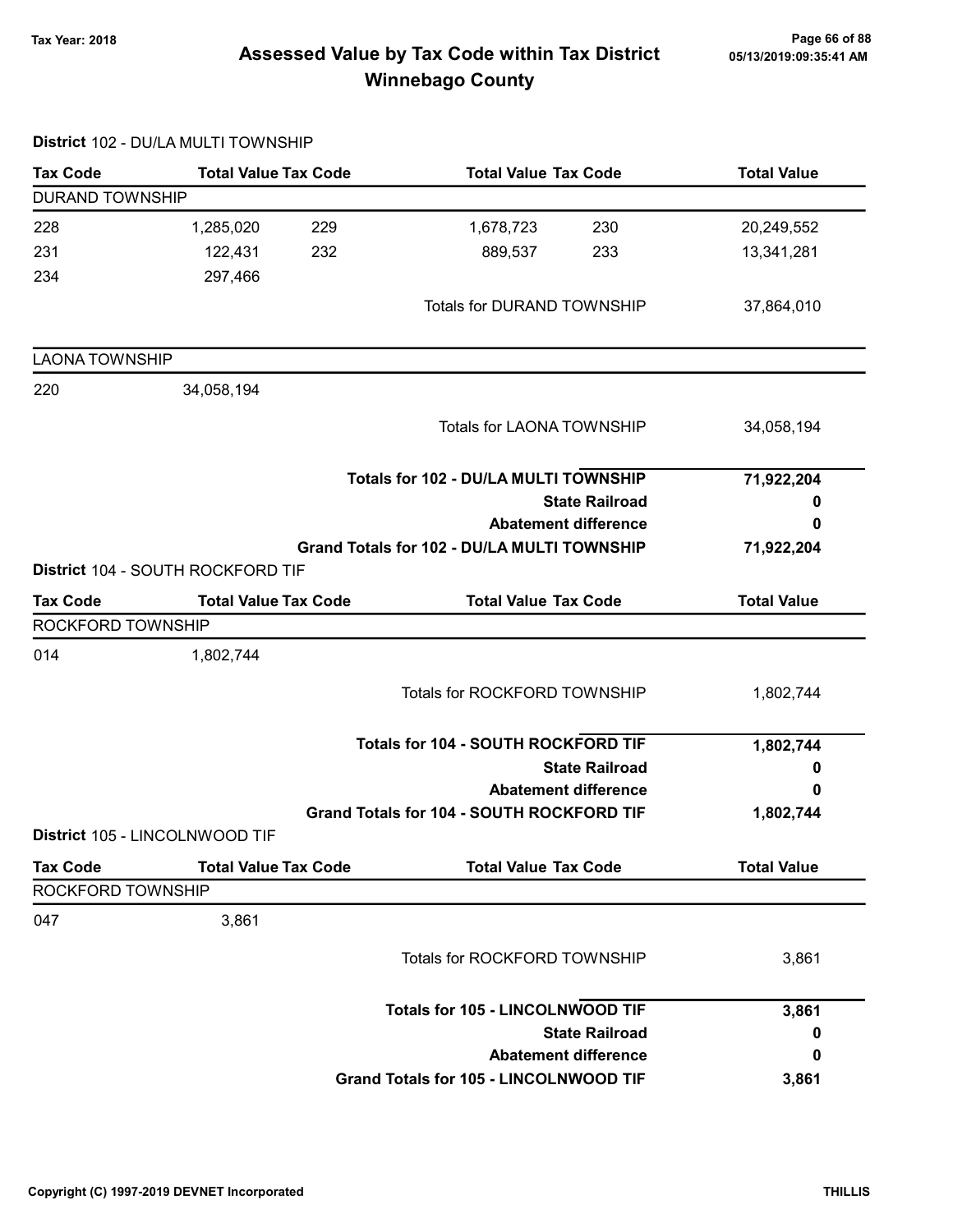## Page 67 of 88 وTax Year: 2018 Page 67 of 88<br>Assessed Value by Tax Code within Tax District ه 65/13/2019:09:35:41 Winnebago County

District 106 - DURAND VILLAGE TIF

| <b>Tax Code</b>        | <b>Total Value Tax Code</b>            | <b>Total Value Tax Code</b>                           | <b>Total Value</b> |
|------------------------|----------------------------------------|-------------------------------------------------------|--------------------|
| <b>DURAND TOWNSHIP</b> |                                        |                                                       |                    |
| 228                    | 1,285,020                              |                                                       |                    |
|                        |                                        | <b>Totals for DURAND TOWNSHIP</b>                     | 1,285,020          |
|                        |                                        | <b>Totals for 106 - DURAND VILLAGE TIF</b>            | 1,285,020          |
|                        |                                        | <b>State Railroad</b>                                 | 0                  |
|                        |                                        | <b>Abatement difference</b>                           | 0                  |
|                        |                                        | <b>Grand Totals for 106 - DURAND VILLAGE TIF</b>      | 1,285,020          |
|                        | District 107 - SPRINGFIELD CORNERS TIF |                                                       |                    |
| <b>Tax Code</b>        | <b>Total Value Tax Code</b>            | <b>Total Value Tax Code</b>                           | <b>Total Value</b> |
| ROCKFORD TOWNSHIP      |                                        |                                                       |                    |
| 048                    | 68,332                                 |                                                       |                    |
|                        |                                        | Totals for ROCKFORD TOWNSHIP                          | 68,332             |
|                        |                                        | <b>Totals for 107 - SPRINGFIELD CORNERS TIF</b>       | 68,332             |
|                        |                                        | <b>State Railroad</b>                                 | 0                  |
|                        |                                        | <b>Abatement difference</b>                           | 0                  |
|                        |                                        | <b>Grand Totals for 107 - SPRINGFIELD CORNERS TIF</b> | 68,332             |
|                        | District 109 - COUNTRY OAKS SSA        |                                                       |                    |
| <b>Tax Code</b>        | <b>Total Value Tax Code</b>            | <b>Total Value Tax Code</b>                           | <b>Total Value</b> |
| ROCKFORD TOWNSHIP      |                                        |                                                       |                    |
| 056                    | 331,322                                |                                                       |                    |
|                        |                                        | Totals for ROCKFORD TOWNSHIP                          | 331,322            |
|                        |                                        | <b>Totals for 109 - COUNTRY OAKS SSA</b>              | 331,322            |
|                        |                                        | <b>State Railroad</b>                                 | 0                  |
|                        |                                        | <b>Abatement difference</b>                           | 0                  |
|                        |                                        | <b>Grand Totals for 109 - COUNTRY OAKS SSA</b>        | 331,322            |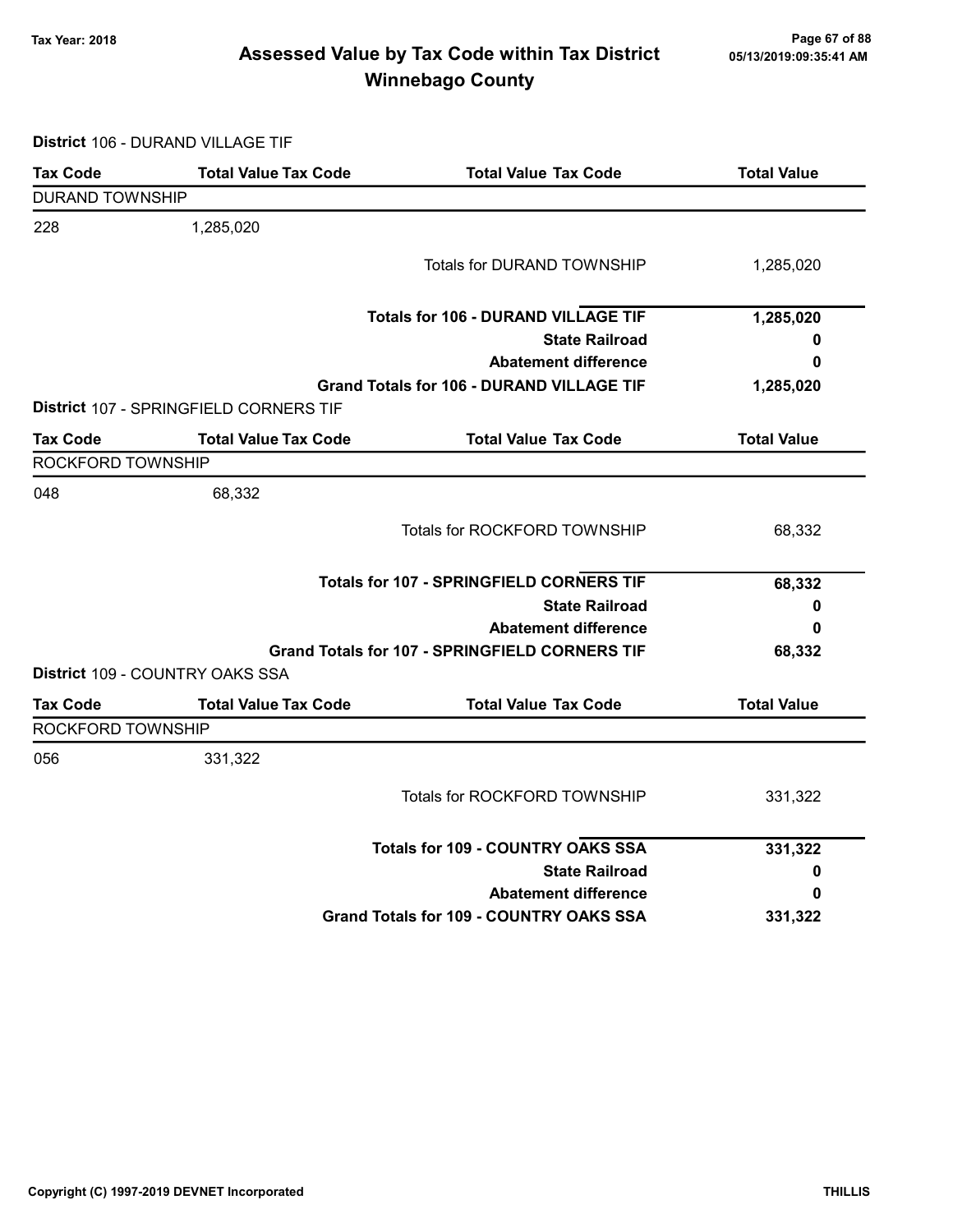District 110 - BURRITT TWSP ROAD

## Tax Year: 2018 Page 68 of 88 Assessed Value by Tax Code within Tax District Winnebago County

| <b>Tax Code</b>         | <b>Total Value Tax Code</b>            |     |                                                 | <b>Total Value Tax Code</b>              |                    |
|-------------------------|----------------------------------------|-----|-------------------------------------------------|------------------------------------------|--------------------|
| <b>BURRITT TOWNSHIP</b> |                                        |     |                                                 |                                          |                    |
| 254                     | 229,681                                | 258 | $\mathbf 0$                                     | 259                                      | $\mathbf 0$        |
| 260                     | 14,044,379                             | 262 | 190,503                                         | 263                                      | 185,493            |
| 265                     | 902,104                                | 266 | 6,155,437                                       | 267                                      | 1,307,662          |
| 268                     | 3,443,805                              |     |                                                 |                                          |                    |
|                         |                                        |     | <b>Totals for BURRITT TOWNSHIP</b>              |                                          | 26,459,064         |
|                         |                                        |     | <b>Totals for 110 - BURRITT TWSP ROAD</b>       |                                          | 26,459,064         |
|                         |                                        |     |                                                 | <b>State Railroad</b>                    | 0                  |
|                         |                                        |     |                                                 | <b>Abatement difference</b>              | 0                  |
|                         |                                        |     | <b>Grand Totals for 110 - BURRITT TWSP ROAD</b> |                                          | 26,459,064         |
|                         | District 111 - CHERRY VALLEY TWSP ROAD |     |                                                 |                                          |                    |
| <b>Tax Code</b>         | <b>Total Value Tax Code</b>            |     | <b>Total Value Tax Code</b>                     |                                          | <b>Total Value</b> |
|                         | CHERRY VALLEY TOWNSHIP                 |     |                                                 |                                          |                    |
| 110                     | 27,634,182                             | 111 | 8,529,681                                       | 112                                      | 2,135,996          |
| 113                     | 9,078,921                              | 114 | 69,767,939                                      | 115                                      | 5,314,689          |
| 116                     | 22,696                                 | 119 | 12,580,520                                      | 120                                      | 3,451,310          |
| 122                     | 516,898                                | 124 | 6,659,026                                       | 125                                      | 118,324            |
| 127                     | 107,590,150                            | 128 | 1,700,817                                       | 129                                      | 12,566,943         |
| 343                     | 514,727                                | 366 | 680,508                                         | 367                                      | 105,450            |
| 383                     | 1,345,028                              | 386 | $\pmb{0}$                                       | 396                                      | $\mathbf 0$        |
| 440                     | 26,485                                 |     |                                                 |                                          |                    |
|                         |                                        |     | Totals for CHERRY VALLEY TOWNSHIP               |                                          | 270,340,290        |
|                         |                                        |     |                                                 | Totals for 111 - CHERRY VALLEY TWSP ROAD |                    |
|                         |                                        |     |                                                 | <b>State Railroad</b>                    | 1,504,056          |
|                         |                                        |     |                                                 | <b>Abatement difference</b>              | 0                  |
|                         |                                        |     | Grand Totals for 111 - CHERRY VALLEY TWSP ROAD  |                                          | 271,844,346        |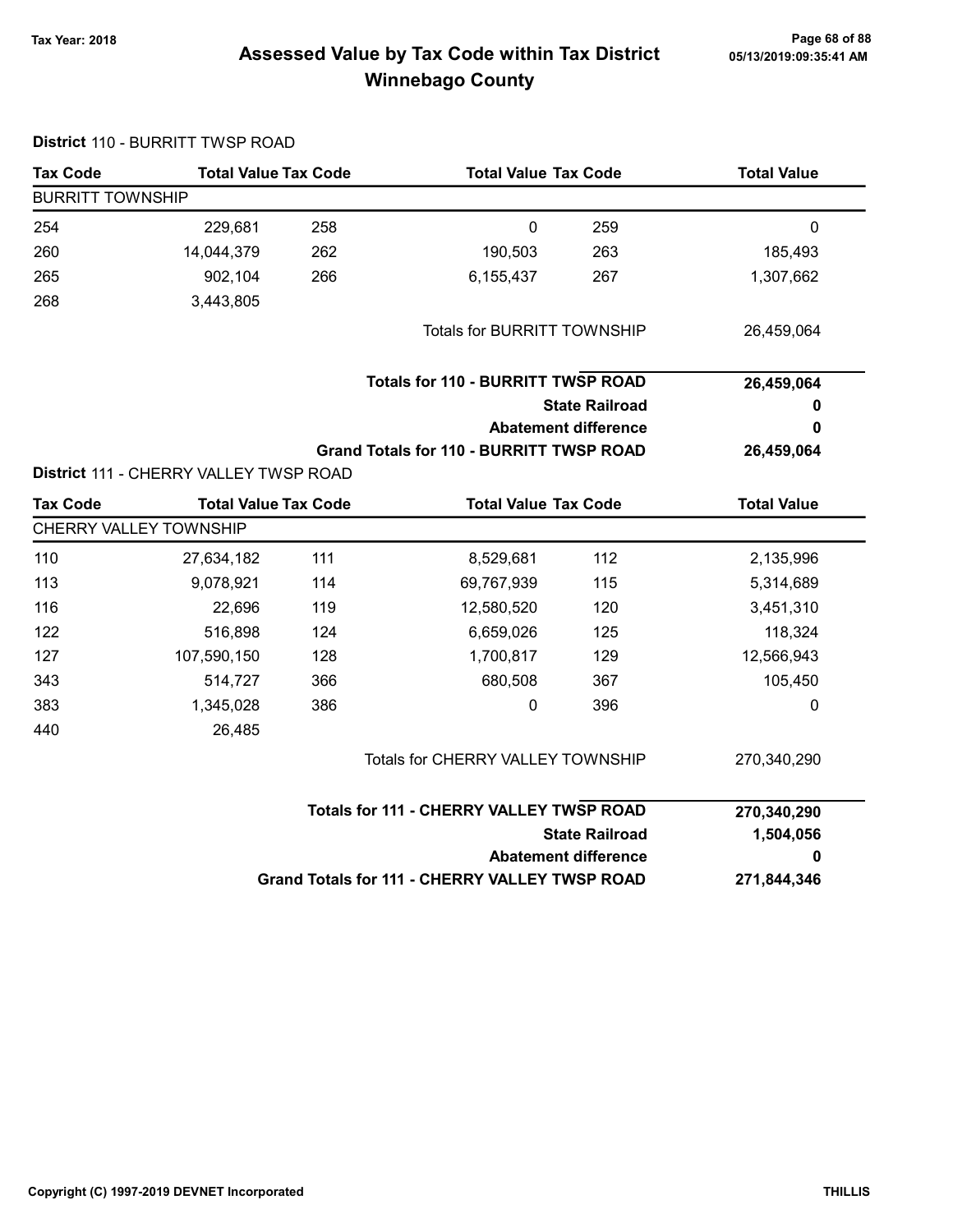# 05/13/2019:09:35:41 AM

## Page 69 of 88 مسمع Page 69 of 88<br>Assessed Value by Tax Code within Tax District مسمع Assessed Value by Tax Code within Tax District Winnebago County

| <b>Tax Code</b>        | <b>Total Value Tax Code</b>     |     | <b>Total Value Tax Code</b>                    |                             | <b>Total Value</b> |
|------------------------|---------------------------------|-----|------------------------------------------------|-----------------------------|--------------------|
| <b>DURAND TOWNSHIP</b> |                                 |     |                                                |                             |                    |
| 228                    | 1,285,020                       | 229 | 1,678,723                                      | 230                         | 20,249,552         |
| 231                    | 122,431                         | 232 | 889,537                                        | 233                         | 13,341,281         |
| 234                    | 297,466                         |     |                                                |                             |                    |
|                        |                                 |     | Totals for DURAND TOWNSHIP                     |                             | 37,864,010         |
|                        |                                 |     | <b>Totals for 112 - DURAND TWSP ROAD</b>       |                             | 37,864,010         |
|                        |                                 |     |                                                | <b>State Railroad</b>       | 0                  |
|                        |                                 |     |                                                | <b>Abatement difference</b> | 0                  |
|                        |                                 |     | <b>Grand Totals for 112 - DURAND TWSP ROAD</b> |                             | 37,864,010         |
|                        | District 113 - HARLEM TWSP ROAD |     |                                                |                             |                    |
| <b>Tax Code</b>        | <b>Total Value Tax Code</b>     |     | <b>Total Value Tax Code</b>                    |                             | <b>Total Value</b> |
| <b>HARLEM TOWNSHIP</b> |                                 |     |                                                |                             |                    |
| 006                    | 127,677,510                     | 007 | 3,751,685                                      | 012                         | 159,243            |
| 019                    | 0                               | 020 | 20,789                                         | 026                         | 27,645,717         |
| 042                    | 3,287,948                       | 045 | 320,005                                        | 049                         | 20,673,093         |
| 078                    | 288,976                         | 108 | 33,040                                         | 109                         | 25,565,008         |
| 118                    | 366,998                         | 130 | 3,921,925                                      | 133                         | 103,257,195        |
| 134                    | 11,542                          | 135 | 7,125,445                                      | 136                         | 26,590,887         |
| 137                    | 48,418,108                      | 139 | 7,580,397                                      | 140                         | 51,394             |
| 141                    | 221,392                         | 142 | 3,974                                          | 143                         | 2,384,254          |
| 144                    | 105,268,414                     | 145 | 4,388,365                                      | 147                         | 70,210             |
| 149                    | 30,457,581                      | 151 | 783                                            | 152                         | 4,173,489          |
| 153                    | 800,774                         | 158 | 6,017,884                                      | 159                         | 229,900            |
| 160                    | 476,253                         | 163 | 1,783,507                                      | 164                         | 85,822             |
| 194                    | 2,302,321                       | 208 | 45,209                                         | 413                         | 479,813            |
| 414                    | 1,022,381                       | 416 | 5,756,100                                      | 427                         | 10,322             |
| 428                    | 1,809,286                       | 429 | 3,334                                          | 430                         | 141,931            |
| 431                    | 2,135                           | 432 | 1,279                                          | 433                         | 1,367,780          |
| 434                    | 199,930                         | 435 | 6,102,073                                      | 442                         | 987,657            |
| 443                    | 53,848                          | 444 | 12,537                                         | 454                         | 30,306             |
|                        |                                 |     | Totals for HARLEM TOWNSHIP                     |                             | 583,437,749        |
|                        |                                 |     | <b>Totals for 113 - HARLEM TWSP ROAD</b>       |                             | 583,437,749        |
|                        |                                 |     |                                                | <b>State Railroad</b>       | 0<br>0             |
|                        |                                 |     |                                                | <b>Abatement difference</b> |                    |

| Abatement difference                           |             |
|------------------------------------------------|-------------|
| <b>Grand Totals for 113 - HARLEM TWSP ROAD</b> | 583,437,749 |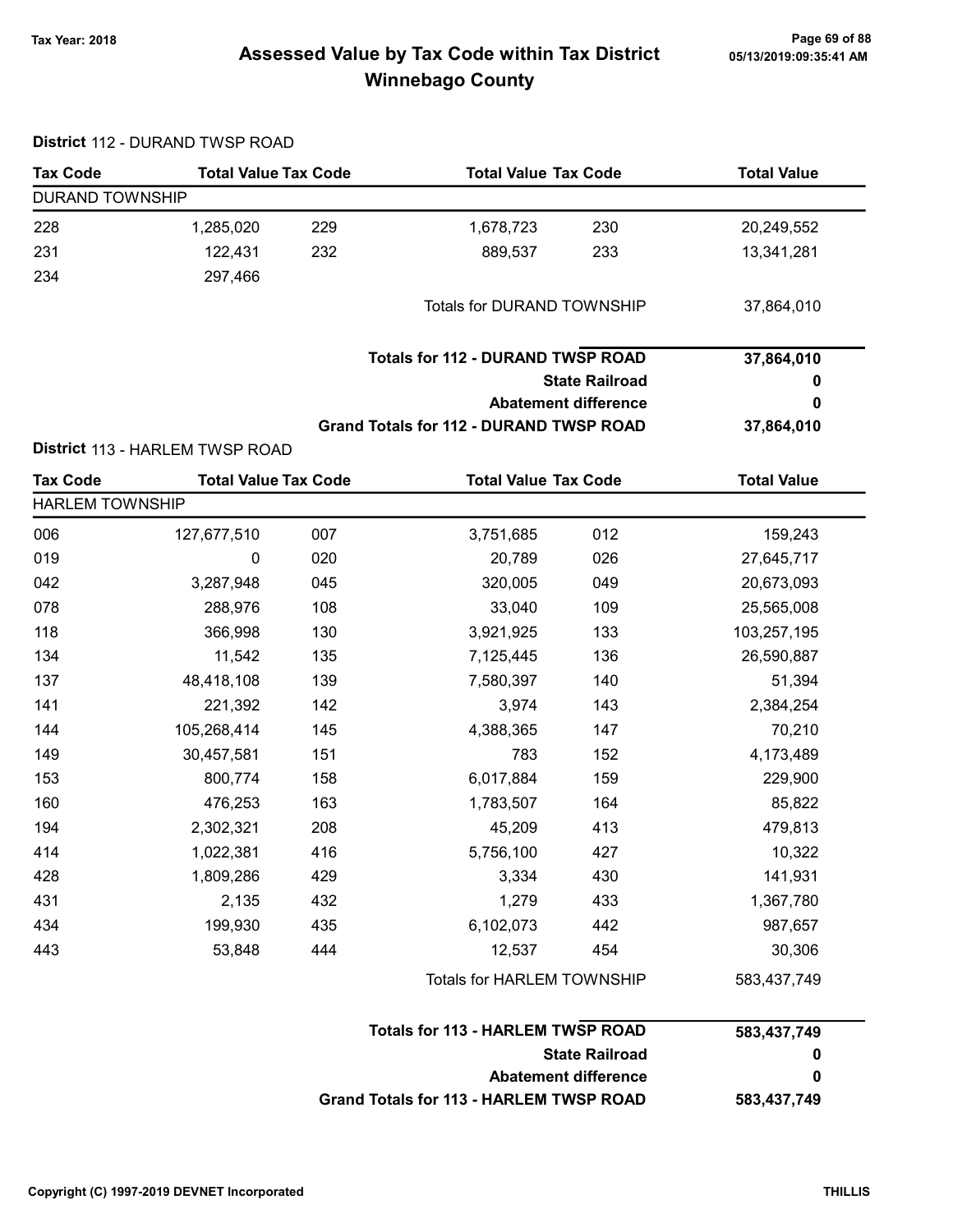## Page 70 of 88 Page 70 of 88<br>Assessed Value by Tax Code within Tax District [15/13/2019:09:35:41 AM] Tax Winnebago County

#### District 114 - HARRISON TWSP ROAD

| <b>Tax Code</b>                         | <b>Total Value Tax Code</b>    |                                       | <b>Total Value Tax Code</b>                      |                             | <b>Total Value</b> |
|-----------------------------------------|--------------------------------|---------------------------------------|--------------------------------------------------|-----------------------------|--------------------|
| <b>HARRISON TOWNSHIP</b>                |                                |                                       |                                                  |                             |                    |
| 246                                     | 8,157,478                      | 247                                   | 6,420,754                                        | 248                         | 57,332             |
|                                         |                                |                                       | <b>Totals for HARRISON TOWNSHIP</b>              |                             | 14,635,564         |
|                                         |                                |                                       | <b>Totals for 114 - HARRISON TWSP ROAD</b>       |                             | 14,635,564         |
|                                         |                                |                                       |                                                  | <b>State Railroad</b>       | o                  |
|                                         |                                |                                       |                                                  | <b>Abatement difference</b> | 0                  |
|                                         | District 115 - LAONA TWSP ROAD |                                       | <b>Grand Totals for 114 - HARRISON TWSP ROAD</b> |                             | 14,635,564         |
| <b>Tax Code</b>                         | <b>Total Value Tax Code</b>    |                                       | <b>Total Value Tax Code</b>                      |                             | <b>Total Value</b> |
| <b>LAONA TOWNSHIP</b>                   |                                |                                       |                                                  |                             |                    |
| 212                                     | 0                              | 220                                   | 34,058,194                                       |                             |                    |
|                                         |                                |                                       | <b>Totals for LAONA TOWNSHIP</b>                 |                             | 34,058,194         |
|                                         |                                |                                       | <b>Totals for 115 - LAONA TWSP ROAD</b>          |                             | 34,058,194         |
|                                         |                                |                                       |                                                  | <b>State Railroad</b>       | 0                  |
|                                         |                                |                                       |                                                  | <b>Abatement difference</b> | 0                  |
|                                         |                                |                                       | <b>Grand Totals for 115 - LAONA TWSP ROAD</b>    |                             | 34,058,194         |
|                                         | District 116 - OWEN TWSP ROAD  |                                       |                                                  |                             |                    |
| <b>Tax Code</b><br><b>OWEN TOWNSHIP</b> | <b>Total Value Tax Code</b>    |                                       | <b>Total Value Tax Code</b>                      |                             | <b>Total Value</b> |
| 046                                     | 30,752                         | 146                                   | 18,268,072                                       | 148                         | 898                |
| 150                                     | 99,058                         | 154                                   | 103,709                                          | 155                         | 7,460,608          |
| 156                                     | 17,038,534                     | 157                                   | 75,465                                           | 161                         | 104,450            |
| 162                                     | 503,611                        | 165                                   | 13,983,424                                       | 167                         | 5,173,780          |
| 168                                     | $\overline{\phantom{0}}$       | 169                                   | 7,519,608                                        | 170                         | 104,822            |
| 171                                     | 132,074                        | 172                                   | 220,460                                          | 200                         | 1,728,219          |
| 358                                     | 0                              | 359                                   | 3,559                                            | 360                         | $\mathbf 0$        |
| 361                                     | 3,625                          | 362                                   | 866,411                                          | 363                         | 45,399             |
| 364                                     | 226,103                        | 365                                   | 10,755,903                                       | 368                         | 0                  |
| 369                                     | 106,511                        |                                       |                                                  |                             |                    |
|                                         |                                |                                       | Totals for OWEN TOWNSHIP                         |                             | 84,555,055         |
|                                         |                                |                                       | <b>Totals for 116 - OWEN TWSP ROAD</b>           |                             | 84,555,055         |
| <b>State Railroad</b>                   |                                |                                       | 408,422                                          |                             |                    |
|                                         |                                |                                       |                                                  | <b>Abatement difference</b> | 0                  |
|                                         |                                | Grand Totals for 116 - OWEN TWSP ROAD | 84,963,477                                       |                             |                    |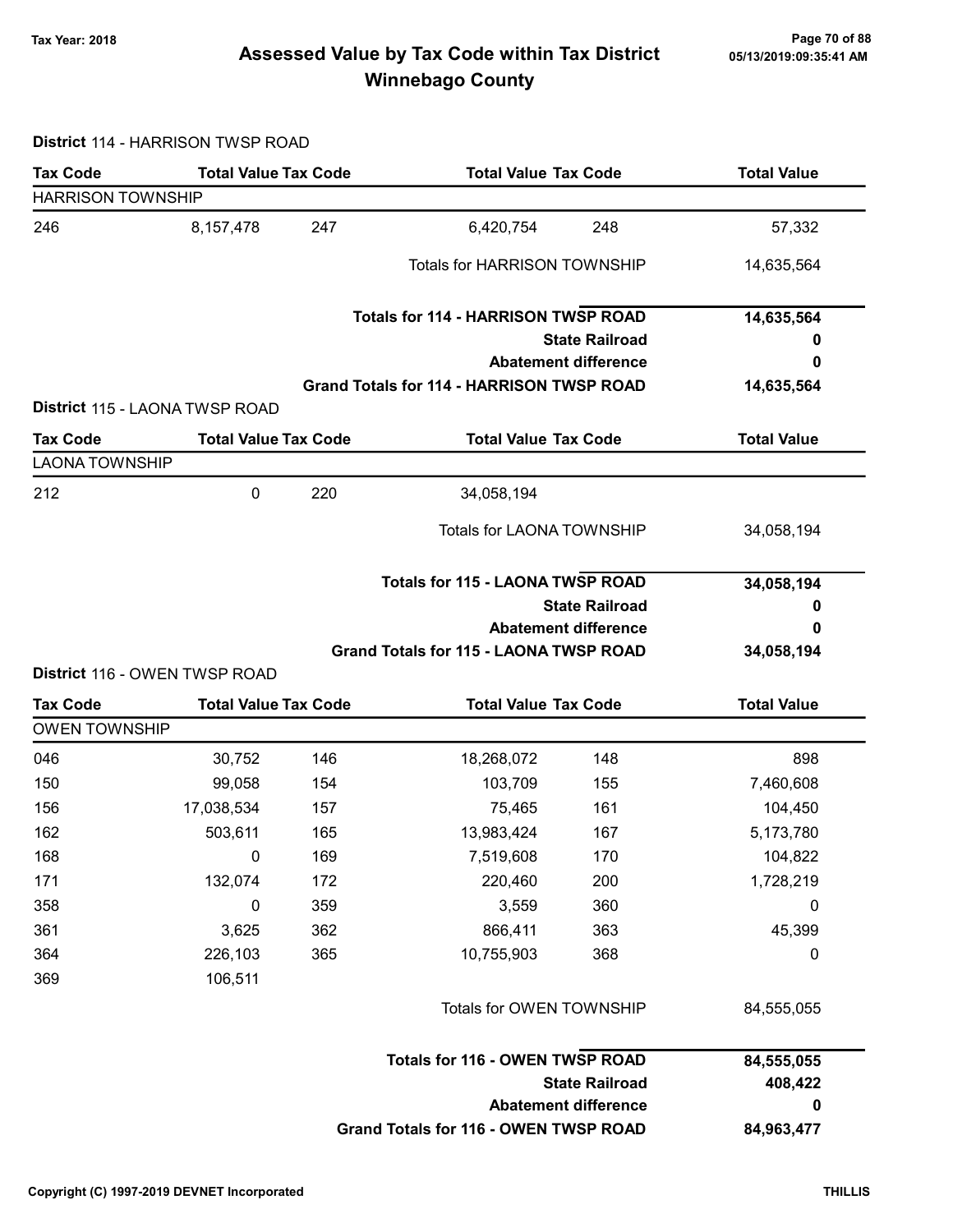## Page 71 of 88 مسلم Page 71 of 88<br>Assessed Value by Tax Code within Tax District مسلم Assessed Value by Tax Code within Tax District Winnebago County

### District 117 - PECATONICA TWSP ROAD

| <b>Tax Code</b>     | <b>Total Value Tax Code</b>    |     | <b>Total Value Tax Code</b>                        |                             | <b>Total Value</b> |
|---------------------|--------------------------------|-----|----------------------------------------------------|-----------------------------|--------------------|
| PECATONICA TOWNSHIP |                                |     |                                                    |                             |                    |
| 281                 | 42,704,956                     | 282 | 141,678                                            | 283                         | 126,131            |
| 284                 | 31,455                         | 286 | 26,760,771                                         | 425                         | 59,622             |
|                     | Totals for PECATONICA TOWNSHIP |     |                                                    | 69,824,613                  |                    |
|                     |                                |     | <b>Totals for 117 - PECATONICA TWSP ROAD</b>       |                             | 69,824,613         |
|                     |                                |     | <b>State Railroad</b>                              |                             | 0                  |
|                     |                                |     |                                                    | <b>Abatement difference</b> |                    |
|                     |                                |     | <b>Grand Totals for 117 - PECATONICA TWSP ROAD</b> |                             | 69,824,613         |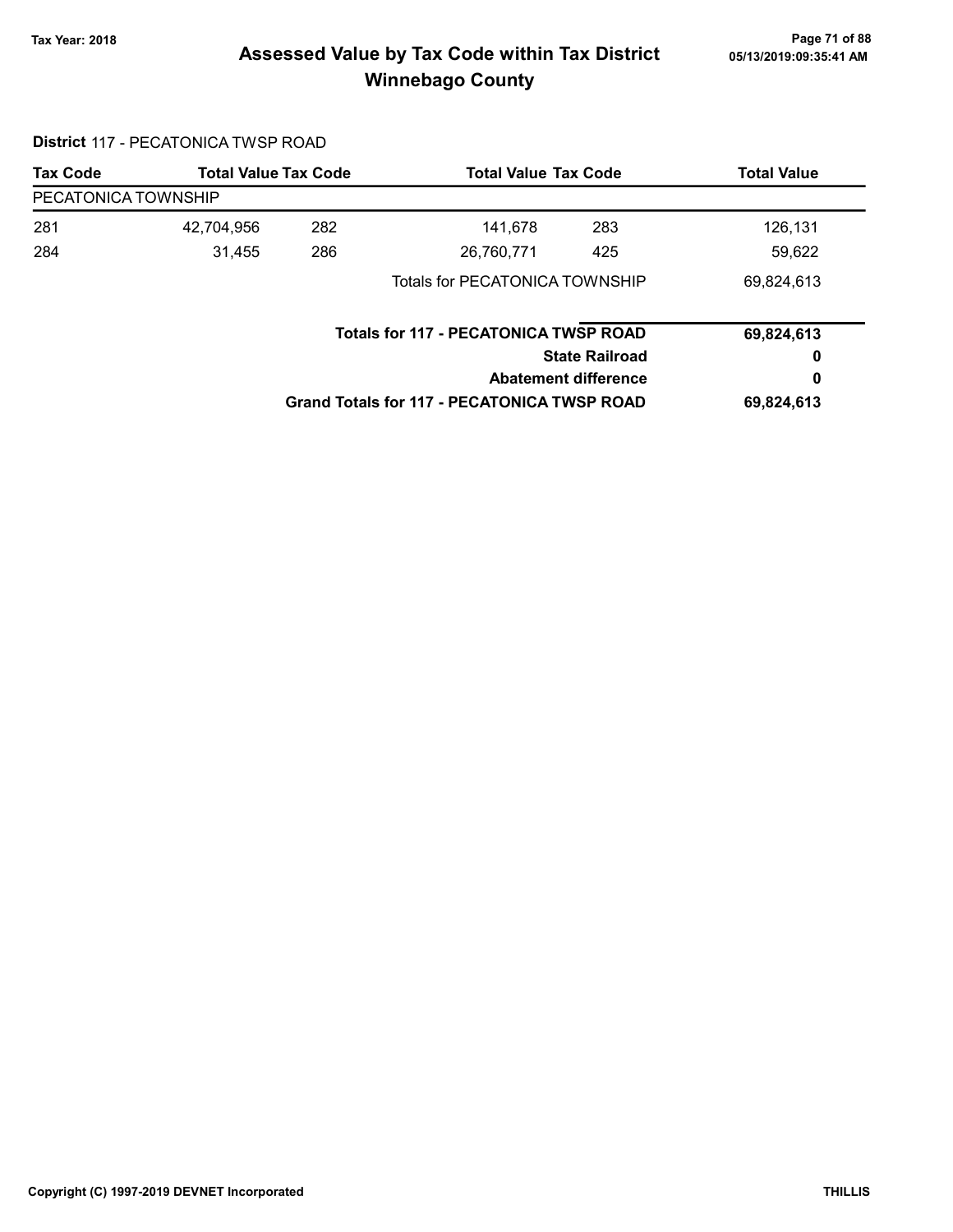### Page 72 of 88 مسمع Page 72 of 88<br>Assessed Value by Tax Code within Tax District مسمع Assessed Value by Tax Code within Tax District Winnebago County

#### District 118 - ROCKFORD TWSP ROAD

| <b>Tax Code</b>   | <b>Total Value Tax Code</b> |     |            | <b>Total Value Tax Code</b>  |            |
|-------------------|-----------------------------|-----|------------|------------------------------|------------|
| ROCKFORD TOWNSHIP |                             |     |            |                              |            |
| 001               | 1,181,326,746               | 002 | 97,674,869 | 003                          | 25,570,431 |
| 005               | 10,293,534                  | 008 | 47,140,594 | 010                          | 2,825,804  |
| 013               | 21,358,579                  | 014 | 1,802,744  | 016                          | 4,438      |
| 017               | 20,944,041                  | 018 | 48,033,228 | 021                          | 15,734,918 |
| 030               | 357,391                     | 031 | 4,270,808  | 035                          | 774,945    |
| 036               | 11,372,559                  | 038 | $\pmb{0}$  | 040                          | 75,078     |
| 044               | 9,264                       | 047 | 3,861      | 048                          | 68,332     |
| 050               | 6,246,870                   | 051 | 8,941,145  | 052                          | 380,308    |
| 053               | 1,713,129                   | 056 | 331,322    | 057                          | 9,234,375  |
| 058               | 1,524,436                   | 059 | 1,452,486  | 060                          | 1,485,999  |
| 061               | 2,694,729                   | 062 | 6,491,302  | 063                          | 2,004,100  |
| 064               | 12,887,626                  | 066 | 11,654,605 | 069                          | 6,654,469  |
| 070               | 2,104,431                   | 071 | 10,093,442 | 072                          | 42,837     |
| 073               | 40,959                      | 076 | 1,071,806  | 077                          | 139,516    |
| 082               | 88,389                      | 083 | 557,260    | 084                          | 512,068    |
| 085               | 8,984,597                   | 086 | 1,145,902  | 090                          | 4,936      |
| 091               | 8,905,000                   | 092 | 4,364,129  | 093                          | 1,229,594  |
| 095               | 4,200,765                   | 096 | 7,309,589  | 099                          | 5,024,575  |
| 104               | 1,994,205                   | 117 | 11,195,727 | 123                          | 634,622    |
| 126               | 1,709,256                   | 131 | 3,616      | 223                          | 6,197,266  |
| 226               | 738,859                     | 351 | 709,056    | 370                          | 0          |
| 372               | 3,563,322                   | 373 | 1,806,015  | 374                          | 1,318,438  |
| 378               | 46,684,596                  | 379 | 779,749    | 380                          | 900,913    |
| 381               | 6,041,071                   | 382 | 154,448    | 385                          | 835,621    |
| 391               | 839,407                     | 392 | 22,735,929 | 393                          | 382,292    |
| 394               | 0                           | 397 | 0          | 400                          | 43,128     |
| 403               | 69,567                      | 404 | 1,033,481  | 405                          | 1,489,159  |
| 406               | 10,548                      | 407 | 672,009    | 409                          | 10,563,142 |
| 410               | 6,940,031                   | 411 | 432        | 412                          | 87,782     |
| 417               | 858,880                     | 418 | 5,499,676  | 419                          | 411,267    |
| 421               | 13,909,528                  | 422 | 8,723,236  | 423                          | 11,430,093 |
| 424               | 8,030,962                   | 426 | 2,253,267  | 438                          | 522,919    |
| 439               | 440,068                     | 441 | 406,579    | 448                          | 11,686     |
| 450               | 206,717                     | 451 | 38,632,871 | 452                          | 25,884     |
| 453               | 183,185                     | 455 | 6,497,588  | 456                          | 4,179,750  |
| 460               | 110,442                     |     |            |                              |            |
|                   |                             |     |            | Totals for ROCKFORD TOWNSHIP |            |

Totals for 118 - ROCKFORD TWSP ROAD 1,851,627,145

State Railroad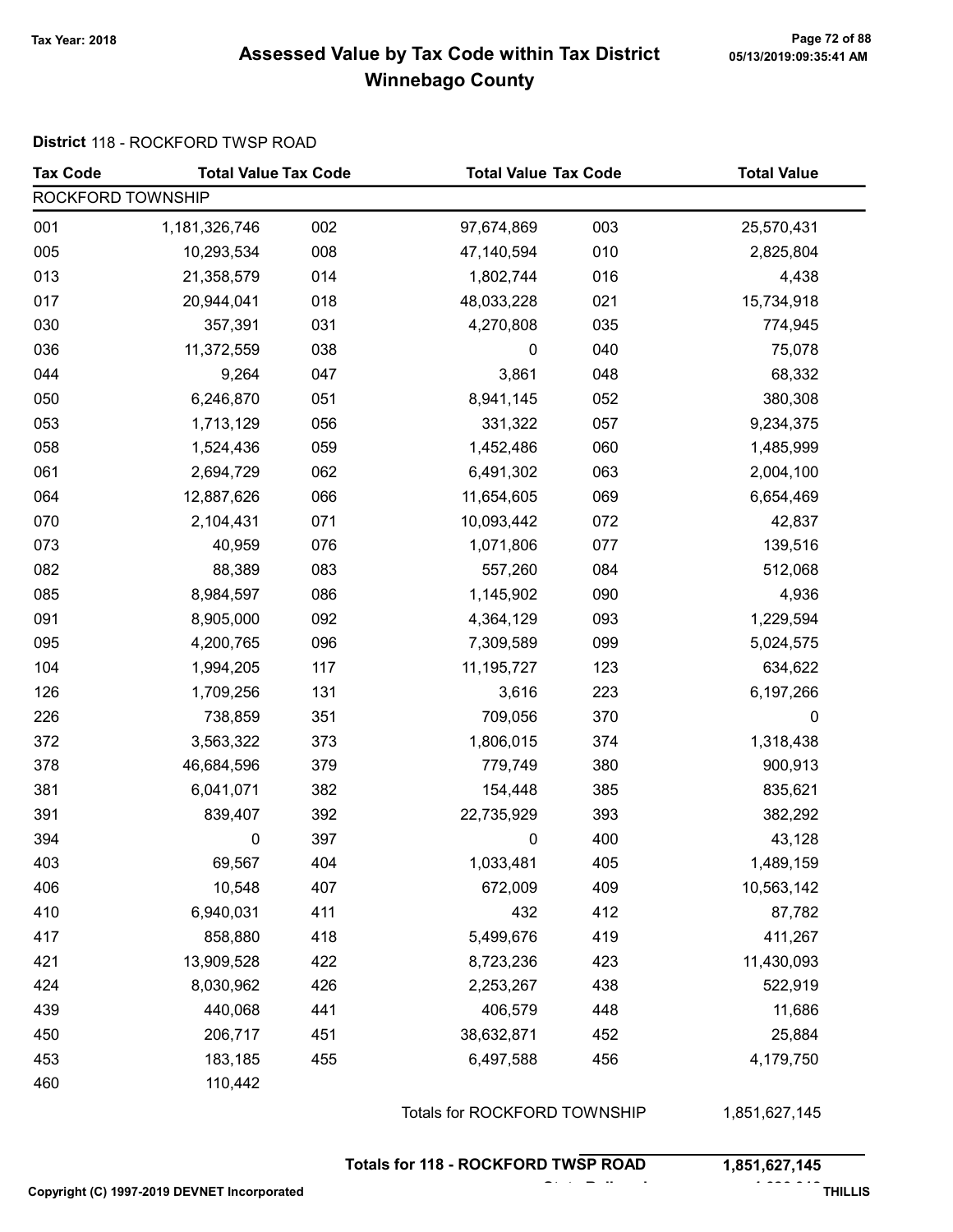### Page 73 of 88 مسلم Page 73 of 88<br>Assessed Value by Tax Code within Tax District مسلم Assessed Value by Tax Code within Tax District Winnebago County

| <b>Tax Code</b>  | <b>Total Value Tax Code</b>     |     | <b>Total Value Tax Code</b>                     |                             | <b>Total Value</b> |
|------------------|---------------------------------|-----|-------------------------------------------------|-----------------------------|--------------------|
| ROCKTON TOWNSHIP |                                 |     |                                                 |                             |                    |
| 190              | 37,190,765                      | 191 | 12,200,167                                      | 193                         | 8,168,542          |
| 197              | 103,783,716                     | 201 | 16,978,854                                      | 202                         | 43,612,814         |
| 203              | 4,630,095                       | 204 | 23,808                                          | 205                         | 126,850            |
| 206              | 20,049,731                      | 290 | 0                                               | 348                         | 60,862             |
| 401              | 4,017,200                       | 402 | 532,307                                         | 420                         | 1,699,184          |
| 458              | 5, 133, 137                     | 459 | 11,564                                          |                             |                    |
|                  |                                 |     | Totals for ROCKTON TOWNSHIP                     |                             | 258,219,596        |
|                  |                                 |     | <b>Totals for 119 - ROCKTON TWSP ROAD</b>       |                             | 258,219,596        |
|                  |                                 |     |                                                 | <b>State Railroad</b>       | 994,063            |
|                  |                                 |     |                                                 | <b>Abatement difference</b> | 0                  |
|                  |                                 |     | <b>Grand Totals for 119 - ROCKTON TWSP ROAD</b> |                             | 259,213,659        |
|                  | District 120 - ROSCOE TWSP ROAD |     |                                                 |                             |                    |
| <b>Tax Code</b>  | <b>Total Value Tax Code</b>     |     | <b>Total Value Tax Code</b>                     |                             | <b>Total Value</b> |
| ROSCOE TOWNSHIP  |                                 |     |                                                 |                             |                    |
| 068              | 1,788,174                       | 175 | 39,557,627                                      | 176                         | 344,015            |
| 177              | 12,534,548                      | 178 | 12,922                                          | 179                         | 8,897,007          |
| 180              | 67,491,888                      | 181 | 136, 363, 727                                   | 182                         | 634,596            |
| 183              | 0                               | 184 | 1,062,045                                       | 185                         | 10,716,035         |
| 187              | 2,691,580                       | 188 | 591,288                                         | 189                         | 68,605,583         |
| 192              | 15,674,457                      | 196 | 10,189                                          | 198                         | 4,424,846          |
| 199              | 40,221,857                      | 207 | 0                                               | 209                         | 38,753,184         |
| 347              | 304,604                         | 447 | 390,181                                         | 457                         | 1,647,325          |
|                  |                                 |     | Totals for ROSCOE TOWNSHIP                      |                             | 452,717,678        |
|                  |                                 |     | <b>Totals for 120 - ROSCOE TWSP ROAD</b>        |                             | 452,717,678        |
|                  |                                 |     |                                                 | <b>State Railroad</b>       | 695,299            |
|                  |                                 |     |                                                 | <b>Abatement difference</b> | 0                  |
|                  |                                 |     | Grand Totals for 120 - ROSCOE TWSP ROAD         |                             | 453,412,977        |

### District 119 - ROCKTON TWSP ROAD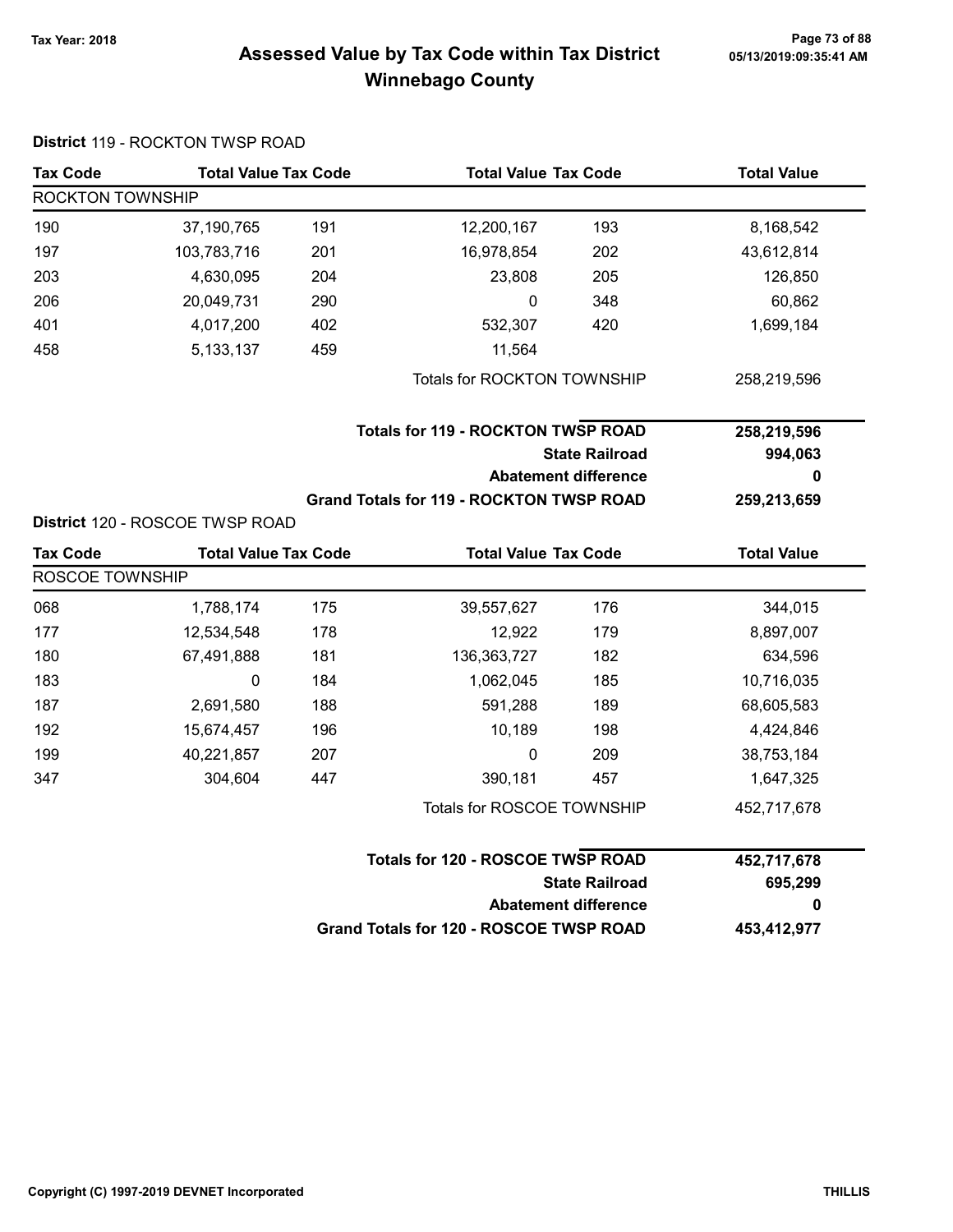District 121 - SEWARD TWSP ROAD

# Page 74 of 88 مع Page 74 of 88<br>Assessed Value by Tax Code within Tax District مع Assessed Value by Tax Code Winnebago County

| <b>Tax Code</b>           | <b>Total Value Tax Code</b>        |     | <b>Total Value Tax Code</b>                       |                       | <b>Total Value</b> |
|---------------------------|------------------------------------|-----|---------------------------------------------------|-----------------------|--------------------|
| <b>SEWARD TOWNSHIP</b>    |                                    |     |                                                   |                       |                    |
| 305                       | 270,294                            | 306 | 375,635                                           | 308                   | 718,312            |
| 309                       | 5,258,008                          | 310 | 7,112,780                                         | 311                   | 3,683,522          |
| 312                       | 1,458,255                          | 313 | 1,609,081                                         | 314                   | 4,262,821          |
|                           |                                    |     | Totals for SEWARD TOWNSHIP                        |                       | 24,748,708         |
|                           |                                    |     | <b>Totals for 121 - SEWARD TWSP ROAD</b>          |                       | 24,748,708         |
|                           |                                    |     |                                                   | <b>State Railroad</b> | 663,192            |
|                           |                                    |     | <b>Abatement difference</b>                       |                       | 0                  |
|                           |                                    |     | Grand Totals for 121 - SEWARD TWSP ROAD           |                       | 25,411,900         |
|                           | District 122 - SHIRLAND TWSP ROAD  |     |                                                   |                       |                    |
| <b>Tax Code</b>           | <b>Total Value Tax Code</b>        |     | <b>Total Value Tax Code</b>                       |                       | <b>Total Value</b> |
| SHIRLAND TOWNSHIP         |                                    |     |                                                   |                       |                    |
| 210                       | $\mathbf 0$                        | 211 | $\mathbf 0$                                       | 213                   | 7,113,059          |
| 214                       | 16,485,489                         |     |                                                   |                       |                    |
|                           |                                    |     | <b>Totals for SHIRLAND TOWNSHIP</b>               |                       | 23,598,548         |
|                           |                                    |     |                                                   |                       |                    |
|                           |                                    |     | <b>Totals for 122 - SHIRLAND TWSP ROAD</b>        |                       | 23,598,548         |
|                           |                                    |     |                                                   | <b>State Railroad</b> | 0                  |
|                           |                                    |     | <b>Abatement difference</b>                       |                       | 0                  |
|                           |                                    |     | <b>Grand Totals for 122 - SHIRLAND TWSP ROAD</b>  |                       | 23,598,548         |
|                           | District 123 - WINNEBAGO TWSP ROAD |     |                                                   |                       |                    |
| <b>Tax Code</b>           | <b>Total Value Tax Code</b>        |     | <b>Total Value Tax Code</b>                       |                       | <b>Total Value</b> |
| <b>WINNEBAGO TOWNSHIP</b> |                                    |     |                                                   |                       |                    |
| 315                       | 66,842                             | 324 | 1,688,390                                         | 325                   | 279,442            |
| 326                       | 44,821,548                         | 327 | 45,459                                            | 328                   | 47,269,437         |
| 329                       | 1,737,612                          |     |                                                   |                       |                    |
|                           |                                    |     | Totals for WINNEBAGO TOWNSHIP                     |                       | 95,908,730         |
|                           |                                    |     | <b>Totals for 123 - WINNEBAGO TWSP ROAD</b>       |                       | 95,908,730         |
|                           |                                    |     |                                                   | <b>State Railroad</b> | 569,894            |
|                           |                                    |     | <b>Abatement difference</b>                       |                       | 0                  |
|                           |                                    |     | <b>Grand Totals for 123 - WINNEBAGO TWSP ROAD</b> |                       | 96,478,624         |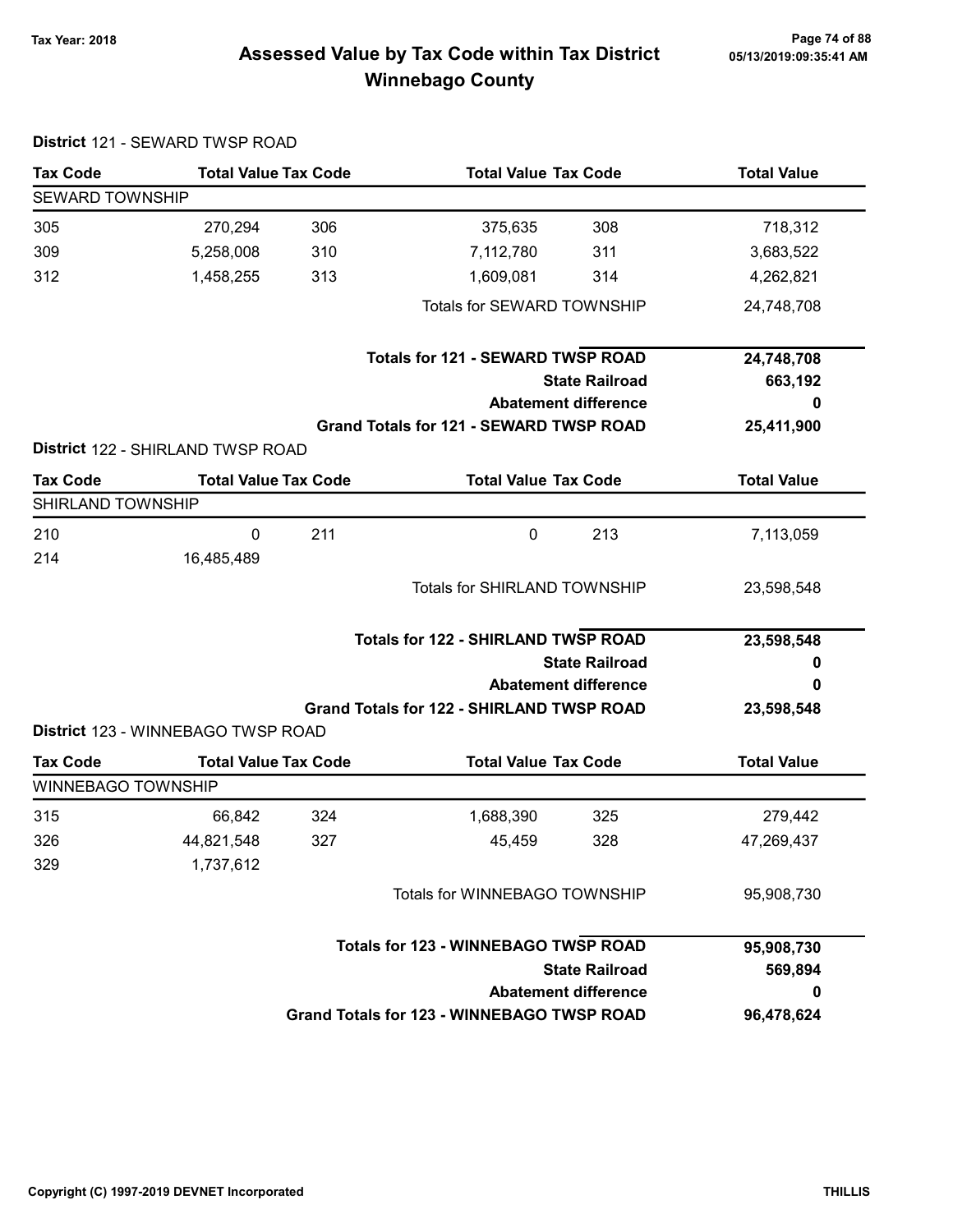# Page 75 of 88 وTax Year: 2018 Page 75 of 88<br>Assessed Value by Tax Code within Tax District ه 65/13/2019:09:35:41 Winnebago County

|                               | District 124 - PE/SE MULTI TOWNSHIP |     |                                              |                             |                    |
|-------------------------------|-------------------------------------|-----|----------------------------------------------|-----------------------------|--------------------|
| <b>Tax Code</b>               | <b>Total Value Tax Code</b>         |     | <b>Total Value Tax Code</b>                  |                             | <b>Total Value</b> |
| PECATONICA TOWNSHIP           |                                     |     |                                              |                             |                    |
| 281                           | 42,704,956                          | 282 | 141,678                                      | 283                         | 126,131            |
| 284                           | 31,455                              | 286 | 26,760,771                                   | 425                         | 59,622             |
|                               |                                     |     | <b>Totals for PECATONICA TOWNSHIP</b>        |                             | 69,824,613         |
| <b>SEWARD TOWNSHIP</b>        |                                     |     |                                              |                             |                    |
| 305                           | 270,294                             | 306 | 375,635                                      | 308                         | 718,312            |
| 309                           | 5,258,008                           | 310 | 7,112,780                                    | 311                         | 3,683,522          |
| 312                           | 1,458,255                           | 313 | 1,609,081                                    | 314                         | 4,262,821          |
|                               |                                     |     | Totals for SEWARD TOWNSHIP                   |                             | 24,748,708         |
|                               |                                     |     | Totals for 124 - PE/SE MULTI TOWNSHIP        |                             | 94,573,321         |
|                               |                                     |     |                                              | <b>State Railroad</b>       | 0                  |
|                               |                                     |     |                                              | <b>Abatement difference</b> | 0                  |
|                               | District 125 - WAGON WHEEL TIF      |     | Grand Totals for 124 - PE/SE MULTI TOWNSHIP  |                             | 94,573,321         |
| <b>Tax Code</b>               | <b>Total Value Tax Code</b>         |     | <b>Total Value Tax Code</b>                  |                             | <b>Total Value</b> |
| ROCKTON TOWNSHIP              |                                     |     |                                              |                             |                    |
| 402                           | 532,307                             |     |                                              |                             |                    |
|                               |                                     |     | <b>Totals for ROCKTON TOWNSHIP</b>           |                             | 532,307            |
|                               |                                     |     | <b>Totals for 125 - WAGON WHEEL TIF</b>      |                             | 532,307            |
|                               |                                     |     |                                              | <b>State Railroad</b>       | 0                  |
|                               |                                     |     |                                              | <b>Abatement difference</b> | 0                  |
|                               |                                     |     | Grand Totals for 125 - WAGON WHEEL TIF       |                             | 532,307            |
| District 126 - RIVER OAKS TIF |                                     |     |                                              |                             |                    |
| <b>Tax Code</b>               | <b>Total Value Tax Code</b>         |     | <b>Total Value Tax Code</b>                  |                             | <b>Total Value</b> |
| ROCKFORD TOWNSHIP             |                                     |     |                                              |                             |                    |
| 403                           | 69,567                              |     |                                              |                             |                    |
|                               |                                     |     | Totals for ROCKFORD TOWNSHIP                 |                             | 69,567             |
|                               |                                     |     | <b>Totals for 126 - RIVER OAKS TIF</b>       |                             | 69,567             |
|                               |                                     |     |                                              | <b>State Railroad</b>       | 0                  |
|                               |                                     |     |                                              | <b>Abatement difference</b> | 0                  |
|                               |                                     |     | <b>Grand Totals for 126 - RIVER OAKS TIF</b> |                             | 69,567             |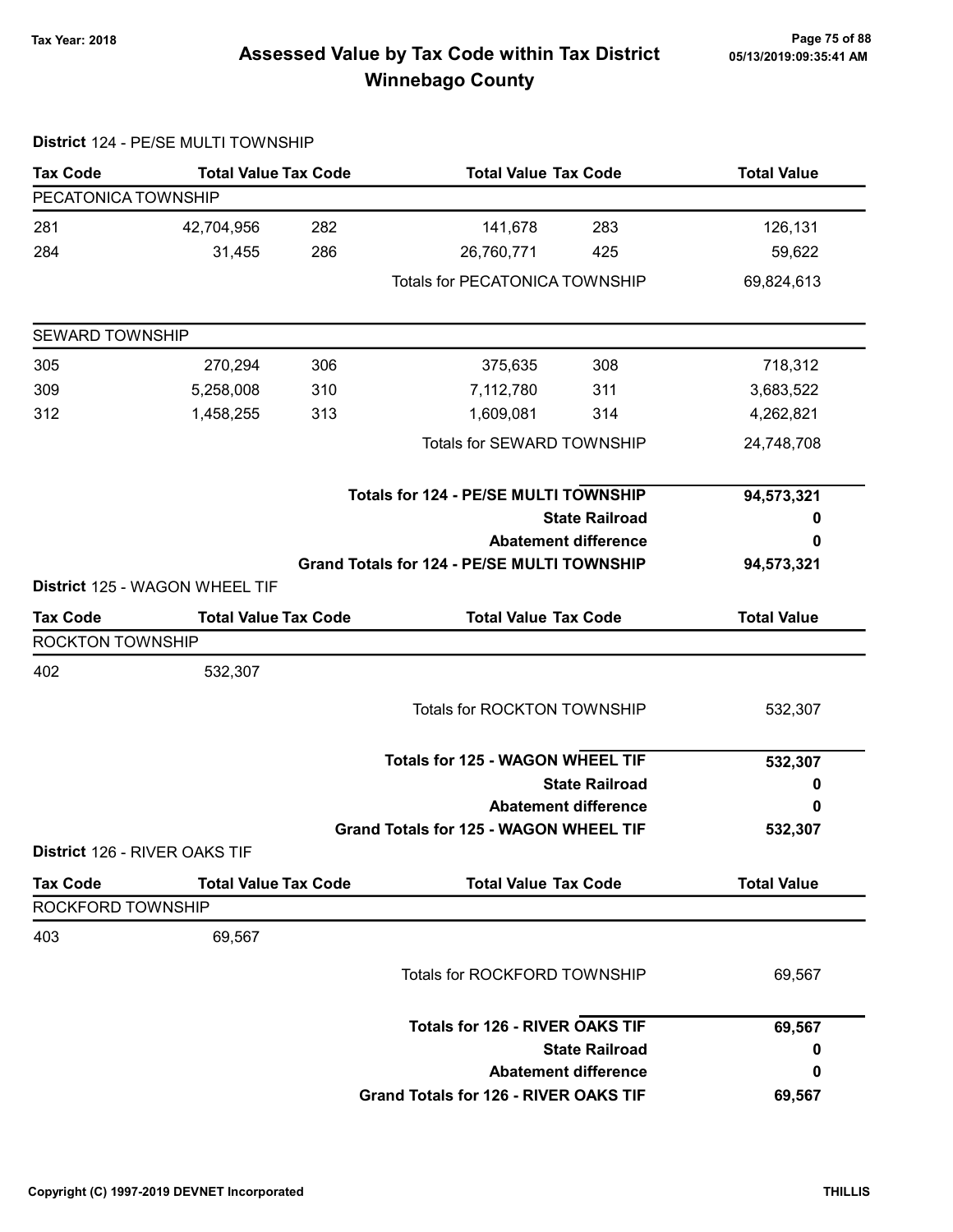# Page 76 of 88 مع Page 76 of 88<br>Assessed Value by Tax Code within Tax District مع Assessed Value by Tax Code Winnebago County

District 127 - GARRISON SCHOOL TIF

| <b>Tax Code</b>   | <b>Total Value Tax Code</b>              | <b>Total Value Tax Code</b>                      | <b>Total Value</b> |
|-------------------|------------------------------------------|--------------------------------------------------|--------------------|
| ROCKFORD TOWNSHIP |                                          |                                                  |                    |
| 404               | 1,033,481                                |                                                  |                    |
|                   |                                          | Totals for ROCKFORD TOWNSHIP                     | 1,033,481          |
|                   |                                          | <b>Totals for 127 - GARRISON SCHOOL TIF</b>      | 1,033,481          |
|                   |                                          | <b>State Railroad</b>                            | 0                  |
|                   |                                          | <b>Abatement difference</b>                      | 0                  |
|                   | District 128 - KISHWAUKEE & HARRISON TIF | Grand Totals for 127 - GARRISON SCHOOL TIF       | 1,033,481          |
| <b>Tax Code</b>   | <b>Total Value Tax Code</b>              | <b>Total Value Tax Code</b>                      | <b>Total Value</b> |
| ROCKFORD TOWNSHIP |                                          |                                                  |                    |
| 405               | 1,489,159                                |                                                  |                    |
|                   |                                          | Totals for ROCKFORD TOWNSHIP                     | 1,489,159          |
|                   |                                          | Totals for 128 - KISHWAUKEE & HARRISON TIF       | 1,489,159          |
|                   |                                          | <b>State Railroad</b>                            | 0                  |
|                   |                                          | <b>Abatement difference</b>                      | 0                  |
|                   | District 129 - LINCOLNWOOD TIF #2        | Grand Totals for 128 - KISHWAUKEE & HARRISON TIF | 1,489,159          |
| <b>Tax Code</b>   | <b>Total Value Tax Code</b>              | <b>Total Value Tax Code</b>                      | <b>Total Value</b> |
| ROCKFORD TOWNSHIP |                                          |                                                  |                    |
| 406               | 10,548                                   |                                                  |                    |
|                   |                                          | Totals for ROCKFORD TOWNSHIP                     | 10,548             |
|                   |                                          | Totals for 129 - LINCOLNWOOD TIF #2              | 10,548             |
|                   |                                          | <b>State Railroad</b>                            | 0                  |
|                   |                                          | <b>Abatement difference</b>                      | 0                  |
|                   |                                          | Grand Totals for 129 - LINCOLNWOOD TIF #2        | 10,548             |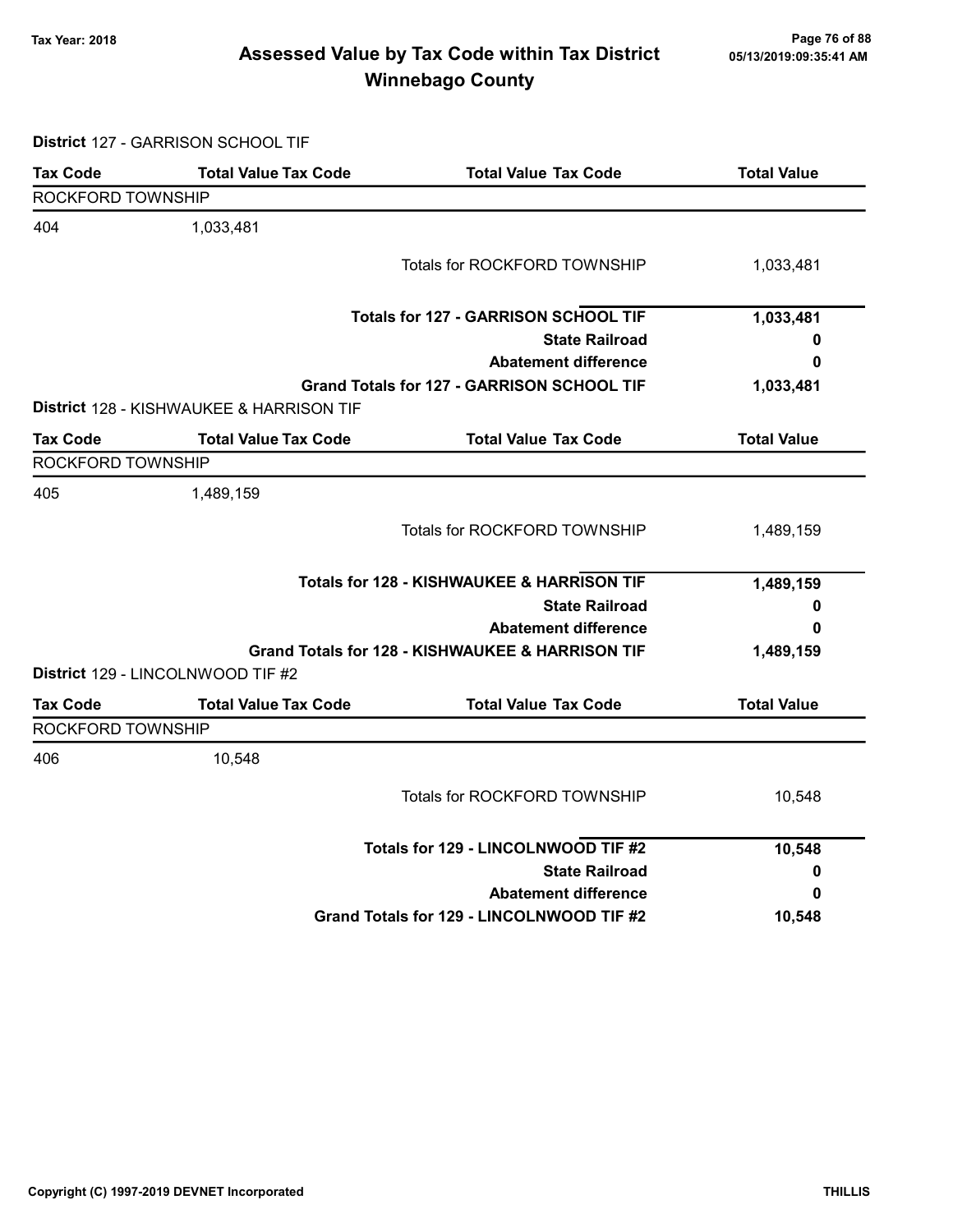# Page 77 of 88 مسلم Page 77 of 88<br>Assessed Value by Tax Code within Tax District مسلم Assessed Value by Tax Code within Tax District Winnebago County

District 130 - HOPE VI TIF

| <b>Tax Code</b>          | <b>Total Value Tax Code</b>             | <b>Total Value Tax Code</b>                     | <b>Total Value</b> |
|--------------------------|-----------------------------------------|-------------------------------------------------|--------------------|
| <b>ROCKFORD TOWNSHIP</b> |                                         |                                                 |                    |
| 407                      | 672,009                                 |                                                 |                    |
|                          |                                         | Totals for ROCKFORD TOWNSHIP                    | 672,009            |
|                          |                                         | Totals for 130 - HOPE VI TIF                    | 672,009            |
|                          |                                         | <b>State Railroad</b>                           | 0                  |
|                          |                                         | <b>Abatement difference</b>                     | 0                  |
|                          |                                         | <b>Grand Totals for 130 - HOPE VI TIF</b>       | 672,009            |
|                          | District 132 - NORTH 2ND TIF LOVES PARK |                                                 |                    |
| <b>Tax Code</b>          | <b>Total Value Tax Code</b>             | <b>Total Value Tax Code</b>                     | <b>Total Value</b> |
| ROCKFORD TOWNSHIP        |                                         |                                                 |                    |
| 409                      | 10,563,142                              |                                                 |                    |
|                          |                                         | Totals for ROCKFORD TOWNSHIP                    | 10,563,142         |
|                          |                                         | Totals for 132 - NORTH 2ND TIF LOVES PARK       | 10,563,142         |
|                          |                                         | <b>State Railroad</b>                           | 0                  |
|                          |                                         | <b>Abatement difference</b>                     | 0                  |
|                          |                                         | Grand Totals for 132 - NORTH 2ND TIF LOVES PARK | 10,563,142         |
|                          | District 133 - GLOBAL TRADE TIF #2      |                                                 |                    |
| <b>Tax Code</b>          | <b>Total Value Tax Code</b>             | <b>Total Value Tax Code</b>                     | <b>Total Value</b> |
| ROCKFORD TOWNSHIP        |                                         |                                                 |                    |
| 410                      | 6,940,031                               | 411<br>432                                      |                    |
|                          |                                         | Totals for ROCKFORD TOWNSHIP                    | 6,940,463          |
|                          |                                         | Totals for 133 - GLOBAL TRADE TIF #2            | 6,940,463          |
|                          |                                         | <b>State Railroad</b>                           | 0                  |
|                          |                                         | <b>Abatement difference</b>                     | 0                  |
|                          |                                         | Grand Totals for 133 - GLOBAL TRADE TIF #2      | 6,940,463          |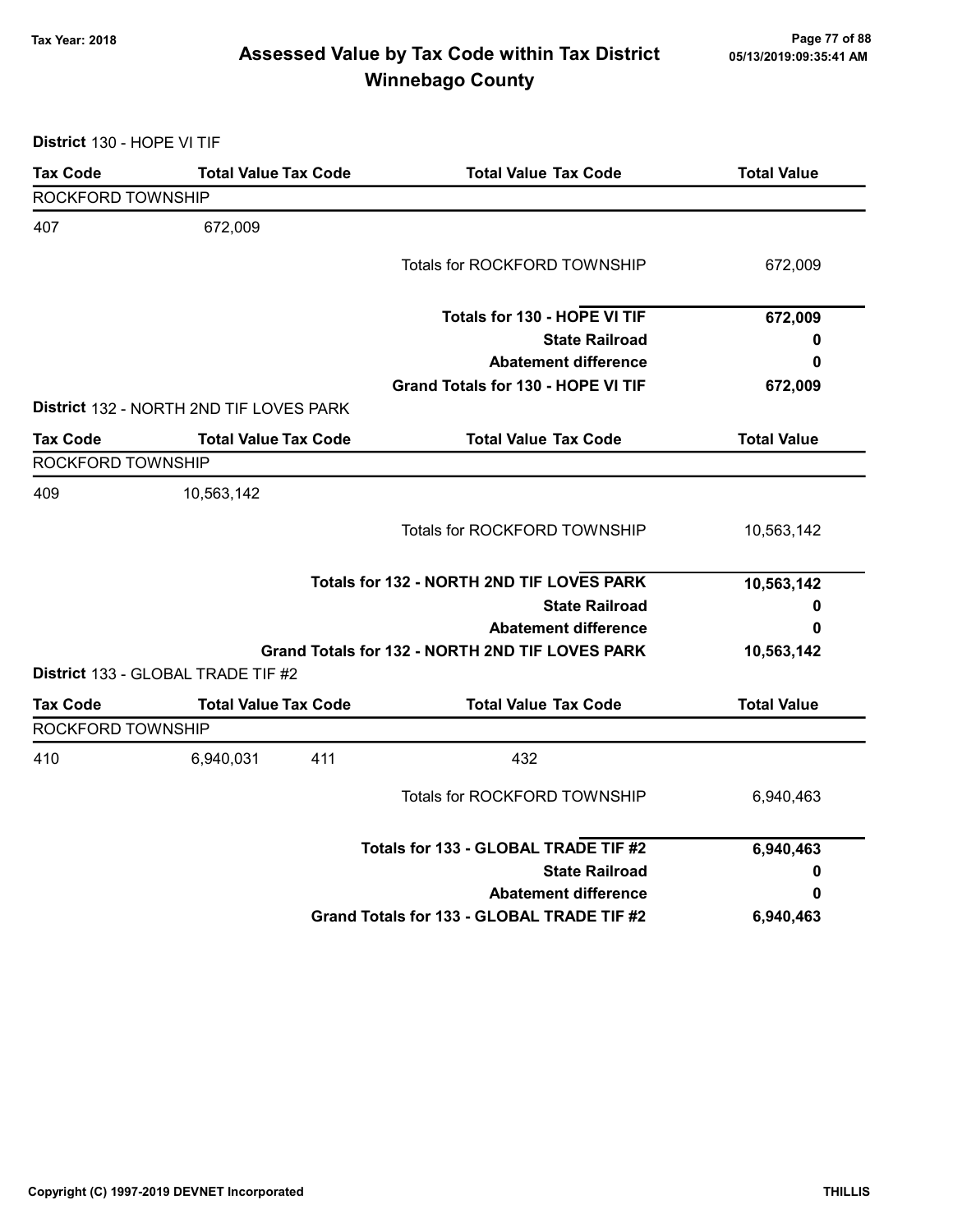# Page 78 of 88 مع Page 78 of 88<br>Assessed Value by Tax Code within Tax District ماکار Assessed Value by Tax Code within Tax District Winnebago County

### District 134 - ASSISTED LIVING/ RIVER HOUSING TIF

| <b>Tax Code</b>        | <b>Total Value Tax Code</b>                 |     | <b>Total Value Tax Code</b>                               | <b>Total Value</b> |
|------------------------|---------------------------------------------|-----|-----------------------------------------------------------|--------------------|
| ROCKFORD TOWNSHIP      |                                             |     |                                                           |                    |
| 412                    | 87,782                                      |     |                                                           |                    |
|                        |                                             |     | <b>Totals for ROCKFORD TOWNSHIP</b>                       | 87,782             |
|                        |                                             |     | Totals for 134 - ASSISTED LIVING/ RIVER HOUSING TIF       | 87,782             |
|                        |                                             |     | <b>State Railroad</b>                                     | 0                  |
|                        |                                             |     | <b>Abatement difference</b>                               | 0                  |
|                        | District 135 - NORTH 2ND TIF MACHESNEY PARK |     | Grand Totals for 134 - ASSISTED LIVING/ RIVER HOUSING TIF | 87,782             |
| <b>Tax Code</b>        | <b>Total Value Tax Code</b>                 |     | <b>Total Value Tax Code</b>                               | <b>Total Value</b> |
| <b>HARLEM TOWNSHIP</b> |                                             |     |                                                           |                    |
| 413                    | 479,813                                     | 414 | 416<br>1,022,381                                          | 5,756,100          |
|                        |                                             |     | Totals for HARLEM TOWNSHIP                                | 7,258,294          |
|                        |                                             |     | Totals for 135 - NORTH 2ND TIF MACHESNEY PARK             | 7,258,294          |
|                        |                                             |     | <b>State Railroad</b>                                     | 0                  |
|                        |                                             |     | <b>Abatement difference</b>                               | 0                  |
|                        | District 136 - HARVEST HILLS SSA            |     | Grand Totals for 135 - NORTH 2ND TIF MACHESNEY PARK       | 7,258,294          |
| <b>Tax Code</b>        | <b>Total Value Tax Code</b>                 |     | <b>Total Value Tax Code</b>                               | <b>Total Value</b> |
| ROCKFORD TOWNSHIP      |                                             |     |                                                           |                    |
| 070                    | 2,104,431                                   | 076 | 077<br>1,071,806                                          | 139,516            |
|                        |                                             |     | <b>Totals for ROCKFORD TOWNSHIP</b>                       | 3,315,753          |
|                        |                                             |     | <b>Totals for 136 - HARVEST HILLS SSA</b>                 | 3,315,753          |
|                        |                                             |     | <b>State Railroad</b>                                     | 0                  |
|                        |                                             |     | <b>Abatement difference</b>                               | 0                  |
|                        |                                             |     | Grand Totals for 136 - HARVEST HILLS SSA                  | 3,315,753          |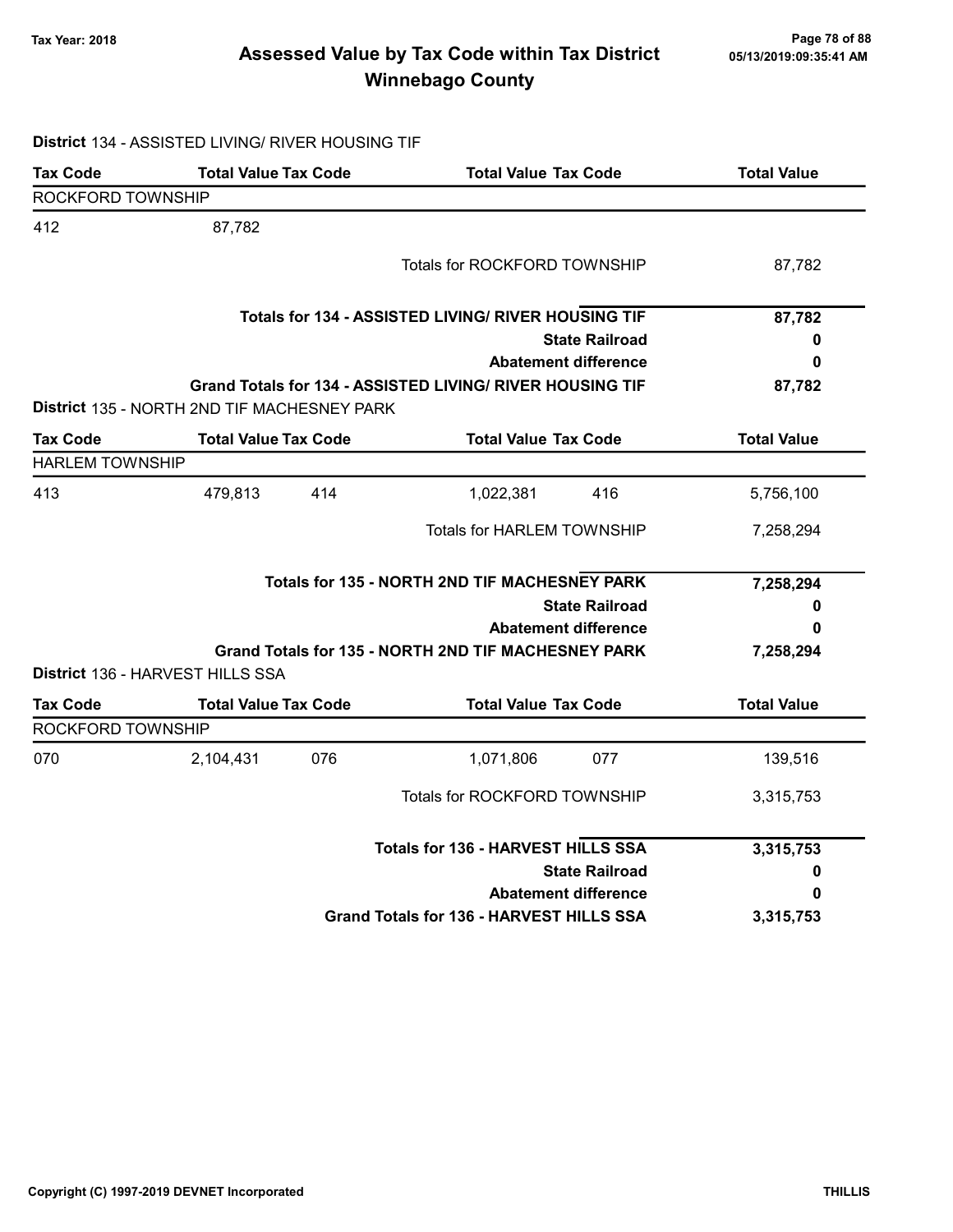# Page 79 of 88 مع Page 79 of 88<br>Assessed Value by Tax Code within Tax District مع Assessed Value by Tax Code Winnebago County

District 137 - MAIN & WHITMAN TIF

| <b>Tax Code</b>            | <b>Total Value Tax Code</b>                 | <b>Total Value Tax Code</b>                         | <b>Total Value</b> |
|----------------------------|---------------------------------------------|-----------------------------------------------------|--------------------|
| ROCKFORD TOWNSHIP          |                                             |                                                     |                    |
| 417                        | 858,880                                     |                                                     |                    |
|                            |                                             | Totals for ROCKFORD TOWNSHIP                        | 858,880            |
|                            |                                             | <b>Totals for 137 - MAIN &amp; WHITMAN TIF</b>      | 858,880            |
|                            |                                             | <b>State Railroad</b>                               | 0                  |
|                            |                                             | <b>Abatement difference</b>                         | 0                  |
|                            |                                             | Grand Totals for 137 - MAIN & WHITMAN TIF           | 858,880            |
| District 138 - MIDTOWN TIF |                                             |                                                     |                    |
| <b>Tax Code</b>            | <b>Total Value Tax Code</b>                 | <b>Total Value Tax Code</b>                         | <b>Total Value</b> |
| ROCKFORD TOWNSHIP          |                                             |                                                     |                    |
| 418                        | 5,499,676                                   |                                                     |                    |
|                            |                                             | Totals for ROCKFORD TOWNSHIP                        | 5,499,676          |
|                            |                                             | <b>Totals for 138 - MIDTOWN TIF</b>                 | 5,499,676          |
|                            |                                             | <b>State Railroad</b>                               | 0                  |
|                            |                                             | <b>Abatement difference</b>                         | 0                  |
|                            |                                             | <b>Grand Totals for 138 - MIDTOWN TIF</b>           | 5,499,676          |
|                            | District 139 - KISHWAUKEE & HARRISON TIF #2 |                                                     |                    |
| <b>Tax Code</b>            | <b>Total Value Tax Code</b>                 | <b>Total Value Tax Code</b>                         | <b>Total Value</b> |
| ROCKFORD TOWNSHIP          |                                             |                                                     |                    |
| 419                        | 411,267                                     |                                                     |                    |
|                            |                                             | Totals for ROCKFORD TOWNSHIP                        | 411,267            |
|                            |                                             | Totals for 139 - KISHWAUKEE & HARRISON TIF #2       | 411,267            |
|                            |                                             | <b>State Railroad</b>                               | 0                  |
|                            |                                             | <b>Abatement difference</b>                         | 0                  |
|                            |                                             | Grand Totals for 139 - KISHWAUKEE & HARRISON TIF #2 | 411,267            |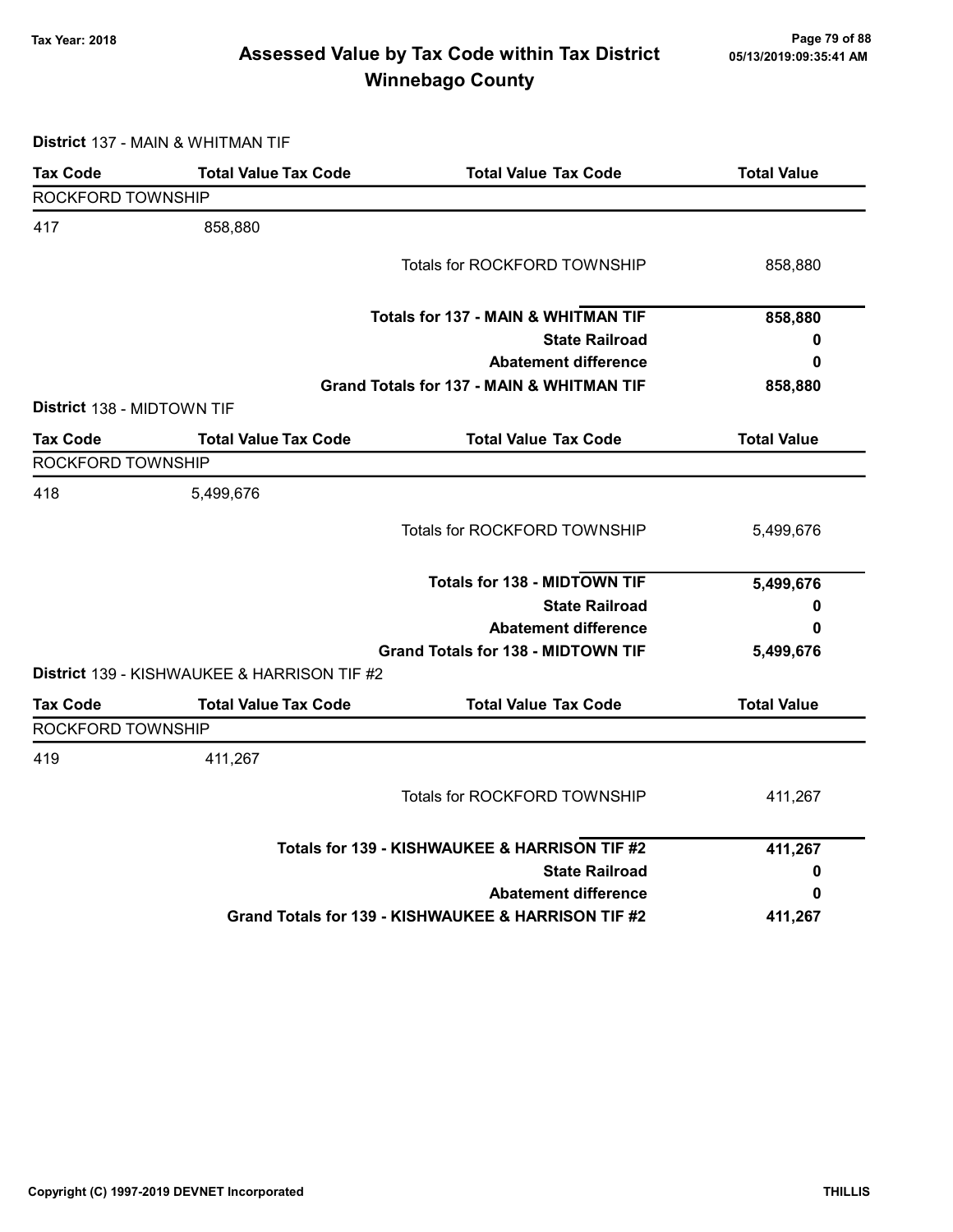# Page 80 of 88 وTax Year: 2018 Page 80 of 88<br>Assessed Value by Tax Code within Tax District ه 65/13/2019:09:35:41 Winnebago County

District 140 - FORMER BELOIT CORP TIF

| <b>Tax Code</b>         | <b>Total Value Tax Code</b>             | <b>Total Value Tax Code</b>                            | <b>Total Value</b> |
|-------------------------|-----------------------------------------|--------------------------------------------------------|--------------------|
| <b>ROCKTON TOWNSHIP</b> |                                         |                                                        |                    |
| 420                     | 1,699,184                               |                                                        |                    |
|                         |                                         | <b>Totals for ROCKTON TOWNSHIP</b>                     | 1,699,184          |
|                         |                                         | <b>Totals for 140 - FORMER BELOIT CORP TIF</b>         | 1,699,184          |
|                         |                                         | <b>State Railroad</b>                                  | 0                  |
|                         |                                         | <b>Abatement difference</b>                            | 0                  |
|                         |                                         | <b>Grand Totals for 140 - FORMER BELOIT CORP TIF</b>   | 1,699,184          |
|                         | District 141 - GLOBAL TRADE TIF #3      |                                                        |                    |
| <b>Tax Code</b>         | <b>Total Value Tax Code</b>             | <b>Total Value Tax Code</b>                            | <b>Total Value</b> |
| ROCKFORD TOWNSHIP       |                                         |                                                        |                    |
| 421                     | 13,909,528                              |                                                        |                    |
|                         |                                         | Totals for ROCKFORD TOWNSHIP                           | 13,909,528         |
|                         |                                         | Totals for 141 - GLOBAL TRADE TIF #3                   | 13,909,528         |
|                         |                                         | <b>State Railroad</b>                                  | 0                  |
|                         |                                         | <b>Abatement difference</b>                            | 0                  |
|                         |                                         | Grand Totals for 141 - GLOBAL TRADE TIF #3             | 13,909,528         |
|                         | District 142 - RIVER DISTRICT NORTH TIF |                                                        |                    |
| <b>Tax Code</b>         | <b>Total Value Tax Code</b>             | <b>Total Value Tax Code</b>                            | <b>Total Value</b> |
| ROCKFORD TOWNSHIP       |                                         |                                                        |                    |
| 422                     | 8,723,236                               |                                                        |                    |
|                         |                                         | Totals for ROCKFORD TOWNSHIP                           | 8,723,236          |
|                         |                                         | <b>Totals for 142 - RIVER DISTRICT NORTH TIF</b>       | 8,723,236          |
|                         |                                         | <b>State Railroad</b>                                  | 0                  |
|                         |                                         | <b>Abatement difference</b>                            | 0                  |
|                         |                                         | <b>Grand Totals for 142 - RIVER DISTRICT NORTH TIF</b> | 8,723,236          |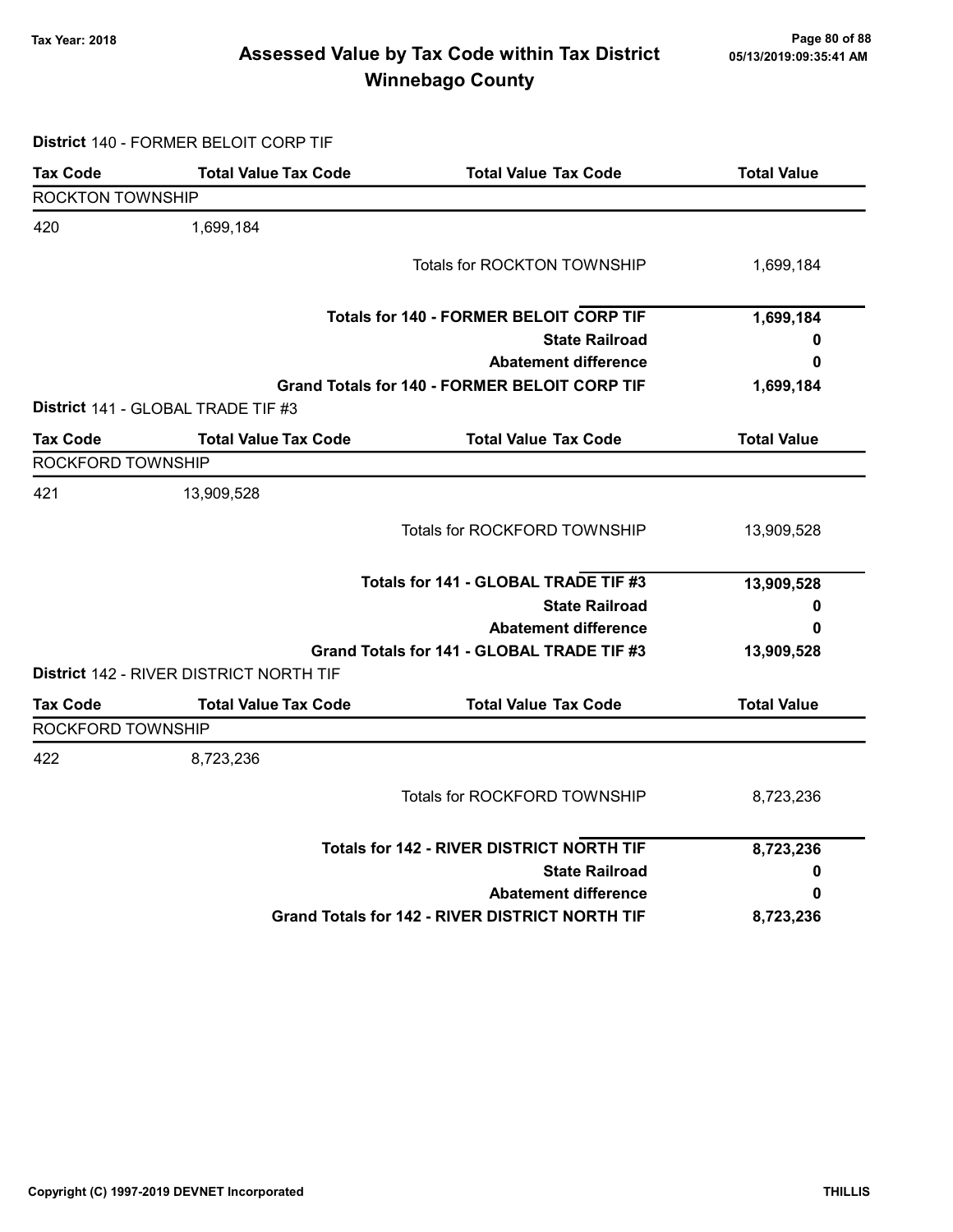# Page 81 of 88 وTax Year: 2018 Page 81 of 88<br>Assessed Value by Tax Code within Tax District ه 65/13/2019:09:35:41 Winnebago County

District 143 - BROADWAY TIF

| <b>Tax Code</b>               | <b>Total Value Tax Code</b>               | <b>Total Value Tax Code</b>                       | <b>Total Value</b> |
|-------------------------------|-------------------------------------------|---------------------------------------------------|--------------------|
| ROCKFORD TOWNSHIP             |                                           |                                                   |                    |
| 423                           | 11,430,093                                |                                                   |                    |
|                               |                                           | Totals for ROCKFORD TOWNSHIP                      | 11,430,093         |
|                               |                                           |                                                   |                    |
|                               |                                           | <b>Totals for 143 - BROADWAY TIF</b>              | 11,430,093         |
|                               |                                           | <b>State Railroad</b>                             | 0                  |
|                               |                                           | <b>Abatement difference</b>                       | 0                  |
|                               |                                           | <b>Grand Totals for 143 - BROADWAY TIF</b>        | 11,430,093         |
| District 144 - EAST RIVER TIF |                                           |                                                   |                    |
| <b>Tax Code</b>               | <b>Total Value Tax Code</b>               | <b>Total Value Tax Code</b>                       | <b>Total Value</b> |
| ROCKFORD TOWNSHIP             |                                           |                                                   |                    |
| 424                           | 8,030,962                                 |                                                   |                    |
|                               |                                           | Totals for ROCKFORD TOWNSHIP                      | 8,030,962          |
|                               |                                           |                                                   |                    |
|                               |                                           | <b>Totals for 144 - EAST RIVER TIF</b>            | 8,030,962          |
|                               |                                           | <b>State Railroad</b>                             | 0                  |
|                               |                                           | <b>Abatement difference</b>                       | 0                  |
|                               |                                           | <b>Grand Totals for 144 - EAST RIVER TIF</b>      | 8,030,962          |
|                               | District 145 - SUMNER ROAD / GROVE ST TIF |                                                   |                    |
| <b>Tax Code</b>               | <b>Total Value Tax Code</b>               | <b>Total Value Tax Code</b>                       | <b>Total Value</b> |
| PECATONICA TOWNSHIP           |                                           |                                                   |                    |
| 425                           | 59,622                                    |                                                   |                    |
|                               |                                           | <b>Totals for PECATONICA TOWNSHIP</b>             | 59,622             |
|                               |                                           |                                                   |                    |
|                               |                                           | Totals for 145 - SUMNER ROAD / GROVE ST TIF       | 59,622             |
|                               |                                           | <b>State Railroad</b>                             | 0                  |
|                               |                                           | <b>Abatement difference</b>                       | 0                  |
|                               |                                           | Grand Totals for 145 - SUMNER ROAD / GROVE ST TIF | 59,622             |
|                               | District 146 - LOVES PARK CORP CENTER TIF |                                                   |                    |
| <b>Tax Code</b>               | <b>Total Value Tax Code</b>               | <b>Total Value Tax Code</b>                       | <b>Total Value</b> |
| <b>HARLEM TOWNSHIP</b>        |                                           |                                                   |                    |
| 427                           | 10,322<br>428                             | 1,809,286                                         |                    |
|                               |                                           | Totals for HARLEM TOWNSHIP                        | 1,819,608          |
|                               |                                           |                                                   |                    |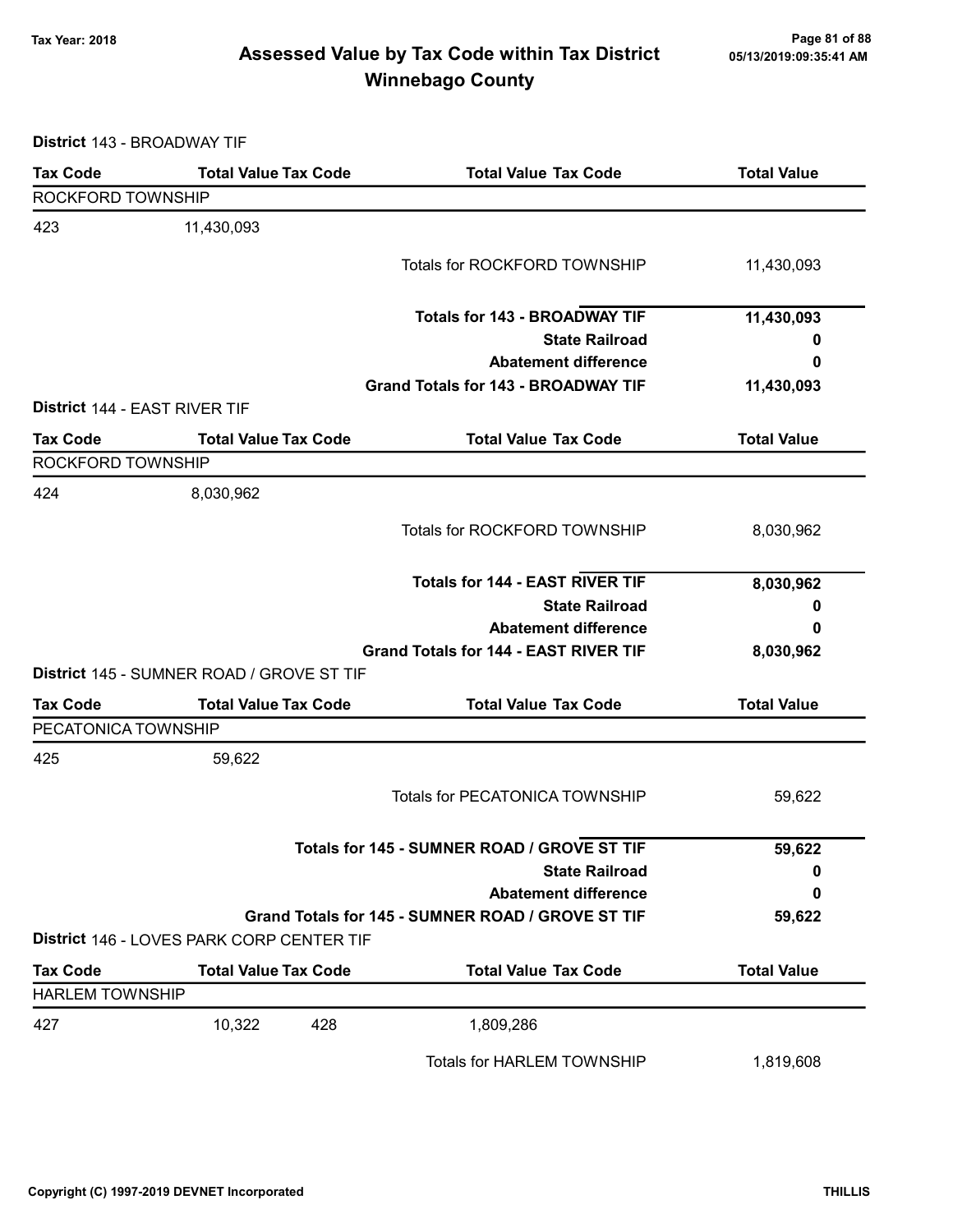# Page 82 of 88 مسمح Page 82 of 88<br>Assessed Value by Tax Code within Tax District مسمع Assessed Value by Tax Code within Tax District Winnebago County

District 146 - LOVES PARK CORP CENTER TIF

| <b>Tax Code</b>              | <b>Total Value Tax Code</b>           | <b>Total Value Tax Code</b>                          | <b>Total Value</b> |
|------------------------------|---------------------------------------|------------------------------------------------------|--------------------|
| ROCKFORD TOWNSHIP            |                                       |                                                      |                    |
| 426                          | 2,253,267                             |                                                      |                    |
|                              |                                       | Totals for ROCKFORD TOWNSHIP                         | 2,253,267          |
|                              |                                       | <b>Totals for 146 - LOVES PARK CORP CENTER TIF</b>   | 4,072,875          |
|                              |                                       | <b>State Railroad</b>                                | 0                  |
|                              |                                       | <b>Abatement difference</b>                          | 0                  |
|                              |                                       | Grand Totals for 146 - LOVES PARK CORP CENTER TIF    | 4,072,875          |
| District 147 - WESTSTONE TIF |                                       |                                                      |                    |
| <b>Tax Code</b>              | <b>Total Value Tax Code</b>           | <b>Total Value Tax Code</b>                          | <b>Total Value</b> |
| <b>HARLEM TOWNSHIP</b>       |                                       |                                                      |                    |
| 429                          | 3,334<br>430                          | 141,931<br>431                                       | 2,135              |
| 432                          | 1,279                                 |                                                      |                    |
|                              |                                       | Totals for HARLEM TOWNSHIP                           | 148,679            |
|                              |                                       |                                                      |                    |
|                              |                                       | <b>Totals for 147 - WESTSTONE TIF</b>                | 148,679            |
|                              |                                       | <b>State Railroad</b>                                | 0                  |
|                              |                                       | <b>Abatement difference</b>                          | 0                  |
|                              |                                       | <b>Grand Totals for 147 - WESTSTONE TIF</b>          | 148,679            |
|                              | District 148 - NORTH WILLOW CREEK TIF |                                                      |                    |
| <b>Tax Code</b>              | <b>Total Value Tax Code</b>           | <b>Total Value Tax Code</b>                          | <b>Total Value</b> |
| <b>HARLEM TOWNSHIP</b>       |                                       |                                                      |                    |
| 433                          | 1,367,780                             |                                                      |                    |
|                              |                                       | <b>Totals for HARLEM TOWNSHIP</b>                    | 1,367,780          |
|                              |                                       | <b>Totals for 148 - NORTH WILLOW CREEK TIF</b>       | 1,367,780          |
|                              |                                       | <b>State Railroad</b>                                | 0                  |
|                              |                                       | <b>Abatement difference</b>                          | 0                  |
|                              |                                       | <b>Grand Totals for 148 - NORTH WILLOW CREEK TIF</b> | 1,367,780          |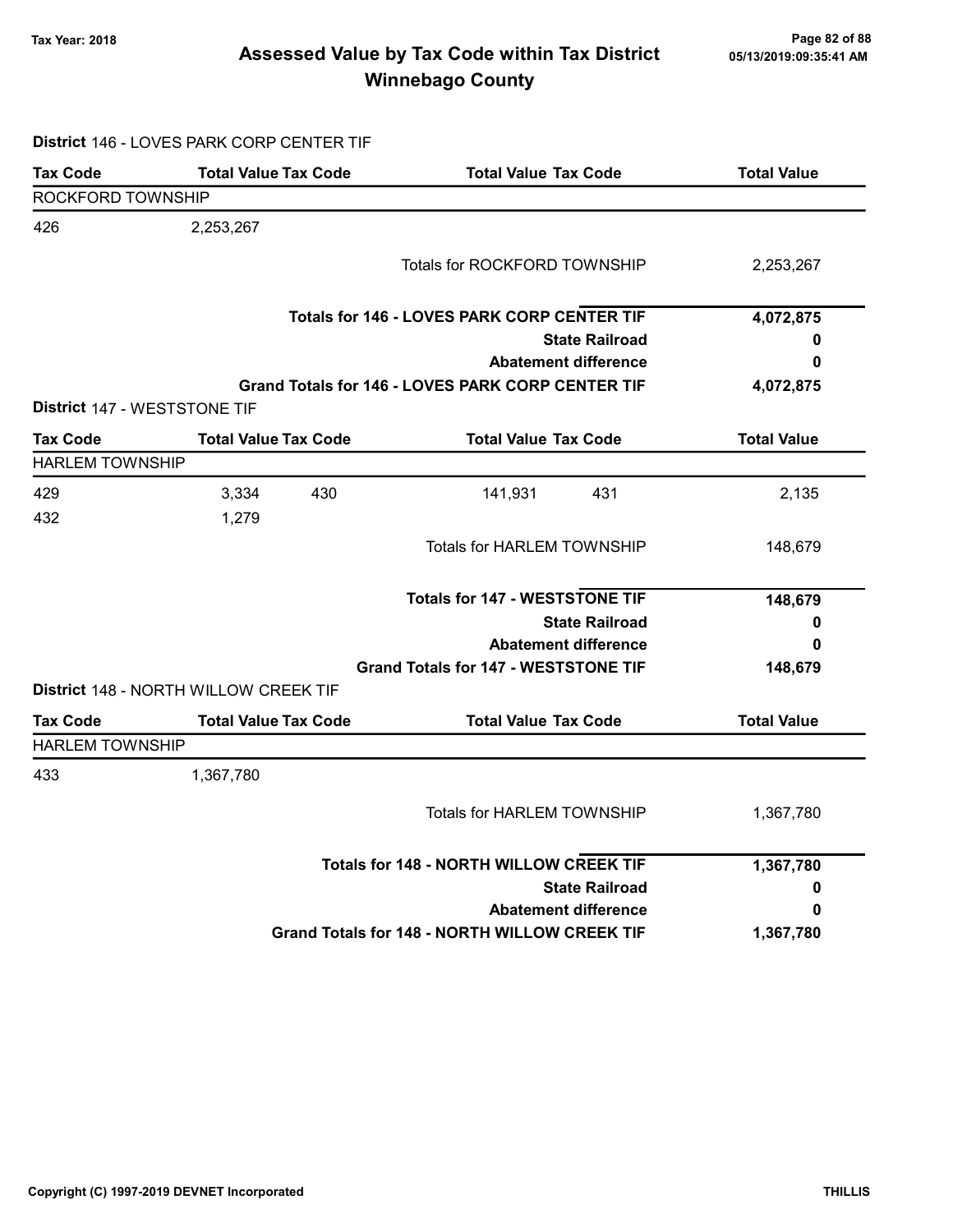# Page 83 of 88 مسمح Page 83 of 88<br>Assessed Value by Tax Code within Tax District مسمد Assessed Value by Tax Code within Tax District Winnebago County

### District 149 - SOUTH WILLOW CREEK TIF

| <b>Tax Code</b>               | <b>Total Value Tax Code</b>               | <b>Total Value Tax Code</b>                          | <b>Total Value</b> |
|-------------------------------|-------------------------------------------|------------------------------------------------------|--------------------|
| <b>HARLEM TOWNSHIP</b>        |                                           |                                                      |                    |
| 434                           | 199,930<br>435                            | 6,102,073                                            |                    |
|                               |                                           | <b>Totals for HARLEM TOWNSHIP</b>                    | 6,302,003          |
|                               |                                           | <b>Totals for 149 - SOUTH WILLOW CREEK TIF</b>       | 6,302,003          |
|                               |                                           | <b>State Railroad</b>                                | o                  |
|                               |                                           | <b>Abatement difference</b>                          | 0                  |
|                               | District 150 - GLOBAL TRADEPARK SOUTH TIF | <b>Grand Totals for 149 - SOUTH WILLOW CREEK TIF</b> | 6,302,003          |
| <b>Tax Code</b>               | <b>Total Value Tax Code</b>               | <b>Total Value Tax Code</b>                          | <b>Total Value</b> |
| ROCKFORD TOWNSHIP             |                                           |                                                      |                    |
| 453                           | 183,185                                   |                                                      |                    |
|                               |                                           | Totals for ROCKFORD TOWNSHIP                         | 183,185            |
|                               |                                           | Totals for 150 - GLOBAL TRADEPARK SOUTH TIF          | 183,185            |
|                               |                                           | <b>State Railroad</b>                                | 0                  |
|                               |                                           | <b>Abatement difference</b>                          | 0                  |
|                               | District 151 - I-39 / BAXTER ROAD TIF     | Grand Totals for 150 - GLOBAL TRADEPARK SOUTH TIF    | 183,185            |
| <b>Tax Code</b>               | <b>Total Value Tax Code</b>               | <b>Total Value Tax Code</b>                          | <b>Total Value</b> |
| <b>CHERRY VALLEY TOWNSHIP</b> |                                           |                                                      |                    |
| 440                           | 26,485                                    |                                                      |                    |
|                               |                                           | <b>Totals for CHERRY VALLEY TOWNSHIP</b>             | 26,485             |
| ROCKFORD TOWNSHIP             |                                           |                                                      |                    |
| 438                           | 439<br>522,919                            | 440,068<br>441                                       | 406,579            |
| 452                           | 25,884                                    |                                                      |                    |
|                               |                                           | Totals for ROCKFORD TOWNSHIP                         | 1,395,450          |
|                               |                                           | Totals for 151 - I-39 / BAXTER ROAD TIF              | 1,421,935          |
|                               |                                           | <b>State Railroad</b>                                | 0                  |
|                               |                                           | <b>Abatement difference</b>                          | 0                  |
|                               |                                           | Grand Totals for 151 - I-39 / BAXTER ROAD TIF        | 1,421,935          |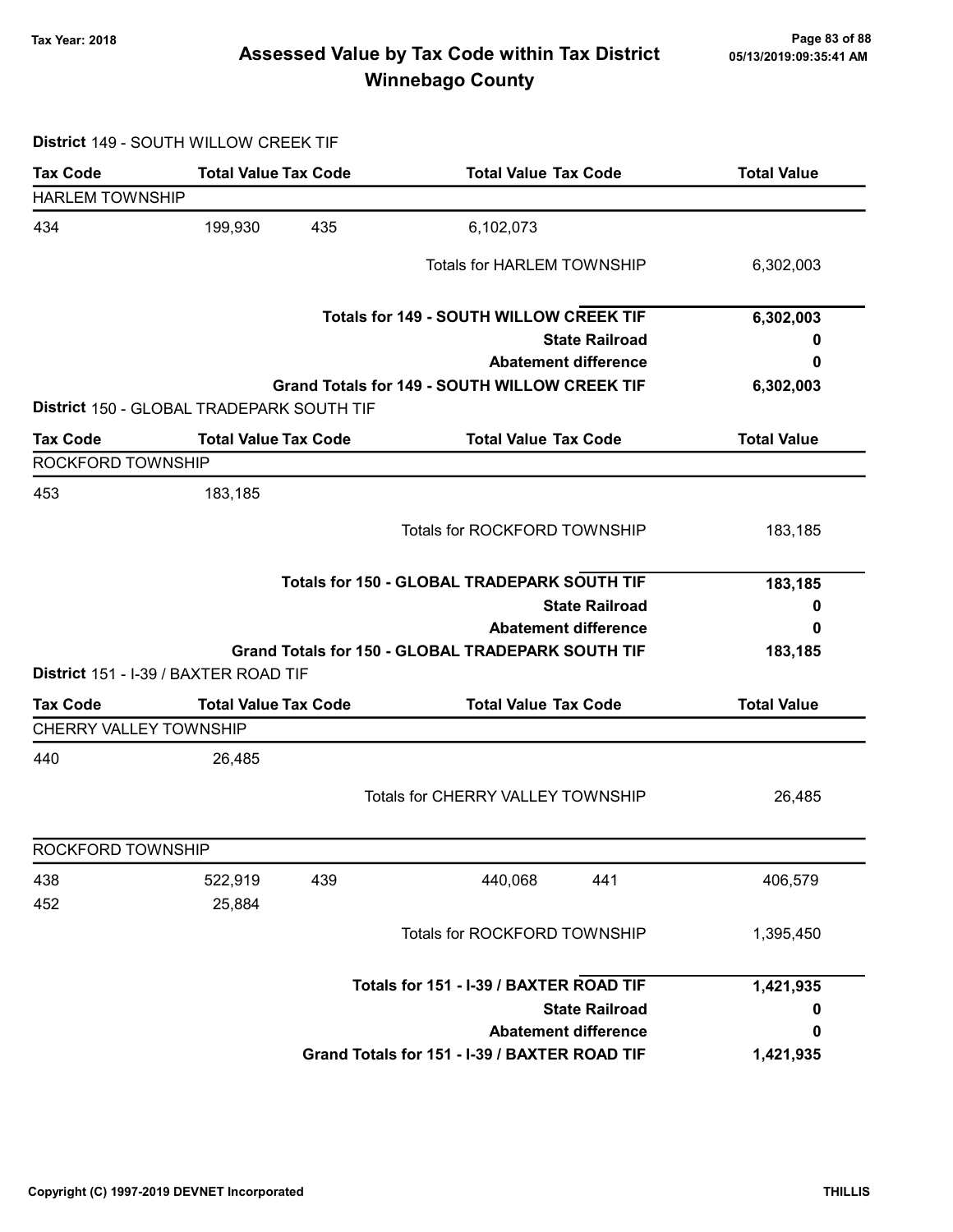# Page 84 of 88 مسمع Page 84 of 88<br>Assessed Value by Tax Code within Tax District مسمع Assessed Value by Tax Code within Tax District Winnebago County

District 152 - ZENITH CUTTER TIF

| <b>Tax Code</b>        | <b>Total Value Tax Code</b>               | <b>Total Value Tax Code</b>                              | <b>Total Value</b> |
|------------------------|-------------------------------------------|----------------------------------------------------------|--------------------|
| <b>HARLEM TOWNSHIP</b> |                                           |                                                          |                    |
| 442                    | 987,657                                   |                                                          |                    |
|                        |                                           | <b>Totals for HARLEM TOWNSHIP</b>                        | 987,657            |
|                        |                                           |                                                          |                    |
|                        |                                           | <b>Totals for 152 - ZENITH CUTTER TIF</b>                | 987,657            |
|                        |                                           | <b>State Railroad</b>                                    | 0                  |
|                        |                                           | <b>Abatement difference</b>                              | 0                  |
|                        |                                           | <b>Grand Totals for 152 - ZENITH CUTTER TIF</b>          | 987,657            |
|                        | District 153 - SPRING CREEK LAKES TIF     |                                                          |                    |
| <b>Tax Code</b>        | <b>Total Value Tax Code</b>               | <b>Total Value Tax Code</b>                              | <b>Total Value</b> |
| <b>HARLEM TOWNSHIP</b> |                                           |                                                          |                    |
| 443                    | 53,848<br>444                             | 12,537<br>454                                            | 30,306             |
|                        |                                           | <b>Totals for HARLEM TOWNSHIP</b>                        | 96,691             |
|                        |                                           |                                                          |                    |
| ROCKFORD TOWNSHIP      |                                           |                                                          |                    |
| 448                    | 11,686                                    |                                                          |                    |
|                        |                                           | Totals for ROCKFORD TOWNSHIP                             | 11,686             |
|                        |                                           |                                                          |                    |
|                        |                                           | <b>Totals for 153 - SPRING CREEK LAKES TIF</b>           | 108,377            |
|                        |                                           | <b>State Railroad</b>                                    | 0                  |
|                        |                                           | <b>Abatement difference</b>                              | 0                  |
|                        | District 154 - FORMER WARNER ELECTRIC TIF | <b>Grand Totals for 153 - SPRING CREEK LAKES TIF</b>     | 108,377            |
| <b>Tax Code</b>        | <b>Total Value Tax Code</b>               | <b>Total Value Tax Code</b>                              | <b>Total Value</b> |
| ROSCOE TOWNSHIP        |                                           |                                                          |                    |
| 447                    | 390,181                                   |                                                          |                    |
|                        |                                           |                                                          |                    |
|                        |                                           | Totals for ROSCOE TOWNSHIP                               | 390,181            |
|                        |                                           | <b>Totals for 154 - FORMER WARNER ELECTRIC TIF</b>       | 390,181            |
|                        |                                           | <b>State Railroad</b>                                    | 0                  |
|                        |                                           | <b>Abatement difference</b>                              | 0                  |
|                        |                                           | <b>Grand Totals for 154 - FORMER WARNER ELECTRIC TIF</b> | 390,181            |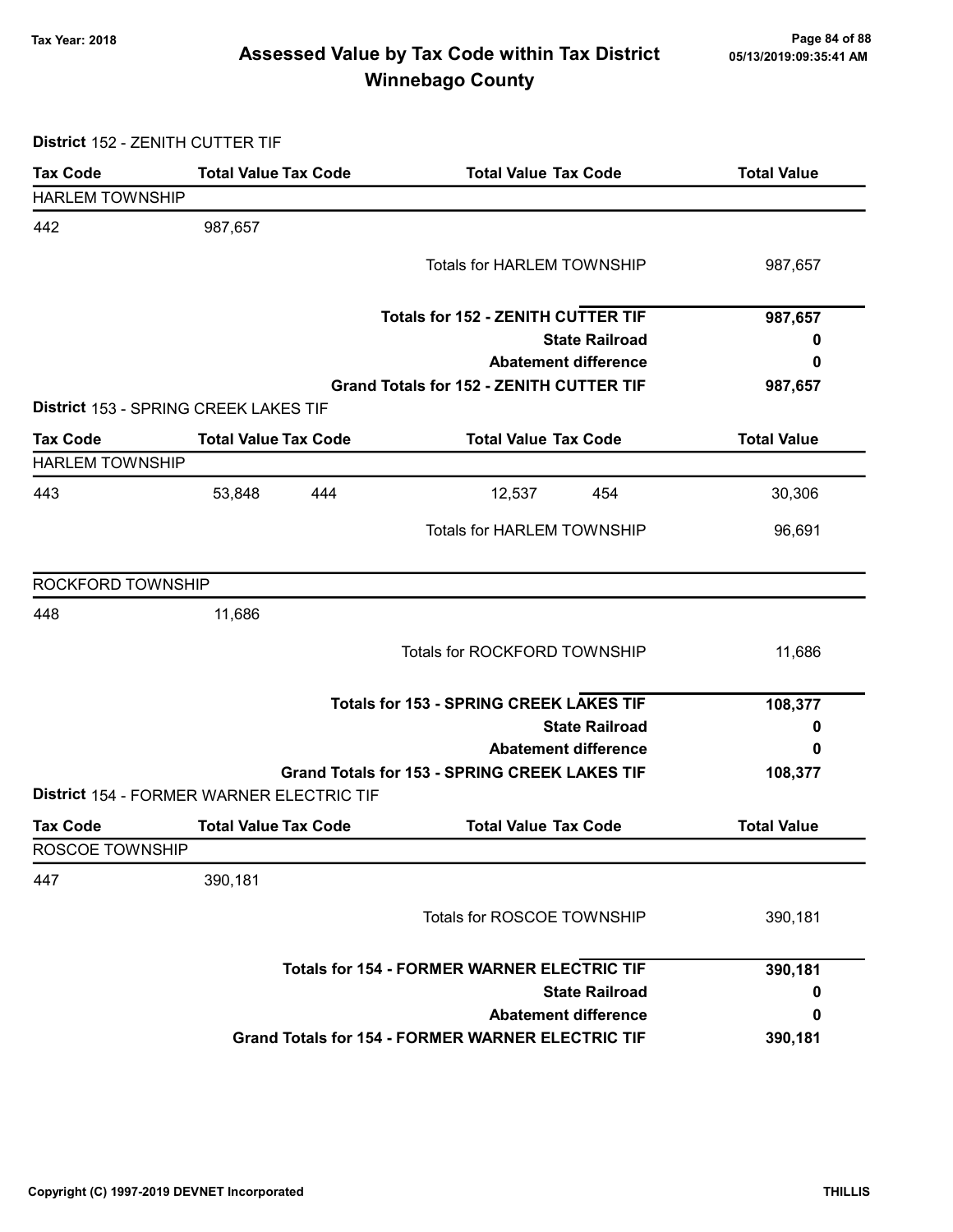# Tax Year: 2018 Page 85 of 88 Assessed Value by Tax Code within Tax District Winnebago County

### District 156 - OLDE RIVER RIDGE PLAT 6 SSA

| Tax Code             | <b>Total Value Tax Code</b>                               | <b>Total Value Tax Code</b>                            | <b>Total Value</b> |
|----------------------|-----------------------------------------------------------|--------------------------------------------------------|--------------------|
| <b>OWEN TOWNSHIP</b> |                                                           |                                                        |                    |
| 358                  | $\mathbf 0$<br>359                                        | 3,559                                                  |                    |
|                      |                                                           | Totals for OWEN TOWNSHIP                               | 3,559              |
|                      |                                                           | Totals for 156 - OLDE RIVER RIDGE PLAT 6 SSA           | 3,559              |
|                      |                                                           | <b>State Railroad</b>                                  | 0                  |
|                      |                                                           | <b>Abatement difference</b>                            | 0                  |
|                      | District 157 - JEFFERSON / NORTH 3RD ST TIF               | Grand Totals for 156 - OLDE RIVER RIDGE PLAT 6 SSA     | 3,559              |
| <b>Tax Code</b>      | <b>Total Value Tax Code</b>                               | <b>Total Value Tax Code</b>                            | <b>Total Value</b> |
| ROCKFORD TOWNSHIP    |                                                           |                                                        |                    |
| 450                  | 206,717                                                   |                                                        |                    |
|                      |                                                           | <b>Totals for ROCKFORD TOWNSHIP</b>                    | 206,717            |
|                      |                                                           | Totals for 157 - JEFFERSON / NORTH 3RD ST TIF          | 206,717            |
|                      |                                                           | <b>State Railroad</b>                                  | 0                  |
|                      |                                                           | <b>Abatement difference</b>                            | 0                  |
|                      | <b>District 159 - MULFORD &amp; EAST STATE STREET TIF</b> | Grand Totals for 157 - JEFFERSON / NORTH 3RD ST TIF    | 206,717            |
| <b>Tax Code</b>      | <b>Total Value Tax Code</b>                               | <b>Total Value Tax Code</b>                            | <b>Total Value</b> |
| ROCKFORD TOWNSHIP    |                                                           |                                                        |                    |
| 451                  | 38,632,871                                                |                                                        |                    |
|                      |                                                           | <b>Totals for ROCKFORD TOWNSHIP</b>                    | 38,632,871         |
|                      |                                                           | Totals for 159 - MULFORD & EAST STATE STREET TIF       | 38,632,871         |
|                      |                                                           | <b>State Railroad</b>                                  | 0                  |
|                      |                                                           | <b>Abatement difference</b>                            | 0                  |
|                      |                                                           | Grand Totals for 159 - MULFORD & EAST STATE STREET TIF | 38,632,871         |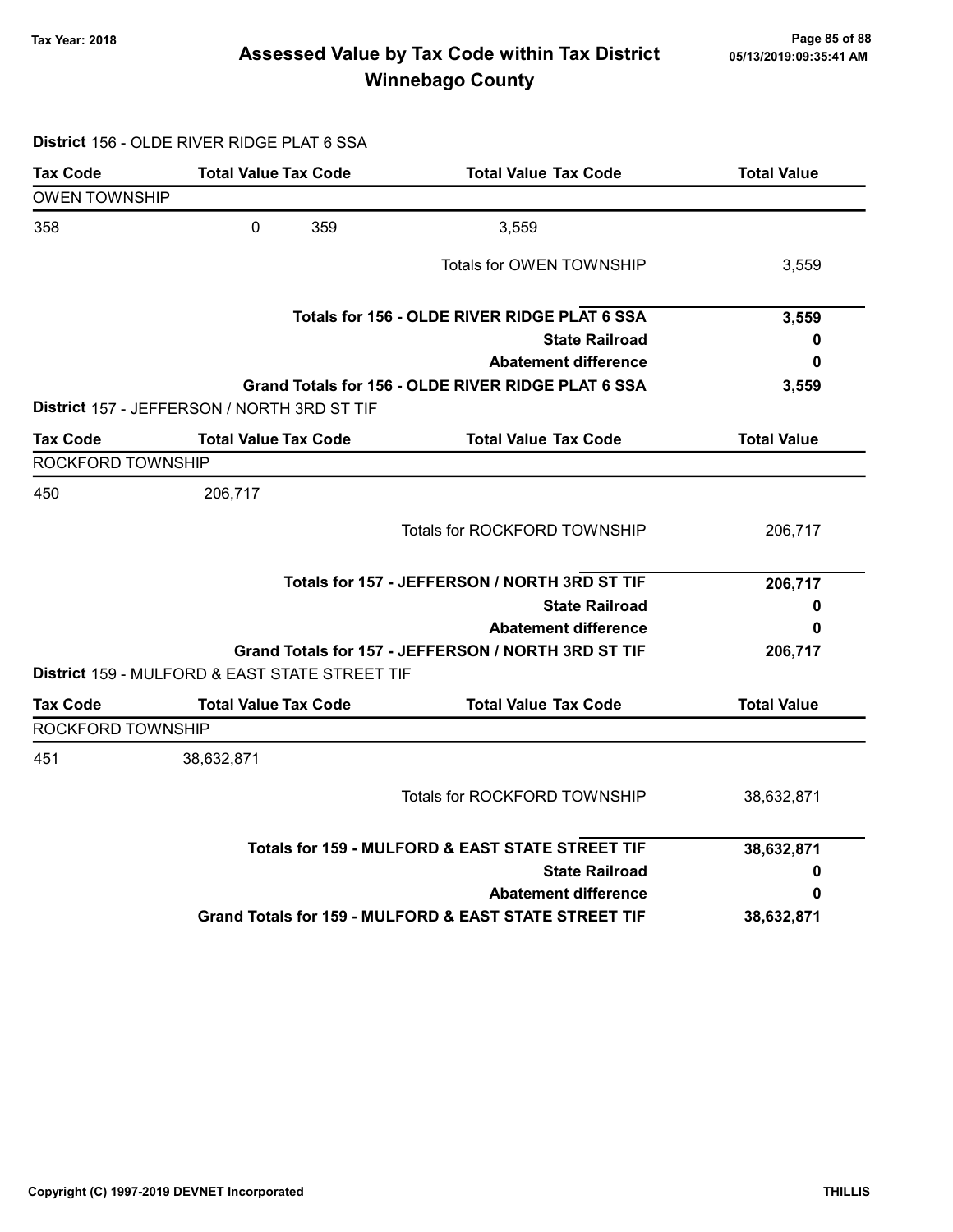# Page 86 of 88 مع Page 86 of 88<br>Assessed Value by Tax Code within Tax District مال Assessed Value by Tax Code within Tax District Winnebago County

District 160 - SOUTH BELOIT SSA 1

| <b>Tax Code</b>         | <b>Total Value Tax Code</b>             |     | <b>Total Value Tax Code</b>                         |                       | <b>Total Value</b> |
|-------------------------|-----------------------------------------|-----|-----------------------------------------------------|-----------------------|--------------------|
| <b>ROCKTON TOWNSHIP</b> |                                         |     |                                                     |                       |                    |
| 290                     | 0                                       | 459 | 11,564                                              |                       |                    |
|                         |                                         |     | <b>Totals for ROCKTON TOWNSHIP</b>                  |                       | 11,564             |
|                         |                                         |     | Totals for 160 - SOUTH BELOIT SSA 1                 |                       | 11,564             |
|                         |                                         |     |                                                     | <b>State Railroad</b> | 0                  |
|                         |                                         |     | <b>Abatement difference</b>                         |                       | 0                  |
|                         |                                         |     | Grand Totals for 160 - SOUTH BELOIT SSA 1           |                       | 11,564             |
|                         | <b>District 164 - AUBURN STREET TIF</b> |     |                                                     |                       |                    |
| <b>Tax Code</b>         | <b>Total Value Tax Code</b>             |     | <b>Total Value Tax Code</b>                         |                       | <b>Total Value</b> |
| ROCKFORD TOWNSHIP       |                                         |     |                                                     |                       |                    |
| 455                     | 6,497,588                               |     |                                                     |                       |                    |
|                         |                                         |     | Totals for ROCKFORD TOWNSHIP                        |                       | 6,497,588          |
|                         |                                         |     | <b>Totals for 164 - AUBURN STREET TIF</b>           |                       | 6,497,588          |
|                         |                                         |     |                                                     | <b>State Railroad</b> | 0                  |
|                         |                                         |     | <b>Abatement difference</b>                         |                       | 0                  |
|                         |                                         |     | <b>Grand Totals for 164 - AUBURN STREET TIF</b>     |                       | 6,497,588          |
|                         | District 165 - FOREST HILLS ROAD TIF    |     |                                                     |                       |                    |
| <b>Tax Code</b>         | <b>Total Value Tax Code</b>             |     | <b>Total Value Tax Code</b>                         |                       | <b>Total Value</b> |
| ROCKFORD TOWNSHIP       |                                         |     |                                                     |                       |                    |
| 456                     | 4,179,750                               |     |                                                     |                       |                    |
|                         |                                         |     | Totals for ROCKFORD TOWNSHIP                        |                       | 4,179,750          |
|                         |                                         |     | <b>Totals for 165 - FOREST HILLS ROAD TIF</b>       |                       | 4,179,750          |
|                         |                                         |     |                                                     | <b>State Railroad</b> | 0                  |
|                         |                                         |     | <b>Abatement difference</b>                         |                       | 0                  |
|                         |                                         |     | <b>Grand Totals for 165 - FOREST HILLS ROAD TIF</b> |                       | 4,179,750          |
|                         | District 166 - GARDNER / BLACKHAWK TIF  |     |                                                     |                       |                    |
| <b>Tax Code</b>         | <b>Total Value Tax Code</b>             |     | <b>Total Value Tax Code</b>                         |                       | <b>Total Value</b> |
| <b>ROCKTON TOWNSHIP</b> |                                         |     |                                                     |                       |                    |
| 348                     | 60,862                                  | 458 | 5, 133, 137                                         | 459                   | 11,564             |
|                         |                                         |     | Totals for ROCKTON TOWNSHIP                         |                       | 5,205,563          |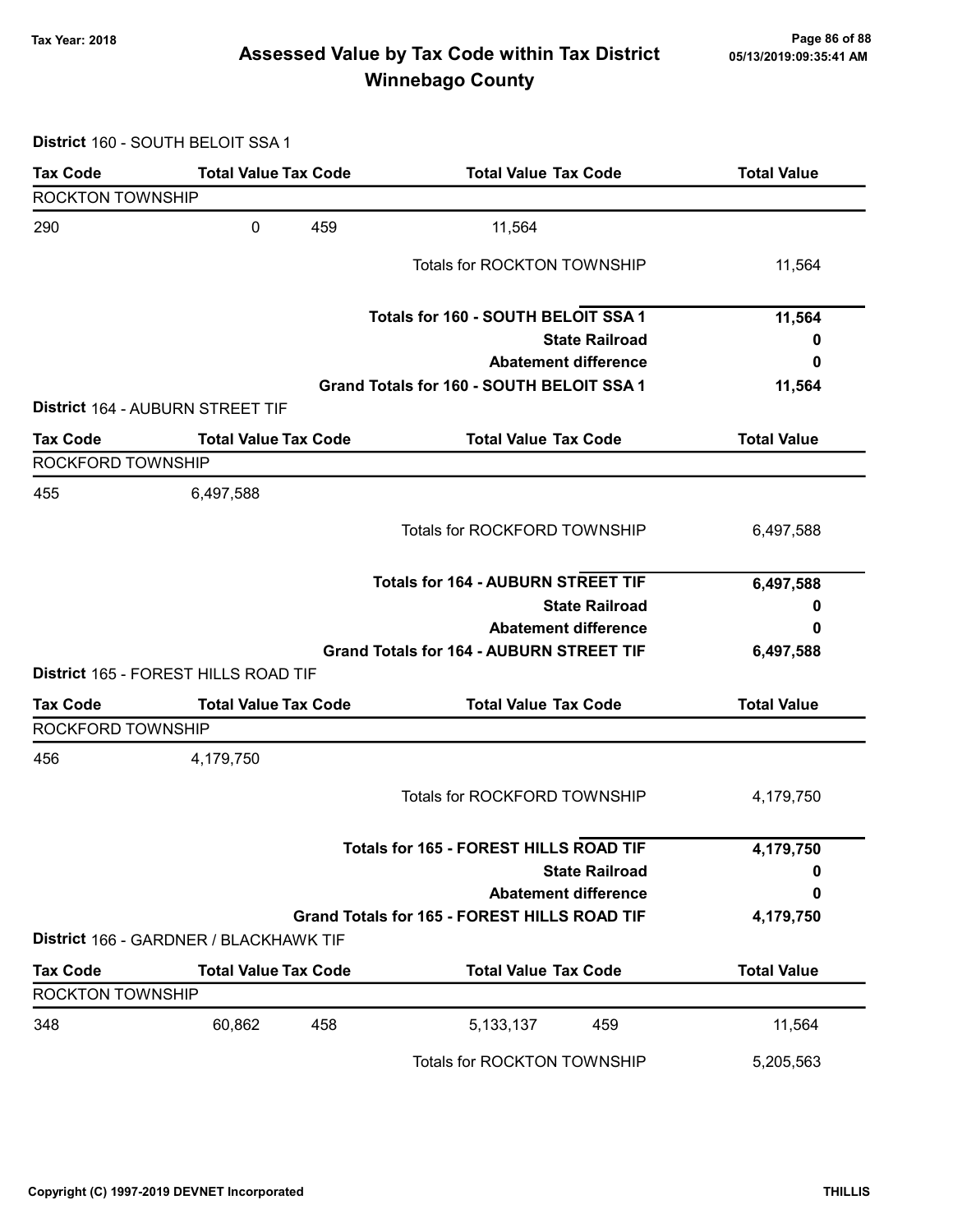# Page 87 of 88 وTax Year: 2018 Page 87 of 88<br>Assessed Value by Tax Code within Tax District ه 65/13/2019:09:35:41 Winnebago County

### District 166 - GARDNER / BLACKHAWK TIF

| ROSCOE TOWNSHIP<br>304,604<br>457<br>1,647,325<br>Totals for ROSCOE TOWNSHIP<br>1,951,929<br>Totals for 166 - GARDNER / BLACKHAWK TIF<br>7,157,492<br><b>State Railroad</b><br>0<br><b>Abatement difference</b><br>0<br>Grand Totals for 166 - GARDNER / BLACKHAWK TIF<br>7,157,492<br><b>District 167 - VILLAGE OF ROCKTON DOWNTOWN TIF</b><br><b>Total Value Tax Code</b><br><b>Total Value Tax Code</b><br><b>Total Value</b><br><b>ROCKTON TOWNSHIP</b><br>4,017,200<br><b>Totals for ROCKTON TOWNSHIP</b><br>4,017,200<br><b>Totals for 167 - VILLAGE OF ROCKTON DOWNTOWN TIF</b><br>4,017,200<br><b>State Railroad</b><br>0<br><b>Abatement difference</b><br>0<br>Grand Totals for 167 - VILLAGE OF ROCKTON DOWNTOWN TIF<br>4,017,200<br>District 168 - AMEROCK HOTEL TIF<br><b>Total Value Tax Code</b><br><b>Total Value Tax Code</b><br><b>Total Value</b><br>ROCKFORD TOWNSHIP<br>110,442<br>Totals for ROCKFORD TOWNSHIP<br>110,442<br><b>Totals for 168 - AMEROCK HOTEL TIF</b><br>110,442<br><b>State Railroad</b><br>0<br><b>Abatement difference</b><br>0<br><b>Grand Totals for 168 - AMEROCK HOTEL TIF</b><br>110,442 | <b>Tax Code</b> | <b>Total Value Tax Code</b> | <b>Total Value Tax Code</b> | <b>Total Value</b> |
|-----------------------------------------------------------------------------------------------------------------------------------------------------------------------------------------------------------------------------------------------------------------------------------------------------------------------------------------------------------------------------------------------------------------------------------------------------------------------------------------------------------------------------------------------------------------------------------------------------------------------------------------------------------------------------------------------------------------------------------------------------------------------------------------------------------------------------------------------------------------------------------------------------------------------------------------------------------------------------------------------------------------------------------------------------------------------------------------------------------------------------------------|-----------------|-----------------------------|-----------------------------|--------------------|
|                                                                                                                                                                                                                                                                                                                                                                                                                                                                                                                                                                                                                                                                                                                                                                                                                                                                                                                                                                                                                                                                                                                                         |                 |                             |                             |                    |
|                                                                                                                                                                                                                                                                                                                                                                                                                                                                                                                                                                                                                                                                                                                                                                                                                                                                                                                                                                                                                                                                                                                                         | 347             |                             |                             |                    |
|                                                                                                                                                                                                                                                                                                                                                                                                                                                                                                                                                                                                                                                                                                                                                                                                                                                                                                                                                                                                                                                                                                                                         |                 |                             |                             |                    |
|                                                                                                                                                                                                                                                                                                                                                                                                                                                                                                                                                                                                                                                                                                                                                                                                                                                                                                                                                                                                                                                                                                                                         |                 |                             |                             |                    |
|                                                                                                                                                                                                                                                                                                                                                                                                                                                                                                                                                                                                                                                                                                                                                                                                                                                                                                                                                                                                                                                                                                                                         |                 |                             |                             |                    |
|                                                                                                                                                                                                                                                                                                                                                                                                                                                                                                                                                                                                                                                                                                                                                                                                                                                                                                                                                                                                                                                                                                                                         |                 |                             |                             |                    |
|                                                                                                                                                                                                                                                                                                                                                                                                                                                                                                                                                                                                                                                                                                                                                                                                                                                                                                                                                                                                                                                                                                                                         |                 |                             |                             |                    |
|                                                                                                                                                                                                                                                                                                                                                                                                                                                                                                                                                                                                                                                                                                                                                                                                                                                                                                                                                                                                                                                                                                                                         |                 |                             |                             |                    |
|                                                                                                                                                                                                                                                                                                                                                                                                                                                                                                                                                                                                                                                                                                                                                                                                                                                                                                                                                                                                                                                                                                                                         | <b>Tax Code</b> |                             |                             |                    |
|                                                                                                                                                                                                                                                                                                                                                                                                                                                                                                                                                                                                                                                                                                                                                                                                                                                                                                                                                                                                                                                                                                                                         |                 |                             |                             |                    |
|                                                                                                                                                                                                                                                                                                                                                                                                                                                                                                                                                                                                                                                                                                                                                                                                                                                                                                                                                                                                                                                                                                                                         | 401             |                             |                             |                    |
|                                                                                                                                                                                                                                                                                                                                                                                                                                                                                                                                                                                                                                                                                                                                                                                                                                                                                                                                                                                                                                                                                                                                         |                 |                             |                             |                    |
|                                                                                                                                                                                                                                                                                                                                                                                                                                                                                                                                                                                                                                                                                                                                                                                                                                                                                                                                                                                                                                                                                                                                         |                 |                             |                             |                    |
|                                                                                                                                                                                                                                                                                                                                                                                                                                                                                                                                                                                                                                                                                                                                                                                                                                                                                                                                                                                                                                                                                                                                         |                 |                             |                             |                    |
|                                                                                                                                                                                                                                                                                                                                                                                                                                                                                                                                                                                                                                                                                                                                                                                                                                                                                                                                                                                                                                                                                                                                         |                 |                             |                             |                    |
|                                                                                                                                                                                                                                                                                                                                                                                                                                                                                                                                                                                                                                                                                                                                                                                                                                                                                                                                                                                                                                                                                                                                         |                 |                             |                             |                    |
|                                                                                                                                                                                                                                                                                                                                                                                                                                                                                                                                                                                                                                                                                                                                                                                                                                                                                                                                                                                                                                                                                                                                         |                 |                             |                             |                    |
|                                                                                                                                                                                                                                                                                                                                                                                                                                                                                                                                                                                                                                                                                                                                                                                                                                                                                                                                                                                                                                                                                                                                         | <b>Tax Code</b> |                             |                             |                    |
|                                                                                                                                                                                                                                                                                                                                                                                                                                                                                                                                                                                                                                                                                                                                                                                                                                                                                                                                                                                                                                                                                                                                         |                 |                             |                             |                    |
|                                                                                                                                                                                                                                                                                                                                                                                                                                                                                                                                                                                                                                                                                                                                                                                                                                                                                                                                                                                                                                                                                                                                         | 460             |                             |                             |                    |
|                                                                                                                                                                                                                                                                                                                                                                                                                                                                                                                                                                                                                                                                                                                                                                                                                                                                                                                                                                                                                                                                                                                                         |                 |                             |                             |                    |
|                                                                                                                                                                                                                                                                                                                                                                                                                                                                                                                                                                                                                                                                                                                                                                                                                                                                                                                                                                                                                                                                                                                                         |                 |                             |                             |                    |
|                                                                                                                                                                                                                                                                                                                                                                                                                                                                                                                                                                                                                                                                                                                                                                                                                                                                                                                                                                                                                                                                                                                                         |                 |                             |                             |                    |
|                                                                                                                                                                                                                                                                                                                                                                                                                                                                                                                                                                                                                                                                                                                                                                                                                                                                                                                                                                                                                                                                                                                                         |                 |                             |                             |                    |
|                                                                                                                                                                                                                                                                                                                                                                                                                                                                                                                                                                                                                                                                                                                                                                                                                                                                                                                                                                                                                                                                                                                                         |                 |                             |                             |                    |